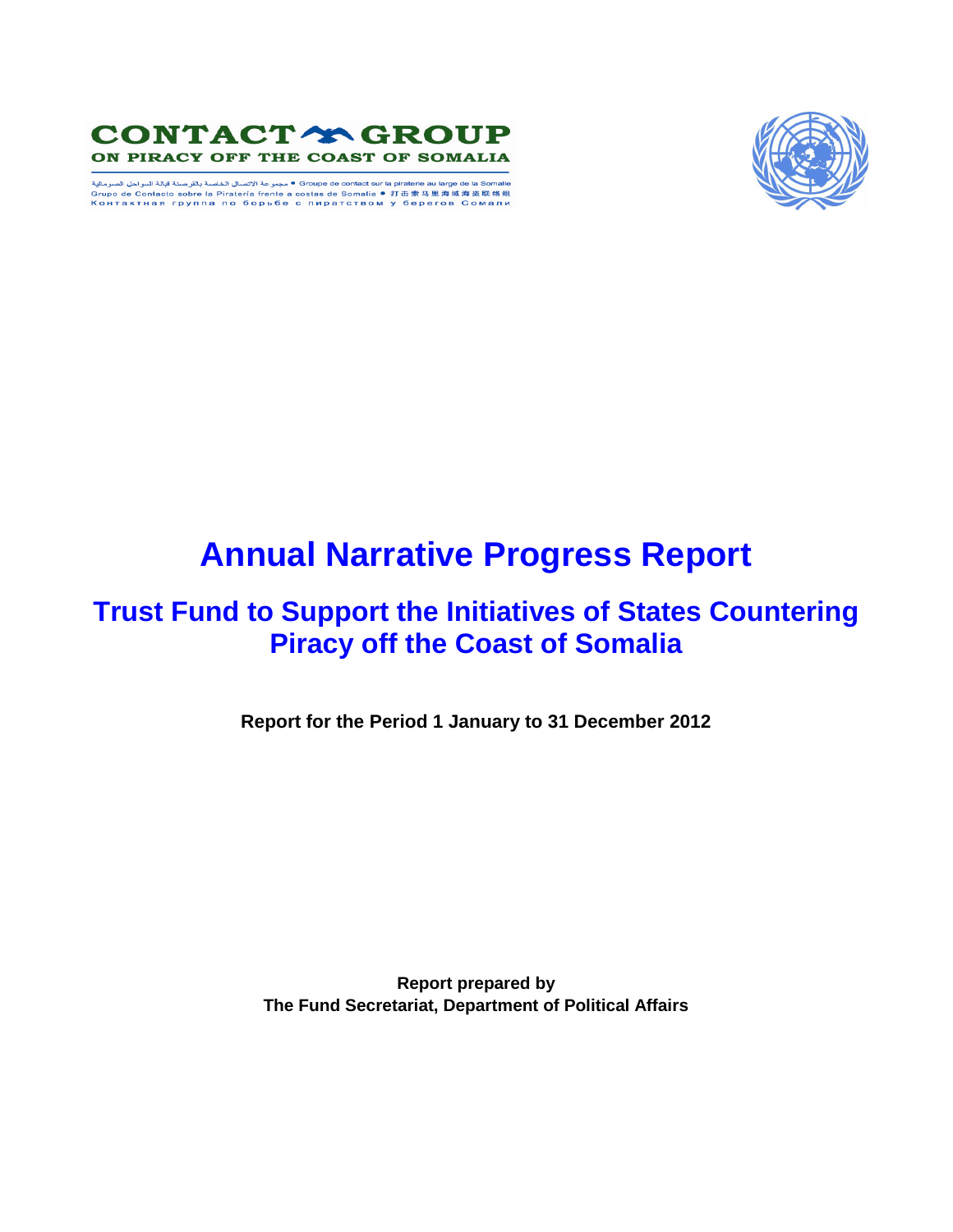| <b>Recipient UN Entities</b>                        |                                                     |  |
|-----------------------------------------------------|-----------------------------------------------------|--|
| <b>INTERNATIONAL</b><br>MARITIME                    | International Maritime Organisation (IMO)           |  |
| UN<br>DP                                            | United Nations Development Programme (UNDP)         |  |
| <b>O</b> UNTID NATIONS<br>Office on Drugs and Crime | United Nations Office on Drugs and Crime (UNODC)    |  |
|                                                     | United Nations Political Office for Somalia (UNPOS) |  |
| <b>Contributing Donors</b>                          |                                                     |  |
|                                                     | Belgium                                             |  |
| $\frac{1}{\sqrt{2}}$                                | Cyprus                                              |  |
|                                                     | Denmark                                             |  |
| H                                                   | France                                              |  |
|                                                     | Germany                                             |  |
| 垤                                                   | Greece                                              |  |
|                                                     | Italy                                               |  |
|                                                     | Japan                                               |  |
| <u>in</u>                                           | Kuwait                                              |  |
|                                                     | The Netherlands                                     |  |
| 림돌                                                  | Norway                                              |  |
|                                                     | The Philippines                                     |  |
|                                                     | Qatar                                               |  |
| <b>SALE</b>                                         | Republic of Korea                                   |  |
| ●                                                   | Spain                                               |  |
| ╄                                                   | Sweden                                              |  |
| $\mathbf{C}^*$                                      | Turkey                                              |  |
|                                                     | <b>United Arab Emirates</b>                         |  |
| XX                                                  | <b>United Kingdom</b>                               |  |
|                                                     | <b>United States of America</b>                     |  |
| DP WORLD                                            | DP World (Private Sector)                           |  |

Annual Narrative Report 2012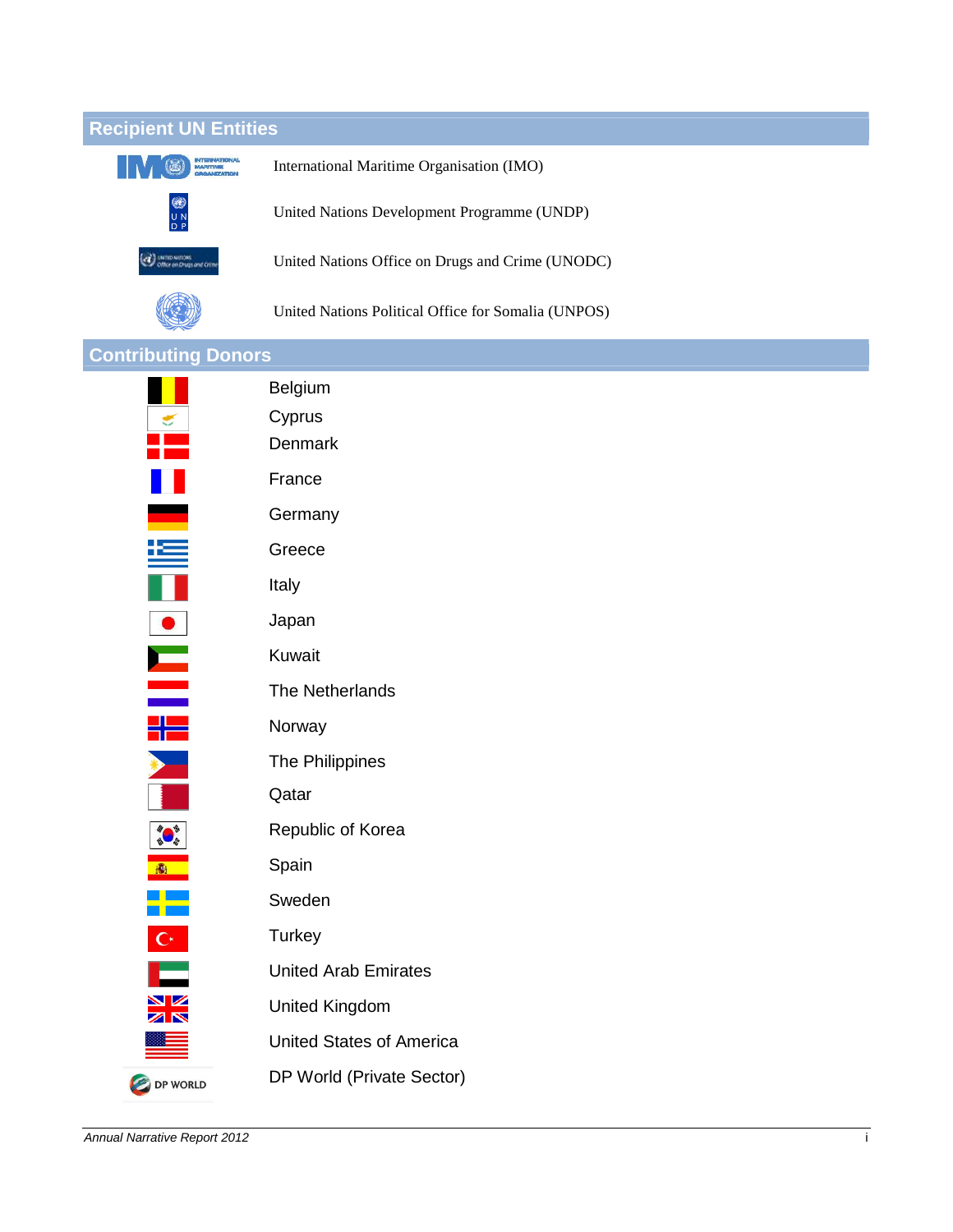# **Table of Contents**

| 1. |     |       |                                                                                                   |  |
|----|-----|-------|---------------------------------------------------------------------------------------------------|--|
|    | 1.1 |       |                                                                                                   |  |
|    | 1.2 |       |                                                                                                   |  |
|    | 1.3 |       | The Trust Fund to Support the Initiatives of States Countering Piracy off the Coast of Somalia 10 |  |
| 2. |     |       |                                                                                                   |  |
|    | 2.1 |       |                                                                                                   |  |
|    | 2.2 |       |                                                                                                   |  |
| 3. |     |       | PROJECTS UNDER IMPLEMENTATION OR COMPLETED IN 2012: KEY INITIATIVES 21                            |  |
|    | 3.1 |       |                                                                                                   |  |
|    |     |       |                                                                                                   |  |
|    |     |       |                                                                                                   |  |
|    |     |       |                                                                                                   |  |
|    |     |       |                                                                                                   |  |
|    |     |       | Project #21: Piracy Prisoner Transfer Programme: Phase 1, Construction (Puntland)                 |  |
|    |     |       |                                                                                                   |  |
|    |     |       | Project #22: Piracy Prisoner Transfer Programme: Phase 2, Capacity Building (closed) 30           |  |
|    |     |       |                                                                                                   |  |
|    |     |       |                                                                                                   |  |
|    |     |       |                                                                                                   |  |
|    |     |       |                                                                                                   |  |
|    |     | 3.1.1 |                                                                                                   |  |
|    | 3.2 |       |                                                                                                   |  |
|    |     |       |                                                                                                   |  |
|    |     |       |                                                                                                   |  |
|    |     |       |                                                                                                   |  |
|    |     |       |                                                                                                   |  |
|    |     |       |                                                                                                   |  |
|    | 3.3 |       |                                                                                                   |  |
|    |     |       |                                                                                                   |  |
|    |     |       |                                                                                                   |  |
|    |     |       |                                                                                                   |  |
| 4. |     |       |                                                                                                   |  |
|    | 4.1 |       |                                                                                                   |  |
|    | 4.2 |       |                                                                                                   |  |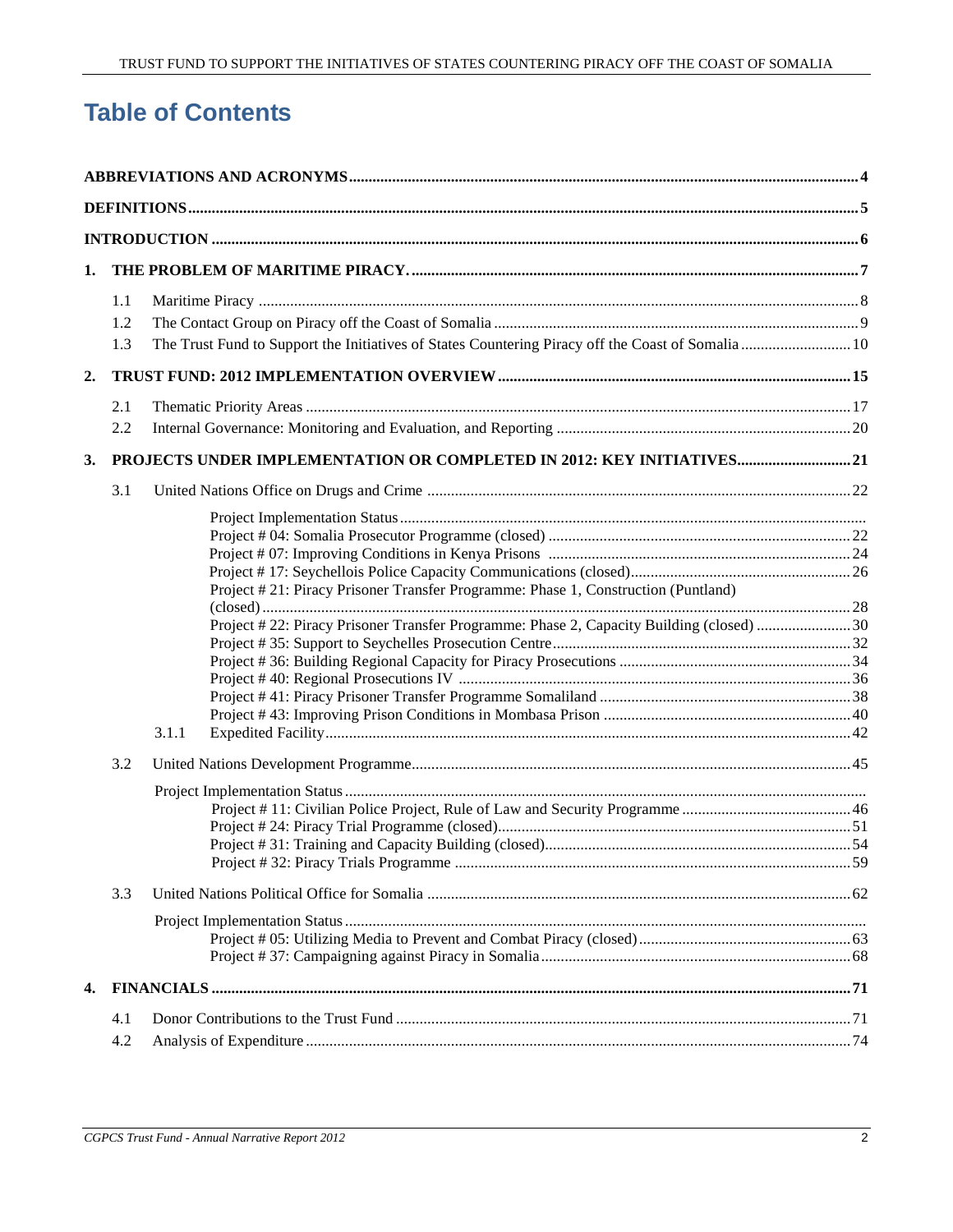#### **TABLES AND FIGURES**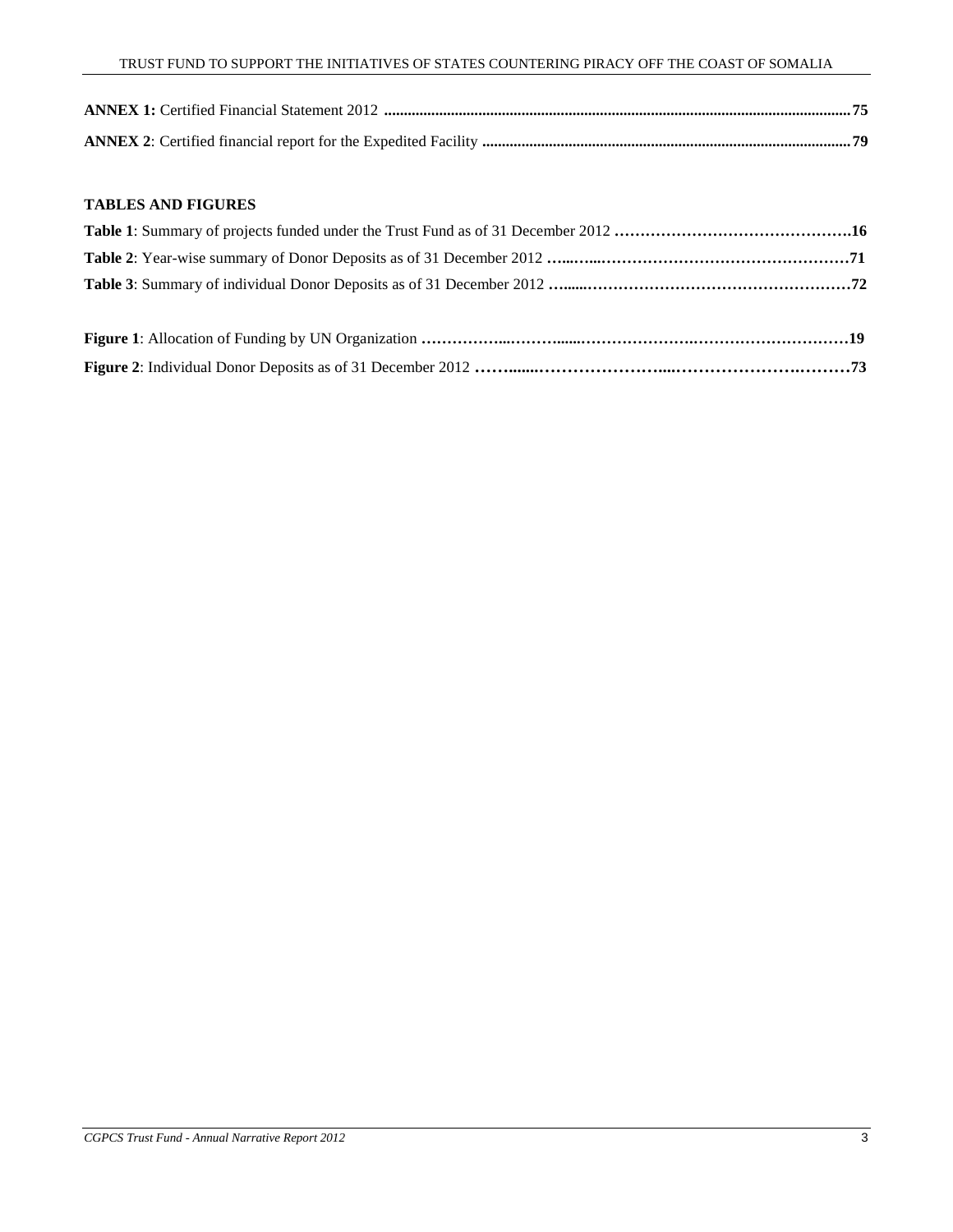# **Abbreviations and Acronyms**

| <b>ASG</b>         | <b>Assistant Secretary-General</b>                      |
|--------------------|---------------------------------------------------------|
| <b>CGPCS</b>       | Contact Group on Piracy off the Coast of Somalia        |
| CMF                | <b>Combined Monitoring Forces</b>                       |
| <b>CTF</b>         | <b>Combined Task Force</b>                              |
| EU                 | European Union                                          |
| <b>EUNAVFOR</b>    | European Union Naval Forces (Operation "Atlanta")       |
| <b>EUROPOL</b>     | European Police Office                                  |
| <b>FAO</b>         | Food and Agriculture Organization of the United Nations |
| <b>FGS</b>         | <b>Federal Government of Somalia</b>                    |
| <b>IMO</b>         | International Maritime Organization                     |
| <b>INTERPOL</b>    | International Criminal Police Organization              |
| <b>ILO</b>         | International Labour Organization                       |
| <b>IOM</b>         | International Organization for Migration                |
| M&E                | Monitoring and Evaluation                               |
| <b>MPTF Office</b> | <b>Multi-Partner Trust Fund Office</b>                  |
| <b>MOU</b>         | Memorandum of Understanding                             |
| <b>NATO</b>        | North Atlantic Treaty Organization                      |
| <b>NGO</b>         | Non-Governmental Organization                           |
| <b>OLA</b>         | Office of Legal Affairs                                 |
| TFG                | <b>Transitional Federal Government</b>                  |
| TOR                | <b>Terms of Reference</b>                               |
| <b>UN</b>          | <b>United Nations</b>                                   |
| <b>UNCT</b>        | <b>United Nations Country Team</b>                      |
| <b>UNDP</b>        | United Nations Development Programme                    |
| <b>UNDPA</b>       | United Nations Department of Political Affairs          |
| <b>UNHCR</b>       | United Nations High Commissioner for Refugees           |
| <b>UNODC</b>       | United Nations Office on Drugs and Crime                |
| <b>UNOPS</b>       | United Nations Office for Project Services              |
| <b>UNPOS</b>       | United Nations Political Office for Somalia             |
| USD                | <b>United States Dollars</b>                            |
| <b>WFP</b>         | World Food Programme                                    |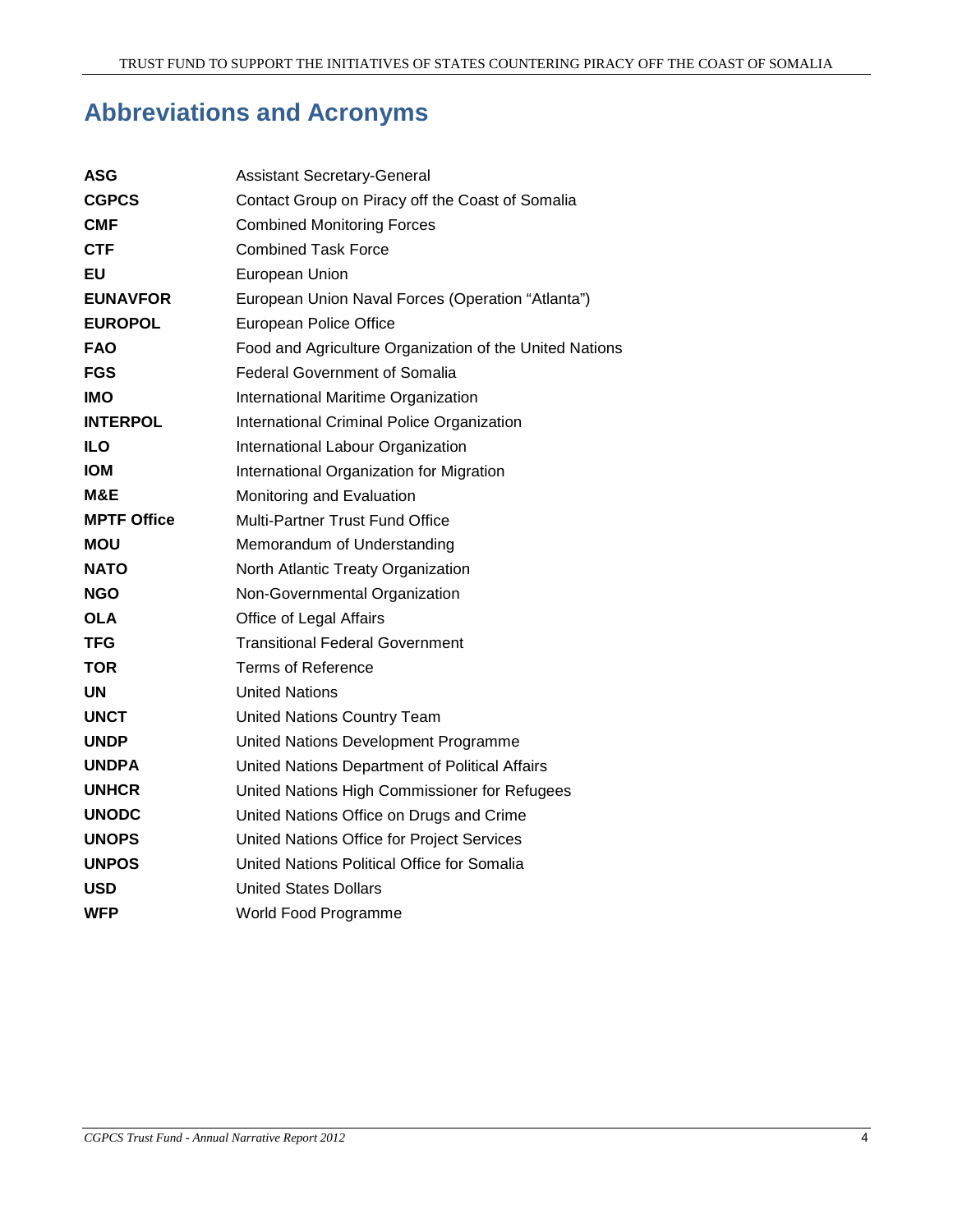# **Definitions**

**Approved Project/Programme:** a Proposal (a project/programme document, etc.) that is approved by the Board for fund allocation purposes.

**Direct Costs:** costs that can be traced to, or identified as part of, the cost of a project or programme in an economical and feasible way.

**Donor Contribution:** a donor contribution as per signed Standard Administrative Arrangement (SAA) with UNODC or the Multi-Partner Trust Fund Office as Trust Fund Administrator.

**Donor Deposit:** cash deposit received by the Fund Manager for the Trust Fund.

**Implementing Partner:** organizations that collaborate with UN Systems Organizations (see below) to implement projects, but do not access funds directly from Trust Fund

**Participating UN Organizations:** UN Systems Organizations eligible to apply for funding, and have access to funds directly from the Trust Fund

**Project Expenditure:** amount of project disbursement including un-liquidated obligations related to payments due for the year.

**Project Financial Closure:** a project or programme is considered financially closed when all the financial obligations of an operationally completed project or programme have been settled and no further financial charges can be incurred.

**Project Operational Closure:** a project or programme is considered operationally closed when all activities a Recipient Organization is responsible for (as per the approved programmatic document) have been completed.

**Project/Programme/Joint Programme Document:** an annual work plan or a programme/project document, etc. that is approved by the relevant decision-making body for fund allocation purposes.

**Project Start Date:** The date of first disbursement of the funds from the Trust Fund

Programme Support Costs (Indirect Cost<sup>1</sup>): general cost that is not directly related to a particular programme or activity of the organization. Indirect costs are calculated as 7% of programme costs and are recovered in accordance with each Recipient organization's financial regulations and rules.

**Project Start Date:** date of transfer of first instalment from the Trust Fund Office to the Recipient Organization.

**Recipient Organizations:** UN System organizations that have received funding from the Trust Fund.

**Total Approved Project Budget:** amount approved by the Board of the Trust Fund

<sup>1</sup> UN Financial Rules and Regulations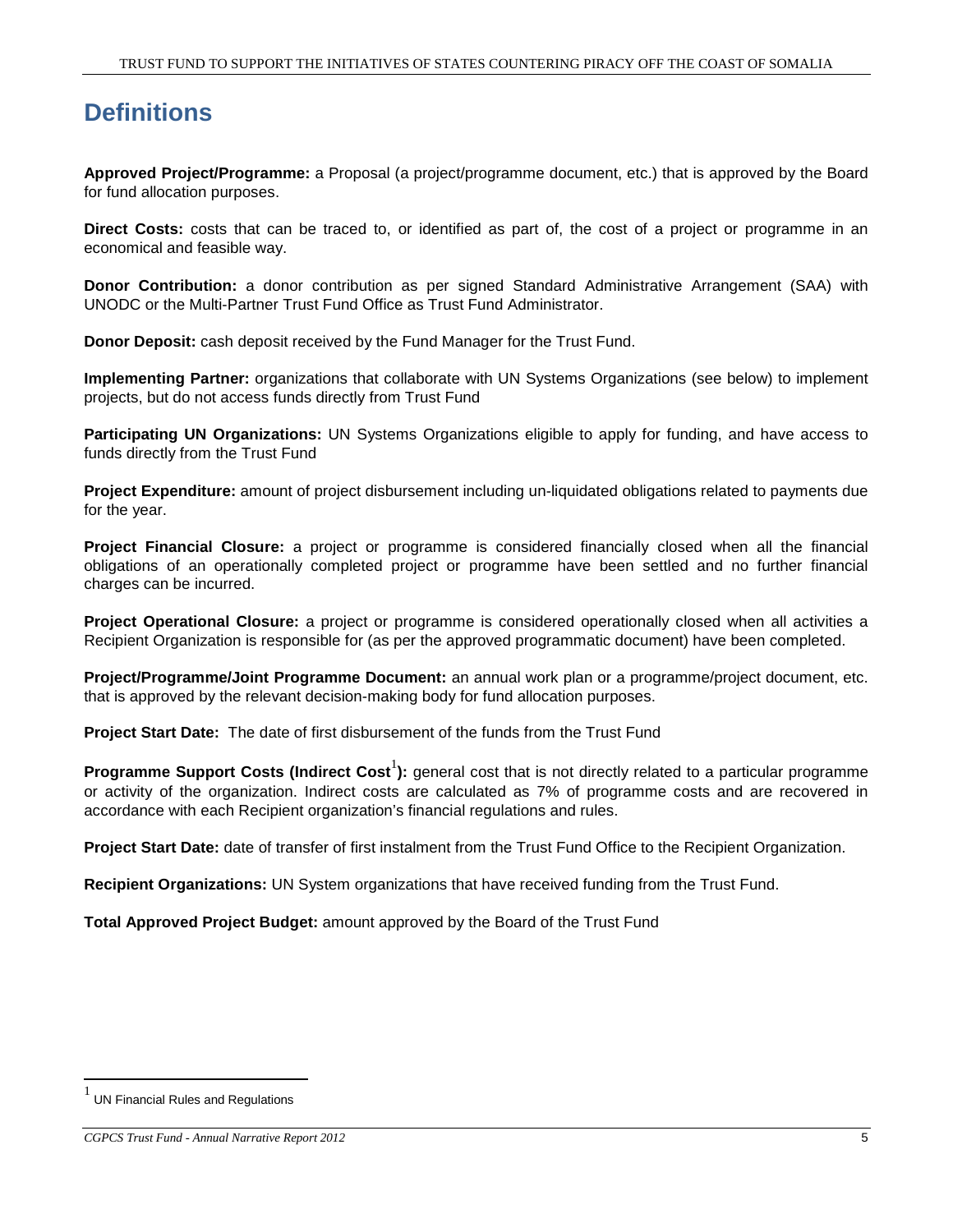# **INTRODUCTION**

1. The Trust Fund to Support the Initiatives of States Countering Piracy off the Coast of Somalia (hereinafter "the Trust Fund") was established in January 2010 by the United Nations Secretary-General at the request of the Contact Group on Piracy off the Coast of Somalia (hereinafter "CGPCS" or "Contact Group"). The 2012 Annual Narrative and Financial Progress<sup>2</sup> Report on Activities Implemented under the Trust Fund is compiled by the United Nations Department of Political Affairs (DPA) in its capacity as Trust Fund Secretariat. In accordance with the Terms of Reference (TOR) of the Trust Fund, the report will be submitted to the Trust Fund Board, as well as to all donors and stakeholders that contributed to the Trust Fund by 31 May 2013.

2. The present report outlines the activities of the Trust Fund in 2012 and consolidates all the projects approved by the Board of the Trust Fund. The narrative and financial information contained in the report is derived from the reports submitted by the United Nations organizations and implementing partners for activities funded by the Trust Fund. The report covers 1 January to 31 December 2012 and provides narrative, results-based, and financial findings on progress of activities made during this period. It focuses mainly on ongoing projects as well as those projects that were operationally closed in 2012. The report also provides an overview of all completed projects in order to present a complete perspective of the achievement of the Trust Fund to date.

#### **Report Structure**

3. The report is divided into four chapters. Chapter One provides an overview of the strategic approach taken by the Contact Group to address the problem of maritime piracy. This chapter provides background information on the activities of the Contact Group with a focus on the Trust Fund. Chapter Two provides updates on ongoing projects approved by the Board of the Trust Fund, and their status during the reporting period. Chapter Three highlights the implementation status of ongoing projects as well as those projects that were operationally closed in 2012 and notes the achievements made by the United Nations organizations and the challenges encountered within this reporting period. Chapter Four, the final chapter, provides an overview of the financial performance of the Trust Fund.

<sup>-</sup> $2$  The Financial Progress Report was provided by UNODC in its capacity as the Trust Fund Manager.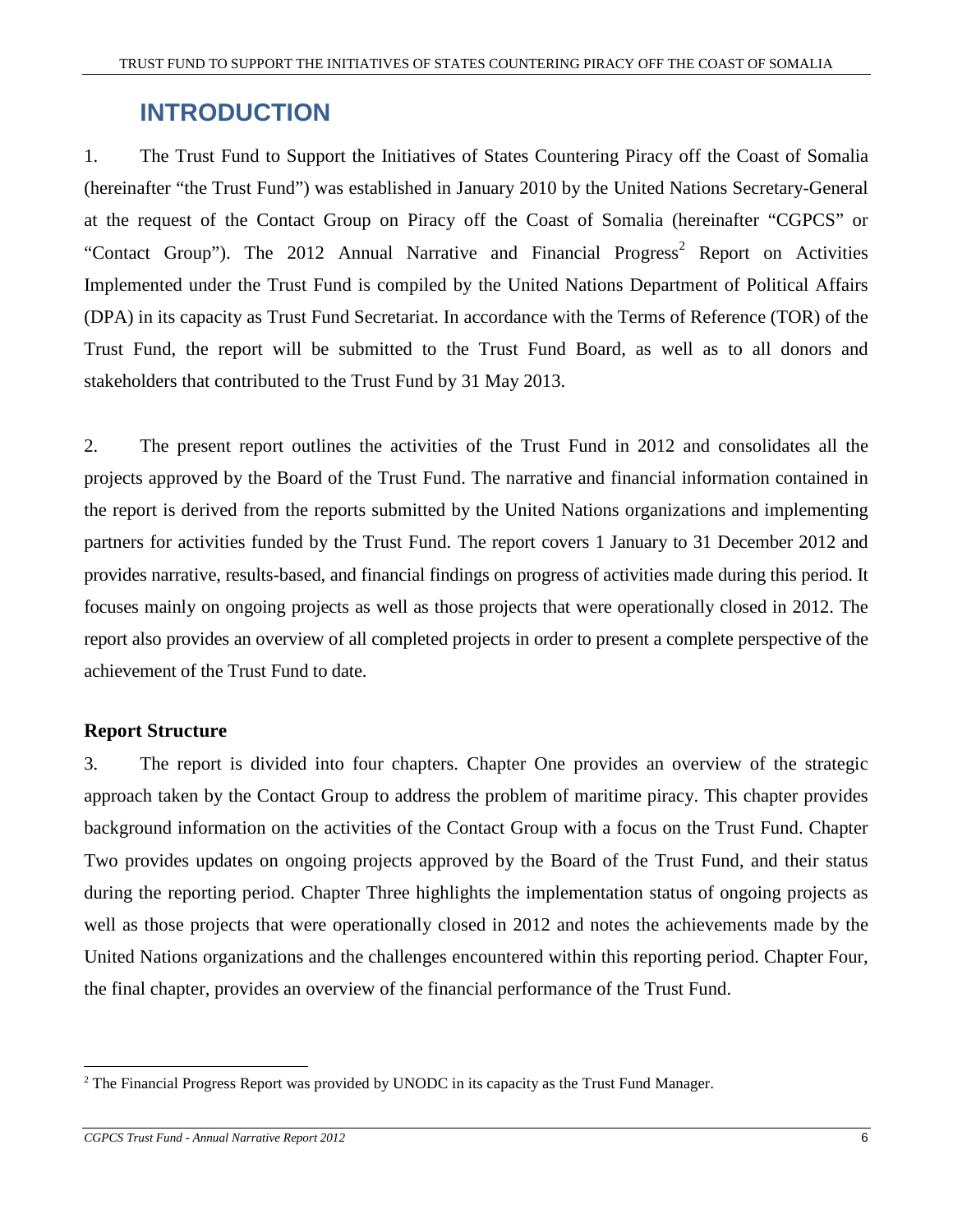# **1. THE PROBLEM OF MARITIME PIRACY**

#### **1.1 Maritime Piracy**

4. Pirates continue to attempt to hijack vessels and hinder the peaceful transit of vessels through the waters off the coast of Somalia. Although structured armed robbery at sea off the coast of Somalia began in the mid 1990s, by 2007, there was a dramatic increase in the number of attacks against vessels sailing in the Indian Ocean off the coast of Somalia.<sup>3</sup> Factors hindering the security of these waters and allowing piracy to flourish have included the weak rule of law and security situation in Somalia. At the time of this report, maritime piracy and armed robbery at sea remains a highly organized and lucrative illicit business, although the joint efforts of the international community and private sector have demonstrated successes in 2012. It is estimated that in 2012, pirates received about USD 31.75 million in ransoms for hijacked vessels and crews (compared to USD 170 million in  $2011)^4$ . There are still 71 seafarers and five vessels held hostage by Somali pirates as of 1 May 2013, and although since June 2012, there were no successful new hijackings of vessels in these waters, the economic cost of piracy off the coast of Somalia still totals around USD 6 billion,<sup>5</sup> particularly on account of naval and military operations, the re-routing of ships, and other complex counter-piracy measures.

5. The declining trend is attributable to several efforts: the combined actions by naval forces both at sea and ashore to disrupt pirate operations; the improved implementation of the IMO guidance and industry-developed Best Management Practices for Protection against Somalia-based Piracy; better application of self-protection measures and situational awareness by merchant ships, including through the use of fortified safe rooms; and the prosecution of suspected pirates and imprisonment of convicted pirates. The deployment of privately contracted armed security personnel (PCASP) on board ships as well as the deployment of Vessel Protection Detachments may also have contributed to deterring pirate attacks.<sup>6</sup> Despite the decrease in successful attacks, the international community still faces attempted

 $3$  International Expert Group on Piracy off the Somali Coast, "Final Report Assessment and Recommendations," 28 November 2008. Available from http://www.asil.org/files/SomaliaPiracyIntlExpertsreportconsolidated1.pdf

This data comes from the Report of the Secretary-General on piracy (S/2012/783) as well as an assessment by the One Earth Future Foundation, a non-governmental organization, in: "The Economic Cost of Somali Piracy," 2012

<sup>5</sup> Ibid

<sup>6</sup> Report of the Secretary-General on Piracy (S/2012/783).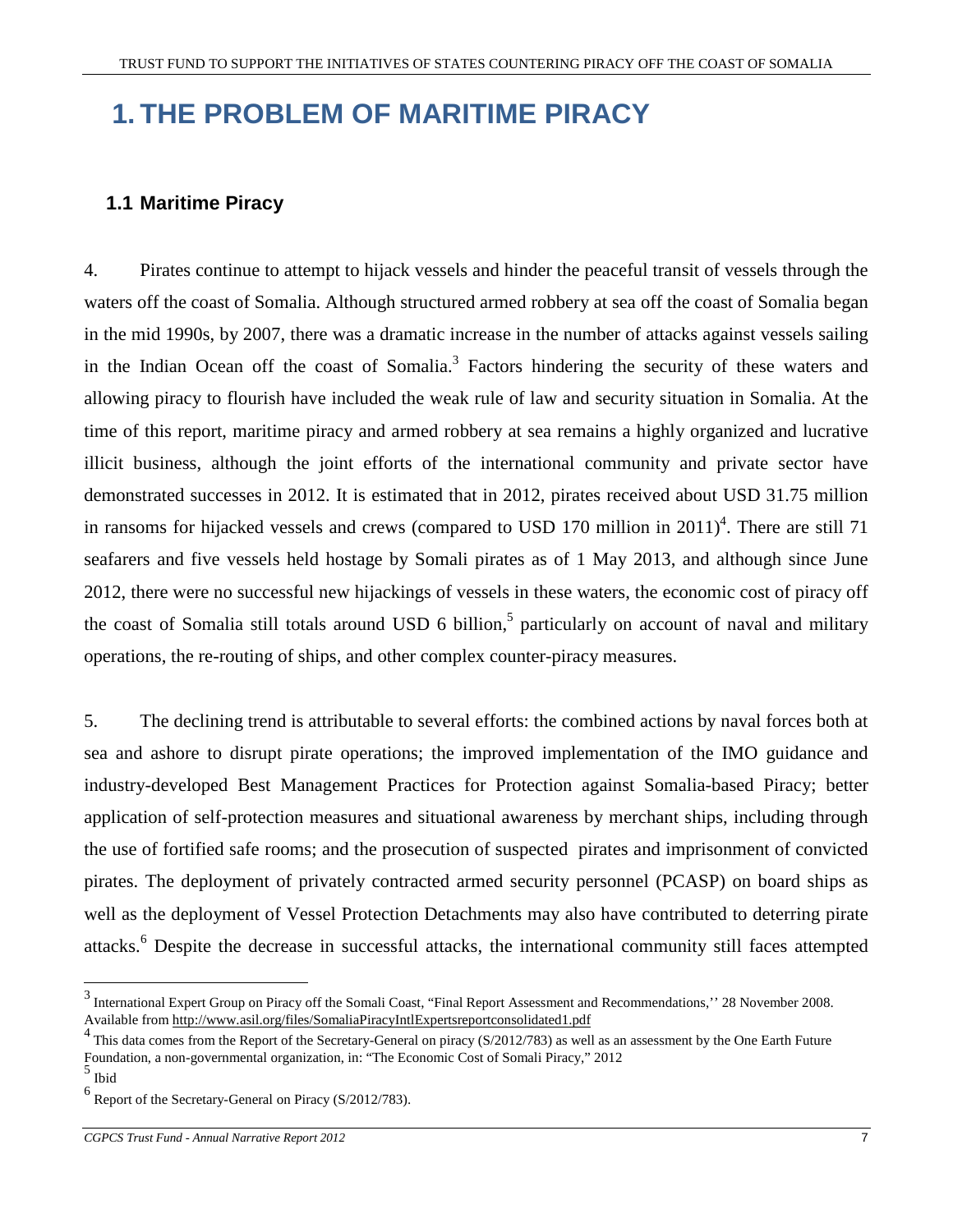hijackings regularly. Therefore counter-piracy efforts must not be lessened; the maritime security framework needs to be continually strengthened in order to bridge any gaps that continue to exist.

6. Due to ongoing acts of piracy and armed robbery at sea, and in the broader context of organized crime, the international community has mobilized efforts to counter this threat in the affected region.<sup>7</sup> On 21 November 2012, the Security Council adopted resolution 2077 which renewed the authorizations as set out in paragraph 10 of resolution 1846 (2008) and paragraph 6 of resolution 1851 (2008), as renewed by paragraph 7 of resolution 1897 (2009), paragraph 7 of resolution 1950 (2010), and paragraph 9 of resolution 2020 (2011) granted to States and regional organizations cooperating with Somali authorities in the fight against piracy and armed robbery at sea off the coast of Somalia. Resolution 2077 was adopted after the Secretary-General's October 2012 report,<sup>8</sup> which noted that despite the decline in pirate attacks as well as hijackings in 2012, piracy continues to pose a serious threat, and the overall cost of piracy to States and societies remains high.

7. The Secretary-General's October 2012 report identified the successful prosecution and detention of pirates as one of the strategies that would contribute to the eradication of piracy and related crimes. Individuals suspected of piracy apprehended at sea must be brought to justice through due process of law in accordance with applicable international standards, in particular human rights, humanitarian, and refugee law. Pertinent to this report, the international mechanisms of the Contact Group and the Trust Fund have been key elements in creating a sustainable counter-piracy framework and coordinating actions to suppress piracy. This report gives an account of the activities of the Trust Fund in 2012, including the work pertaining to increasing the number of prosecutions and detention of suspected and convicted pirates.

## **1.2 The Contact Group on Piracy off the Coast of Somalia**

8. The Contact Group on Piracy Off the Coast of Somalia (CGPCS) was established as an international cooperation mechanism to act as a common point of contact between and among States and

<sup>7</sup> Security Council resolutions 1814 (2008), 1816 (2008), 1838 (2008), 1844 (2008), 1846 (2008), 1851 (2008), 1897 (2009), 1918 (2010), 1950 (2010), 1976 (2011), 2015 (2011), 2020 (2011), and 2077 (2012).

<sup>&</sup>lt;sup>8</sup> Report of the Secretary-General pursuant to Security Council resolution 2020 (2011), 22 October 2012.

*CGPCS Trust Fund - Annual Narrative Report 2012* 8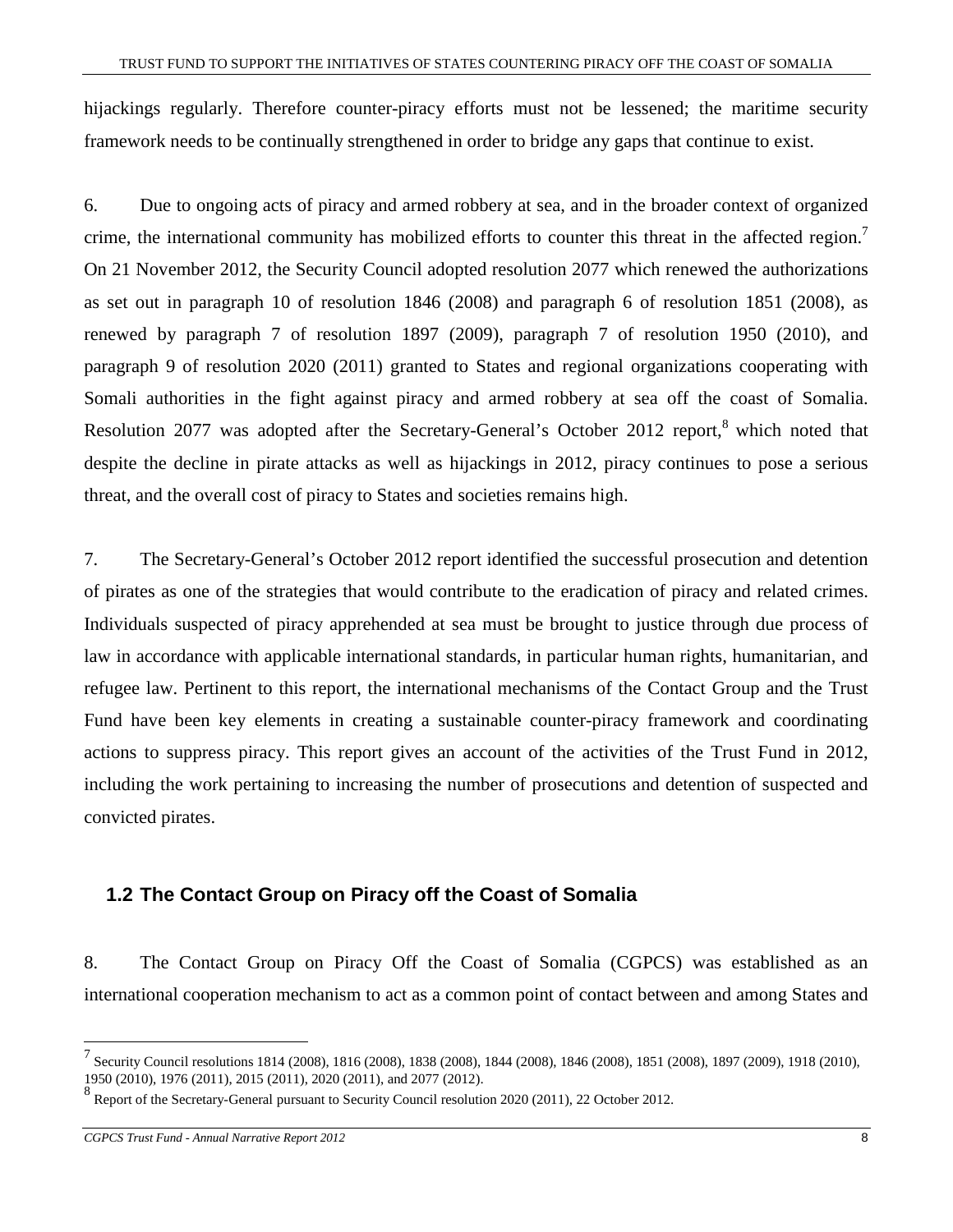regional and international organizations on all aspects of combating piracy, in line with paragraph 4 of resolution 1851 (2008). The CGPCS seeks to synchronize the many efforts underway to utilize resources effectively, prevent duplication, and maximize the impact of national international efforts.

9. In recognition of the growing impact of piracy on humanitarian aid, commercial shipping, and regional and global trade, and pursuant to Security Council resolution 1851 (2008) of 16 December 2008, the international community created the Contact Group on 14 January 2009 as a voluntary, ad hoc international forum to facilitate discussions and coordinate international efforts in the fight against piracy off the coast of Somalia. Since its inaugural meeting in New York in 2009, the CGPCS now comprises over 80 participants, including Member States and international, regional, and nongovernmental organizations —a testament to the global consensus that piracy poses a shared security challenge and that joint efforts can maximize the impact of national and international action.

10. The CGPCS operates through five thematic working groups: Working Group 1 on military and operational coordination, information sharing, and capacity building, chaired by the United Kingdom; Working Group 2 on legal issues chaired by Denmark; Working Group 3 on the strengthening of shipping self-awareness and other capabilities chaired by the Republic of Korea; Working Group 4 on public information chaired by Egypt; and Working Group 5 chaired by Italy, coordinates international efforts to identify and disrupt the financial networks of pirate leaders and their financiers. Beginning 2013, the CGPCS will meet twice a year in plenary sessions to reinforce the coordination and interaction of its five working groups. The chairmanship will henceforth rotate on an annual basis.

## **1.3 The Trust Fund to Support the Initiatives of States Countering Piracy off the Coast of Somalia**

#### **Establishment of the Trust Fund**

11. The Trust Fund was established by the United Nations Secretary General at the request of the Contact Group, with the aim to "help defray the expenses associated with prosecution of suspected pirates, as well as other activities related to implementing the Contact Group's objectives regarding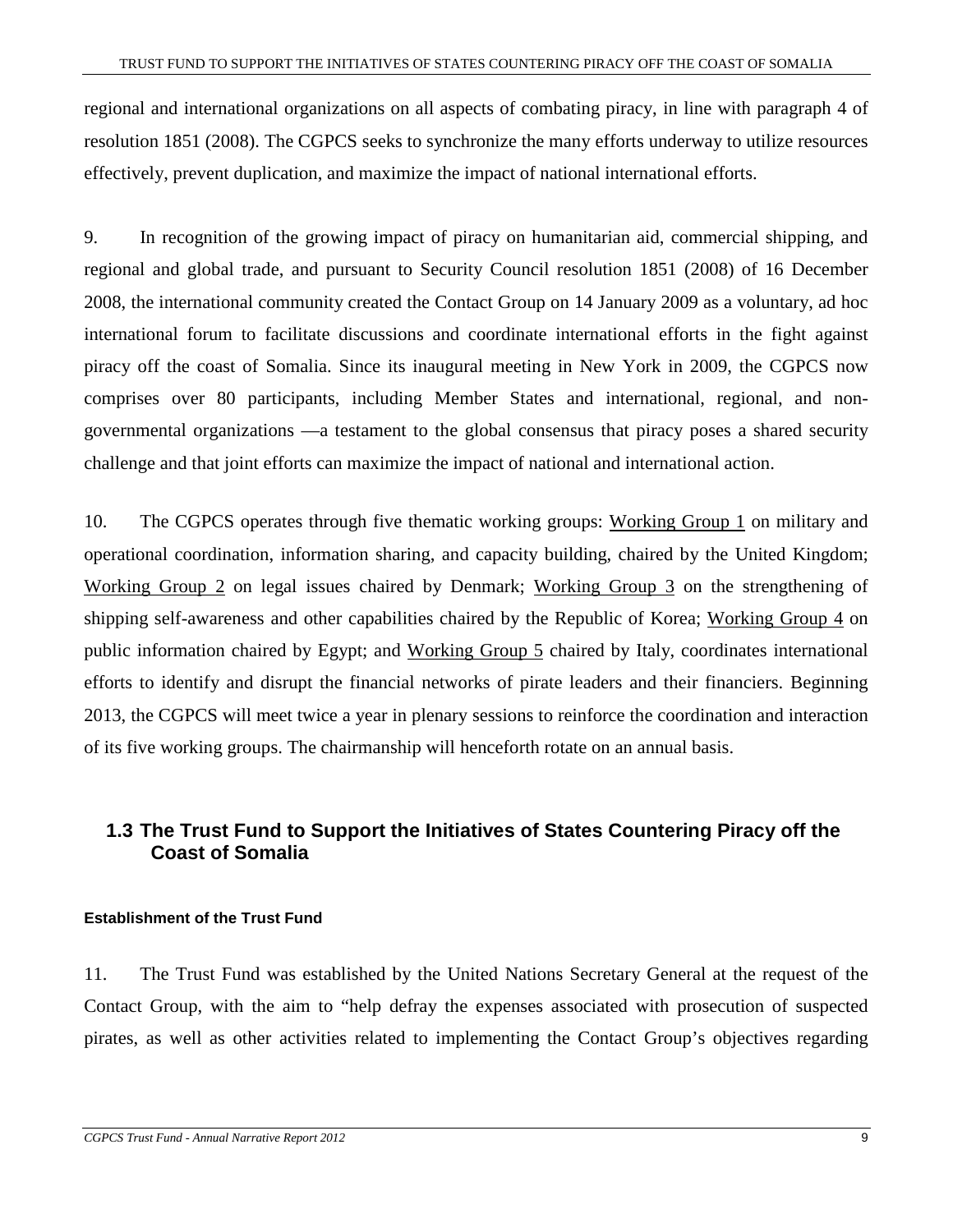combating piracy in all its aspects."<sup>9</sup> Specifically, the Trust Fund is intended to: expand the current possibilities available to States and relevant industry to make tangible contributions to combat piracy off the coast of Somalia; permit the payment of expenses associated with prosecution and detention of suspected pirates as soon as possible; provide for an expedited distribution mechanism to allow for the payment or reimbursement of short-term prosecution-related expenses; and support relevant capacity building activities for legal institutions and individuals.

#### **Structure of the Trust Fund**<sup>10</sup>

12. The creation of the Trust Fund was approved by the UN Controller at the end of January 2010, with UNODC originally serving as the Fund Manager. The Department of Political Affairs (DPA) serves as the Secretariat of the Fund. Governance is provided through a Board consisting of ten Member States, appointed by the CGPCS, who serve a two-year term, with DPA serving as a non-voting Chair of the Board. The Fund Manager also has an ex-officio seat.<sup>11</sup> In May 2012, UNODC communicated to DPA its decision to relinquish its role as Trust Fund Manager to concentrate on development and delivery of its Counter-Piracy Programme, currently over USD 40 million. The Board of the Trust Fund decided to appoint UNDP's Multi-Partner Trust Fund Office (MPTF Office) as the new Fund Administrator. This decision was endorsed by the Contact Group in July 2012, and approved by the Controller in November 2012. On 4 December 2012, the UNDP Administrator conveyed her approval for the MPTF Office to assume the administration of the Trust Fund. DPA retains the functions of Trust Fund Secretariat. The 13th plenary of the CGPCS held on 11 December 2012 endorsed the administrative changes in the Terms of Reference (ToR) of the Trust Fund as amended by the Board of the Trust Fund in its 12th meeting on 10 December 2012.

13. The revised ToR stipulates that the Trust Fund Administrator will be entitled to allocate an administrative fee of one percent (1%) of the Contribution by the Donor, to cover the Trust Fund Administrator's costs of performing the Trust Fund Administration services. Indirect costs of the Recipient UN Organizations recovered through programme support costs will be 7%. The ToR further

*CGPCS Trust Fund - Annual Narrative Report 2012* 10

1

 $9$  Terms of Reference of the Trust Fund, as Approved by the  $13<sup>th</sup>$  plenary of the CGPCS on 11 December 2012, Paragraph 4.

<sup>&</sup>lt;sup>10</sup> All information herein is derived from the Terms of Reference of the Trust Fund, as Approved by the 13<sup>th</sup> plenary of the CGPCS on 11 December 2012.

<sup>&</sup>lt;sup>11</sup> The seats on the Board are divided as follows: three seats for regional and piracy-affected States, and the remaining seven seats for Contact Group Member Stets. The International Maritime Organisation (IMO), the United Nations Country Team (UNCT) and UNODC have non-voting seats on the Board, and the Fund Manager is an ex-officio Member.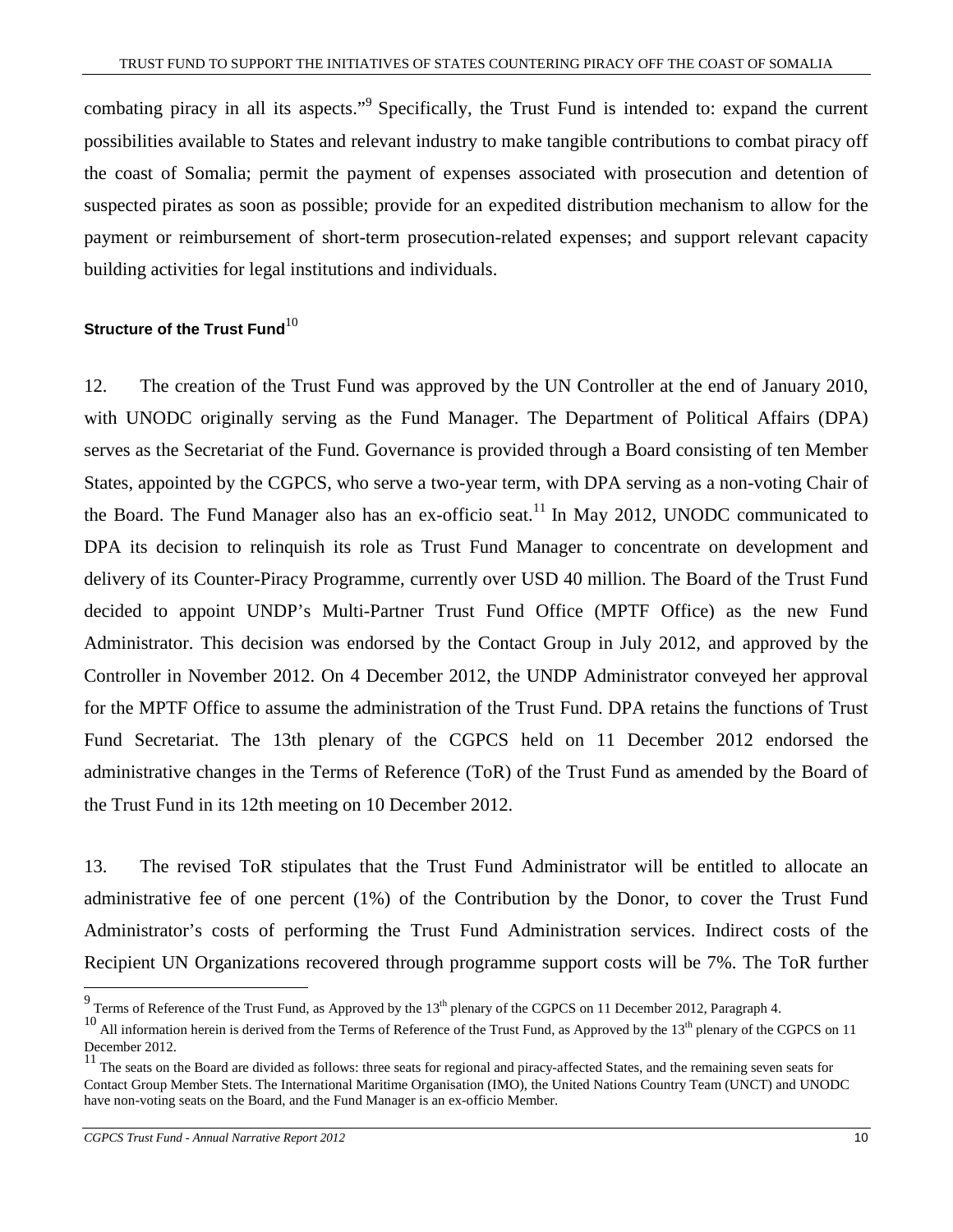clarifies and delineates roles and responsibilities, including reporting obligations, of the Trust Fund Board, Trust Fund Administrative Agent (MPTF Office), Trust Fund Secretariat (DPA), and Recipient Organizations. The Trust Fund Secretariat has been assigned the responsibility of preparing annual consolidated narrative reports and providing those consolidated reports to the Trust Fund Board and each Donor that has contributed to the Trust Fund no later than five months (31 May) after the end of the calendar year.

14. The revised ToR allowed the MPTF Office to take over as the Administrative Agent of the Trust Fund following the signing of a Memorandum of Understanding on 21 December 2012 between the Trust Fund Chair (United Nations Under Secretary-General for Political Affairs) and the Executive Coordinator of the MPTF Office.

15. According to the ToR of the Trust Fund, only UN agencies can be direct recipients of funds from the Trust Fund. Non-UN bodies seeking counter-piracy project financing from this Trust Fund must enter into a partnership with a UN agency which, in turn, will submit a joint proposal. Alternatively, non-UN applicants may seek funding from other relevant funds or bilateral donors outside the CGPCS Trust Fund.

16. In 2012, Djibouti, Egypt, France, Greece, Japan, Netherlands, Seychelles, Somalia, United Arab Emirates, and United States served on the Board. In 2013, the Board comprises Germany, Italy, Kenya, Republic of Korea, Norway, Qatar, Seychelles, Somalia, Turkey, and the United Kingdom. The Fund Board meets three times per year, with ad hoc meetings scheduled as deemed necessary.<sup>12</sup>

17. The Trust Fund was established with two "Windows" to allow donors to make contributions to specific categories of activities. The Windows correspond to the characterization of expenses incurred in addressing piracy in all its aspects. The two Windows are:

#### **A: Prosecutions and Detentions-Related Activities**

18. The nature of activities under this Window is practical, operational and requires rapid response, as well as those of an ordinary project nature. They include:

<sup>12</sup> Available from www.thecgpcs.org/trustfund.do?action=trustFund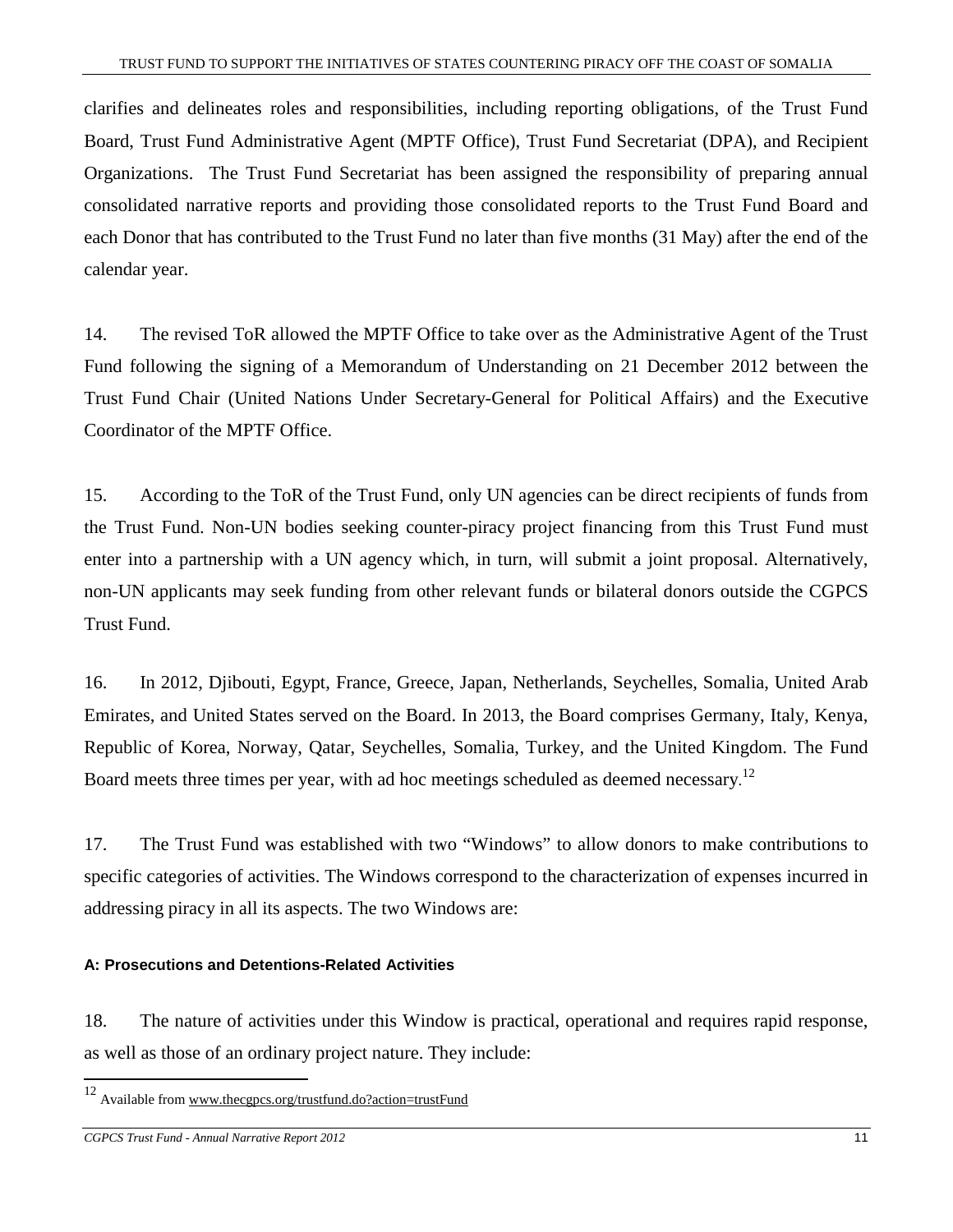(i) Enabling the payment or reimbursement as quickly as possible of specific expenses associated with investigating or prosecuting suspected pirates, or imprisoning those convicted.

(ii) Enabling other relevant financial support to national jurisdictions, in particular for national legal capacity-building, including supporting evidence gathering capacities, capacities in the field of detention and imprisonment, and mutual legal assistance among and between the regional States.

#### **B: Other Priority Activities**

(i) Enabling other activities related to implementing Contact Group objectives regarding combating piracy in all its aspects, including public communication. To be used in circumstances where immediate funding to pay or reimburse short-term prosecution related expenses is required, the Terms of Reference of the Trust Fund specifically created a fast track mechanism, the "Expedited Facility" (ExFac) as a project that is replenished on a revolving basis.

#### **Contributions to the Trust Fund**

19. Donor contributions to the Fund are used to finance projects carried out by UN System Organizations (the "participating UN organizations" and implementing partners). Participating UN organizations become party to the Trust Fund through the signature of a Memorandum of Understanding with the Trust Fund Administrative Agent (MPTF Office). Following this, the participating UN Organization assumes full programmatic and financial accountability for the funds disbursed to it, in accordance with their own regulations, rules, directives and procedures.

20. For the period until 31 December 2012, a total of US\$ 16.58 million was received from donors including 19 Member States, a private shipping company, and an individual. Of these, US\$ 4.47 million was received in 2012.

#### **Trust Fund Total Expenditures and Approvals**

21. For the period until 31 December 2012, the Trust Fund reviewed a total of thirty-eight projects submitted by nine different United Nations organizations including FAO, ILO, OLA/DOALOS, UNICRI, UNDP, UNESCO, UNODC, UNOPS, and WFP. The Trust Fund approved 27 of those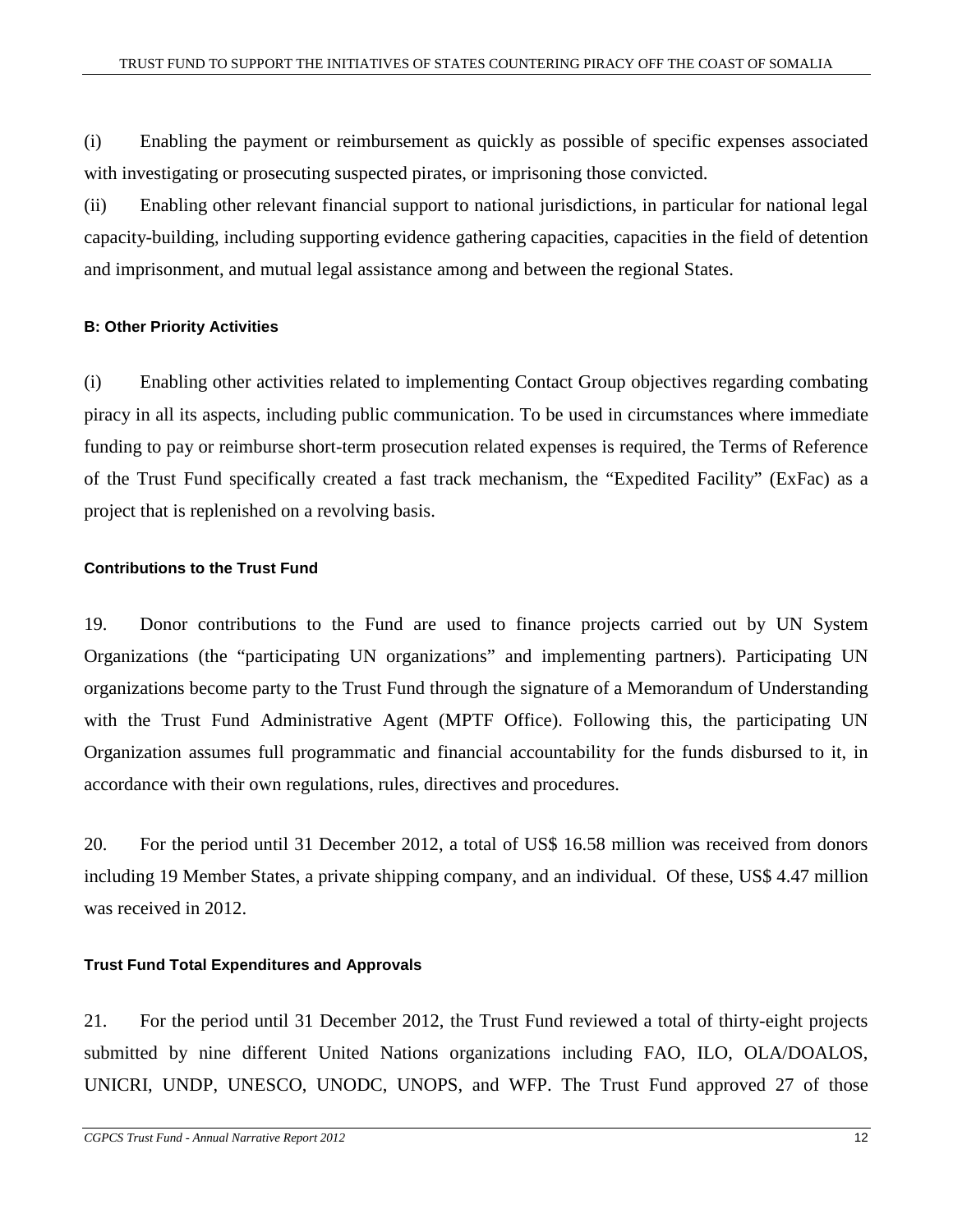projects as well as funding for the Expedited Facility with a total value of USD 16.2 million. As of 31 December 2012, USD 11,524,947 had been disbursed to the Participating UN Organizations.

22. At its first meeting in March 2010, the Board approved the creation of the Expedited Facility (ExFac) mechanism, under the direction of UNODC, with an initial allocation of USD 200,000. This was replenished by a further USD 200,000 in November 2010, and in November 2011, for a total sum of USD 600,000. Another tranche of USD 100,000 was approved for the ExFac replenishment in December  $2012.<sup>13</sup>$ 

23. The Trust Fund Administrator charges an administrative fee of one percent (1%) of the Contribution by the Donor, whereas the Recipient UN Organizations are entitled to a programme support cost of seven percent (7%). In accordance with the UN General Assembly resolution 62/208 (2007 Triennial Comprehensive Policy Review principle of full cost recovery), all other costs incurred by each Recipient UN Organization in carrying out the activities for which it is responsible under the Trust Fund will be recovered as direct costs.

#### **Impact of the Trust Fund**

24. The reports of the Secretary-General (S/2010/556, S/2011/662, and S/2012/783) identified the Trust Fund as an effective and responsive mechanism to counter piracy and armed robbery off the Coast of Somalia.<sup>14</sup> In 2012, the report of the Secretary-General states that the Trust Fund "has played an essential role in supporting international efforts to counter maritime piracy and armed robbery at sea."<sup>15</sup>

25. Consistent with its ToR on building capacity for prosecution and incarceration of pirates in Somalia and the region, the Trust Fund directly supported the construction and refurbishment of prison facilities in Puntland, "Somaliland", and Seychelles for 1,380 prisoners, including pirates transferred from regional prosecuting States to Somalia to serve their sentences. The projects funded by the Trust Fund are on way to create new prison facilities for 920 inmates (200-bed male wing and 40-bed facility for women in Bosaso prison and 500-bed facility in Garowe prison, Puntland; 120-bed facility in

This tranche of USD 100,000 was disbursed in March 2013.

<sup>&</sup>lt;sup>14</sup> See S/2010/556 paras. 26, 58, 59 and 81; S/2011/662 paras. 25, 28, 62, 63 and 77; and S/2012/783 paras. 20, 21, 53, and 62.

 $15$  See S/2012/783, para. 20.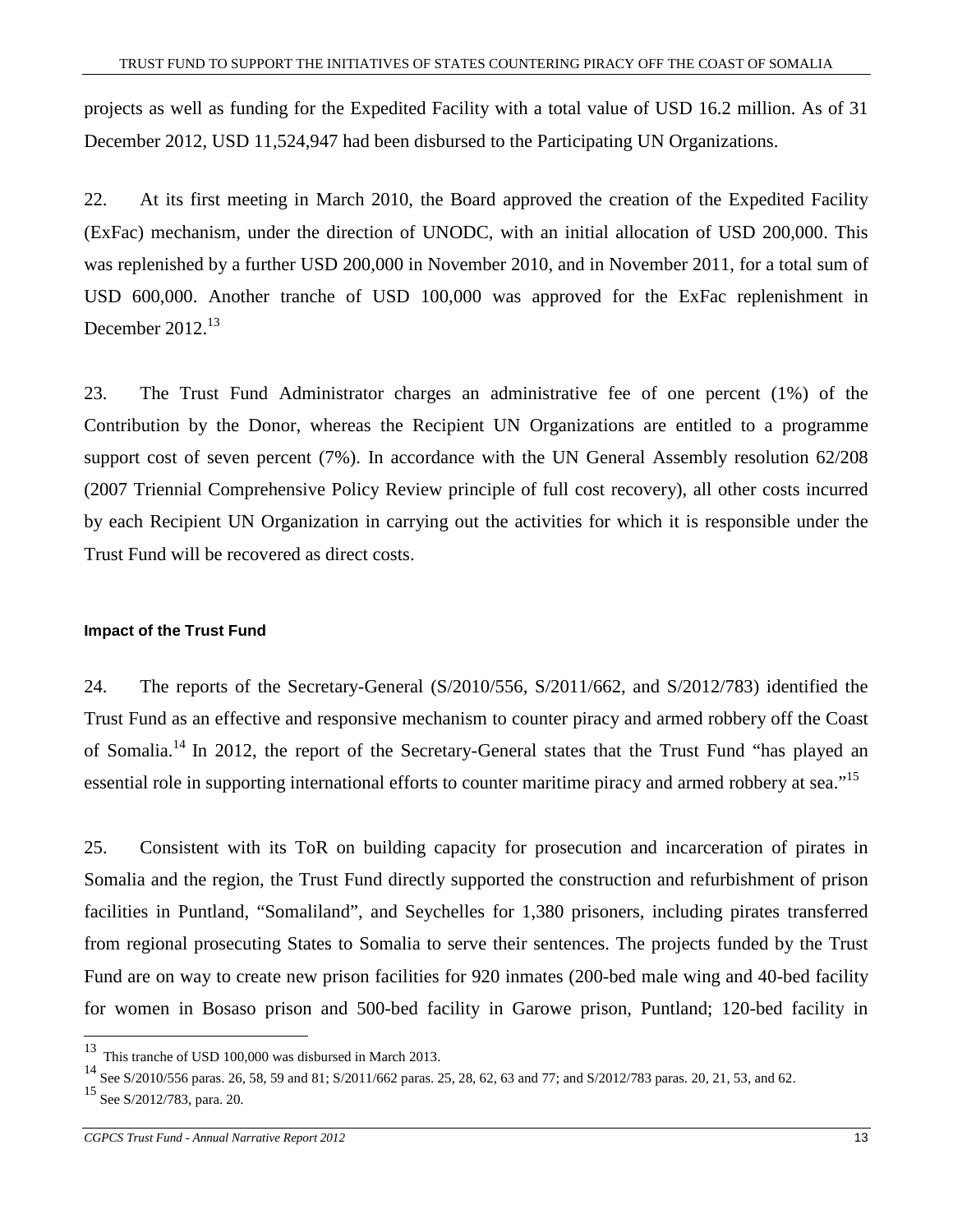Mandera prison, Somaliland; and 60-bed facility in the Seychelles) and have renovated and refurbished Hargeisa prison in Somaliland to support incarceration of 460 prisoners including pirates. Its grants also renovated and equipped prisons in Kenya to ensure they conform to basic minimum standards on the treatment of prisoners and to alleviate prison overcrowding. Moreover, the Trust Fund facilitated the transfer of 34 convicted pirates from Seychelles to prisons in Puntland and "Somaliland" to serve their sentences in their country of origin.

26. In parallel, the Trust Fund grants continued to strengthen the criminal justice system of Somalia and regional countries in accordance with human rights standards, and provide training to police, prosecutors, judges and prison personnel in Kenya, Seychelles, and Somalia. It supported the efforts of "Somaliland" and Puntland to re-draft the criminal and procedural codes in order to ensure that they support piracy trials and other prosecutions. In February 2012, "Somaliland" adopted legislation recognizing piracy as a crime and allowing for pirates convicted abroad to be transferred to its prisons in order to serve their sentences. Puntland has since done the same. While the Trust Fund projects have raised public awareness in Somalia against piracy, the hostage support programme, funded by the Trust Fund, coordinated the recovery and repatriation of 49 hostages from Ghana, India, Iran, Pakistan, Philippines, Seychelles, Sri Lanka, Sudan, Syria and Yemen.

27. This report covers the period from 1 January 2013 to 31 December 2012 and is derived from statements and reports prepared by the UN Organizations, in accordance with the reporting procedures of the Trust Fund Terms of Reference (TOR). The next section attempts to assess the scope and impact of the Fund as a whole in its third year of operation. It provides an overview of the status of implemented and initiated projects that have been funded through the Trust Fund.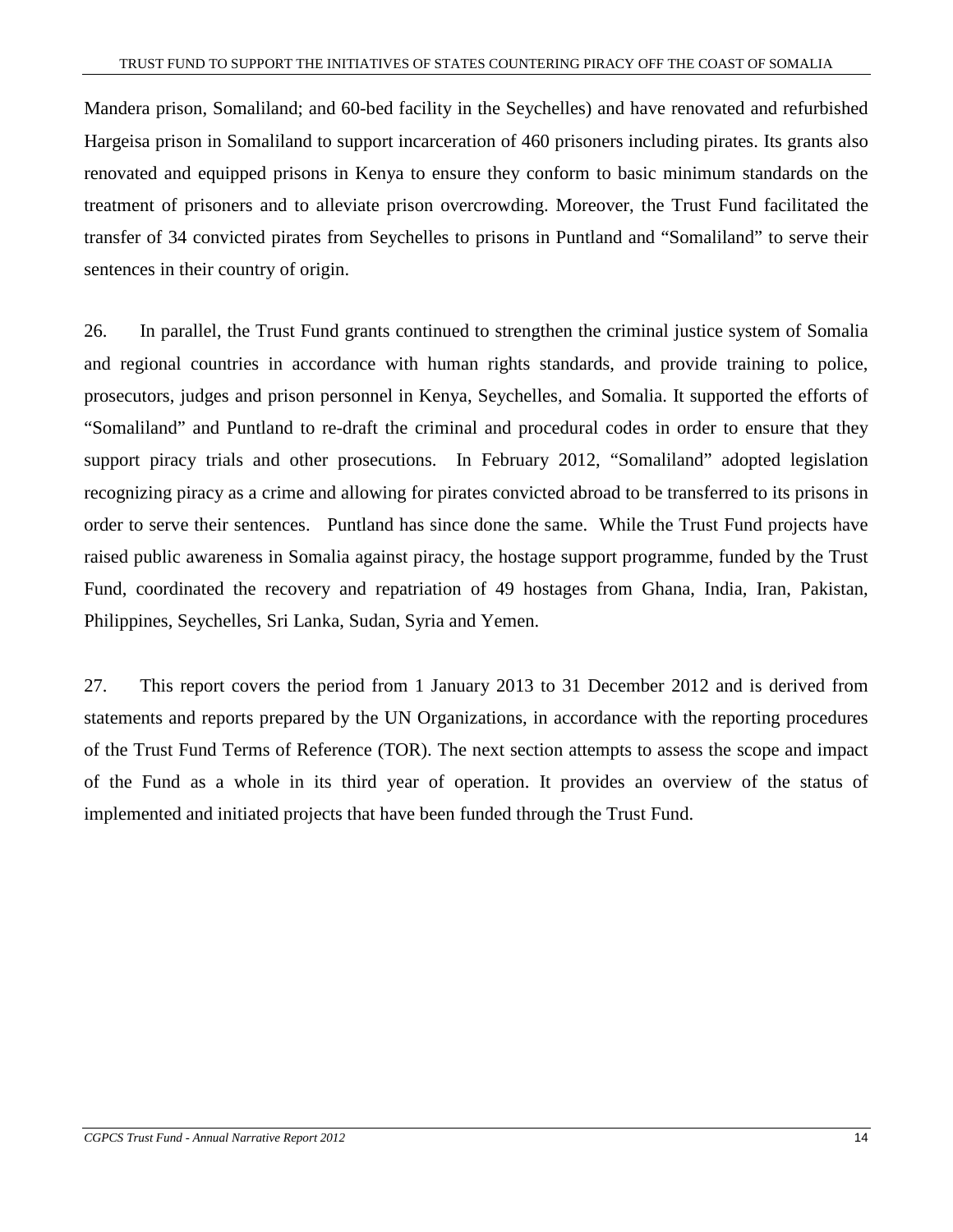# **2. TRUST FUND: 2012 IMPLEMENTATION OVERVIEW**

28. During the period 1 January to 31 December 2012, the Board of the Trust Fund met three times in March, July and December and approved nine<sup>16</sup> new projects for a total of USD 6,664,540 to address martime piracy, off the coast of Somalia. Cumulatively, the Trust Fund supported, funded and approved 21 projects (excluding the Expedited Facility), of which five were completed and operationally closed during the period under review. Ten projects that were active during 2012 totaled USD 5,623,199. In December, the Trust Fund Board also decided to replenish the Expedited Facility to meet short-term unforeseen expenditures.

29. Collectively, the projects assisted in utilizing media to prevent and combat piracy, building the capacity of police departments in regional countries, strengthening regional capacity for piracy prosecutions, providing financial support to construct essential new prison facilities, enhancing capacity of judiciaries and prosecutorial services, creating greater public awareness of the consequences of piracy, and facilitating the safe transfer of convicted pirates in accordance with applicable international human rights and humanitarian standards. Specifically, the projects supported the trials of individuals suspected of piracy in Kenya, Mauritius, Seychelles and the United Republic of Tanzania, and continue to provide further assistance for the Piracy Prisoner Transfer Programme. They will ensure basic comfort and minimum treatment standards for prisoners in Shimo la Tewa Prison in Mombasa, Kenya. The projects approved in December will seek to develop police capacity to combat piracy in Puntland. They will also facilitate effective prosecution and adjudication of individuals suspected of criminal offences, including boosting the capacities of Benadir Court in Mogadishu. One project will provide support to prisoner transfer flights from Seychelles to Somaliland and Puntland, while another project will support creation of Maritime Law Enforcement strategy and legal framework in Somalia.

<sup>&</sup>lt;sup>16</sup> Of the nine projects, Hostage Support Programme (#045) was exceptionally approved through correspondence in November, and was documented as approved by the 12<sup>th</sup> meeting of the Trust Fund Board held on 10 December. Another five projects were approved in the December meeting of the Trust Fund Board. Narrative reports for these six projects, which have not been shown as active in 2012, will be provided in the Annual Report for 2013.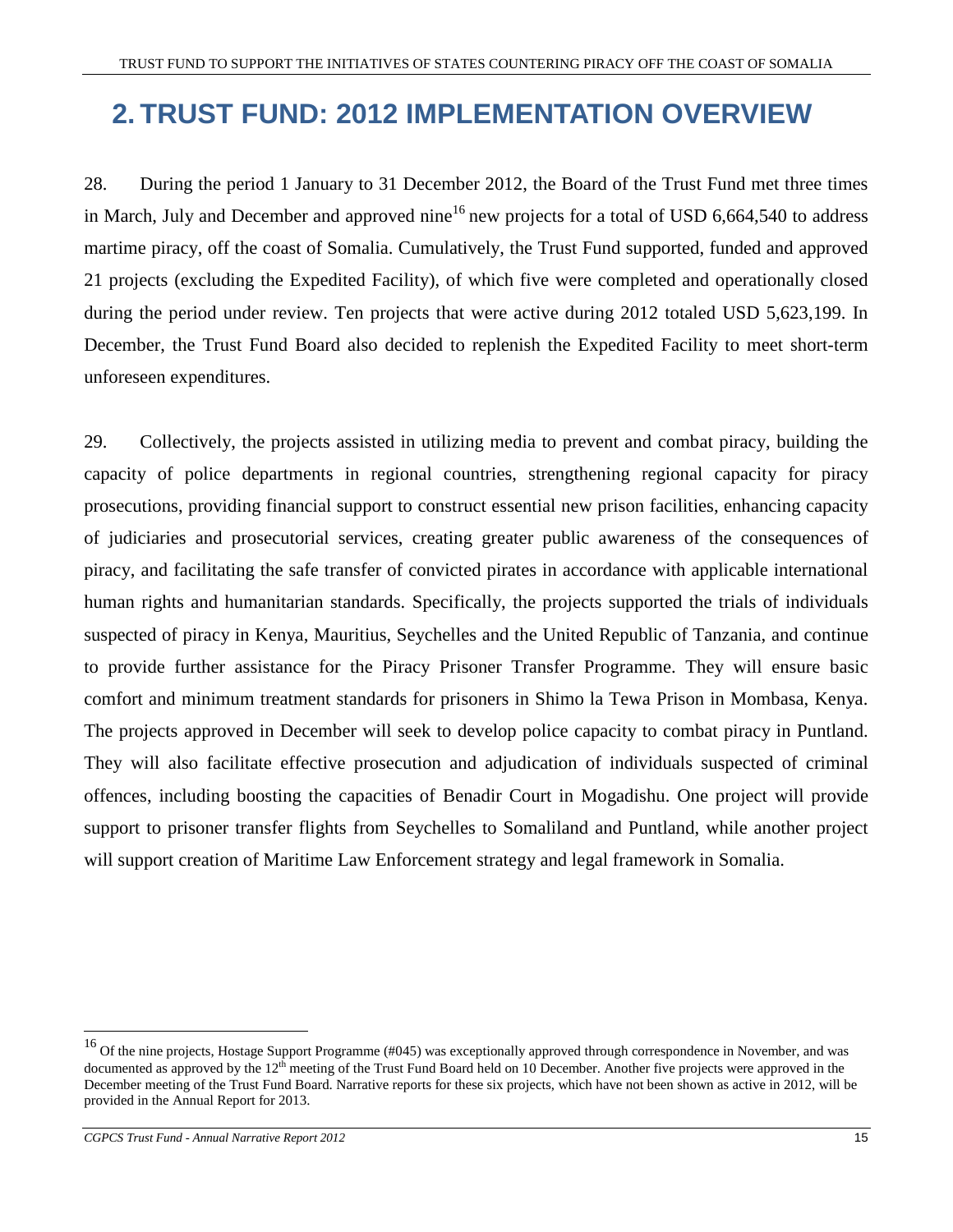#### **2.1 Thematic Priority Areas**

30. As of 31 December 2012 since the inception of the Trust Fund, the Board approved, supported, and funded 27 projects, excluding expedited Facility projects (See Table 1 below). So far, it has supported the initiatives of four United Nations entities: the International Maritime Organization (IMO), United Nations Development Programme (UNDP), United Nations Office on Drugs and Crime (UNODC), and United Nations Political Office for Somalia (UNPOS).

| <b>Sr</b><br>No. | <b>Recipient</b><br>Org. | <b>Project Title</b>                                                                                           | <b>Focus Area</b>                                       | <b>Location</b>                                                       | Date of<br><b>Approval</b> |
|------------------|--------------------------|----------------------------------------------------------------------------------------------------------------|---------------------------------------------------------|-----------------------------------------------------------------------|----------------------------|
| $\mathbf{1}$     | <b>UNODC</b>             | Implementing reforms and creating<br>sustainable capacity in Somaliland and<br><b>Puntland Prisons</b>         | <b>Security Sector</b>                                  | Somalia: Puntland &<br>Somaliland                                     | 23-Apr-10                  |
| 2                | <b>UNODC</b>             | Somaliland and Puntland Law Reform                                                                             | Prosecution &<br>Detention                              | Somalia: Puntland &<br>Somaliland                                     | $23$ -Apr-10               |
| 3                | <b>UNODC</b>             | Support to Seychelles as Regional<br>Centre for the Prosecution of Piracy                                      | Prosecution &<br>Detention                              | Seychelles                                                            | 23-Apr-10                  |
| 4                | <b>UNODC</b>             | Somalia Prosecutors Programme                                                                                  | Prosecution &<br>Detention                              | Somalia: Puntland &<br>Somaliland                                     | 23-Apr-10                  |
| 5                | <b>UNPOS</b>             | Utilizing media to preventing and<br>combating Piracy                                                          | Preventing piracy<br>using the media                    | Puntland and where possible<br>South Central                          | $23$ -Apr-10               |
| 6                | <b>UNODC</b>             | Improving conditions in Kenya Prisons                                                                          | <b>Security Sector</b>                                  | Kenya                                                                 | $10 - Jun - 10$            |
| 7                | <b>UNDP</b>              | Civilian Police Project, Rule of Law &<br><b>Security Programme</b>                                            | Prosecution &<br>Detention                              | Puntland, Somalia                                                     | $10$ -Jan-11               |
| 8                | <b>UNODC</b>             | Support to Seychelles: Police                                                                                  | Seychellois<br>Police Capacity<br>and<br>Communications | Seychelles                                                            | $10$ -Jan- $11$            |
| 9                | <b>UNODC</b>             | Implementing reforms and creating<br>sustainable capacity in Bosaso Prison,<br>Puntland: Phase 3 (Final Phase) | <b>Security Sector</b>                                  | Somalia: Puntland and<br>Somaliland                                   | $10$ -Jan-11               |
| 10               | <b>UNODC</b>             | Building regional capacity for Piracy<br>Prosecutions                                                          | Prosecution &<br>Detention                              | Kenya (to service<br>Eastern/Horn of Africa<br>Region & Gulf of Aden) | $10$ -Jan- $11$            |
| 11               | <b>UNODC</b>             | Pirate Prison Transfer Programme:<br>Phase 1 Construction (Puntland)                                           | Criminal Justice<br>Sector                              | Somalia: Puntland &<br>Somaliland                                     | $12$ -Apr-11               |

#### **Table 1: Summary of All Projects Funded under the Trust Fund as of 31 December 2012**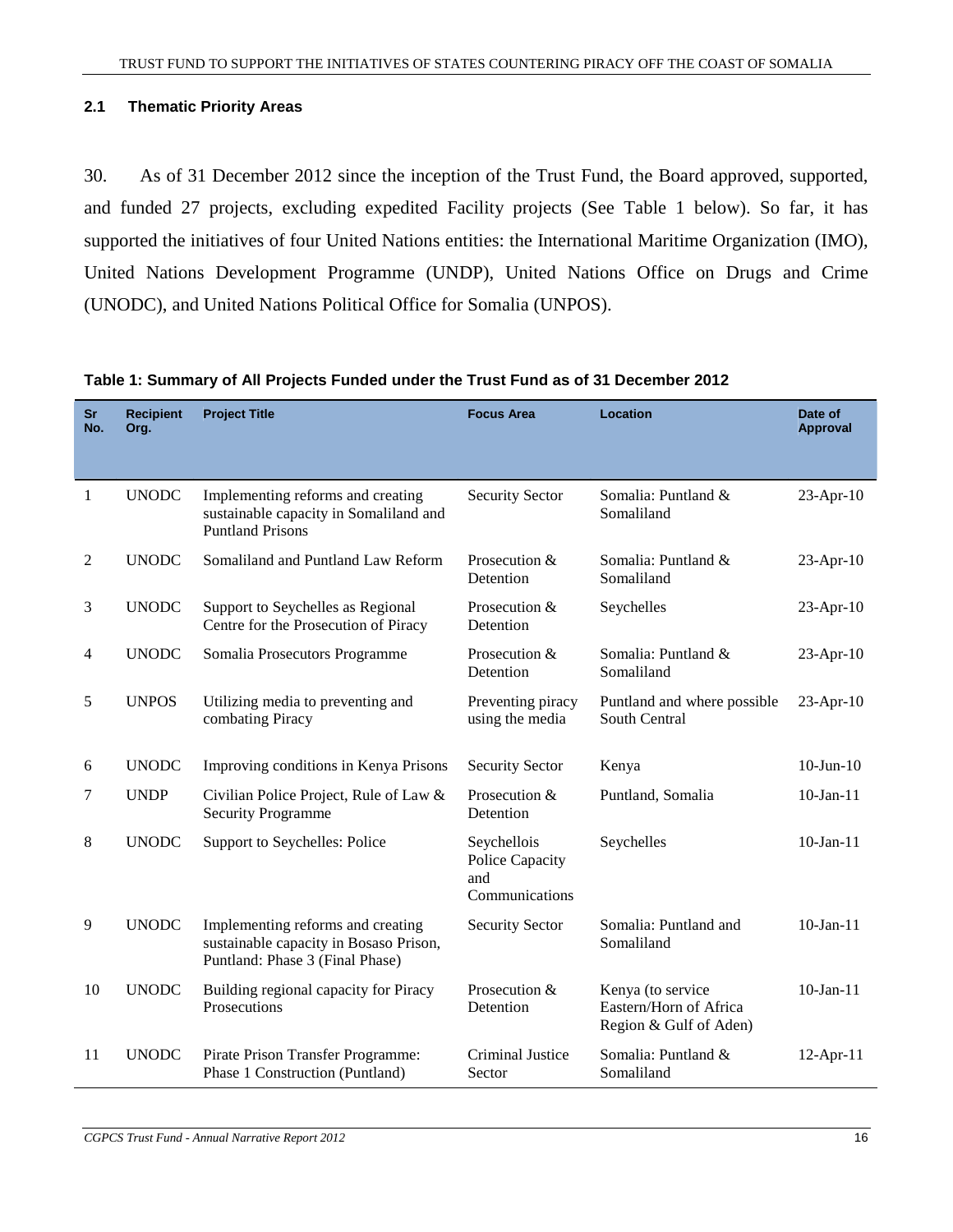| 12 | <b>UNODC</b>                   | Pirate Prison Transfer Programme:<br>Phase 2 Capacity Building                        | Criminal Justice<br>Sector                      | Somalia: Puntland                                                        | 12-Apr-11       |
|----|--------------------------------|---------------------------------------------------------------------------------------|-------------------------------------------------|--------------------------------------------------------------------------|-----------------|
| 13 | <b>UNDP</b>                    | Piracy Trials Programme                                                               | Judiciary, Legal<br>Defence                     | Somalia: Puntland &<br>Somaliland                                        | 12-Apr-11       |
| 14 | <b>UNDP</b>                    | Piracy Trials Programme (Phase 1)                                                     | Judiciary,<br>Policing                          | Somalia: Puntland                                                        | 16-Nov-11       |
| 15 | <b>UNDP</b>                    | Building capacity to prosecute and try<br>piracy; enact anti-piracy law               | Legal Aid:<br>training and<br>capacity building | Somaliland, Puntland,<br>Somalia, United Arab<br>Emirates (Abu Dhabi)    | $16-Nov-11$     |
| 16 | <b>UNPOS</b>                   | Campaigning against Piracy in Somalia                                                 | Communications                                  | Somalia: South Central and<br>Northern Kenya (refugee<br>camps)          | $16-Nov-11$     |
| 17 | <b>UNODC</b>                   | <b>Support to Seychelles Prosecutions</b><br>centre                                   | Prosecution                                     | Seychelles                                                               | 16-Nov-11       |
| 18 | <b>UNODC</b>                   | Building regional capacity for Piracy<br>Prosecutions III                             | Prosecution &<br>Detention                      | Kenya (to service<br>Eastern/Horn of Africa<br>Region)                   | $16-Nov-11$     |
| 19 | <b>UNODC</b>                   | Building regional capacity for Piracy<br>Prosecutions                                 | Prosecution,<br>Repatriation,<br>Detention      | Kenya, Seychelles,<br>Mauritius, and Tanzania;<br>repatriation (Somalia) | 10-Mar-12       |
| 20 | <b>UNODC</b>                   | Piracy Prisoner Transfer Programme                                                    | Criminal Justice<br>Sector                      | Somaliland                                                               | 10-Mar-12       |
| 21 | <b>UNODC</b>                   | <b>Improving Conditions in Mombasa</b><br>Prison                                      | Prosecution and<br>Detention                    | Kenya                                                                    | $24$ -Jul-12    |
| 22 | UNPOS,<br><b>UNODC</b>         | <b>Hostages Support Programme</b>                                                     | Legal Aid                                       |                                                                          | 13-Nov-12       |
| 23 | <b>UNDP</b>                    | Civilian Police Project - Puntland                                                    | Criminal Justice<br>Sector                      | Puntland-Somalia                                                         | $10$ -Dec- $12$ |
| 24 | UNDP,<br><b>UNODC</b>          | Piracy Trials Programme                                                               | Prosecution;<br>criminal justice<br>sector      | South Central Somalia                                                    | $10$ -Dec- $12$ |
| 25 | <b>UNODC</b>                   | Rehabilitation of Mogadishu Central<br>Prison                                         | Detention;<br>criminal justice<br>sector        | Somalia                                                                  | 10-Dec-12       |
| 26 | <b>UNODC</b>                   | Support to prisoner transfer flights<br>from Seychelles to Somaliland and<br>Puntland | Prosecution and<br>Detention                    | Seychelles and Somalia                                                   | 10-Dec-12       |
| 27 | UNPOS,<br>IMO,<br><b>UNODC</b> | Support to Maritime Law Enforcement                                                   | Legal Aid and<br>Justice sector                 | Somalia                                                                  | $10$ -Dec- $12$ |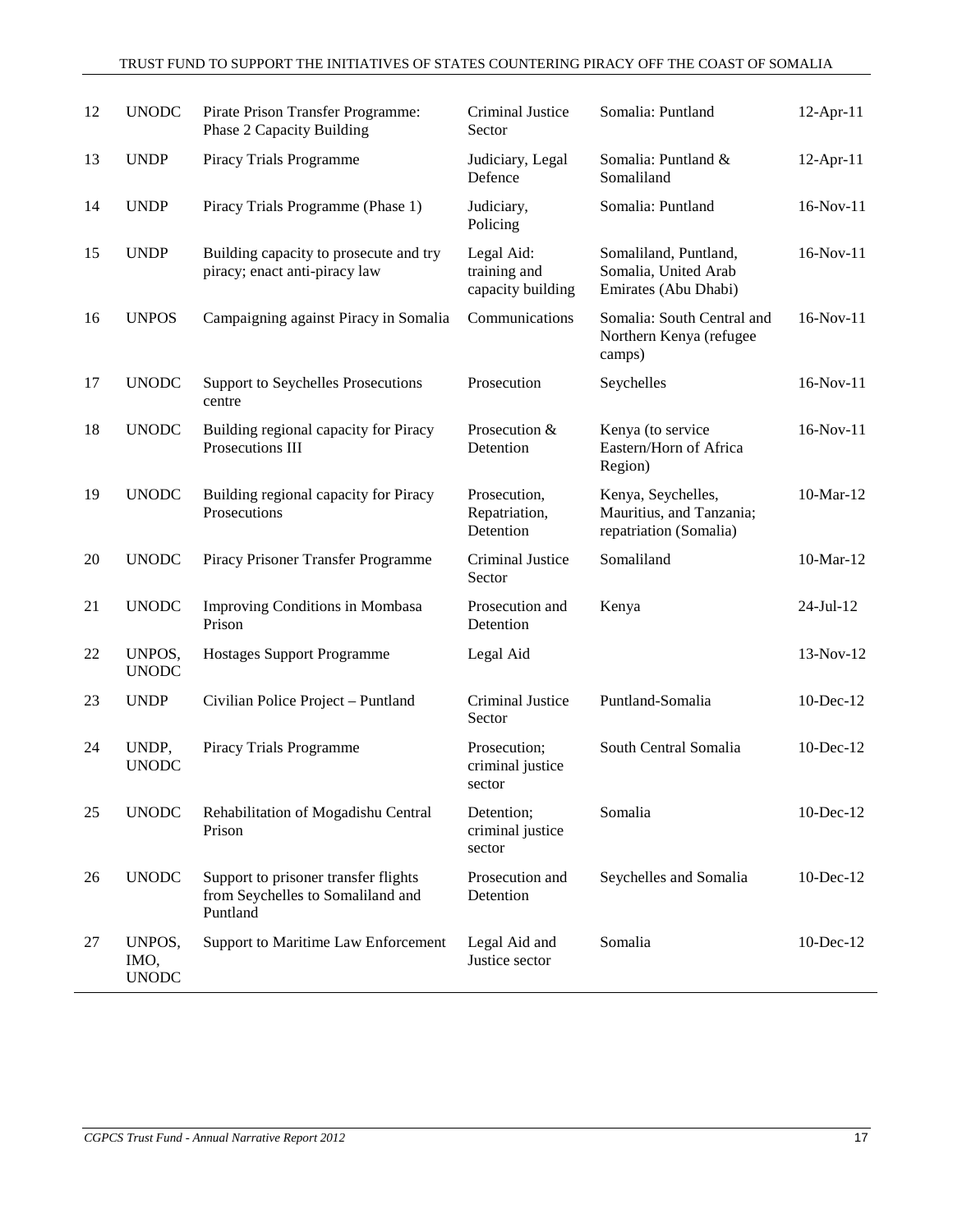31. The Trust Fund has channelled the bulk of its funds to support initiatives in the judiciary and rule of law sectors, particularly those with prosecution and detention related components. Generally, the majority of projects that were completed in this reporting period focused on enabling Somalia, and the States of the region, to prosecute persons accused of piracy. Prioritization was given to projects that sought to support the prison and judicial systems, strengthen rule of law through training and capacity building and reform the legislative framework. In light of the importance of sensitizing the public on the negative effects and long term implications of piracy, advocacy and awareness raising projects were also funded.

32. Of the 27 projects that were supported, funded and approved since the inception of the Trust Fund, UNODC exclusively implemented 17 projects, in addition to ExFac mechanism; UNDP was exclusively involved in five projects; and UNPOS engaged in two exclusive project. Jointly, there were three other projects carried out between them, with the IMO included in one. Joint projects totalled USD 1,802,280. In terms of value, UNODC was responsible for handling of 64% of all funds, UNDP for 30% of funds, UNPOS for 5% and IMO for 1%. Joint projects constituted 17% of the total. (See Figure 1 on next page).

33. As of 31 December 2012, 11 projects valued at USD 5,682,398 are operationally closed.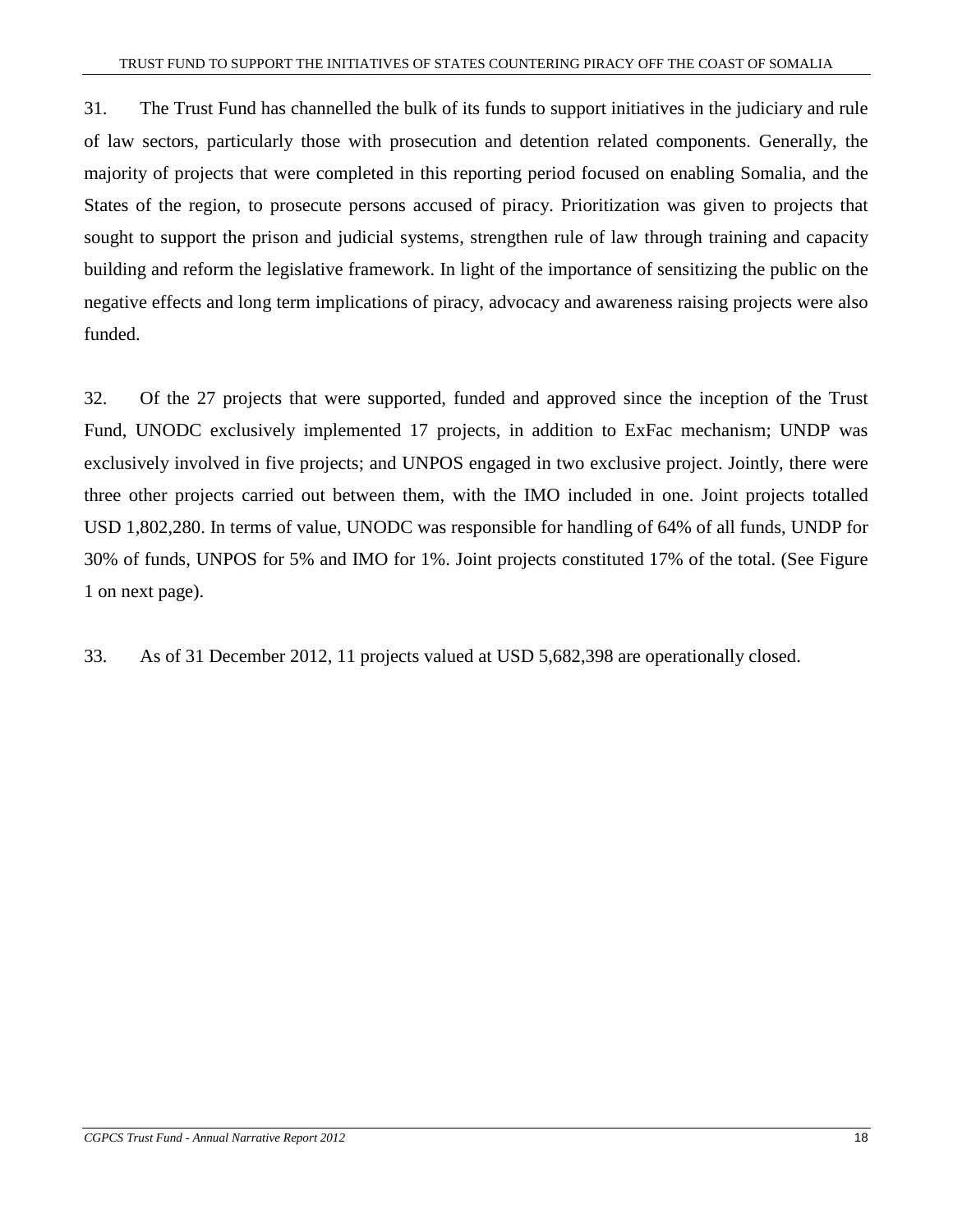#### **Figure 1: Allocation of Funding by UN Organization**



#### **2.2 Internal Governance: Monitoring and Evaluation, and Reporting**

34. In order for the Trust Fund to remain viable and effect change, the Terms of Reference (ToR) provides guidance on operational arrangements and modalities. The revised ToR clearly spells out guidelines and strategies relating to meetings of the Board, the solicitation and review of project proposals, and procedures for monitoring, reporting, and evaluation of the projects.

35. In order to streamline the meeting process and ensure an effective and efficient review of applications, the Board agreed to meet periodically on the eve of the Contact Group plenary, with additional meetings to be convened as necessary. The Fund Administrator was called to establish a public website on which an open call for proposals would be posted, including a published cut-off date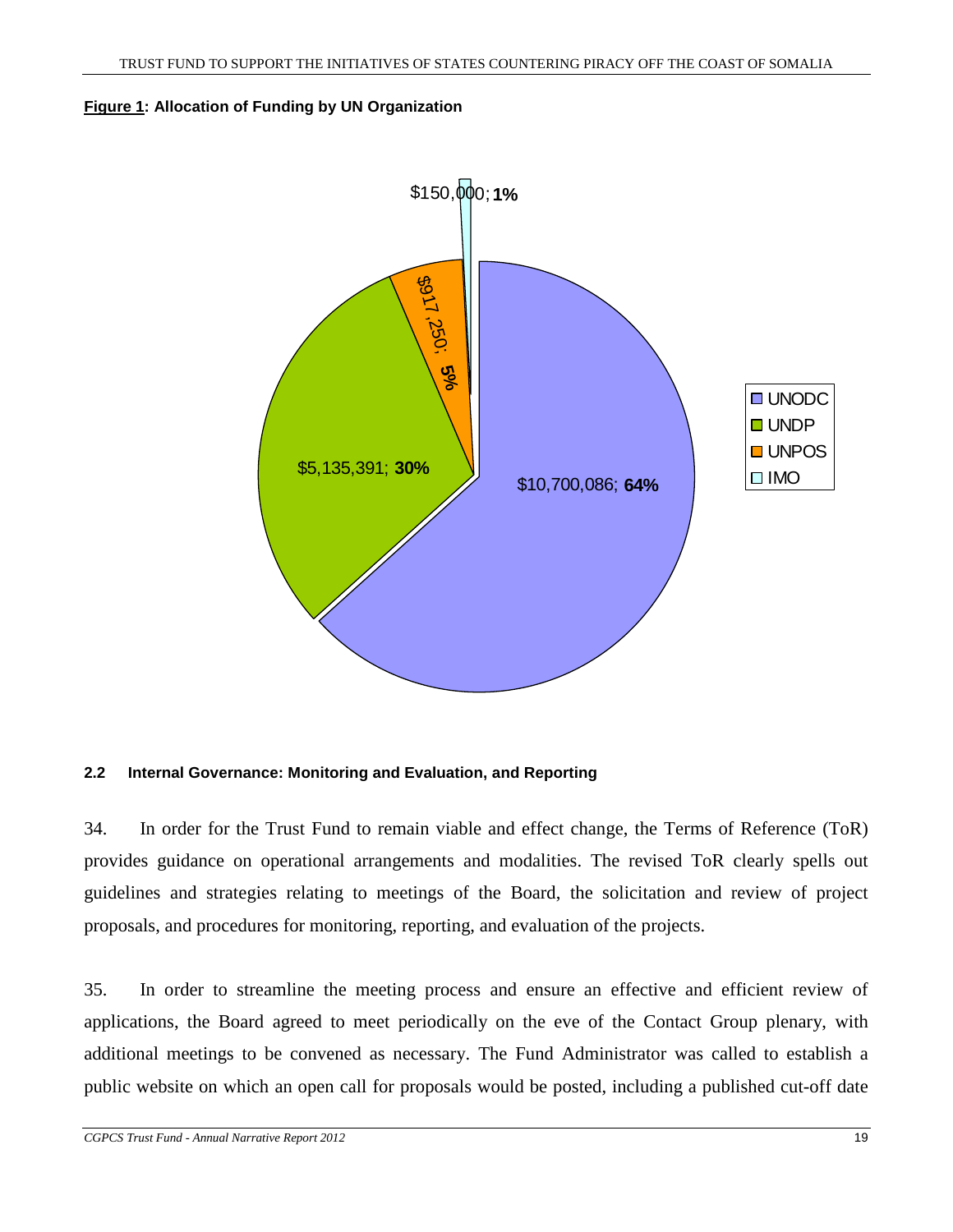for the acceptance of proposals, in addition to all necessary application materials and supporting information. The Trust Fund Secretariat is responsible for the launching of regular calls for inviting project proposals and undertaking their technical review for compliance.

36. The Trust Fund Board noted the need to strengthen the monitoring, reporting and evaluation of projects that receive resources from the Trust Fund. To showcase the impact of the Fund and to promote fundraising, the Board considered it imperative that the projects financed by the Trust Fund follow rigorous monitoring and evaluation. In this vein, Recipient UN Organizations are required to provide to the Trust Fund Administrator Annual financial statements and reports no later than four months (30 April) after the end of the calendar year. Based on these reports, the Fund Administrator shall prepare and provide to the Trust Fund Board and the donors an annual certified financial statement on its activities as Trust Fund Administrator ('Report on Sources and Use of Funds') no later than five months (31 May) after the end of the calendar year.

37. Similarly, Recipient UN Organizations shall provide the Trust Fund Secretariat brief periodic reports on progress of implementation of ongoing projects, and annual narrative progress reports no later than three months (31 March) after the end of the calendar year. Based on these reports, the Trust Fund Secretariat will prepare and provide annual consolidated narrative reports to the Trust Fund Board and each Donor that has contributed to the Trust Fund no later than five months (31 May) after the end of the calendar year. The Fund Administrator and/or the Secretariat will flag any issue related to the implementation of approved projects to the Board. The Trust Fund Administrator will ensure that operations of the Trust Fund are publicly disclosed on the MPTF Office GATEWAY (http://mptf.undp.org), the Trust Fund Administrator's website.

38. The Board decided that for projects under the overall value of USD 1 million, a critical selfevaluation would be required annually, and/or at the conclusion of the project, using the self-evaluation form provided by the Fund Administrator. For projects above the value of USD 1 million, fund recipients would be required to factor in, as part of the project proposal, a budget for an independent evaluation once a year and/or at the conclusion of the project. The independent evaluation would be undertaken by an independent consultant, whose TOR would be supported and cleared by the Fund Administrator and the Secretariat.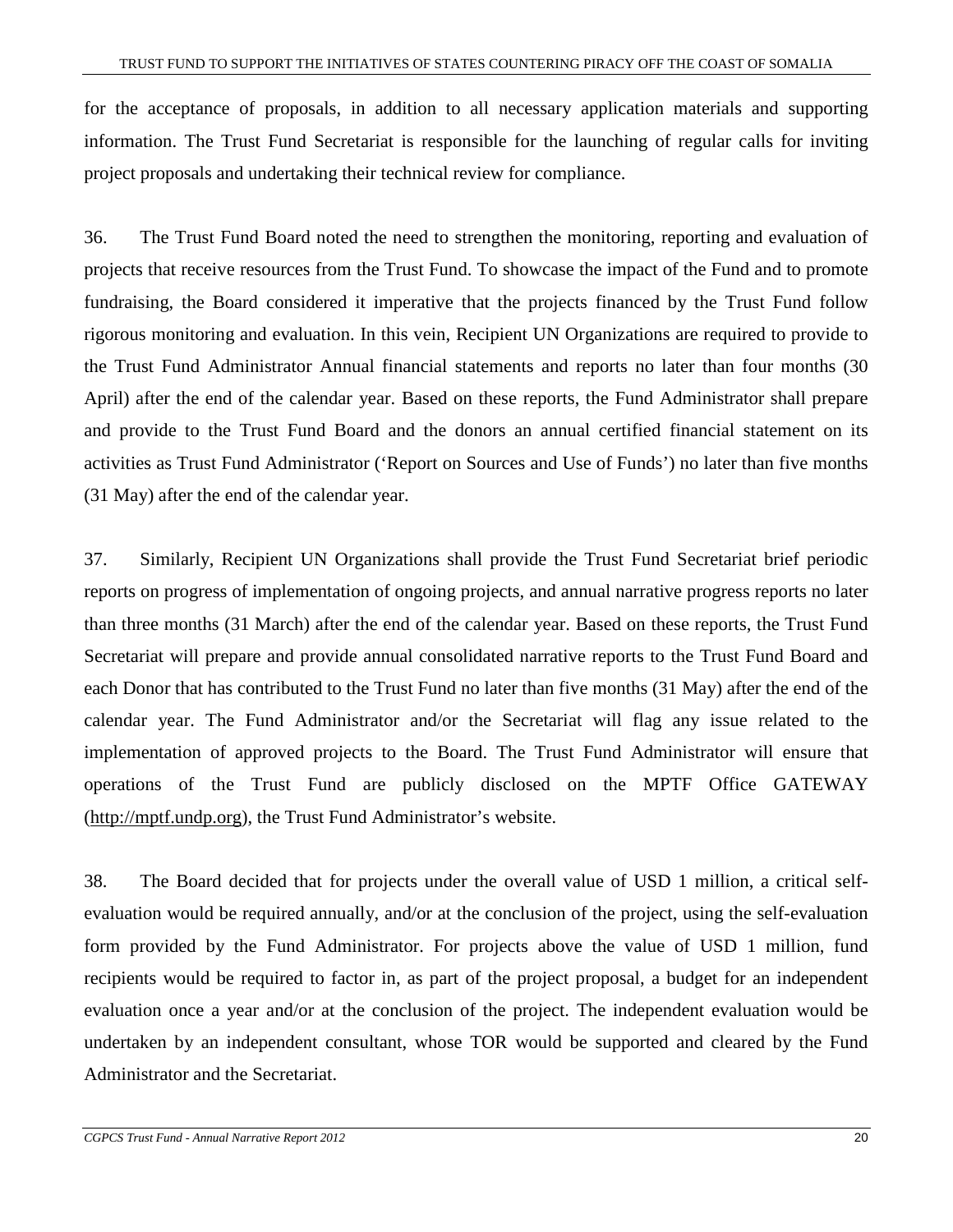# **3. PROJECT UNDER IMPLEMENTATION OR COMPLETED IN 2012: KEY INITIATIVES**

## **3.1 United Nations Office on Drugs and Crime**

39. Since 2009, the United Nations Office on Drugs and Crime (UNODC) Counter Piracy Programme (CPP) in Nairobi has been working with States in the Eastern African and Indian Ocean Region to strengthen the capacity of police, prosecutors, courts and prisons to address maritime piracy and armed robbery at sea. The strategy of the CPP recognizes that the only viable long-term solution to solving the problem of piracy off the coast of Somalia lies in the restoration of law and order in Somalia (including its waters). With a new democratic Federal Government and increased stability, counter piracy work in Somalia deserves an increased focus.

40. The UNODC CPP strategy for 2013 is therefore to increase programming in Somalia in an effort to encourage counter piracy measures delivered in the country by Somalis. UNODC will also continue to provide support to the criminal justice response to piracy in the Horn of Africa and the Indian Ocean.

41. To-date, the majority of UNODC projects implemented in Somalia and the neighbouring states have focused on raising the capacity for fair and efficient trials and secure and humane imprisonment for suspected and convicted pirates. Several of these projects have been funded by the Trust Fund. The UNODC CPP started in Kenya and has since expanded to Somalia (Puntland and "Somaliland"), Seychelles and Mauritius with some preparatory activity in Tanzania. In Somalia, projects support prisons, prosecutors and law reform initiatives.

42. During the reporting period, UNODC has increased efforts to create a sustained and integrated regional response to bring pirates to justice. In January 2012, UNODC launched the Piracy Prisoner Transfer Programme which seeks to facilitate the transfer of piracy prisoners convicted in other States to Somalia on a voluntary basis to serve out their sentences, while ensuring humane and secure imprisonment conditions. To this end, UNODC has been improving conditions in existing prisons in Puntland and "Somaliland" and have commenced the construction of a new 500-bed facility in Garowe.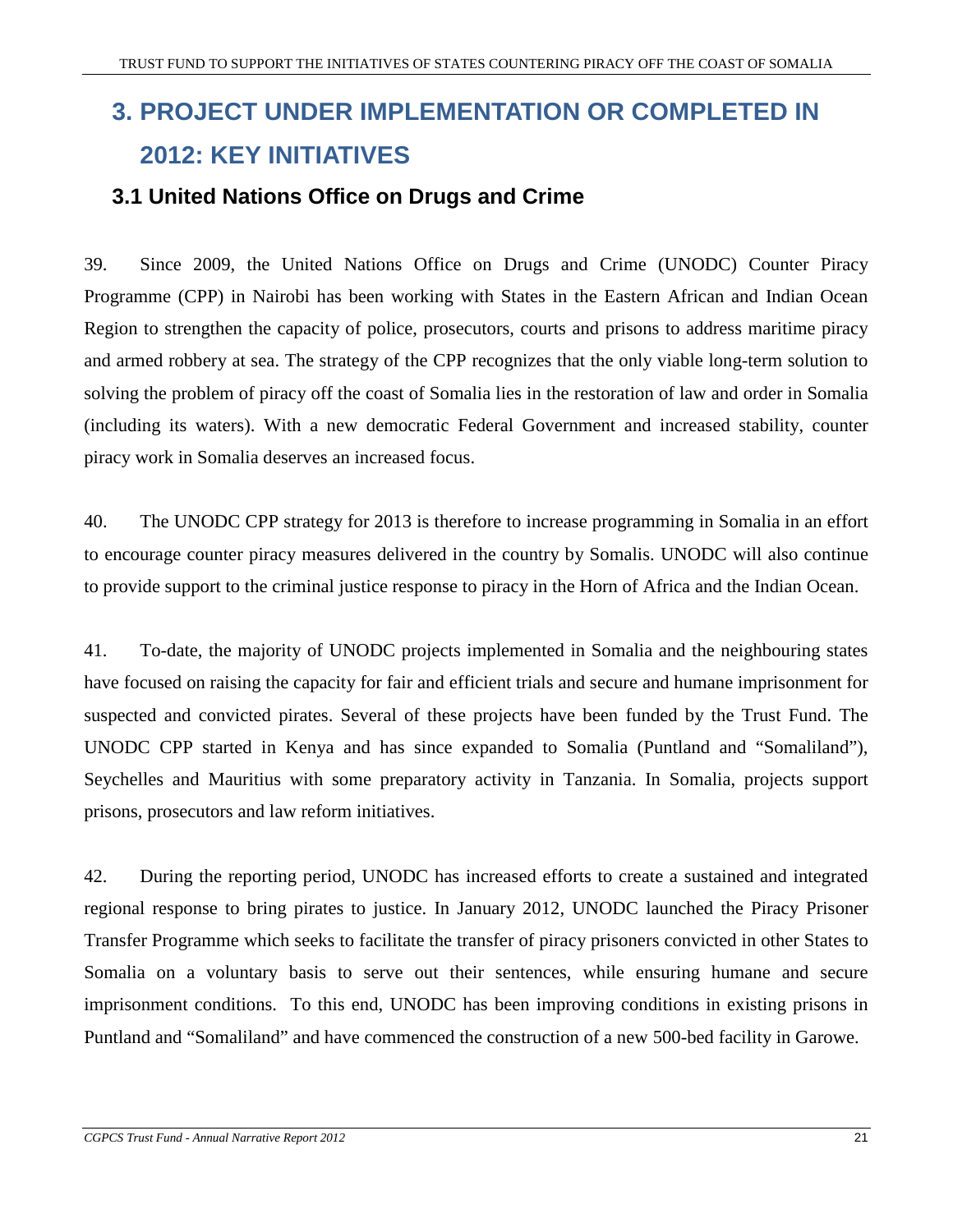# **Project Implementation Status**

# 43. **PROJECT #04 (Closed)**

#### *1. Participating UN Organization*

| <b>Name of UN Organization (Lead)</b> | <b>UNODC</b> |
|---------------------------------------|--------------|

#### *2. Project Information*

| a. Project Number                 | 04                                                                     |
|-----------------------------------|------------------------------------------------------------------------|
| <b>b.</b> Project Title           | Somalia Prosecutor Programme                                           |
| <b>C. Project Duration</b>        | 12 months                                                              |
| d. Project Starting Date          | 23 June 2010                                                           |
| e. End Date                       | 23 June 2012                                                           |
| f. Location of Project            | Somalia                                                                |
| g. Thematic/Focus Area            | Prosecution and detention                                              |
| h. Primary Project Objective      | To train and provide logistical support to the                         |
| (Summary)                         | prosecutors of Somalia to allow for:                                   |
|                                   | The fair and efficient trial of those charged                          |
|                                   | with offences;                                                         |
|                                   | Transfers of suspected pirates arrested by<br>$\overline{\phantom{a}}$ |
|                                   | navies to Somalia for trial                                            |
| i. Implementing Partner $(s)$ (if | <b>Nil</b>                                                             |
| <i>applicable</i> )               |                                                                        |

#### *3. Time*

| a. Did the project start on time?    | Yes                             |
|--------------------------------------|---------------------------------|
| b. Is the planned end date still     | Yes                             |
| applicable?                          |                                 |
| c. Is the project currently on time? | Project is operationally closed |
| d. Comments if a-c is negative.      | N/A                             |

#### *4. Financial Information (USD)*

| a. Overall Budget                        | 224,786 |
|------------------------------------------|---------|
| <b>b. Trust Fund Contribution</b>        | 224,786 |
| c. Is the overall cost still applicable? | Yes     |
| d. Is expenditure currently according    | Yes     |
| to the budget?                           |         |
| e. Is the entire financing for the       | Yes     |
| project secured? (for projects that      |         |
| receive bilateral funding in addition    |         |
| to the TF)                               |         |
| f. Comments if c-e is negative           | N/A     |
|                                          |         |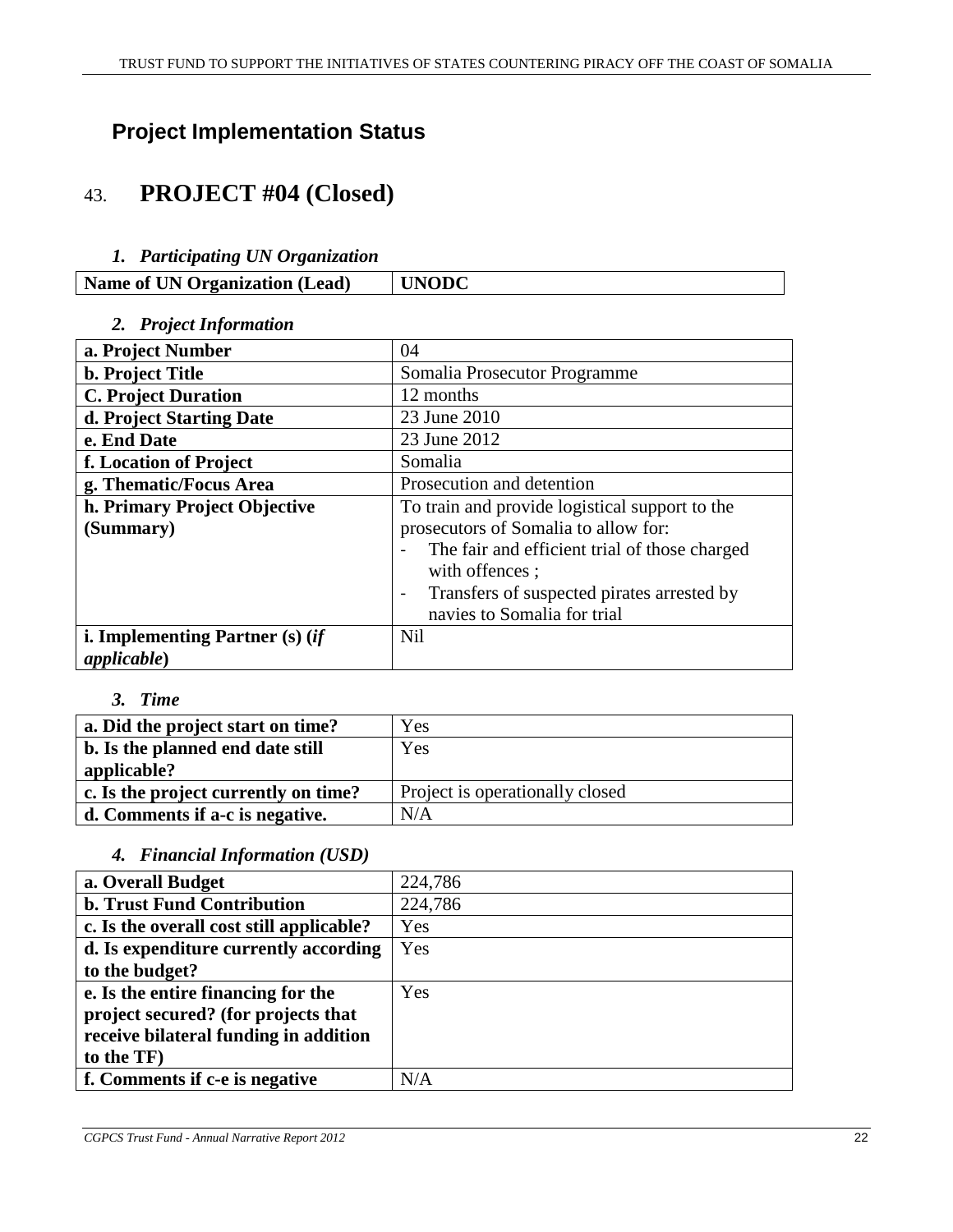#### *5. Assessment of implementation and monitoring of project activities*

#### **5.1. Activities carried out in the reporting period**

In the reporting period two vehicles were delivered to the authorities in Somaliland and Puntland.

While all project activities are now complete, no pirates have been transferred to Somalia for prosecutions. Another agency has taken on the role of working with judges and prosecutors in Somalia while UNODC remains focused on developing prison capacity.

## **5.2. Results achieved to date**

Under outcome 1:

Prosecutions advisor in place to deliver courses in piracy Courses in piracy delivered for judges and lawyers in Somaliland and Puntland

Legal reference materials delivered to Somaliland and Puntland

Under outcome 2:

Vehicles delivered to Somaliland and Puntland

**5.3. Major obstacles encountered when implementing the project**  Nil

**5.4. Concerning risks identified in the application – have any materialized – have any measures been taken?**

No.

**5.5 Any health/safety/environment issues? Special measures taken?** 

No.

**5.6. Partnerships and cooperation with other organizations formed while implementing the project** 

Nil

**\*\*\***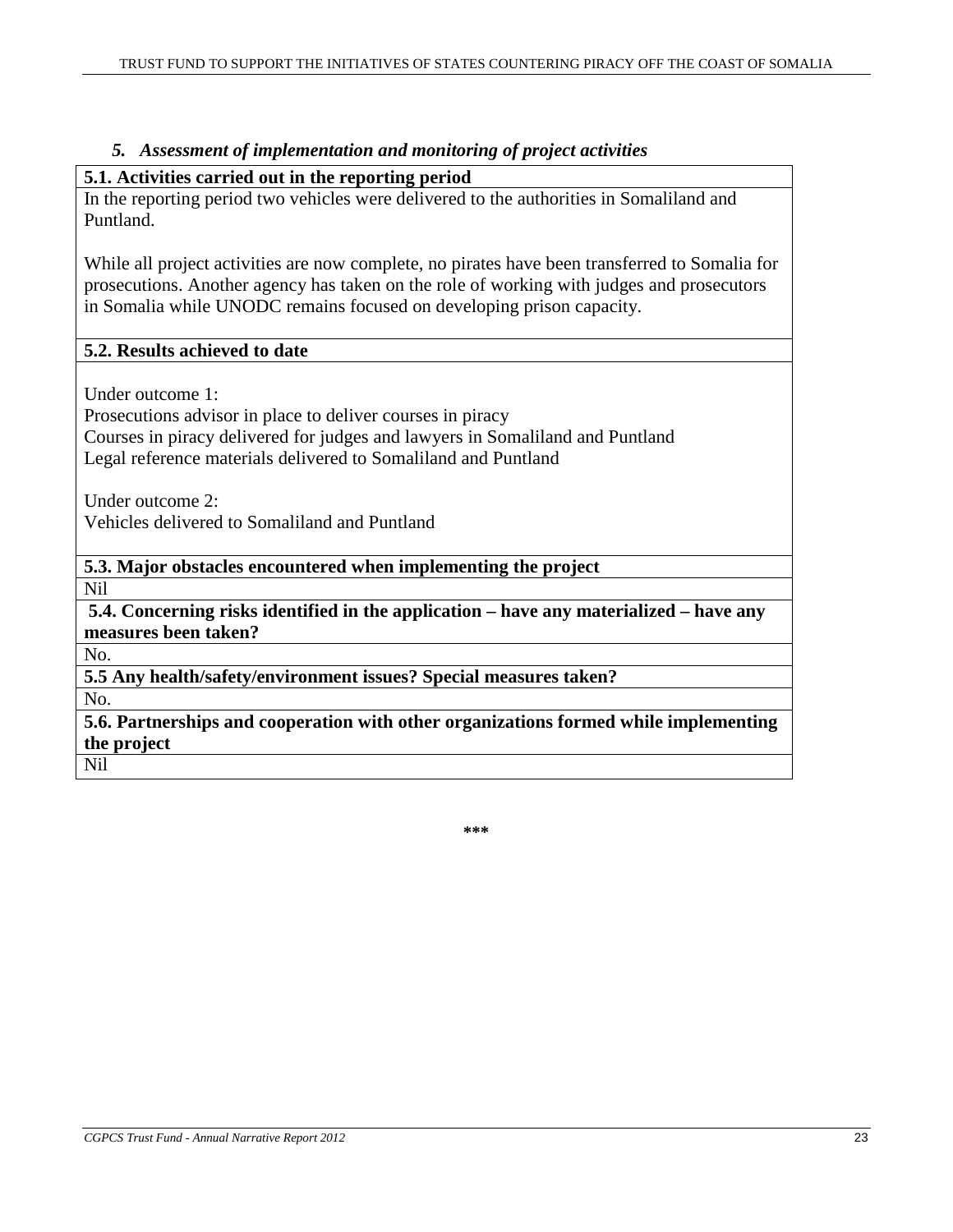# 44. **PROJECT #07**

#### *1. Participating UN Organization*

**Name of UN Organization (Lead) UNODC** 

#### *2. Project Information*

| a. Project Number                 |                                       |
|-----------------------------------|---------------------------------------|
| <b>b.</b> Project Title           | Improving conditions in Kenya prisons |
| <b>C. Project Duration</b>        | 9 months                              |
| d. Project Starting Date          | 1 August 2010                         |
| e. End Date                       | 30 April 2011                         |
| f. Location of Project            | Kenya                                 |
| g. Thematic/Focus Area            | Prosecution and detention             |
| h. Primary Project Objective      | Improving conditions in Kenya prisons |
| (Summary)                         |                                       |
| i. Implementing Partner $(s)$ (if | <b>Nil</b>                            |
| applicable)                       |                                       |

#### *3. Time*

| a. Did the project start on time?    | Yes            |
|--------------------------------------|----------------|
| b. Is the planned end date still     | N <sub>0</sub> |
| applicable?                          |                |
| c. Is the project currently on time? | N <sub>0</sub> |
| d. Comments if a-c is negative.      | See 5.3        |

#### *4. Financial Information (USD)*

| a. Overall Budget                        | 332,770        |
|------------------------------------------|----------------|
| <b>b. Trust Fund Contribution</b>        | 332,770        |
| c. Is the overall cost still applicable? | Yes            |
| d. Is expenditure currently according    | N <sub>o</sub> |
| to the budget?                           |                |
| e. Is the entire financing for the       | Yes            |
| project secured? (for projects that      |                |
| receive bilateral funding in addition    |                |
| to the TF)                               |                |
| f. Comments if c-e is negative           | See 5.3        |

#### *5. Assessment of implementation and monitoring of project activities*

#### **5.1. Activities carried out in the reporting period**

All work is complete at Nakuru Prison, including renovated kitchen and an improved water supply.

## **5.2. Results achieved to date**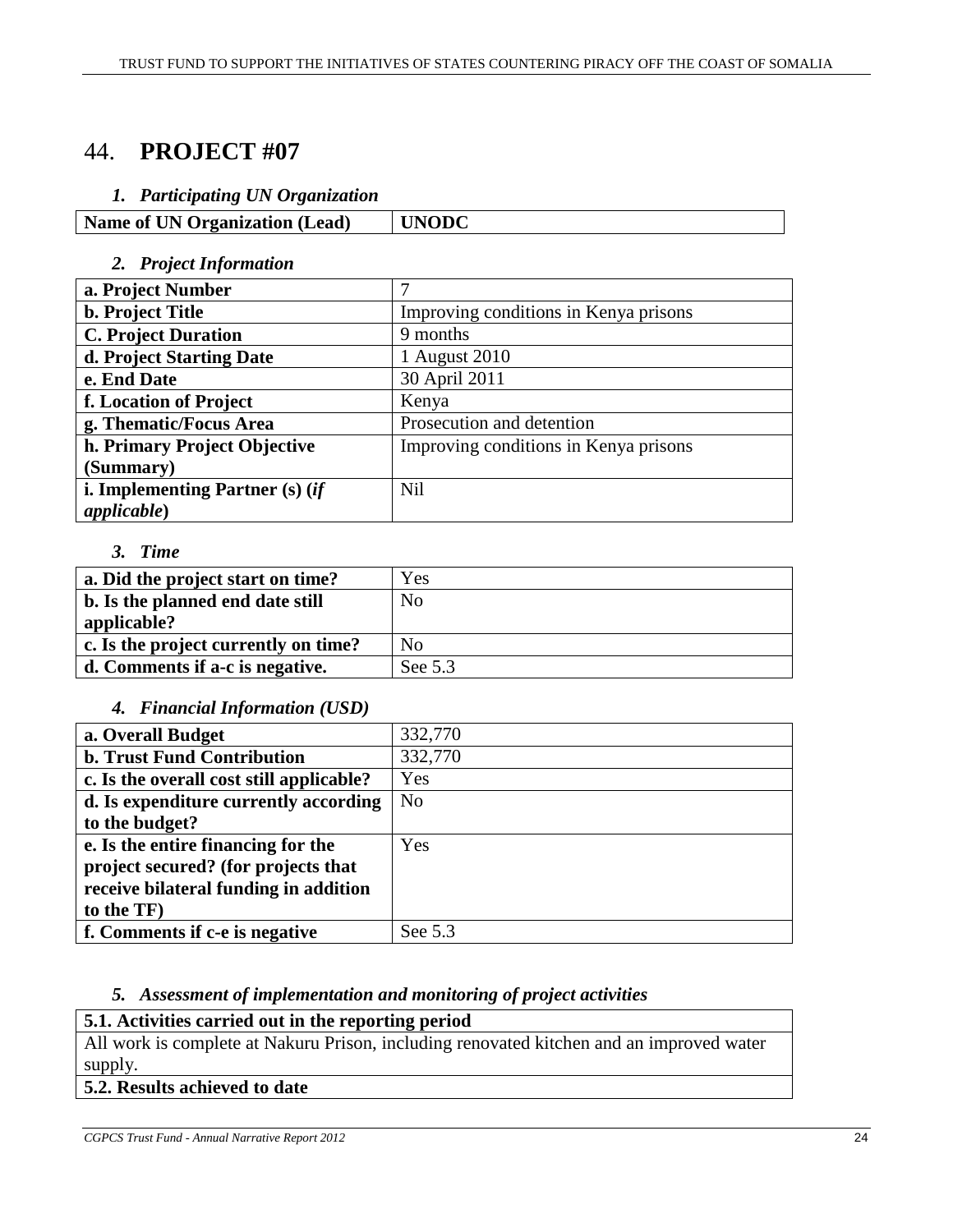Outcome 1: Nakuru prison is renovated – completed

With strong support from the Kenyan Prison Service, Nakuru Prison renovations have been completed including improved water supply and new kitchen facilities.

Outcome 2: Kamiti prison is renovated – underway

After significant delays caused by infrastructure failures and a public health emergency at Kamiti Prison, activities to support renovation works at Kamiti are scheduled for completion in July 2013.

Outcome 3: Remand review – underway

The remand review programme completed. Training on the implementation of remand reviews is scheduled to be delivered to Kenyan magistrates in 2013, to ensure the long term sustainability of remand review exercises.

#### **5.3. Major obstacles encountered when implementing the project**

Outcome 1 (improvements to Nakuru Prison) has been fully and successfully implemented.

Outcome 2 (improvements to Kamiti Prison) is yet to be completed. The delay is due to a major infrastructure failure at Kamiti prison in 2011. The failure was associated with the sanitation system and the subsequent outbreaks of cholera. The Kenyan Government had to undertake emergency repairs to the prison infrastructure which prevented the UNODC sequenced work plan from being implemented. There have been further discussions with the Kenyan Prison Service on how this submission can be sequenced and delivery is on track to be complete by July 2013.

The conduct of remand review exercises under Outcome 3 was restrained by the limited number of prisons holding piracy prisoners and the progress of some courts in implementing remand reviews independently of UNODC financial support. To maximize the reach and sustainability of remand review programmes in Kenya, a training will be delivered to Magistrates within the 2013 reporting period.

**5.4. Concerning risks identified in the application – have any materialized – have any measures been taken?**

No.

**5.5 Any health/safety/environment issues? Special measures taken?** 

None related to the submission but deaths associated with cholera at Kamiti prison have delayed implementation.

**5.6. Partnerships and cooperation with other organizations formed while implementing the project** 

Nil

\*\*\*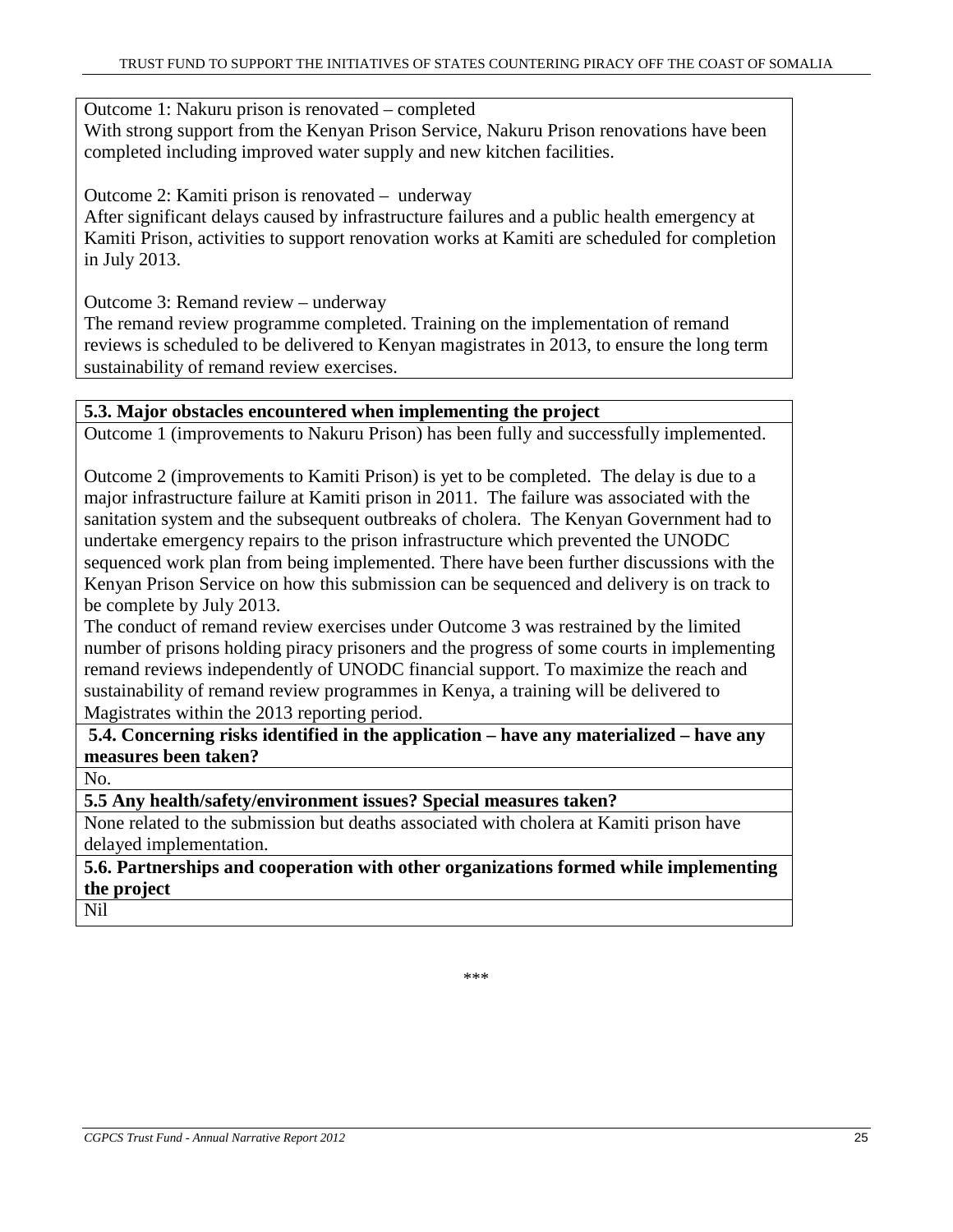# 45. **PROJECT #17 (closed)**

#### *1. Participating UN Organization*

| Name of UN Organization (Lead) | UNODC |
|--------------------------------|-------|
|--------------------------------|-------|

#### *2. Project Information*

| a. Project Number                 | 17                                              |
|-----------------------------------|-------------------------------------------------|
| <b>b. Project Title</b>           | Seychellois Police Capacity Communications      |
| <b>C. Project Duration</b>        | 12 months                                       |
| d. Project Starting Date          | 12 April 2011                                   |
| e. End Date                       | 31 March 2012                                   |
| f. Location of Project            | Seychelles                                      |
| g. Thematic/Focus Area            | Prosecution and detention                       |
| h. Primary Project Objective      | To train/assist local police force in using and |
| (Summary)                         | maintaining communications.                     |
|                                   | To equip the police force with a working        |
|                                   | communications network                          |
| i. Implementing Partner $(s)$ (if | <b>Nil</b>                                      |
| applicable)                       |                                                 |

#### *3. Time*

| a. Did the project start on time?    | Yes |
|--------------------------------------|-----|
| b. Is the planned end date still     | Yes |
| applicable?                          |     |
| c. Is the project currently on time? | Yes |
| d. Comments if a-c is negative.      | N/A |

#### *4. Financial Information (USD)*

| a. Overall Budget                        | 212,100 |
|------------------------------------------|---------|
| <b>b. Trust Fund Contribution</b>        | 212,100 |
| c. Is the overall cost still applicable? | Yes     |
| d. Is expenditure currently according    | Yes     |
| to the budget?                           |         |
| e. Is the entire financing for the       | Yes     |
| project secured? (for projects that      |         |
| receive bilateral funding in addition    |         |
| to the TF)                               |         |
| f. Comments if c-e is negative           | N/A     |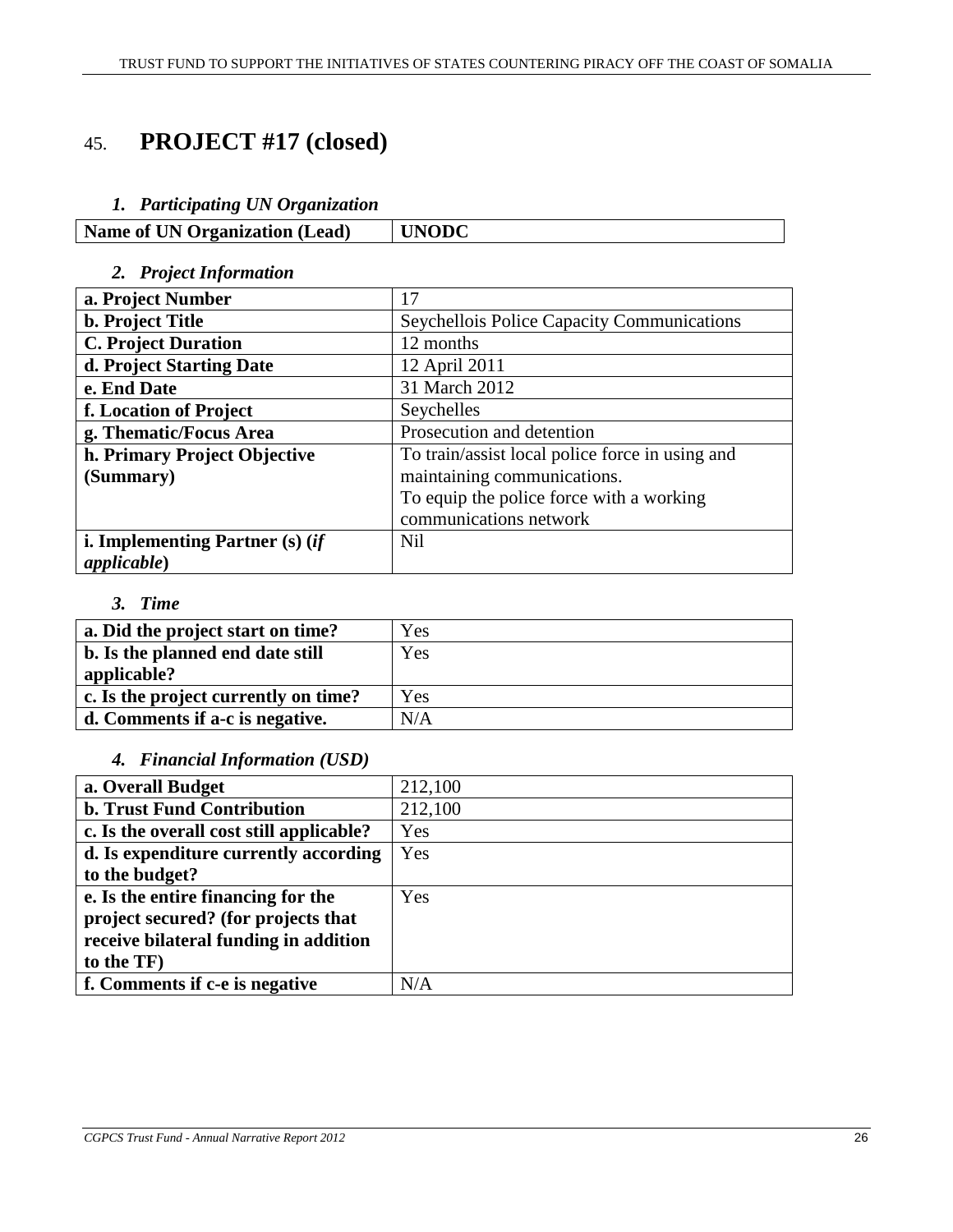#### *5. Assessment of implementation and monitoring of project activities*

#### **5.1. Activities carried out in the reporting period**

Delivery of procured radios and other communication equipment to the Seychelles police.

All activities are now complete and the project is operationally closed.

#### **5.2. Results achieved to date**

Under outcome 1:

Delivery of radios and other equipment to establish a communications network Training in the use of police radio equipment

Travel related to the implementation of the above activities

**5.3. Major obstacles encountered when implementing the project** 

Nil

**5.4. Concerning risks identified in the application – have any materialized – have any measures been taken?**

No.

**5.5 Any health/safety/environment issues? Special measures taken?** 

No.

**5.6. Partnerships and cooperation with other organizations formed while implementing the project** 

Nil

**\*\*\***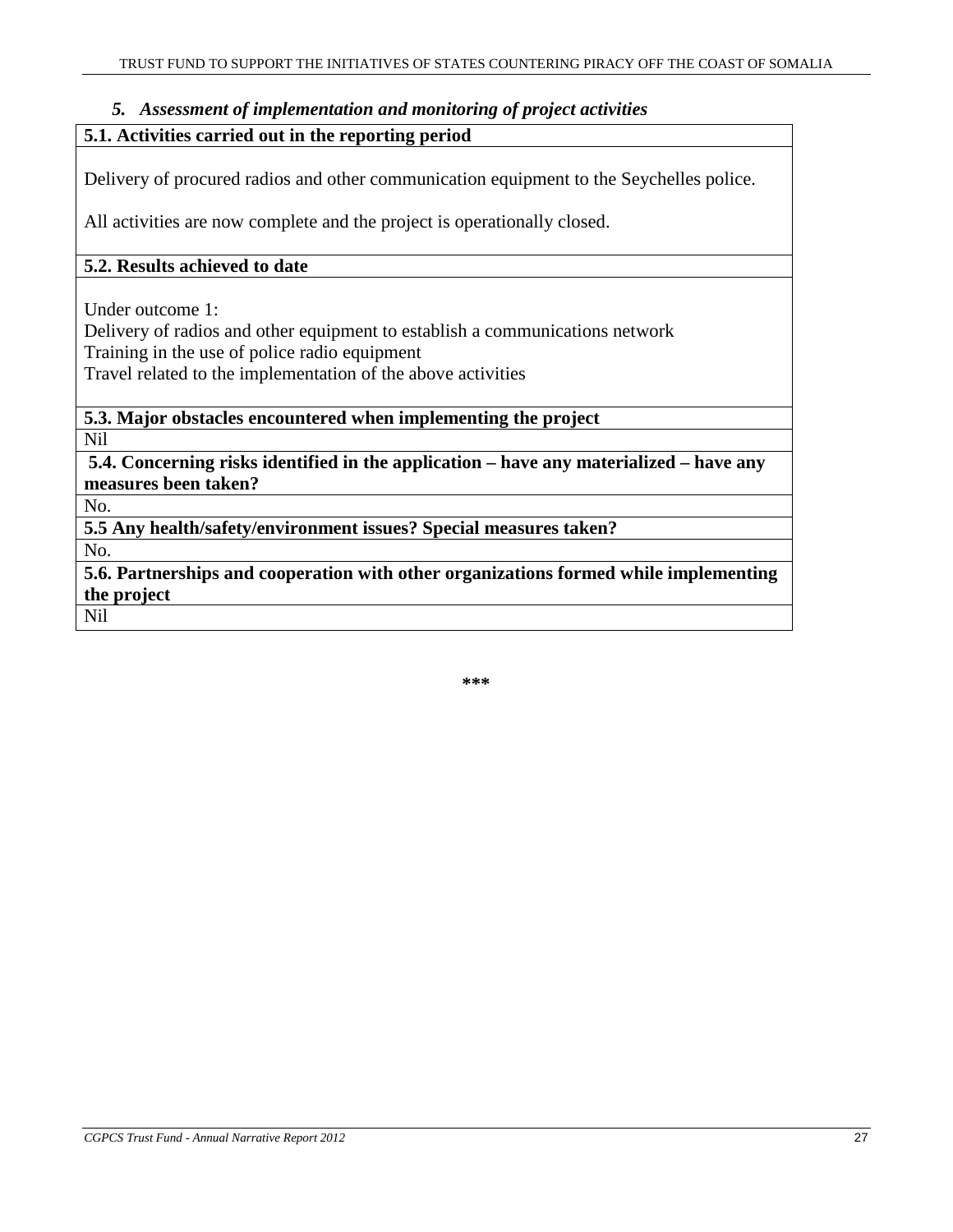# 46. **PROJECT #21 (closed)**

#### *1. Participating UN Organization*

| <b>Name of UN Organization (Lead)</b> | <b>'INODC</b> |
|---------------------------------------|---------------|

#### *2. Project Information*

| a. Project Number                 | 21                                                |
|-----------------------------------|---------------------------------------------------|
| <b>b.</b> Project Title           | Piracy Prisoner Transfer Programme: Phase 1,      |
|                                   | Construction (Puntland)                           |
| <b>C. Project Duration</b>        | 24 months                                         |
| d. Project Starting Date          | December 2011                                     |
| e. End Date                       | June 2012                                         |
| f. Location of Project            | Puntland and Somaliland                           |
| g. Thematic/Focus Area            | Prosecution and detention                         |
| h. Primary Project Objective      | To construct a new prison in Garowe and to secure |
| (Summary)                         | procurement for the necessary equipment to        |
|                                   | support 500 inmates in line with international    |
|                                   | minimum standards.                                |
| i. Implementing Partner $(s)$ (if | <b>UNOPS</b>                                      |
| <i>applicable</i> )               |                                                   |

#### *3. Time*

| a. Did the project start on time?    | Yes  |
|--------------------------------------|------|
| b. Is the planned end date still     | Yes. |
| applicable?                          |      |
| c. Is the project currently on time? | Yes  |
| d. Comments if a-c is negative.      | N/A  |

#### *4. Financial Information (USD)*

| a. Overall Budget                        | US \$13,275,105 (Puntland element 50%) |
|------------------------------------------|----------------------------------------|
| <b>b. Trust Fund Contribution</b>        | US \$1,356,760                         |
| c. Is the overall cost still applicable? | Yes                                    |
| d. Is expenditure currently according    | Yes                                    |
| to the budget?                           |                                        |
| e. Is the entire financing for the       | Yes                                    |
| project secured? (for projects that      |                                        |
| receive bilateral funding in addition    |                                        |
| to the TF)                               |                                        |
| f. Comments if c-e is negative           | <b>NA</b>                              |

## *5. Assessment of implementation and monitoring of project activities*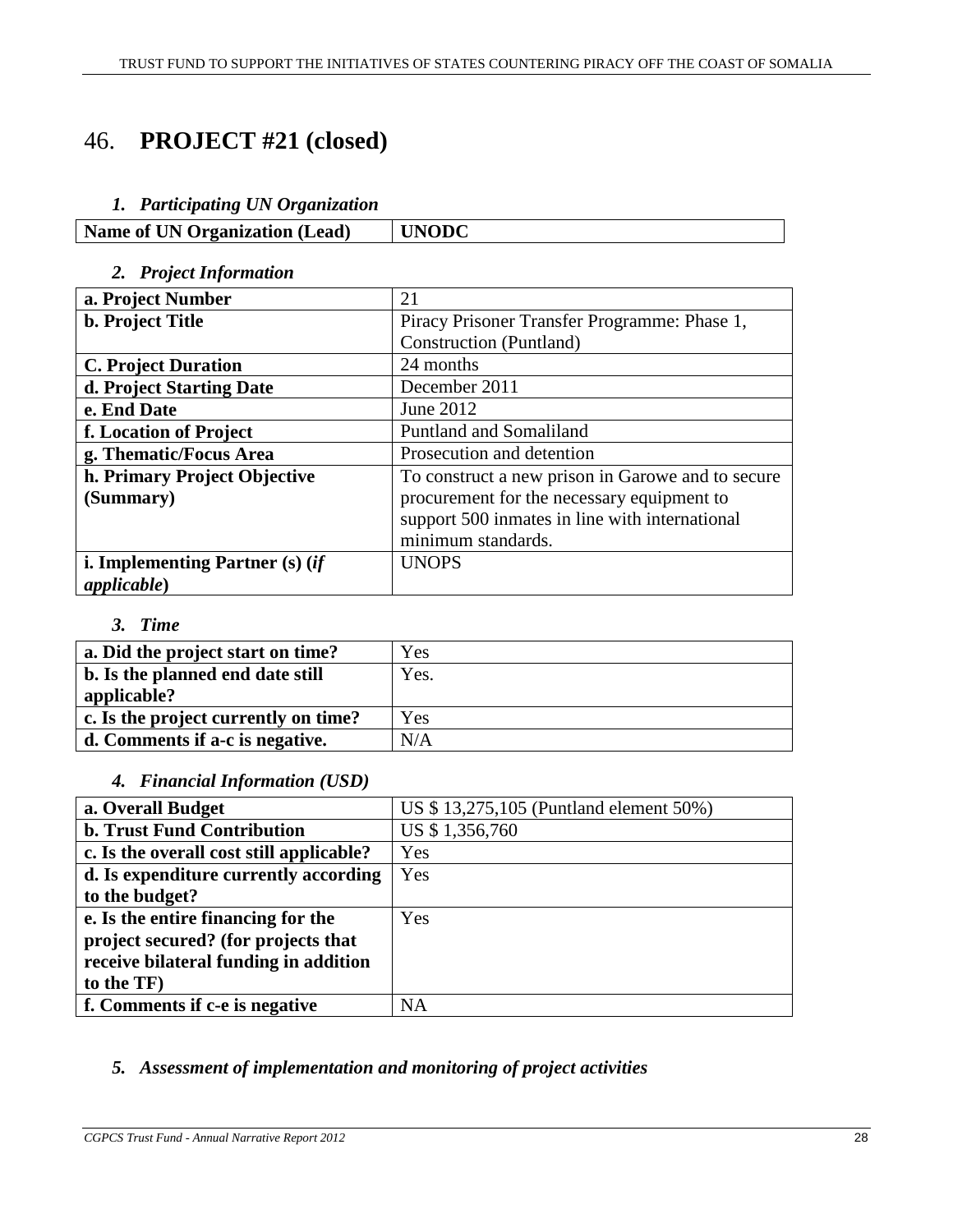#### **5.1. Activities carried out in the reporting period**

In the reporting period, funding from the current proposal has contributed to the following activities related to the construction of Garowe prison:

Development and finalization of building plans;

Construction of the prison including accommodation blocks, administration, training and intake buildings and a secure perimeter wall (ongoing);

Oversight of construction works (ongoing);

Procurement of goods and equipment (ongoing).

Funding under this Trust Fund proposal is now full expended and operationally closed. Ongoing activities are funded through other sources.

#### **5.2. Results achieved to date**

Under the CPP's Piracy Prisoner Transfer Programme, a 500 bed prison with an associated Training Academy and farm is being constructed in Garowe. This project is in part funded by the current Trust Fund proposal.

A plot of land outside Garowe has been secured for the prison and the design finalized. Significant progress on the construction of the 500-bed prison facility has been made under funding from this proposal. Funding also provided for the procurement of basic security and

training equipment. Through funding from bilateral sources, the 500-bed prison, training academy and farm are expected to be operational by the end of 2013. This will contribute to raising the capacity for secure and humane imprisonment in Puntland for transferred pirates and other detainees.

**5.3. Major obstacles encountered when implementing the project** 

Nil

**5.4. Concerning risks identified in the application – have any materialized – have any measures been taken?**

No

**5.5 Any health/safety/environment issues? Special measures taken?** 

No

**5.6. Partnerships and cooperation with other organizations formed while implementing the project** 

Nil

**\*\*\***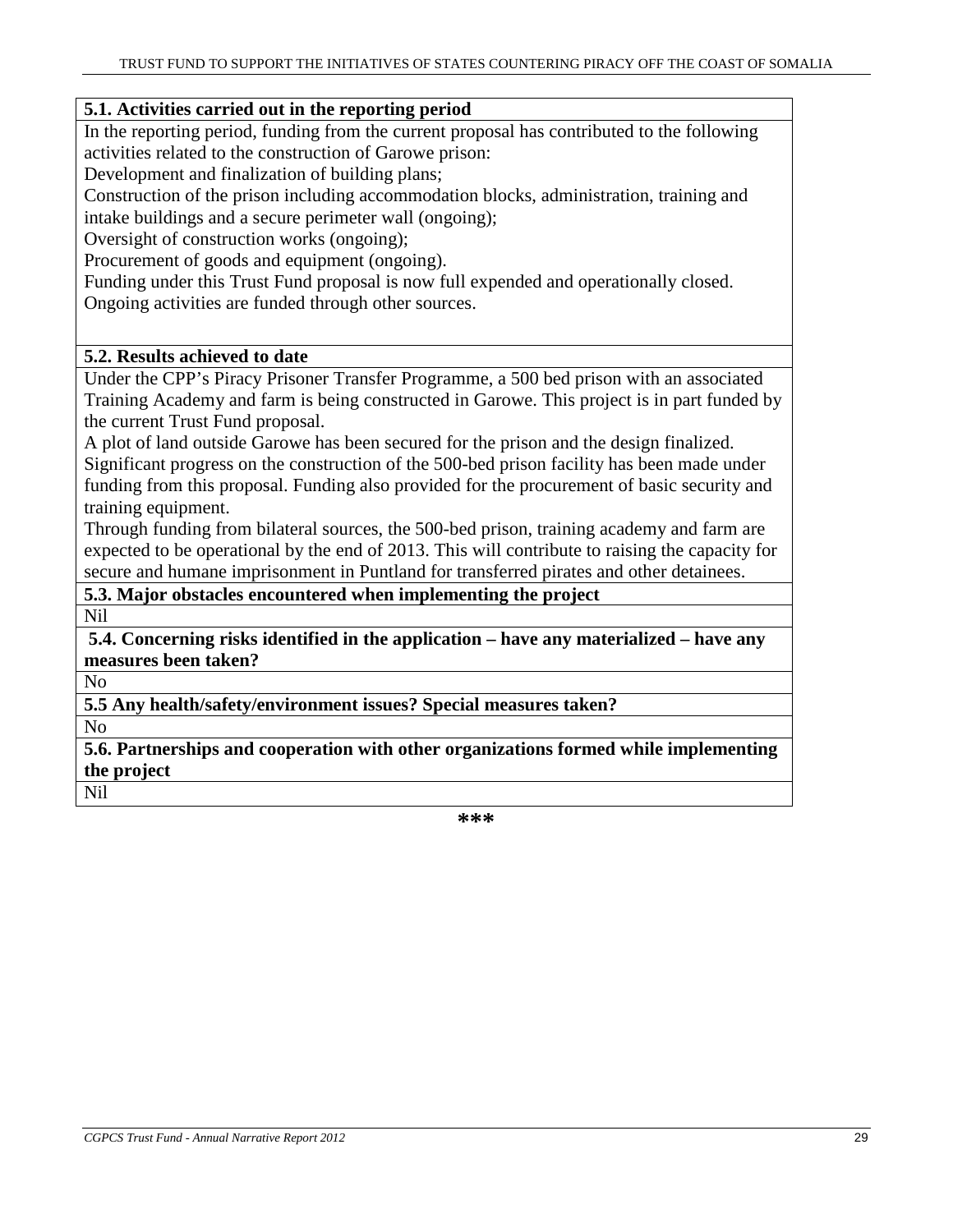# 47. **PROJECT #22 (closed)**

### *1. Participating UN Organization*

| <b>Name of UN Organization (Lead)</b> | <b>UNODC</b> |
|---------------------------------------|--------------|

## *2. Project Information*

| a. Project Number                      | 22                                                   |
|----------------------------------------|------------------------------------------------------|
| <b>b.</b> Project Title                | Piracy Prisoner Transfer Programme: Phase 2,         |
|                                        | Capacity Building                                    |
| <b>C. Project Duration</b>             | 12 months                                            |
| d. Project Starting Date <sup>17</sup> | December 2011                                        |
| e. End Date                            | June 2012                                            |
| f. Location of Project                 | Puntland and "Somaliland"                            |
| g. Thematic/Focus Area                 | Prosecution and detention                            |
| h. Primary Project Objective           | To ensure that the prison in Puntland is staffed and |
| (Summary)                              | managed in line with international minimum           |
|                                        | standards and norms.                                 |
|                                        | To establish a core capacity for substantive support |
|                                        | and coordination of training and capacity building   |
|                                        | related to the components of the UNODC Counter       |
|                                        | Piracy Programme.                                    |
| i. Implementing Partner $(s)$ (if      | <b>UNOPS</b>                                         |
| appliedble)                            |                                                      |

## *3. Time*

| a. Did the project start on time?               | Yes  |
|-------------------------------------------------|------|
| b. Is the planned end date still<br>applicable? | Yes. |
| c. Is the project currently on time?            | Yes  |
| d. Comments if a-c is negative.                 | N/A  |

## *4. Financial Information (USD)*

| a. Overall Budget                        | US \$13,275,105 (Puntland element 50%) |
|------------------------------------------|----------------------------------------|
| <b>b. Trust Fund Contribution</b>        | US \$332,770                           |
| c. Is the overall cost still applicable? | Yes                                    |
| d. Is expenditure currently according    | Yes                                    |
| to the budget?                           |                                        |
| e. Is the entire financing for the       | Yes                                    |
| project secured? (for projects that      |                                        |
| receive bilateral funding in addition    |                                        |
| to the TF)                               |                                        |
| f. Comments if c-e is negative           | NA                                     |
|                                          |                                        |

 $17$  The start date is the date of the first transfer of the funds from the Trust Fund.

*CGPCS Trust Fund - Annual Narrative Report 2012* 30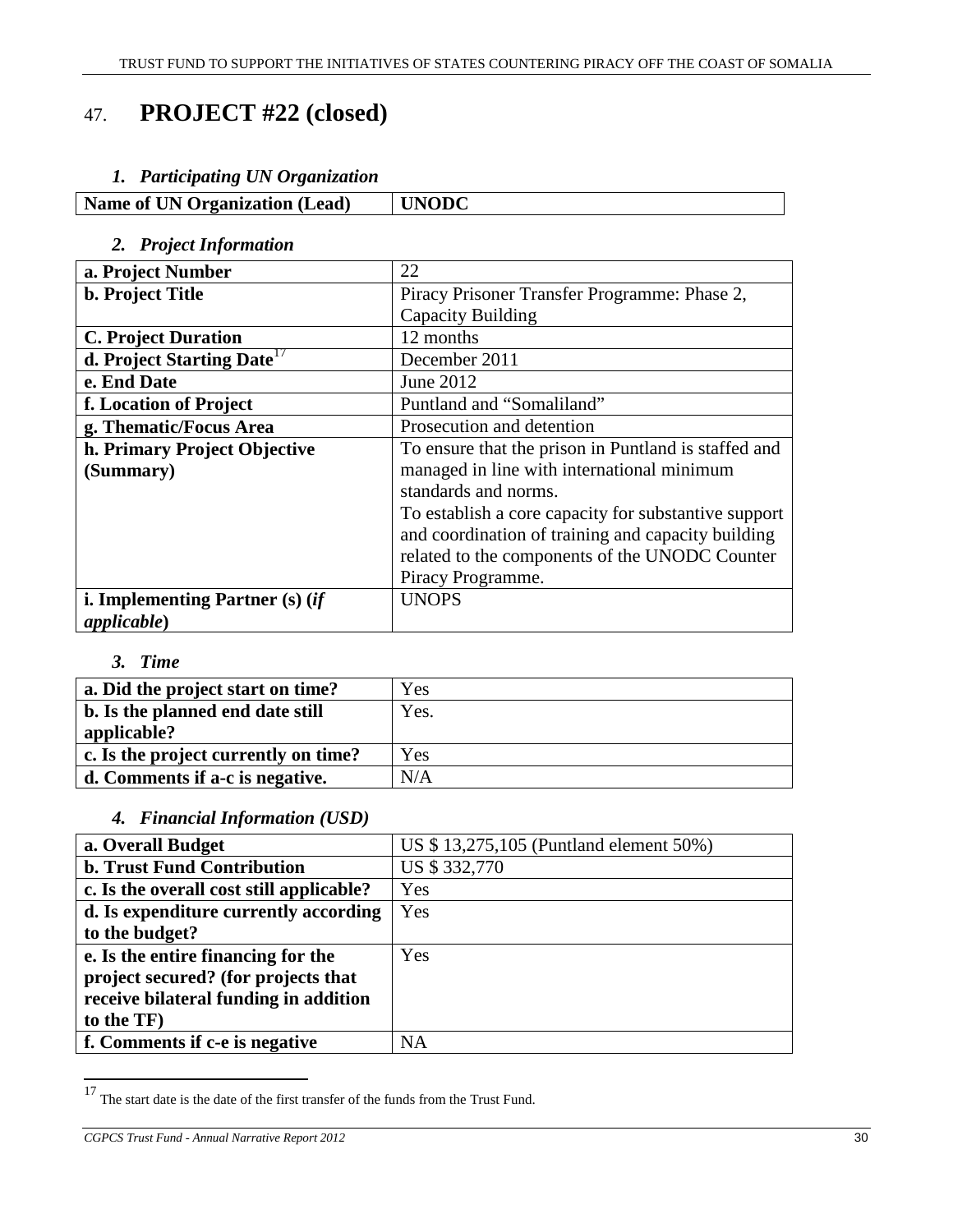## *5. Assessment of implementation and monitoring of project activities*

| 5.1. Activities carried out in the reporting period                                          |
|----------------------------------------------------------------------------------------------|
| Funding under this proposal contributed to the following activities.                         |
|                                                                                              |
| Under Outcome 1, New prison in Garowe staffed and managed in line with minimum               |
| international standards:                                                                     |
| Support to prison mentors to have regular presence at Garowe (ongoing);                      |
| Development of training curriculum;                                                          |
| Training of trainers and prison officers (ongoing);                                          |
| Development of an oversight committee (ongoing).                                             |
| Under Outcome 2, Establish core capacity for substantive support and coordination of         |
| training and capacity building related to components of the UNODC CPP:                       |
| Regional Learning Exchanges in the areas of police, prisons and courts/prosecutions,         |
| attended by participants from Kenya, Seychelles, Mauritius, Tanzania (and Zanzibar) and      |
| Comoros.                                                                                     |
| Joint IMO/UNODC trainings on the Djibouti Code of Conduct.                                   |
| Joint INTERPOL/UNODC Analytical Training programme                                           |
| Funding under this Trust Fund proposal is now fully expended and operationally closed.       |
| Ongoing activities are funded through other sources.                                         |
| 5.2. Results achieved to date                                                                |
| Two corrections advisors seconded by the Norwegian Government were engaged to provide        |
| advice on the construction process of Garowe prison, assist in hiring and training of prison |
| staff and liaise with local prison and government authorities. Under Outcome 1, the          |
| deployment and regular presence of these mentors to Garowe has been enabled. The training    |
| curriculum, training programmes for trainers and officers carried out will ensure that the   |
| prison in managed in line with international standards when opened at the end of 2013.       |
| Funding also contributed to the development of a national oversight committee that will      |
| conduct regular evaluation visits.                                                           |
| Under Outcome 2, trainings have been carried out to increase coordination and substantive    |
| and practical learning among regional partners and organizations involved in combating       |
| piracy.                                                                                      |
| $\epsilon$ 2. Moior obstocles encountered when implementing the project                      |

**5.3. Major obstacles encountered when implementing the project** 

Nil

**5.4. Concerning risks identified in the application – have any materialized – have any measures been taken?**

No.

**5.5 Any health/safety/environment issues? Special measures taken?** 

No.

**5.6. Partnerships and cooperation with other organizations formed while implementing the project** 

Nil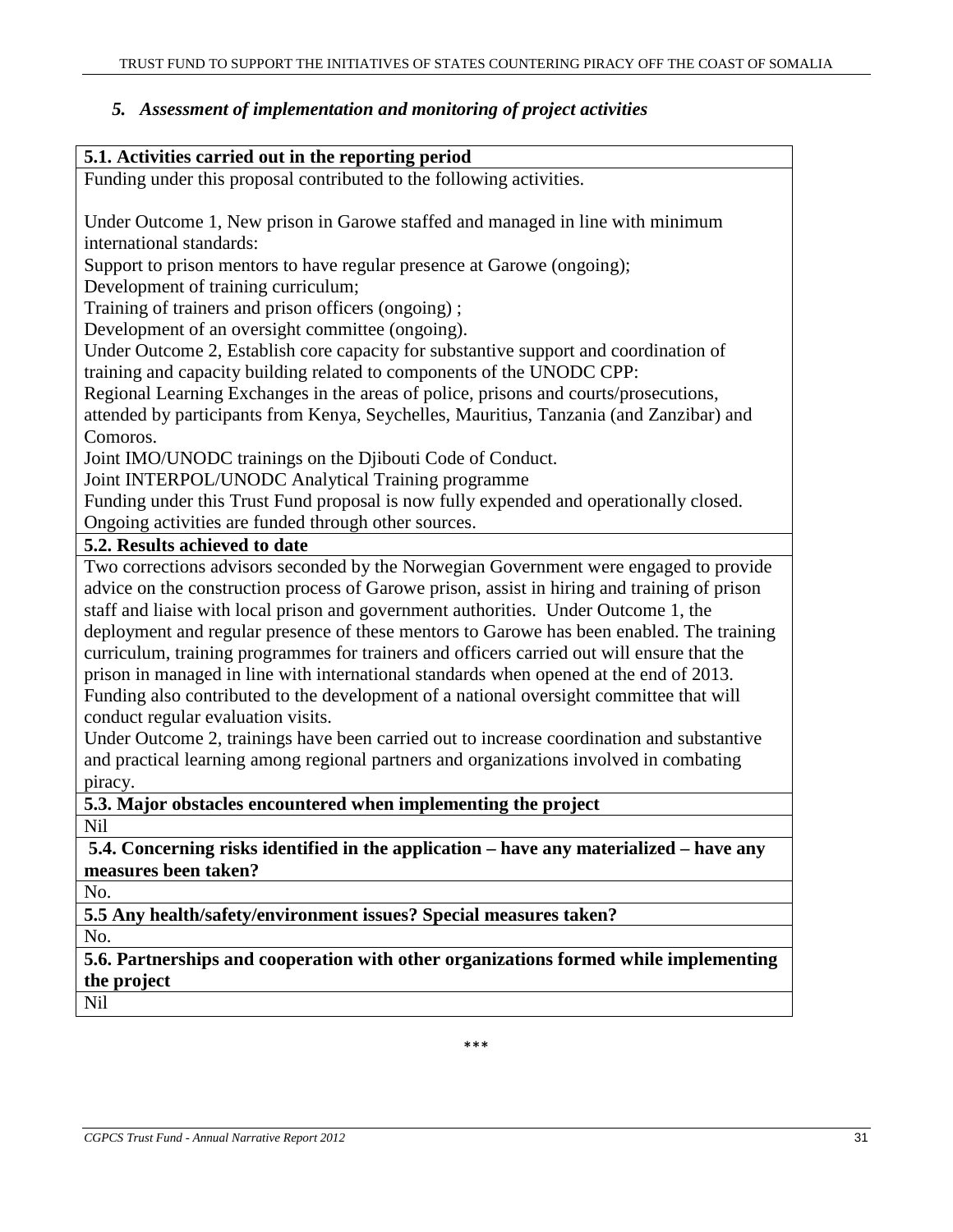# 48. **PROJECT #35**

#### *1. Participating UN Organization*

| Name of UN Organization (Lead) | <b>UNODC</b> |
|--------------------------------|--------------|

## *2. Project Information*

| a. Project Number                 | 35                                               |
|-----------------------------------|--------------------------------------------------|
| <b>b.</b> Project Title           | Support to Seychelles Prosecution Centre         |
| <b>C. Project Duration</b>        | 12 months                                        |
| d. Project Starting Date          | 1 January 2012                                   |
| e. End Date                       | 31 Dec 2012                                      |
| f. Location of Project            | Seychelles                                       |
| g. Thematic/Focus Area            | Prosecution and detention                        |
| h. Primary Project Objective      | Court house with the capacity for holding piracy |
| (Summary)                         | trials constructed                               |
| i. Implementing Partner $(s)$ (if | <b>Nil</b>                                       |
| <i>applicable</i> )               |                                                  |

#### *3. Time*

| a. Did the project start on time?    | Yes            |
|--------------------------------------|----------------|
| b. Is the planned end date still     | N <sub>0</sub> |
| applicable?                          |                |
| c. Is the project currently on time? | N <sub>0</sub> |
| d. Comments if a-c is negative.      | See 5.2        |

## *4. Financial Information (USD)*

| a. Overall Budget                        | 1,000,000      |
|------------------------------------------|----------------|
| <b>b. Trust Fund Contribution</b>        | 500,000        |
| c. Is the overall cost still applicable? | N <sub>o</sub> |
| d. Is expenditure currently according    | Yes            |
| to the budget?                           |                |
| e. Is the entire financing for the       | Yes            |
| project secured? (for projects that      |                |
| receive bilateral funding in addition    |                |
| to the TF)                               |                |
| f. Comments if c-e is negative           | See 5.1        |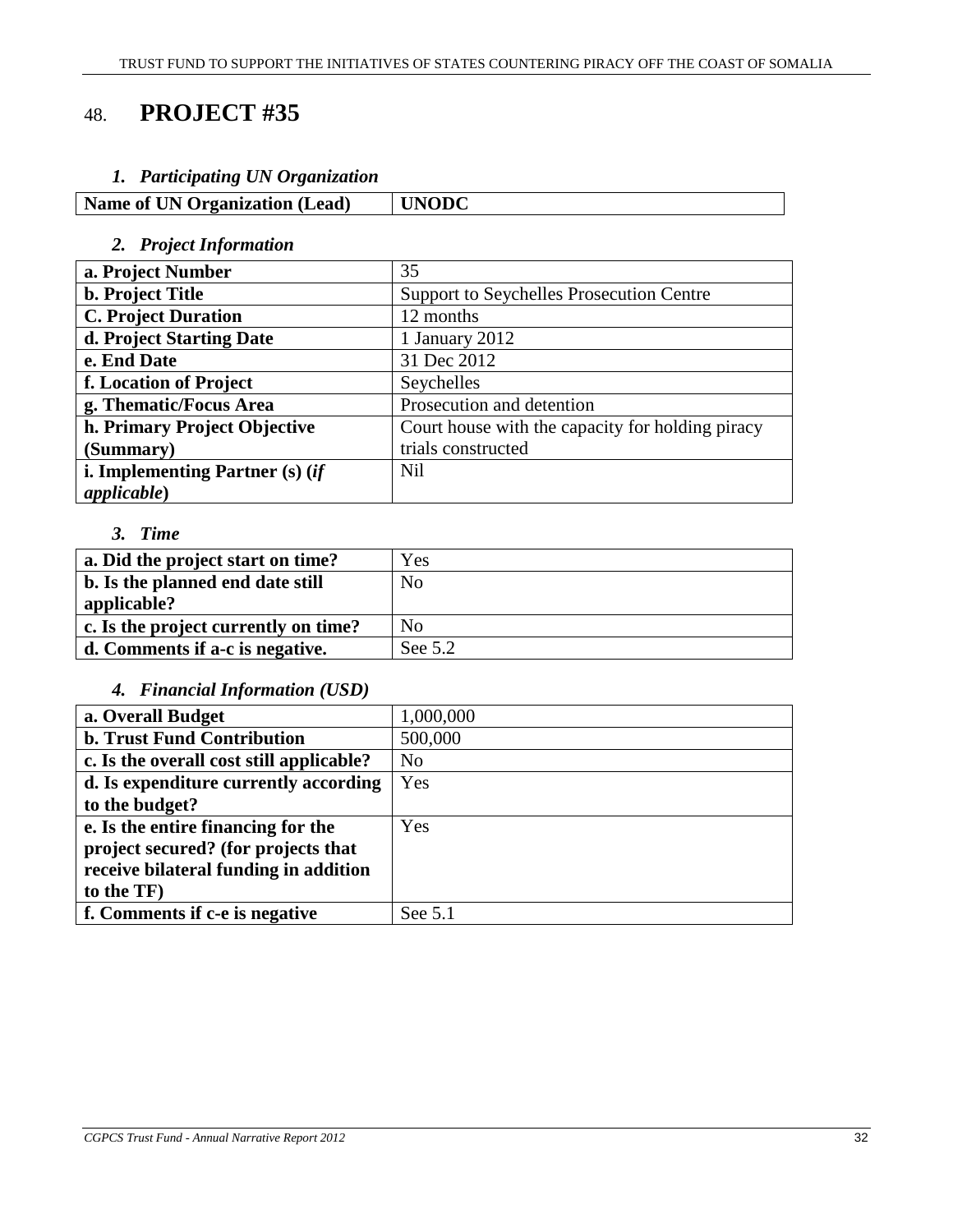#### *5. Assessment of implementation and monitoring of project activities*

#### **5.1. Activities carried out in the reporting period**

During the reporting period, land was secured, a design was agreed upon and planning permission was obtained. The project went out to tender and the contract was awarded. However investigations subsequently revealed that there was no prospect of the successful bidder delivering on the contract. The contract was withdrawn and awarded to a different bidder who is judged able to complete the work. Further funding was required as this bidder was more expensive. That funding has been secured and the contract has been reissued. Construction is set to begin early in 2013 and the project is estimated to be completed by early 2014.

#### **5.2. Results achieved to date**

Whilst UNODC has enjoyed full cooperation from the Government of Seychelles, the Government has faced a number of significant challenges in securing and clearing the site for this project. Shortly after the approval of the submission in November 2011 contractors working on a building project close to the intended site occupied the site with workshops and accommodation for their staff. Moving them was impractical without causing delays to other important infrastructure work. The Ministry of Home Affairs, Environment and Transport, the Ministry of Land Use and Housing and UNODC then examined a number of other packages of land in the area to assess their suitability to house a court dedicated to piracy trials. Suitable land was identified in March 2012 but the shape of the plot required the full redesign of the courthouse and the Seychelles Judiciary then requested further changes to the design.

There have also been delays in getting planning approval for the construction. As a result of the delays, UNODC applied to the Trust Fund on 26 August 2012 for an extension of time and was granted until September 2013.

Detailed designs have been drafted and agreed upon with the Seychelles Judiciary, planning approval was granted on 21 November 2012. After the cancellation of the first contract, the work has been awarded to a different contractor and will now proceed.

**5.3. Major obstacles encountered when implementing the project** 

Key challenges to the project were the presence of workshops and accommodation on the proposed construction site and the delays caused by the reallocation of a suitable plot, necessary redesigns and planning approval and the unsuccessful tender processes.

**5.4. Concerning risks identified in the application – have any materialized – have any measures been taken?**

No

**5.5 Any health/safety/environment issues? Special measures taken?** 

No

**5.6. Partnerships and cooperation with other organizations formed while implementing the project**  Nil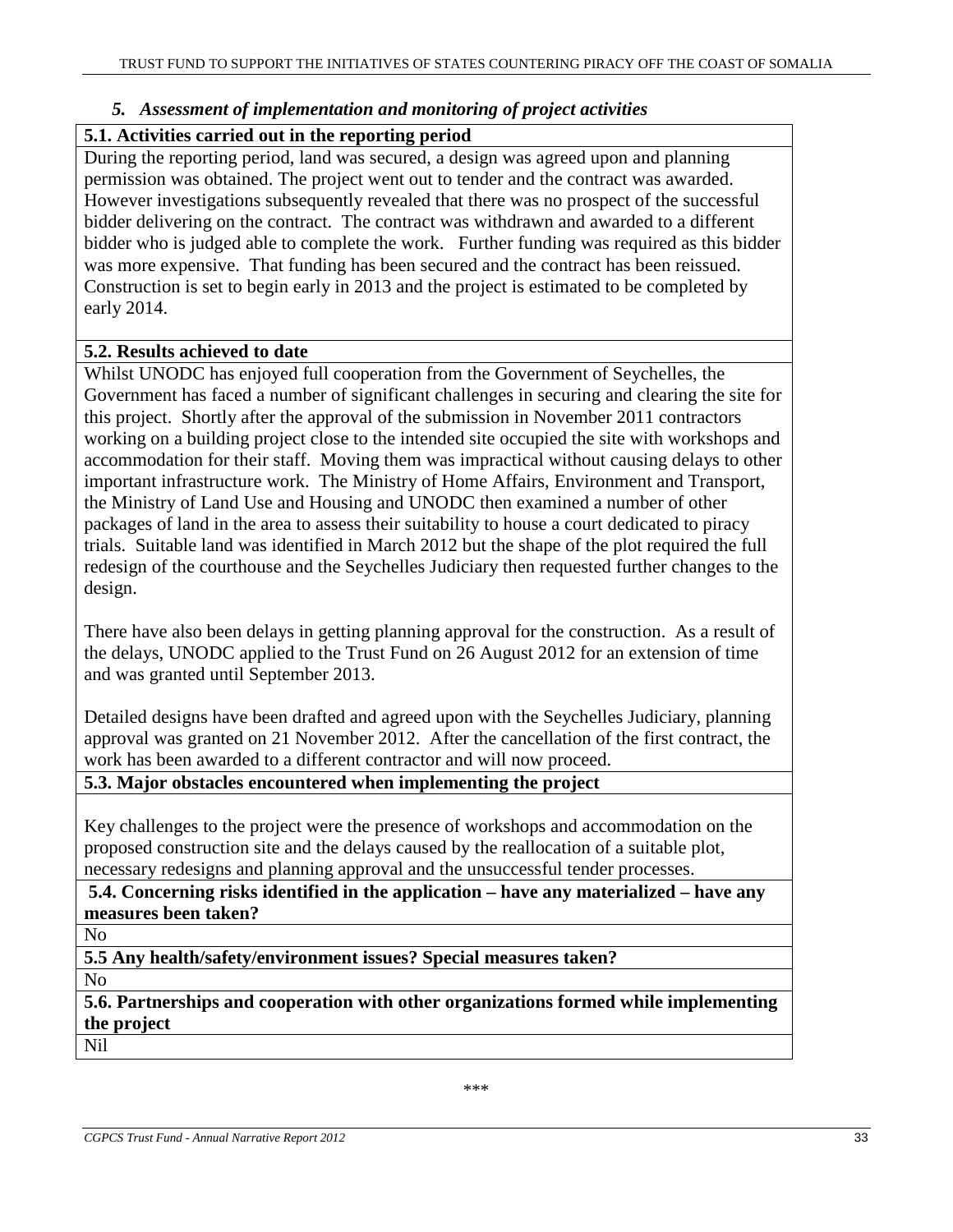# 49. **PROJECT #36**

## *1. Participating UN Organization*

|--|

## *2. Project Information*

| a. Project Number                      | 36                                                   |
|----------------------------------------|------------------------------------------------------|
| b. Project Title                       | Building Regional capacity for piracy prosecutions   |
|                                        | Ш                                                    |
| <b>C. Project Duration</b>             | 12 months                                            |
| d. Project Starting Date               | 1 March 2012                                         |
| e. End Date                            | 28 February 2013                                     |
| f. Location of Project                 | Kenya, Seychelles and Mauritius                      |
| g. Thematic/Focus Area                 | Prosecution and detention                            |
| h. Primary Project Objective           | The provision of essential trial support including   |
| (Summary)                              | legal aid, transcription services, interpretation    |
|                                        | services and travel for foreign witnesses to testify |
|                                        | at trials and improving conditions at Montagne       |
|                                        | Posse Prison in Seychelles.                          |
| <b>i. Implementing Partner (s) (if</b> | <b>Nil</b>                                           |
| <i>applicable</i> )                    |                                                      |

## *3. Time*

| a. Did the project start on time?    | Yes |
|--------------------------------------|-----|
| b. Is the planned end date still     | Yes |
| applicable?                          |     |
| c. Is the project currently on time? | Yes |
| d. Comments if a-c is negative.      | N/A |

### *4. Financial Information (USD)*

| a. Overall Budget                        | 409,275   |
|------------------------------------------|-----------|
| <b>b. Trust Fund Contribution</b>        | 409,275   |
| c. Is the overall cost still applicable? | Yes       |
| d. Is expenditure currently according    | Yes       |
| to the budget?                           |           |
| e. Is the entire financing for the       | Yes       |
| project secured? (for projects that      |           |
| receive bilateral funding in addition    |           |
| to the TF)                               |           |
| f. Comments if c-e is negative           | <b>NA</b> |
|                                          |           |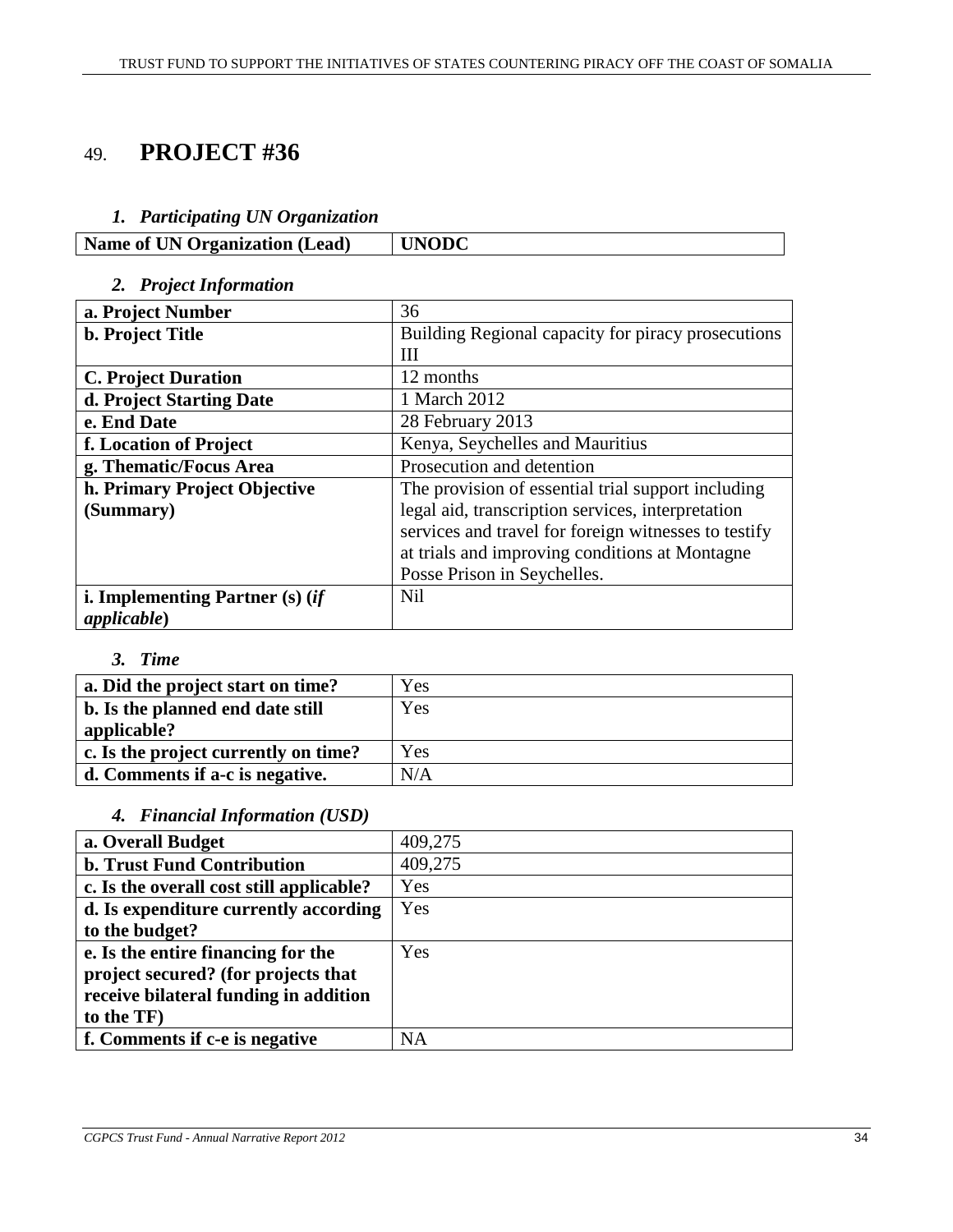#### *5. Assessment of implementation and monitoring of project activities*

#### **5.1. Activities carried out in the reporting period**

The implementation of this project proceeded smoothly and all funds have been expended. All piracy trials to date in both Kenya and Seychelles have had support for legal representation for the accused, testimony from foreign witnesses and interpretation services (in both Somali and languages of foreign witnesses). No trial to date has failed for lack of any of these services. At Montagne Posse Prison in Seychelles, funds have provided medical equipment, water pumps and hosing, gym equipment and equipment for vocational training for prisoners. It has also allowed for the presence of three prison mentors to train prison staff and develop the training curriculum.

#### **5.2. Results achieved to date**

Outcome 1: Support to ongoing prosecution activities in regional states – complete Helped ensure attendance of civilian witnesses, interpretation, transcription and defence support at piracy trials in Kenya and Seychelles.

Activities under this project succeeded by TF project 40

Outcome 2: Enhanced prison standards in Seychelles – complete

Improvements to prison conditions in Seychelles through the provision of firefighting equipment, medical equipment, exercise equipment for a newly refurbished gym facility and materials for painting and construction works, completed under vocational training programmes for prisoners.

Full-time presence of prison mentors on-site to improve prison operations.

**5.3. Major obstacles encountered when implementing the project** 

Nil

**5.4. Concerning risks identified in the application – have any materialized – have any measures been taken?**

No

**5.5 Any health/safety/environment issues? Special measures taken?** 

No

**5.6. Partnerships and cooperation with other organizations formed while implementing the project** 

Nil

\*\*\*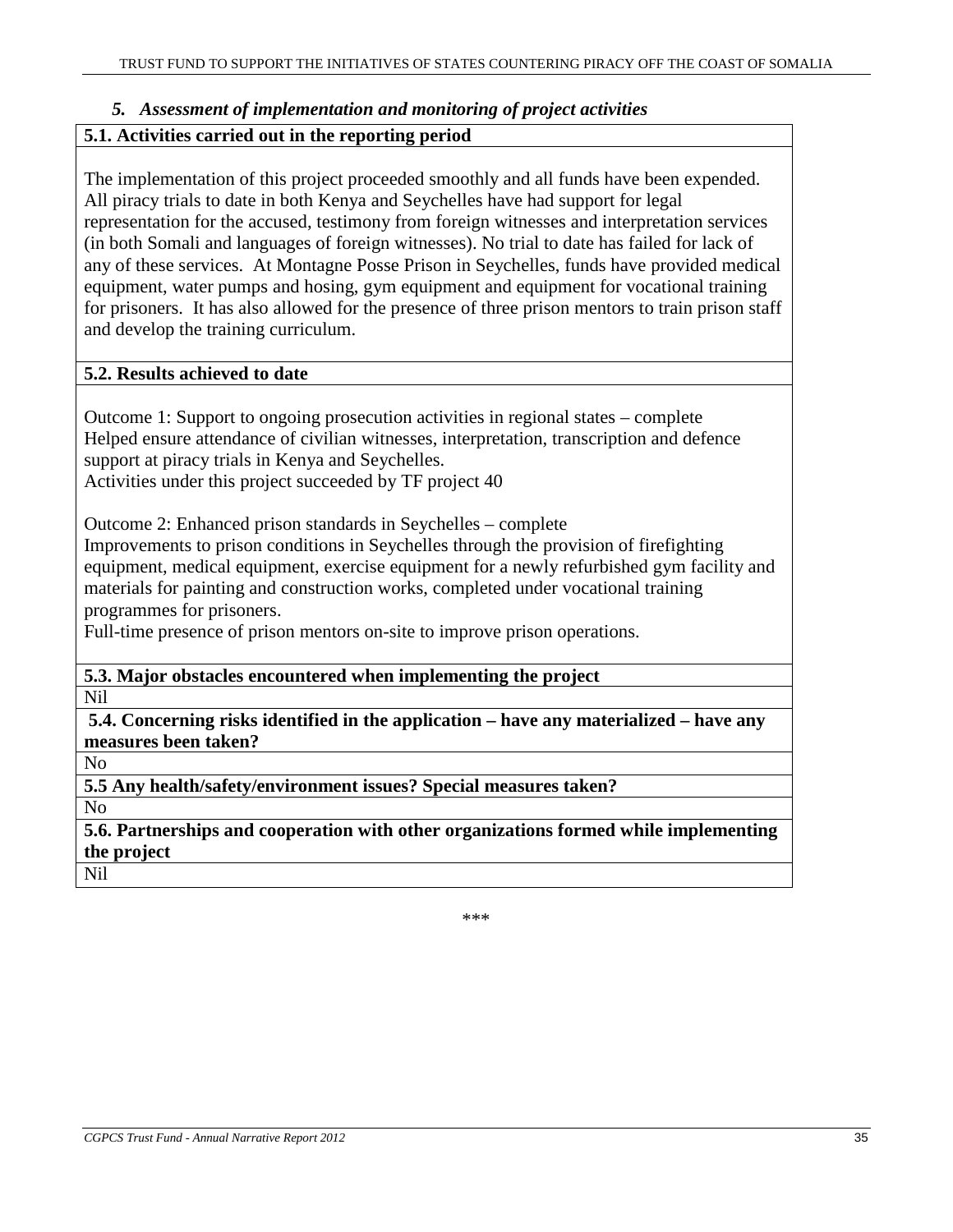# 50. **PROJECT #40**

#### *1. Participating UN Organization*

| <b>Name of UN Organization (Lead)</b> | UNODC |
|---------------------------------------|-------|
|---------------------------------------|-------|

#### *2. Project Information*

| a. Project Number               | 40                                             |
|---------------------------------|------------------------------------------------|
| <b>b. Project Title</b>         | <b>Regional Prosecutions IV</b>                |
| <b>C. Project Duration</b>      | 12 months                                      |
| d. Project Starting Date        | 1 June 12                                      |
| e. End Date                     | 31 May 13                                      |
| f. Location of Project          | Kenya, Seychelles and Mauritius                |
| g. Thematic/Focus Area          | Prosecution and detention                      |
| h. Primary Project Objective    | <b>Support to Regional Prosecuting Centres</b> |
| (Summary)                       |                                                |
| i. Implementing Partner (s) (if | <b>Nil</b>                                     |
| <i>applicable</i> )             |                                                |

# *3. Time*

| a. Did the project start on time?    | Yes |
|--------------------------------------|-----|
| b. Is the planned end date still     | Yes |
| applicable?                          |     |
| c. Is the project currently on time? | Yes |
| d. Comments if a-c is negative.      | N/A |

# *4. Financial Information (USD)*

| 642,000<br><b>b. Trust Fund Contribution</b><br>642,000<br>Yes<br>Yes<br>to the budget?<br>Yes<br>project secured? (for projects that<br>receive bilateral funding in addition<br>to the TF)<br>N/A |                                          |  |
|-----------------------------------------------------------------------------------------------------------------------------------------------------------------------------------------------------|------------------------------------------|--|
|                                                                                                                                                                                                     | a. Overall Budget                        |  |
|                                                                                                                                                                                                     |                                          |  |
|                                                                                                                                                                                                     | c. Is the overall cost still applicable? |  |
|                                                                                                                                                                                                     | d. Is expenditure currently according    |  |
|                                                                                                                                                                                                     |                                          |  |
|                                                                                                                                                                                                     | e. Is the entire financing for the       |  |
|                                                                                                                                                                                                     |                                          |  |
|                                                                                                                                                                                                     |                                          |  |
|                                                                                                                                                                                                     |                                          |  |
|                                                                                                                                                                                                     | f. Comments if c-e is negative           |  |

# *5. Assessment of implementation and monitoring of project activities*

# **5.1. Activities carried out in the reporting period**

In the reporting period, funding for trial support has allowed UNODC to continue providing essential services to Kenya and Seychelles in the conduct of piracy trials.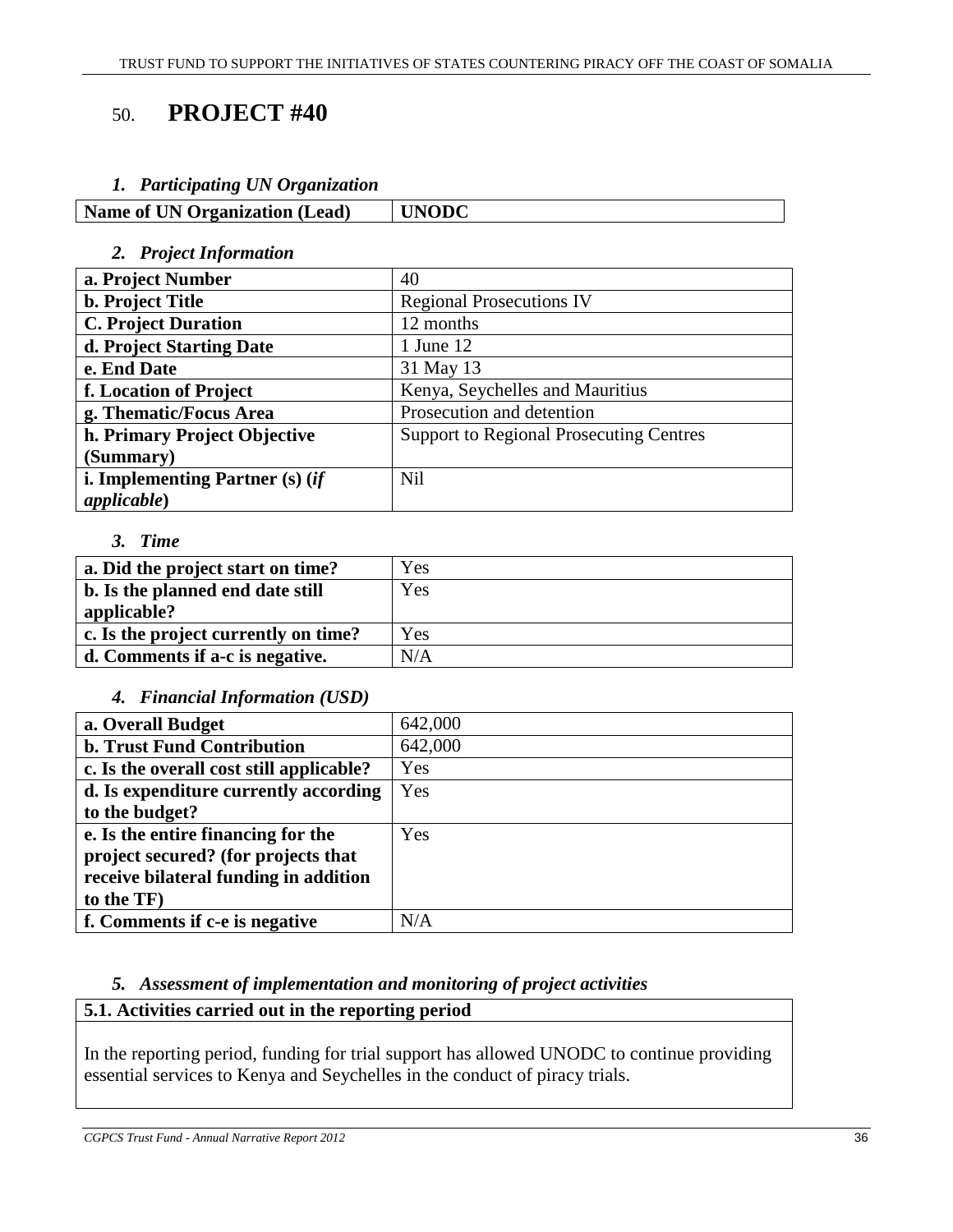Funding for repatriations has allowed a grant to be put in place with Seychelles which contributed towards five flights that took place in 2012. This funding will continue to support flights in 2013.

Funding under this proposal was also used to deliver a Prison Learning Exchange in Mauritius in December 2012. Procurement for work on the Shimo La Tewa Borstal has been carried out; construction works are to begin in early 2013.

# **5.2. Results achieved to date**

Outcome 1: Trial support to regional states - ongoing, as required

In Seychelles, funding supported the travel of foreign civilian witnesses to attend trial, as well as interpretation and legal aid services.

In Kenya, funding supported the provision of video link equipment to allow witnesses to testify from abroad.

Outcome 2: Repatriation flights – ongoing, as required Funding supported flights from Seychelles to Somalia.

Outcome 3: Regional learning exchanges – complete

Contributed to a Prison Regional Learning Exchange, attended by officials from Kenya, Seychelles, Mauritius, Tanzania and Comoros.

Outcome 4: Juvenile detention centre at SLT – ongoing

Plans for improvements to the Borstal at Shimo La Tewa prison have been completed. Materials for construction works have been procured. Building, which will be carried out by detainees as part of vocational training programming, will begin in early 2013.

**5.3. Major obstacles encountered when implementing the project** 

Nil

**5.4. Concerning risks identified in the application – have any materialized – have any measures been taken?**

No

**5.5 Any health/safety/environment issues? Special measures taken?**  No

**5.6. Partnerships and cooperation with other organizations formed while implementing the project** 

Nil

\*\*\*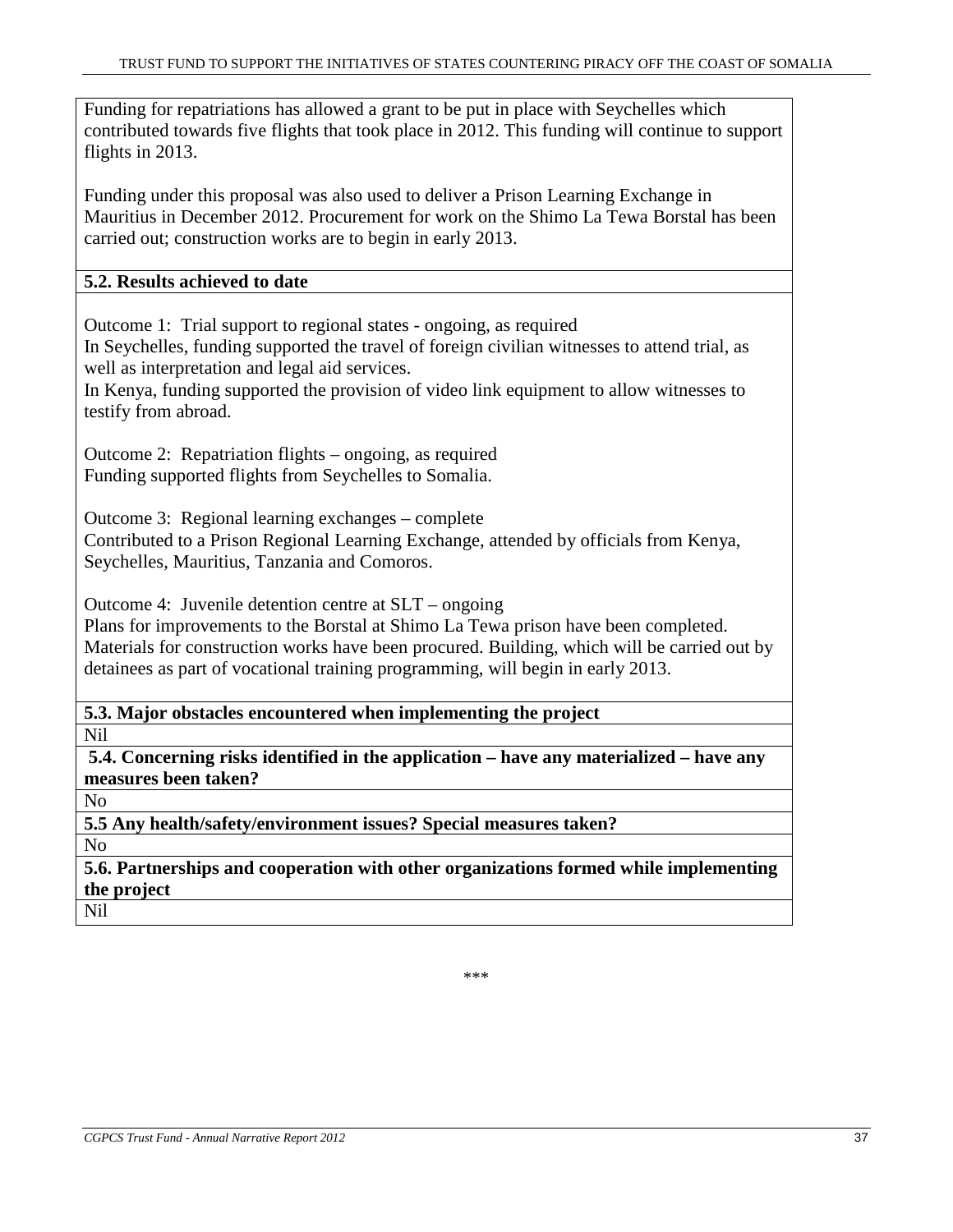# 51. **PROJECT #41**

# *1. Participating UN Organization*

| <b>Name of UN Organization (Lead)</b> | <b>UNODC</b> |
|---------------------------------------|--------------|
|                                       |              |

#### *2. Project Information*

| a. Project Number                 | 41                                             |
|-----------------------------------|------------------------------------------------|
| <b>b.</b> Project Title           | Piracy Prisoner Transfer Programme Somaliland  |
| <b>C. Project Duration</b>        | 12 months                                      |
| d. Project Starting Date          | 1 July 2012                                    |
| e. End Date                       | 30 June 2013                                   |
| f. Location of Project            | Somaliland                                     |
| g. Thematic/Focus Area            | Prosecution and detention                      |
| h. Primary Project Objective      | Provision of Prison Mentor and construction of |
| (Summary)                         | 120 bed facility                               |
| i. Implementing Partner $(s)$ (if | <b>Nil</b>                                     |
| <i>applicable</i> )               |                                                |

#### *3. Time*

| a. Did the project start on time?    | Yes |
|--------------------------------------|-----|
| b. Is the planned end date still     | Yes |
| applicable?                          |     |
| c. Is the project currently on time? | Yes |
| d. Comments if a-c is negative.      | N/A |
|                                      |     |

# *4. Financial Information (USD)*

| a. Overall Budget                        | 2,800,000                                            |
|------------------------------------------|------------------------------------------------------|
| <b>b. Trust Fund Contribution</b>        | 731,200                                              |
| c. Is the overall cost still applicable? | Yes                                                  |
| d. Is expenditure currently according    | Yes                                                  |
| to the budget?                           |                                                      |
| e. Is the entire financing for the       | Yes. This project receives bilateral funding. The    |
| project secured? (for projects that      | previously foreseen funding shortfall will be offset |
| receive bilateral funding in addition    | by a new implementation strategy based on            |
| to the TF)                               | construction through prisoner vocational             |
|                                          | programming.                                         |
| f. Comments if c-e is negative           | <b>NA</b>                                            |

# *5. Assessment of implementation and monitoring of project activities*

# **5.1. Activities carried out in the reporting period**

The Letter of Agreement between UNODC and the Government of Somaliland was signed 18 October 2012. It forms the basis for UNODC work under this proposal and the Ministry of Justice was not prepared to consider the letter until agreed funding was in place. The letter has been signed and the first objective is complete: a prison mentor is in place in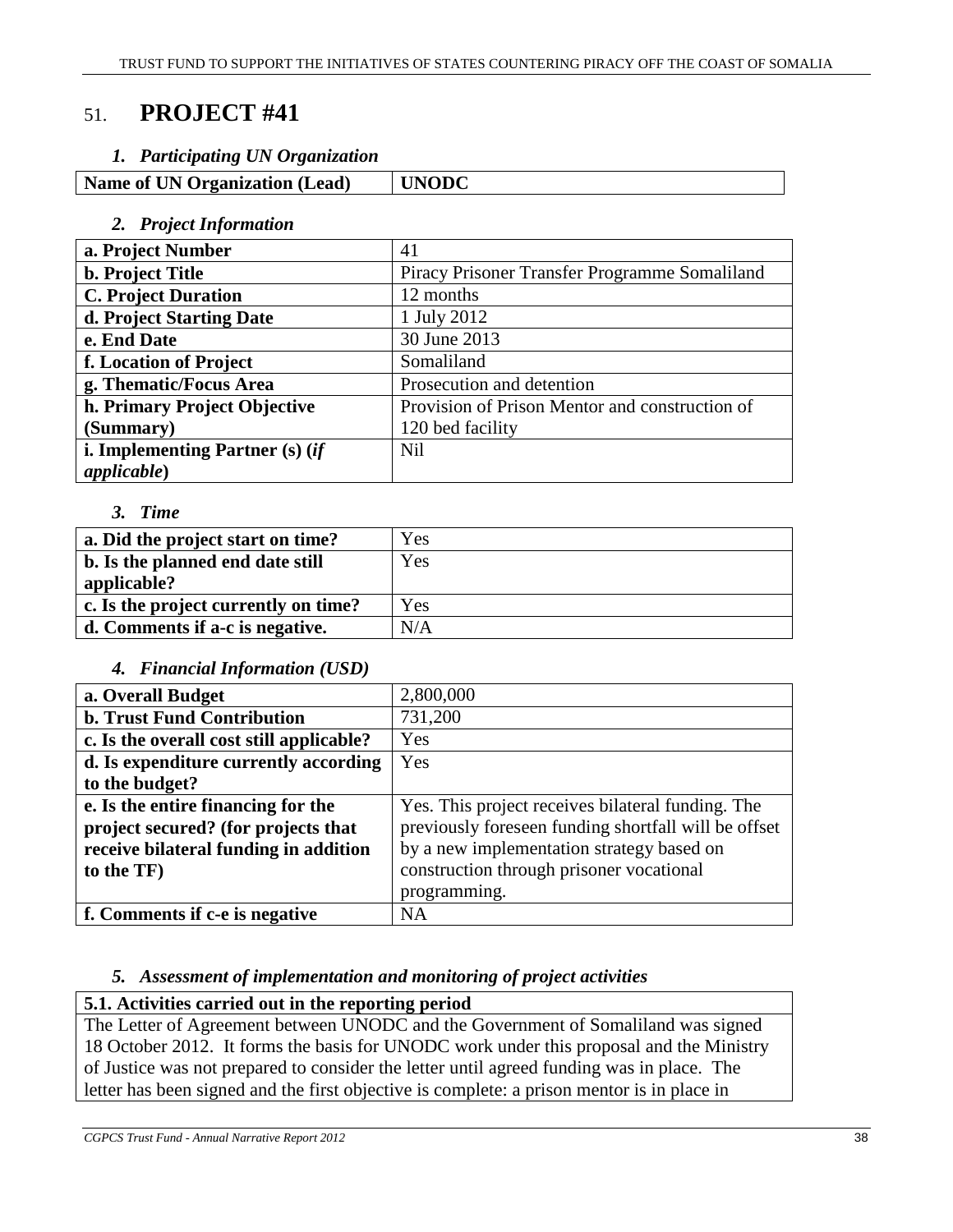Hargeisa, Somaliland. He has made impressive progress with the operation of Hargeisa Prison including the improvement of procedures for reception of prisoners, the implementation of a management structure and substantial improvements in the operation of the prison visiting arrangements. By maintaining constant support through this mentor, UNODC has been able to gain the trust of the staff and reinforce the training delivered. The mentor is now training trainers to develop and deliver their own courses and is working with prison headquarters to develop a 5-year strategy and a formal training structure. There have been regular visits from the donor community to Hargeisa Prison.

The design for the 120 bed unit in Mandera has been approved by the Minister of Justice and the procurement process is underway. Once the procured items have been delivered, the production of some building materials (such as bricks) and the construction itself will be carried out by detainees as part of vocational programming. This will allow prisoners to learn new, transferable skills while working to improve their own living environment and pass on ownership to the Custodial Corps to develop and maintain their own establishments.

**5.2. Results achieved to date** 

Outcome 1: Full-time mentor in Somaliland - Complete

Outcome 2: 120-bed facility at Mandera Prison - Underway

Outcome 3: UN office monitoring and management flights - Underway

Outcome 4: Personnel and site security - Underway

**5.3. Major obstacles encountered when implementing the project** 

Nil

**5.4. Concerning risks identified in the application – have any materialized – have any measures been taken?**

No

**5.5 Any health/safety/environment issues? Special measures taken?** 

No

**5.6. Partnerships and cooperation with other organizations formed while implementing the project**  Nil

\*\*\*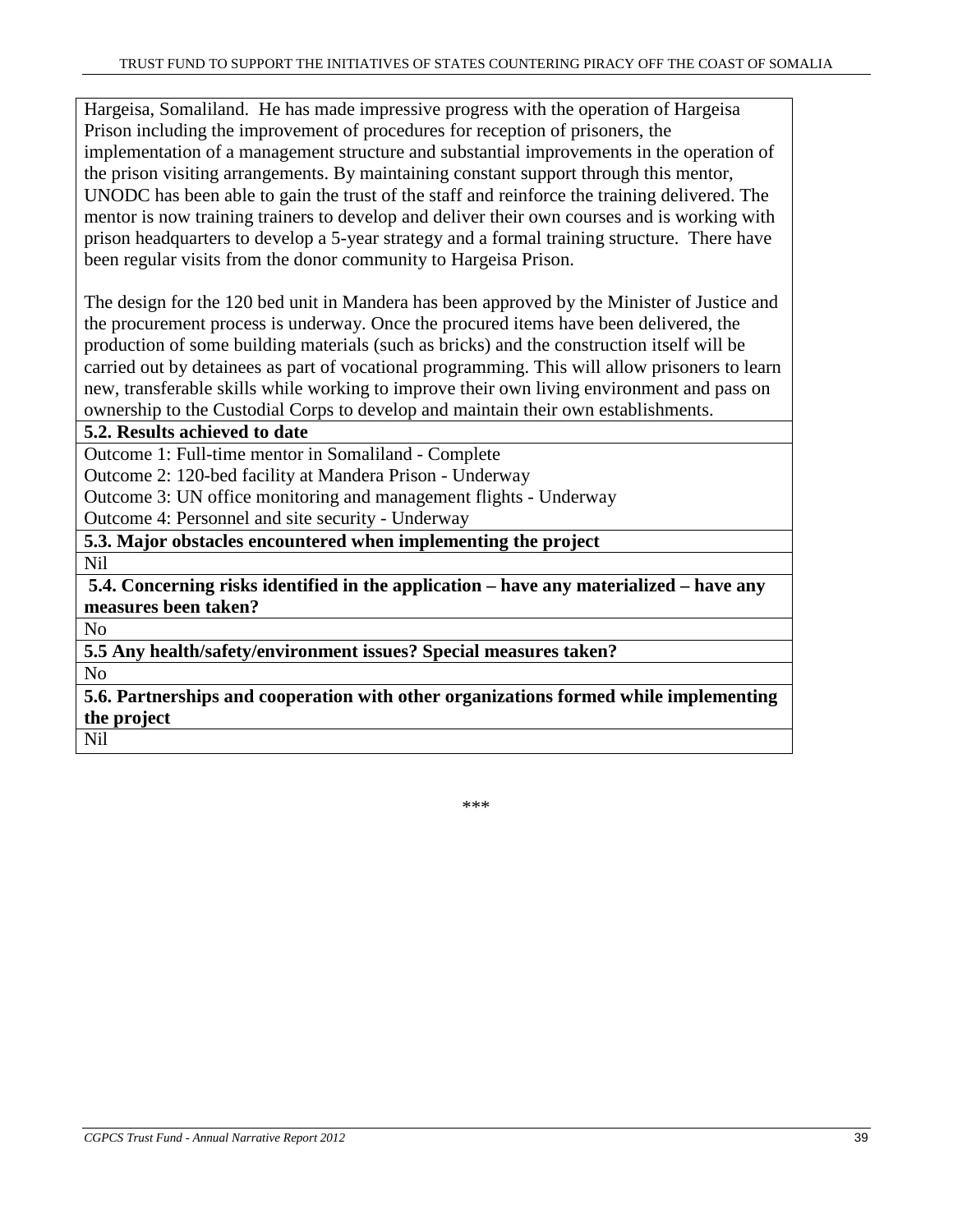# 52. **PROJECT #43**

#### *1. Participating UN Organization*

| Name of UN Organization (Lead) | <b>UNODC</b> |
|--------------------------------|--------------|
|--------------------------------|--------------|

#### *2. Project Information*

| a. Project Number                 | 43                                            |
|-----------------------------------|-----------------------------------------------|
| <b>b. Project Title</b>           | Improving prison conditions in Mombasa Prison |
|                                   | and other prison related work                 |
| <b>C. Project Duration</b>        | 12 months                                     |
| d. Project Starting Date          | 24 July 2012                                  |
| e. End Date                       | 24 July 2013                                  |
| f. Location of Project            | Kenya                                         |
| g. Thematic/Focus Area            | Prosecution and detention                     |
| h. Primary Project Objective      | Improvements to Shimo La Tewa prison through  |
| (Summary)                         | refurbishment and vocational training         |
| i. Implementing Partner $(s)$ (if | <b>Nil</b>                                    |
| <i>applicable</i> )               |                                               |

#### *3. Time*

| a. Did the project start on time?               | Yes |
|-------------------------------------------------|-----|
| b. Is the planned end date still<br>applicable? | Yes |
| c. Is the project currently on time?            | Yes |
| d. Comments if a-c is negative.                 | N/A |

#### *4. Financial Information (USD)*

| a. Overall Budget                        | 393,760 |
|------------------------------------------|---------|
| <b>b. Trust Fund Contribution</b>        | 393,760 |
| c. Is the overall cost still applicable? | Yes     |
| d. Is expenditure currently according    | Yes     |
| to the budget?                           |         |
| e. Is the entire financing for the       | Yes     |
| project secured? (for projects that      |         |
| receive bilateral funding in addition    |         |
| to the TF)                               |         |
| f. Comments if c-e is negative           | N/A     |

# *5. Assessment of implementation and monitoring of project activities*

# **5.1. Activities carried out in the reporting period**

Materials have been delivered to Shimo La Tewa (SLT) prison to enable construction of a dispensary and vocational training to prisoners through construction work. Kenya prison officials attended a Prison Regional Learning Exchange that included training on age determination. The procurement process for improved medical facilities has started.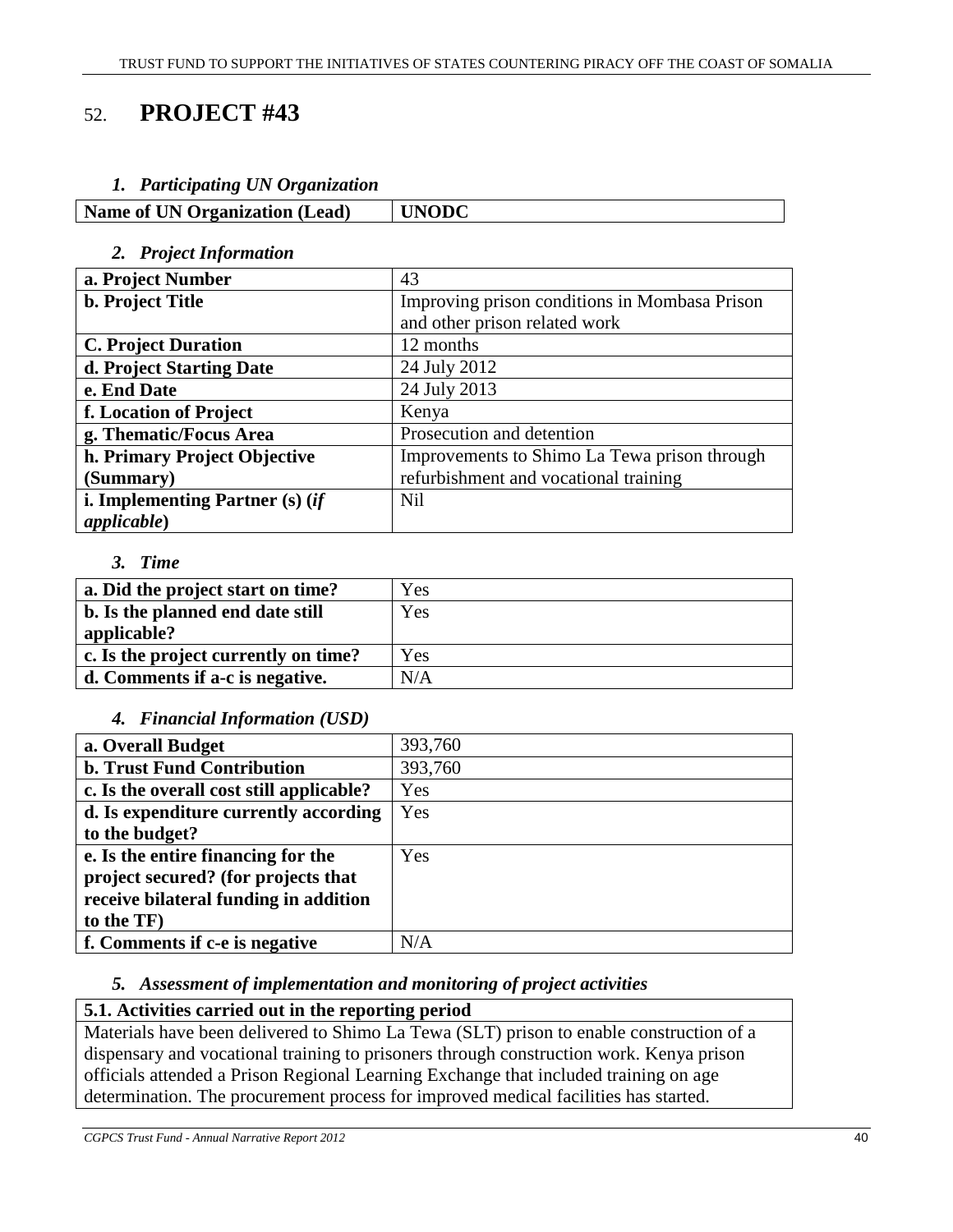| Materials for prisoner uniforms, and water and sanitation improvements will be delivered in<br>2013. |
|------------------------------------------------------------------------------------------------------|
| 5.2. Results achieved to date                                                                        |
| Outcome 1: Medical Facilities at SLT improved – underway                                             |
| Building materials procured for improvements to the prison medical facilities. Work to be            |
| carried out by prisoners though vocational training.                                                 |
|                                                                                                      |
| Outcome 2: Dispensary at SLT established – underway                                                  |
| Building materials procured for the construction of a dispensary. Work to be carried out by          |
| prisoners though vocational training.                                                                |
|                                                                                                      |
| Outcome 3: Uniforms for prisoners provided - not commenced                                           |
| Materials will be provided for the production of prisoner uniforms by prisoners through              |
| vocational training.                                                                                 |
|                                                                                                      |
| Outcome 4: SLT water and sanitation systems improved – not commenced                                 |
| Materials to be provided for improvements to water and sanitation systems. Work to be                |
| carried out by prisoners though vocational training.                                                 |
|                                                                                                      |
| Outcome 5: Materials necessary for prisoner construction work supplied – underway                    |
| This outcome is being implemented in conjunction with Outcomes 1,2,4. Construction                   |
| through vocational training keeps prisoners engaged, helps them to develop transferable              |
| skills while contributing to the betterment of their own living environments, and helps to           |
| keep maximize the value of project costs.                                                            |
| Outcome 6: Expert advice on age determination provided – complete                                    |
| Kenya prison officials participated in a Prison Regional Learning Exchange that included             |
| training on age determination in December 2012.                                                      |
| 5.3. Major obstacles encountered when implementing the project                                       |
| Nil                                                                                                  |
| 5.4. Concerning risks identified in the application – have any materialized – have any               |
| measures been taken?                                                                                 |
| N <sub>o</sub>                                                                                       |
| 5.5 Any health/safety/environment issues? Special measures taken?                                    |
| N <sub>o</sub>                                                                                       |
| 5.6. Partnerships and cooperation with other organizations formed while implementing                 |
| the project                                                                                          |
| Nil                                                                                                  |
|                                                                                                      |

\*\*\*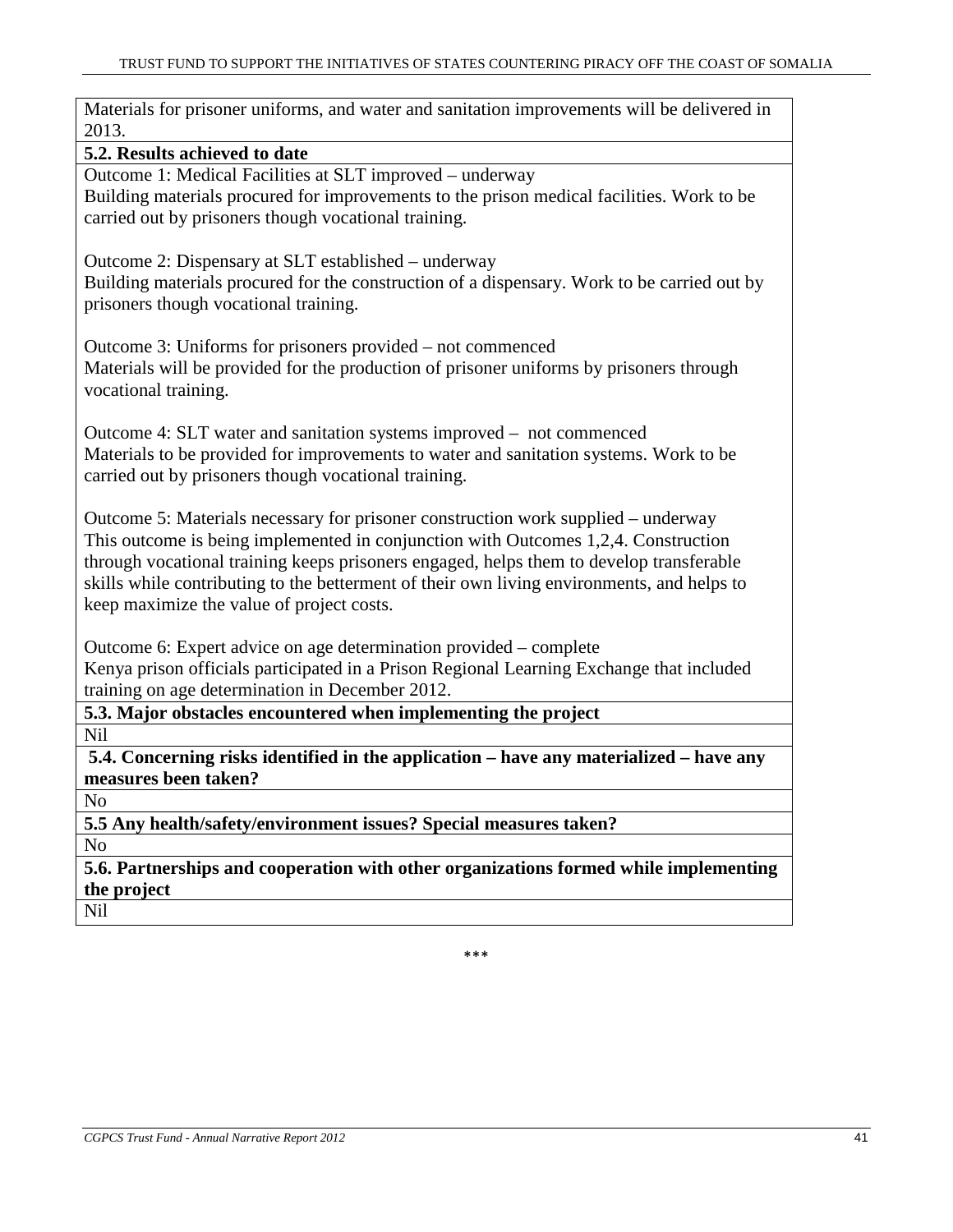# **3.1.1. Expedited Facility**

53. The Terms of Reference of the Trust Fund (section VI, paragraph 23) state that "in circumstances where an immediate funding to pay or reimburse short-term prosecution related expenses is required, a Fast Track Mechanism will be developed in the form of a project proposal for review by the Trust Fund Board at the earliest opportunity." This "Expedited Facility" (hereinafter, ExFac) is intended to allow the Fund Board to delegate authority of approval to UNODC in circumstances where immediate action is needed to pay or reimburse short-term prosecution related expenses, or to support any other activities highlighted as urgent priorities by the Board. ExFac funds are, in other words, dedicated exclusively to unforeseen activities.

54. At its first meeting in March 2010, the Board approved the creation of the ExFac mechanism, under the direction of UNODC, with an initial allocation of USD 200,000. This was replenished by a further USD 200,000 in November 2010, and in November 2011, and by a further USD 100,000 in December 2012.

# **Prison Transport for Kenya**

55. In 2012, Kenya accepted 4 piracy suspects from Denmark bringing the total number of piracy prisoners accepted by Kenya to 164. Those on remand and those who are below the age of 18 (juveniles) are held in Shimo la Tewa Prison in Mombasa. Those convicted are spread out in five different prisons across the country. Judgment was reached in 5 cases in 2012 bringing the total number of convictions to 83 and 17 acquittals with 64 remaining in remand.

56. The Kenya Prison Service has had no means of securely transporting convicted pirates from Shimo La Tewa Prison to the prison where their sentences are to be served. This was seen to endanger the Kenyan public, the detainees, as well as the Prison Service staff. This issue arose at short notice as the Government of Kenya identified the prisons in which convicted pirates were to serve their sentences. As the above cited verdicts were imminent, so became the need to procure a vehicle. UNODC therefore committed ExFac funding to fulfill an urgent request for the provision of a secure vehicle for prisoner transport.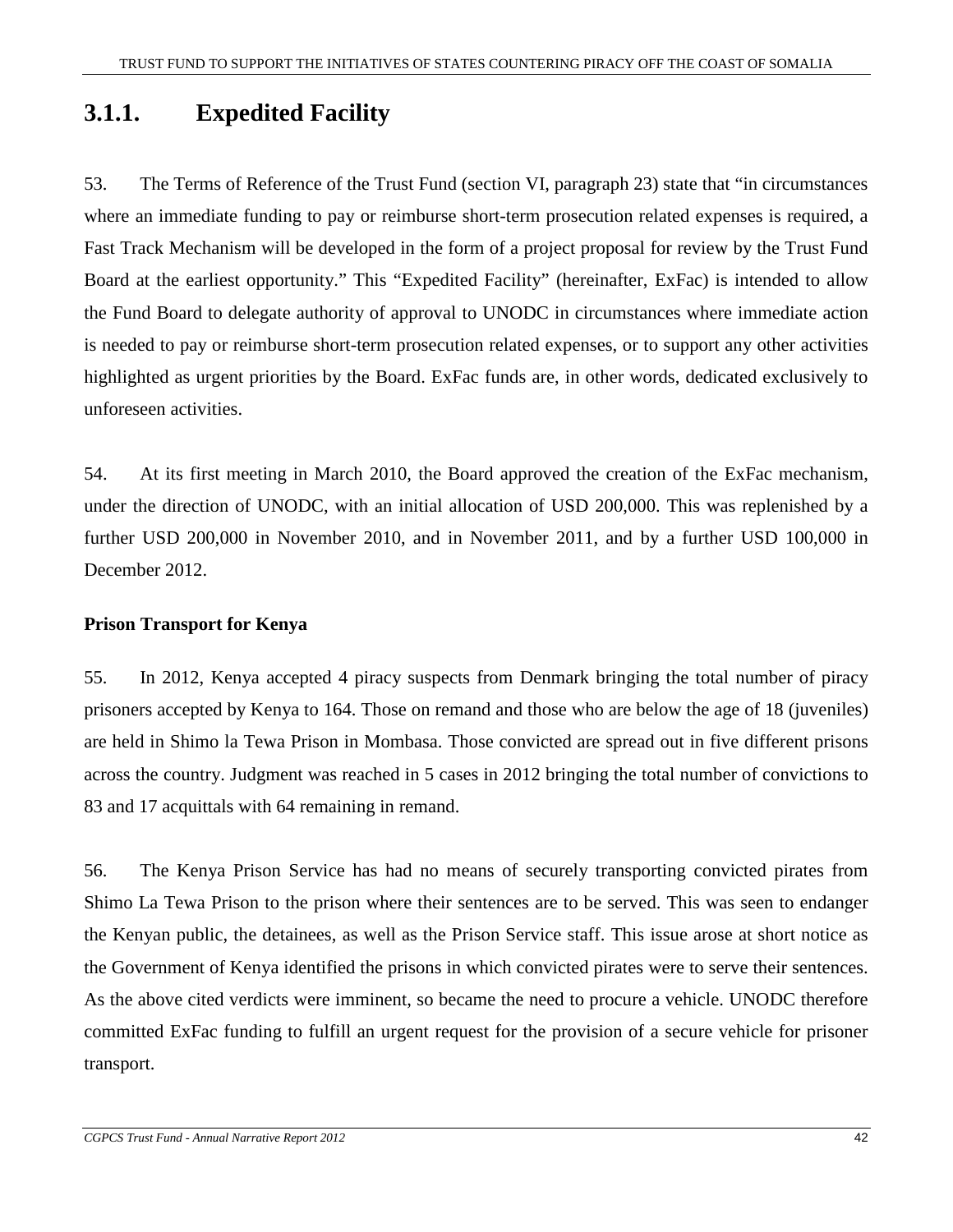#### **Repatriation from Kenya to Somalia**

57. On December 10 2010, 17 Somalis suspected of piracy and handed over to Kenyan authorities for prosecution by the USA were acquitted. Their repatriation to Somalia was required urgently as they were considered to be prohibited immigrants upon their release. UNODC therefore facilitated the travel of the 17 to Somalia using the ExFac.

#### **Support to Trials**

58. The ExFac has been used throughout 2012 to continue support to ongoing piracy trials in the region, particularly in Seychelles and Kenya. Funds spent in Kenya during the reporting period have enabled the travel for foreign witnesses to testify at piracy trials, interpretation services during court proceedings, travel of prosecutors to attend court hearings, and video-link capabilities to enable witness testimony to be given remotely. In connection with video link testimony, UNODC has on two occasions also used the ExFac to fly Kenyan officials to oversee the testimony given remotely. On one occasion, a Kenyan representative from the Embassy in Rome was flown to Poland and on another occasion a Kenyan court official was flown from Kenya to Teheran.

59. Crucial assistance has helped Seychelles maintain a high rate of prosecutions while ensuring fair trials. Four convictions were reached in Seychelles in 2012 bringing the total numbers of convicted pirates is Seychelles to 67 while 21 remain on remand. Assistance in 2012 included the provision of legal aid for all accused and interpretation services for trials and investigations. In 2011, the Seychelles Attorney General made an urgent appeal to UNODC to supplement his prosecutorial staff to meet the demands of ongoing piracy trials and investigations. To ensure timely, effective and sound prosecution, UNODC committed to provide this support jointly with other donors. ExFac funds were in this case used to cover accommodation, transportation costs and travel expenses for the prosecution. The Government of Seychelles, furthermore, sought reimbursement of expenses related to the defense council for piracy suspects. These lawyers were paid through the Seychelles legal aid system and ensured that the suspects had access to legal representation at their trials.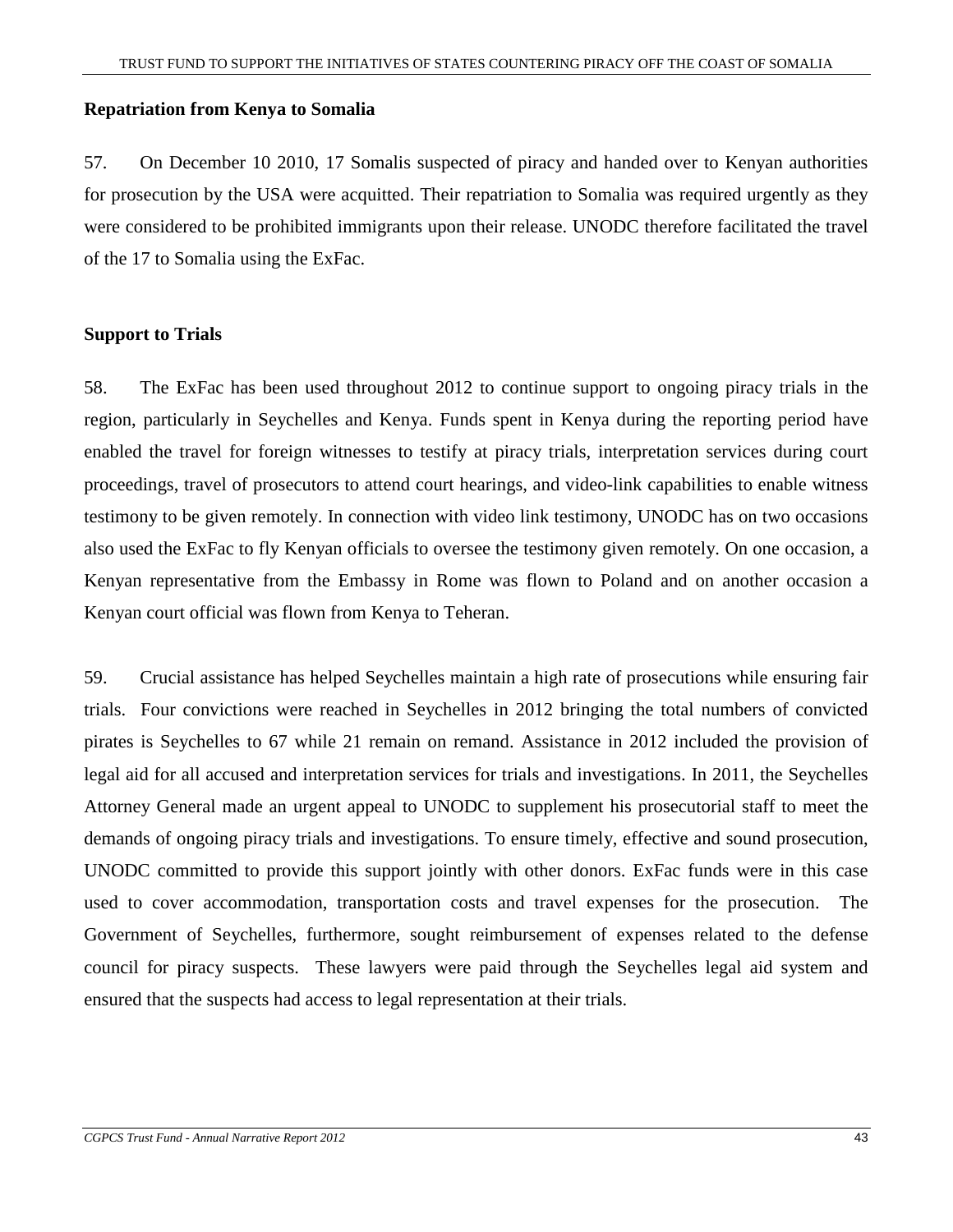#### **Dedicated Interpretation**

60. The rights of the accused can only be assured if Somali translators are present at police interviews and during trial. Interpretation also needs to be readily available for any new arrest (which requires interview within 24 hours) and in the case of a medical emergency (the Somalis are unable to communicate verbally with prison staff). There are no local Somali interpreters in Seychelles it was essential to recruit an interpreter to be permanently stationed in Seychelles to provide these services on a daily basis. Additional interpreters are flown in to trials to supplement the permanent interpreter who also spends time teaching English to Somali detainees at Montagne Posée Prison.

#### **Welfare Support**

61. As suspected and convicted pirates are detained far from their families, they do not receive the support that local prisoners enjoy through their social networks. Therefore, items such as extra clothing, devotional material, washing materials and writing materials have been delivered to prisoners in Seychelles and Kenya along with regular visits to ensure wellbeing.

#### **Repatriation from Seychelles to Somalia**

62. The small island state of Seychelles has proven to be a key partner in regional piracy prosecutions. In total, Seychelles has held 124 piracy prisoners in Montagne Posèe Prison. These have either been handed over by international navies or arrested by the Seychellois Coastguard. Due to lack of prison capacity, particularly staff, Seychelles has been eager to see the transfer of convicted pirates to prisons in Somalia. In fact, due to the limited capacity of the Seychellois prison system, the transfer of convicted pirates back to Somalia is a prerequisite to accepting more suspected pirates for prosecution. In 2012, four transfer flights of convicted pirates brought a total of 34 piracy prisoners to either Bosasso Prison in Puntland or Hargeisa Prison in Somaliland. Two repatriation flights were further made; one of 5 stranded Somali fishermen, the other of two members of piracy gangs who were too young to serve prison sentences. In effect, a total of 41 Somalis were returned to Somalia either as free men or as prisoners relieving to some extent the pressure on Montagne Posèe Prison.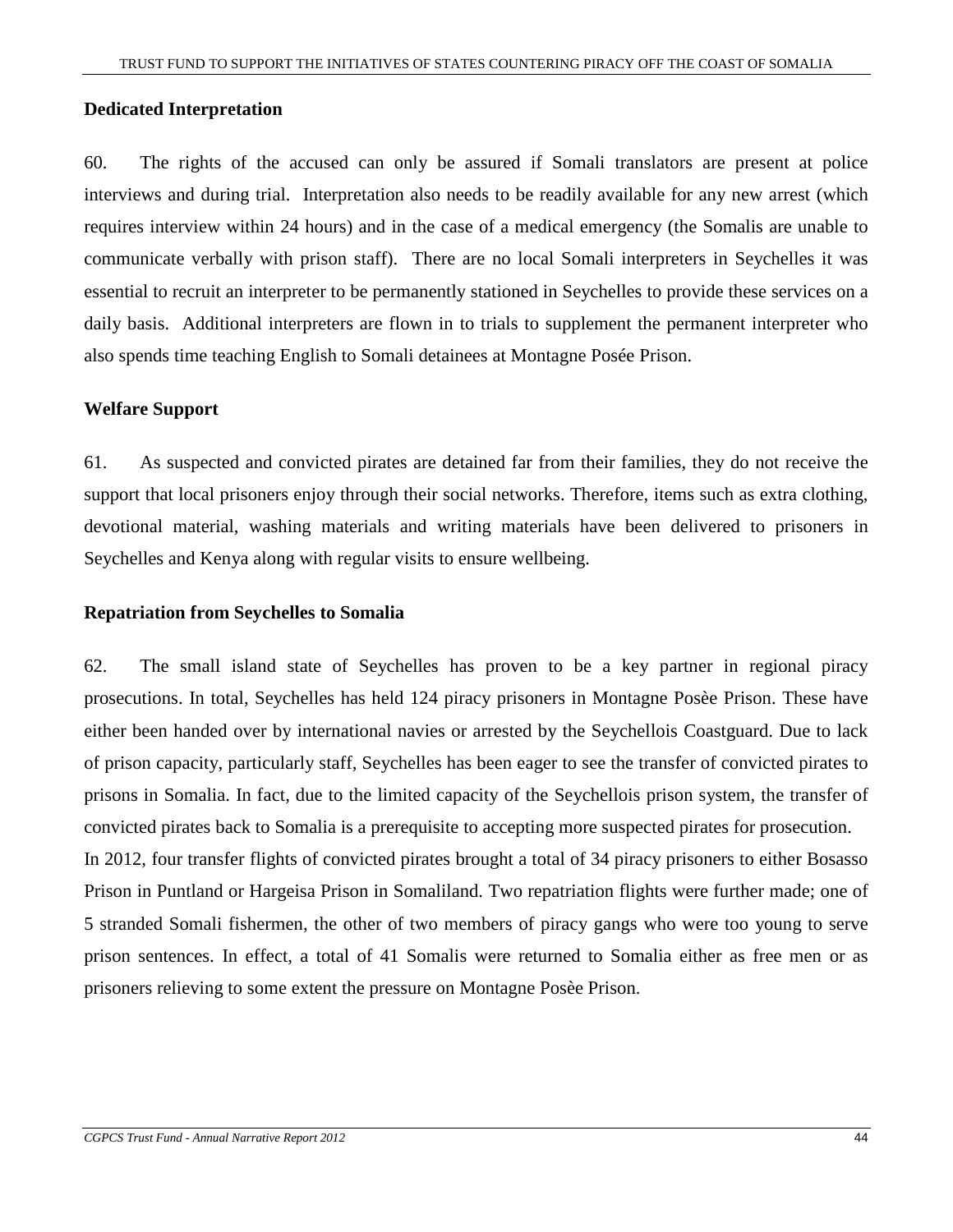63. Expenditures incurred for transfer flights that moved convicted piracy prisoners from Seychelles to Somalia (Somaliland and Puntland) and the related support activities, including transfer talks were charged to the Ex Fac.

64. A certified financial report of the Expedited Facility until 31 December 2012 is attached as annex 2 at the end of this report.

#### **3.2 United Nations Development Programme**

65. United Nations Development Programme (UNDP) has been tasked to provide assistance and capacity-building in Somalia—including in Puntland and "Somaliland". Specifically, UNDP has supported a comprehensive judicial programme throughout Somalia, expanded legal assistance programmes, mobilized legal representation, and helped provide due process for all individuals arrested on piracy-related offences. UNDP, in collaboration with UNODC, is implementing a 'Piracy Trials Programme' with financial support from the Trust Fund to build capacity across the criminal justice institutions in Somalia to enable police, Attorney General's office, courts and defence lawyers to ensure due process for those accused of piracy related crimes. UNDP supported an advance criminal investigations training course for 18 officers, deployed to the National Crime Directorate in Garowe. This builds upon the 96 officers of the Criminal Investigations Department who had received UNDPfacilitated basic training in Puntland and "Somaliland" in 2011. With the Trust Fund grants, UNDP also supported legal aid professionals to provide free legal counsel and representation to 8,778 persons, including 30 court cases involving 138 suspected pirates in Somalia.

66. As of 31 December 2012, the Trust Fund Board had approved five projects to be implemented exclusively by UNDP; another project to be implemented jointly by UNDP and UNODC was approved in December 2012. The first project approved on 10 January 2011, included supporting initiatives in training of Judges, Prosecutors and Defence Counsel, building the capacities of the High Judicial Council (the ruling body of the Judiciary). The second project approved on 12 April 2011, would facilitate effective and efficient police investigations of individuals suspected of piracy related criminal offences. Two additional projects were approved for funding on 16 November 2011 to complement the project approved previously. The 10 December 2012 Trust Fund Board meeting approved a project that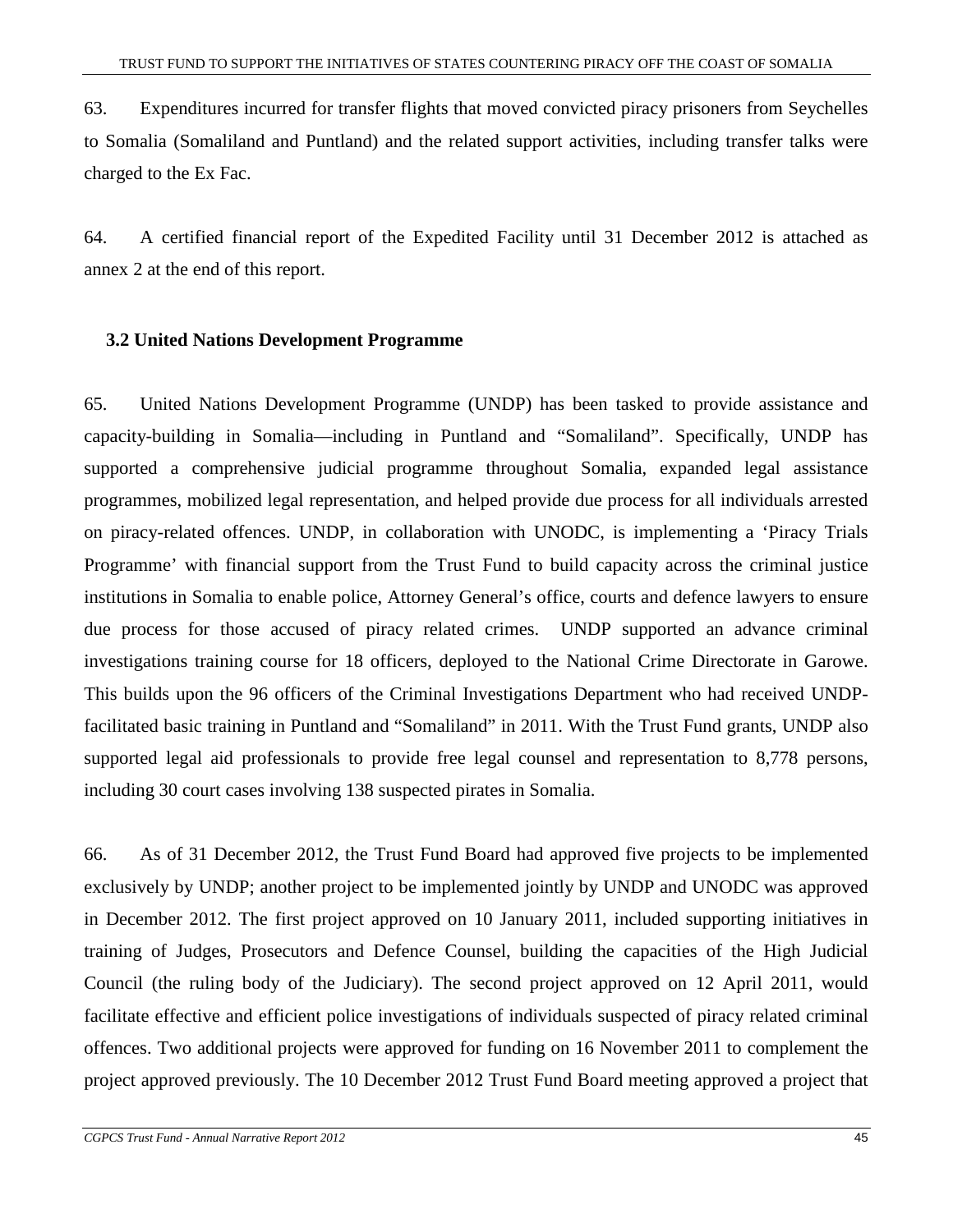seeks to develop police capacity to combat piracy in Puntland, while another joint project to be implemented by UNDP and UNODC will facilitate effective and efficient prosecution and adjudication of individuals suspected of criminal offences, including boosting the capacities of Benadir Court in Mogadishu to hear piracy cases. The six projects will also build the capacity of legal institutions in the three geographical locations: South Central, Puntland, and "Somaliland" to strengthen the criminal justice legislative framework. The activities of the two projects approved in December 2012 will be reported on in the 2013 Annual narrative report.

# 67. **PROJECT #011**

#### *1. Participating UN Organization*

| <b>Name of UN Organization (Lead)</b> | UNDP Somalia |
|---------------------------------------|--------------|
|                                       |              |

#### **a. Project Number**  011 **b. Project Title Civilian Police Project, Rule of Law and Security** Programme **C. Project Duration** 12 months **d. Project Starting Date** | 28 July 2011 **e. End Date** 31 December 2012 **f. Location of Project** | Puntland, Somalia **g. Thematic/Focus Area Civilian Policing h. Primary Project Objective (Summary)**  To provide criminal investigations training to 100 police officers and provision of communication equipment to the Puntland Police Force to aid in the fight against piracy in the region. Rehabilitation of the Bossasso Police Station is also key to supporting the police in Bossasso in fighting serious crimes, including piracy, in this port city. **i. Implementing Partner (s) (***if applicable***)**  Puntland Ministry of Security, Puntland Police Force

# *2. Project Information*

#### *3. Time*

| a. Did the project start on time?    | Yes                                               |
|--------------------------------------|---------------------------------------------------|
| b. Is the planned end date still     | N <sub>0</sub>                                    |
| applicable?                          |                                                   |
| c. Is the project currently on time? | N <sub>0</sub>                                    |
| d. Comments if a-c is negative.      | Rehabilitation of Bosaso Police Station is facing |
|                                      | delays due to a slight disagreement between the   |
|                                      | Ministry of Security and UNDP                     |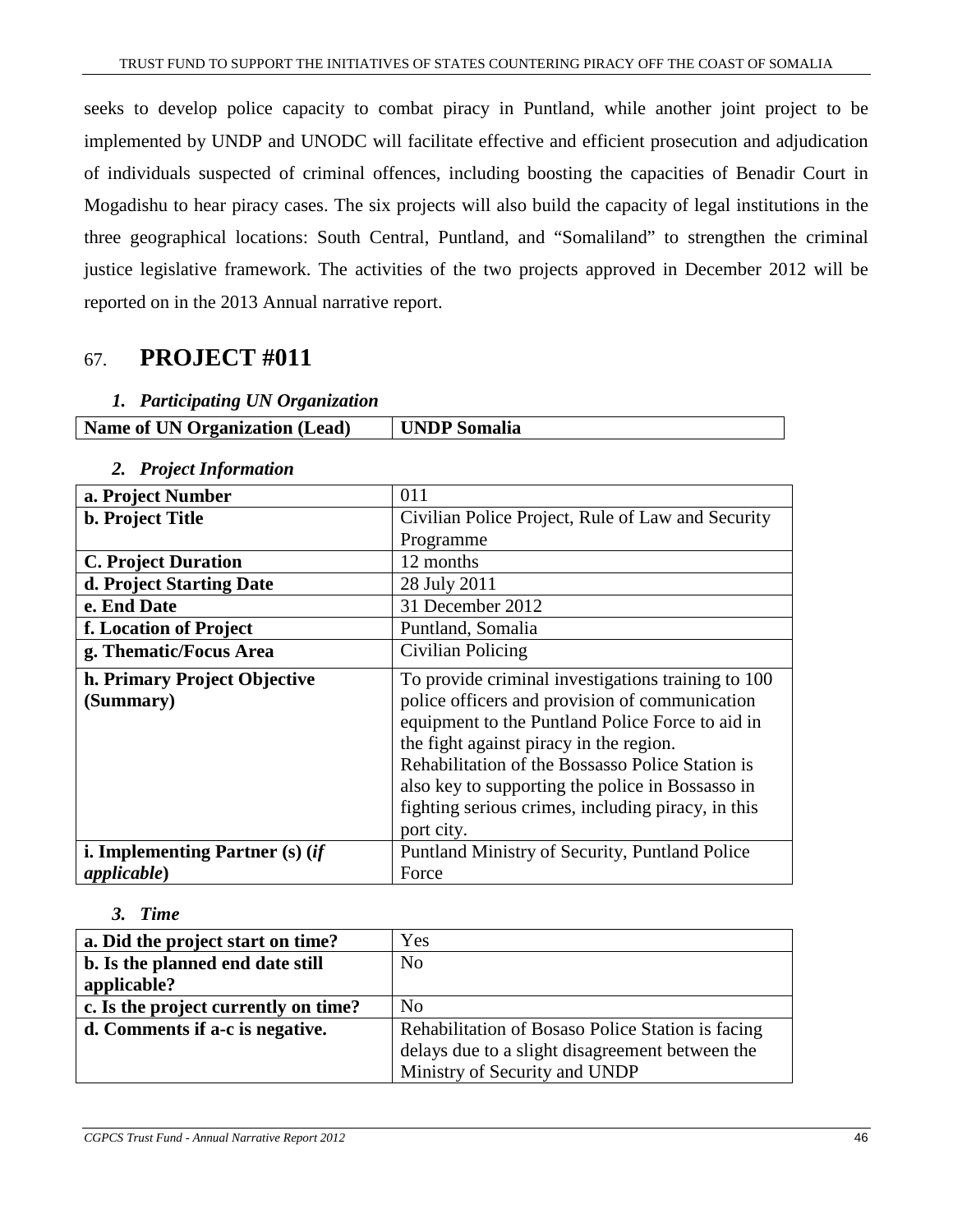| a. Overall Budget                        | US \$ 362,307  |
|------------------------------------------|----------------|
| <b>b. Trust Fund Contribution</b>        | US \$ 362,307  |
| c. Is the overall cost still applicable? | Yes            |
| d. Is expenditure currently according    | Yes            |
| to the budget?                           |                |
| e. Is the entire financing for the       | Yes            |
| project secured? (for projects that      |                |
| receive bilateral funding in addition    |                |
| to the TF)                               |                |
| f. Comments if c-e is negative           | Not applicable |
|                                          |                |

# *4. Financial Information (USD)*

# *5. Assessment of implementation and monitoring of project activities*

# **5.1. Activities carried out in the reporting period**

During the reporting period, 100 police officers received practical criminal investigations training in order to conduct proactive intelligence led operations against serious and organized crimes, with a focus on piracy. The aim of the training was to improve technical police capacity to investigate and combat crime, notably piracy crime and related criminal acts.

In April 2012, the National Crime Directorate (NCD) was formally opened in a new purposebuilt facility at the Police Headquarters by the Puntland government. The NCD has been staffed by the officers trained under this project. The NCD incorporates the Criminal Investigations Department, a crime analysis unit, a gender-based violence unit and a forensics capacity.

In Quarter 3 of 2012, 18 advanced criminal investigators graduated from a training program at the new National Crime Directorate in Garowe. Following their graduation these officers were all posted to the NCD and there is a commitment from the Government of Puntland that they will be posted in capacities in which their skills and training can be applied.

In Quarter 4 of 2012, 20 criminal investigators attended a joint training course with their counterparts from the Prosecutor's office. This training was specifically designed to increase the capacity of the police and prosecutors to achieve successful prosecutions under the law.

The project has supplied equipment to the Puntland Police Headquarters, including the NCD: 14 VHF radios, 6 computers, 3 vehicles and office furniture.

# **5.2. Results achieved to date**

The project has achieved the following results to date:

- National Crime Directorate has been established at the Police HQ in Garowe;
- The Criminal Investigations Unit in the NCD has been equipped and staffed and is fully operational;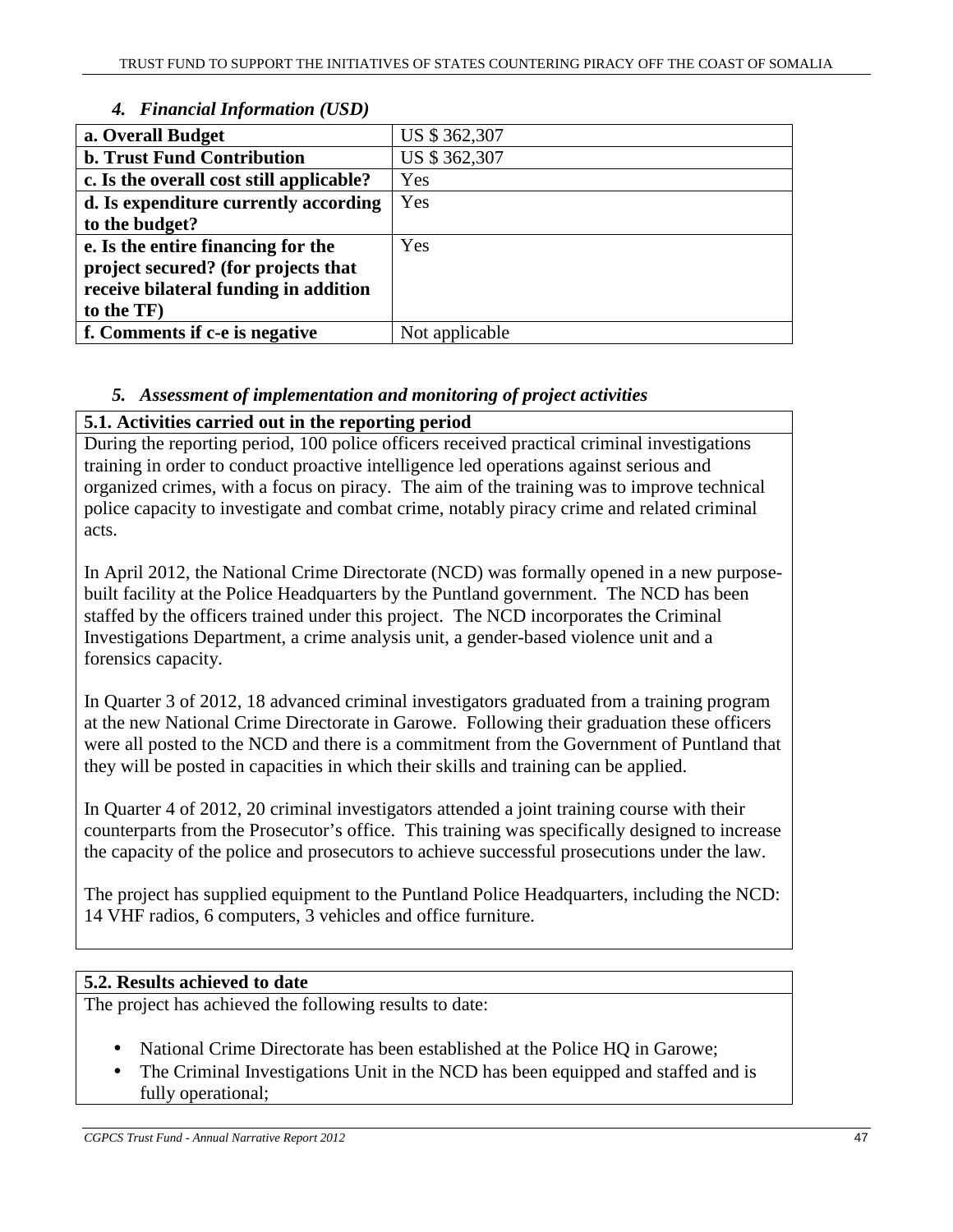- 100 officers have received training in basic criminal investigations;
- 18 officers have received advanced criminal investigations training and are based in the NCD;
- 20 CID Officers have undergone a joint training with Prosecutors;
- Criminal investigators have been engaged in a number of cases, working closely with the Prosecutor's Office, including in two high-profile cases, one involving piracy suspects detained in Eyl, and the other relating to the trafficking of 50 people from Northern Puntland.

# **5.3. Major obstacles encountered when implementing the project**

The project faced obstacles in the selection of police officers for the CID training course. Officers have been selected by the senior command of the Puntland Police Force. Due to the lack of capacity in Puntland, a large percentage of the selected officers do not have the basic skills or training required to specialize in courses such as this. This undermines the impact of the training as well as how much of the training officers are able to absorb and use in the execution of their duties.

Furthermore, once officers complete the training course, they are often not deployed to functions which require use of their newly acquired skills. The project is working with the senior police command and the Ministry of the Security to put guarantees in place in future agreements that help to utilize these specialist skills to maximum effect.

Although established during the reporting period, the National Crime Directorate is not yet a fully functional body. The NCD structure, chain of command and human resources are to be developed and this requires commitment on the side of the government, especially as regards police reform. The Criminal Investigations Department is functioning well, while the crime analysis, gender violence and forensics units will be developed further in 2013.

In order to enable more effective policing at the community level, including support to rural and coastal areas, model police stations will ensure that policing is developed and delivered in consultation with the community and that it responds effectively to the needs of the community. Emphasis is placed on the community and police collaborating in the identification of insecurity and the community supporting policing in responding to insecurity. In the case of Puntland, this includes the crime of piracy which not only affects those at sea, but also the communities in which the pirates operate. Under this project, the Ministry of Security and UNDP have selected the Bosaso Police Station as one of the locations in which a model community police station will be established.

UNDP had anticipated that the Bosaso Police Station would be near completion by the last quarter of 2012. However, there have been significant delays in project implementation. Prior to consultation with UNDP, the government began work on the station and thereafter requested UNDP to take over and complete the project. As the works were not certified by a UN engineer and neither in line with UN procurement rules and regulations, UNDP is not in a position to take over these works on behalf of the government. Discussions are ongoing with the Ministry of Security for a way forward and whether or not rehabilitation would carry on at the current site or a new location identified.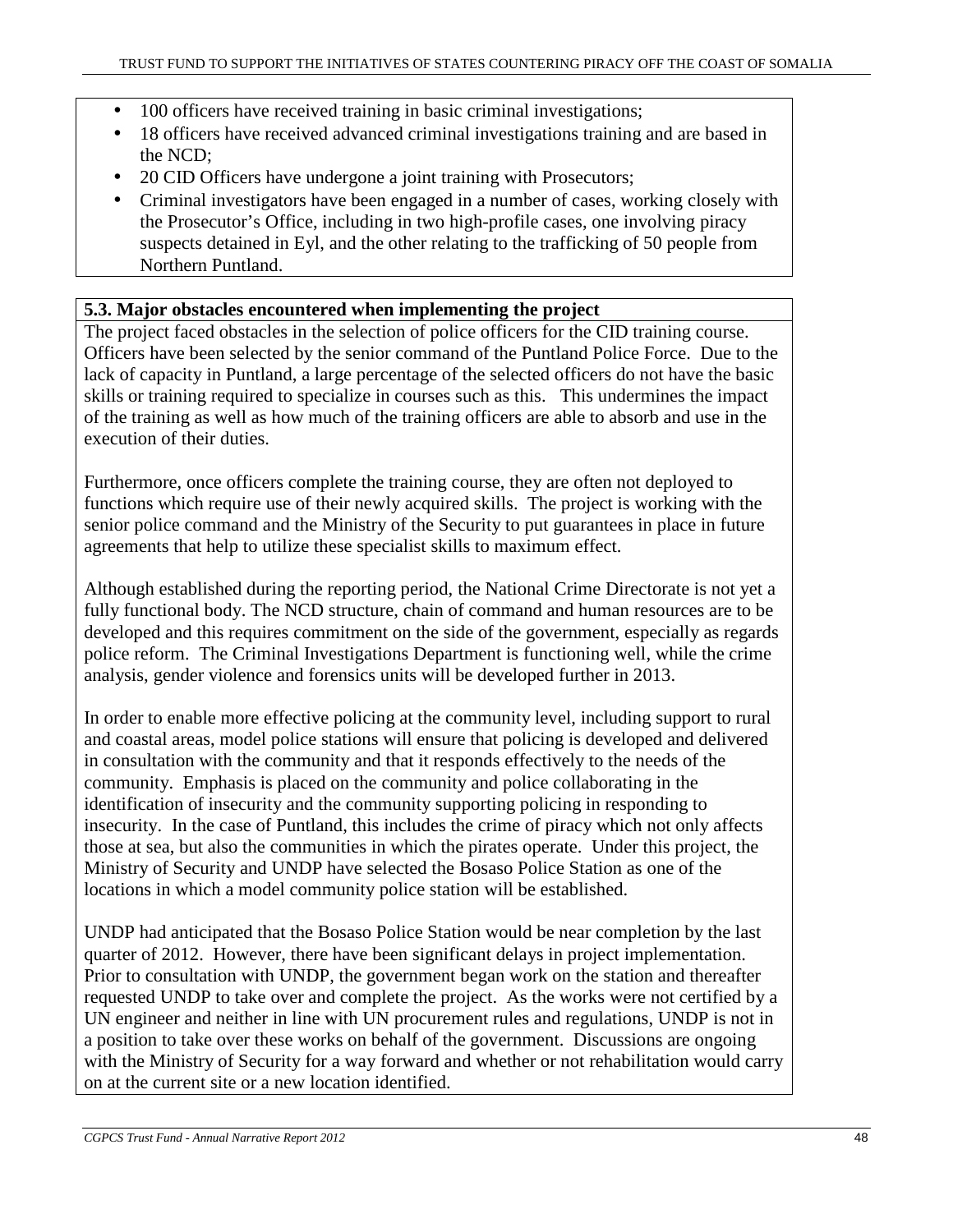A further challenge in project implementation has been the absence of the Minister of Security from Puntland. In July 2012, the Minister was deployed to Mogadishu to represent the Puntland Government in the political transition process. The minister has only recently returned to Puntland. In his absence, his deputies have been hesitant to make key decisions regarding the project. This has significantly hindered project progress.

# **5.4. Concerning risks identified in the application – have any materialized – have any measures been taken?**

Drawing from past lessons in the selection of trainees, the project has worked with the Puntland Police Force to improve their systems for selecting and vetting police officers to undergo training courses. As a result, 20 CID police officers attended a prosecution training course for CID officers, to enable them to better carry out their functional roles and lead to successful prosecution of crimes.

The project has also received guarantees from the Police Commissioner and the Ministry of Interior that trained officers will be retained in the technical capacity for which they have been trained.

**5.5 Any health/safety/environment issues? Special measures taken?** 

Not applicable

**5.6. Partnerships and cooperation with other organizations formed while implementing the project** 

The project's principle partnership is with the Puntland Police Force. The Area Project Manager (APM) based in Garowe, Puntland's capital, works closely with the Police Commissioner on a daily basis to design, implement and monitor the project's priority activities. The APM also has a close working relationship with the Director of Operations and the Director of Criminal Investigations within the Police HQ. Having a permanent senior international staff member based in Garowe has significantly enhanced the partnership.

The project has been working closely with UNDP's Access to Justice project, in particular with its relationship with the Prosecutor's Office. The objective is to enhance collaboration between police and prosecutors to ensure that the police are able to document their investigations in order to secure successful prosecutions in the courts.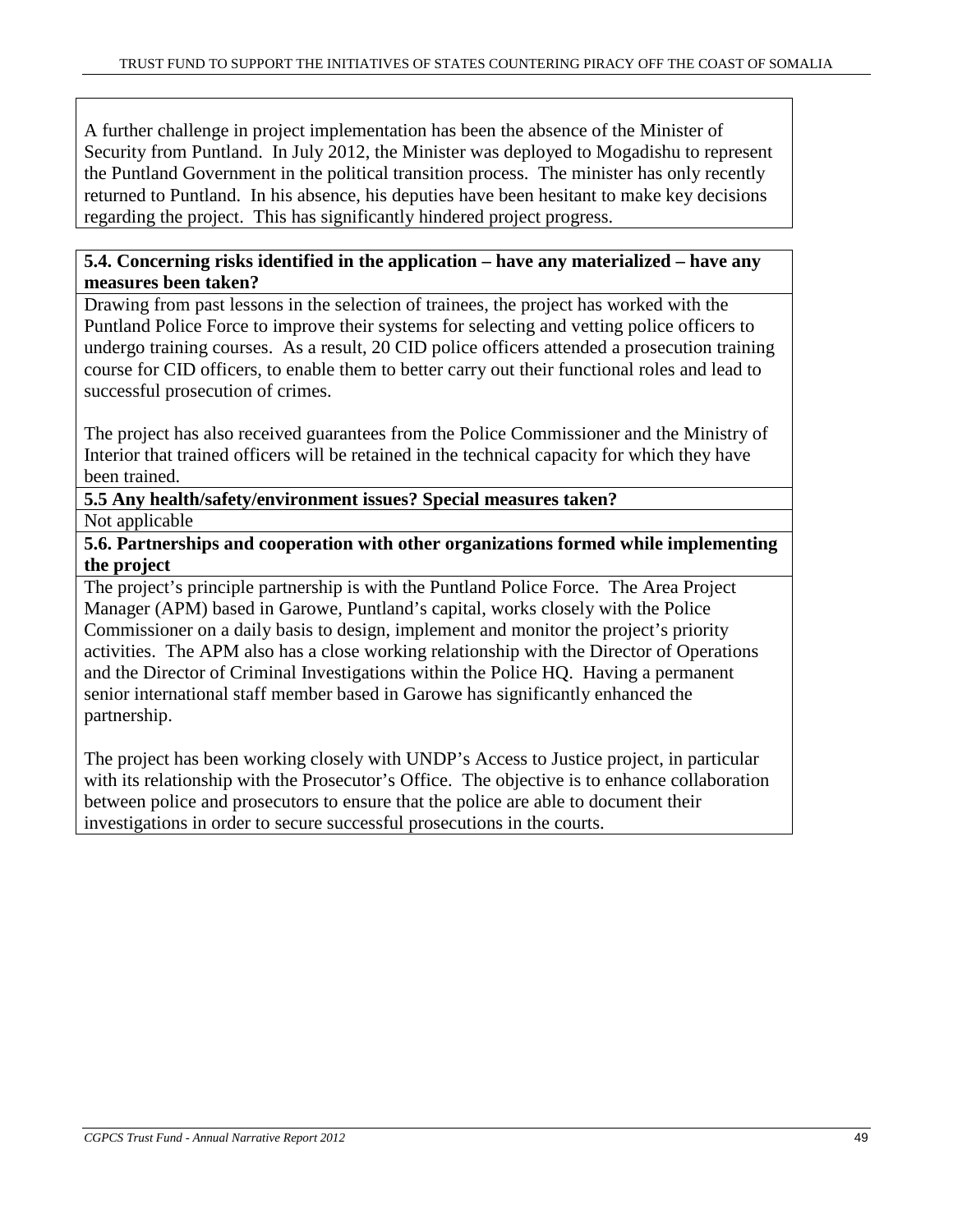# **ANALYSIS OF EXPENDITURE FOR THE PERIOD – 1 ST JANUARY – 31 DECEMBER 2012**

| Output | <b>Key Activities</b> | <b>Account</b> | <b>Description</b>                        | Original<br><b>Budget</b><br>(USD) | <b>Actual</b><br><b>Expenditure</b><br>(USD) |
|--------|-----------------------|----------------|-------------------------------------------|------------------------------------|----------------------------------------------|
|        |                       | 71600          | Travel                                    | 22000                              | 22000                                        |
|        |                       | 71200          | International consultants                 | 83500                              | 83500                                        |
|        |                       | 75700          | Training                                  | 93164                              | 93164                                        |
|        |                       | 72200          | Equipment                                 | 138436                             | 138436                                       |
|        |                       | 72000          | Operation and Maintenance of<br>equipment | 25207                              | 25207                                        |
|        |                       |                | <b>Total</b>                              | 362,307                            | 362,307                                      |

# *EXPENDITURE BY CATEGORY FOR THE PERIOD 1 JAN. –31 DEC 2012*

| Category                                          | <b>Amount (USD)</b> |
|---------------------------------------------------|---------------------|
| <b>Technical Assistance</b>                       | 337,100.00          |
| General Management and Implementation<br>Services | 25,207.00           |
| <b>Total</b>                                      | 362,307             |

*EXPENDITURE BY SOURCE OF FUNDS FOR THE PERIOD 1 JAN – 31 DEC* 

| <b>Donor</b>                      | <b>Amount (USD)</b> | <b>Percentage</b> |
|-----------------------------------|---------------------|-------------------|
| <b>Counter Piracy Trust Funds</b> | 362,307             | 100%              |
| <b>Total</b>                      | 362,307             | 100%              |

\*\*\*\*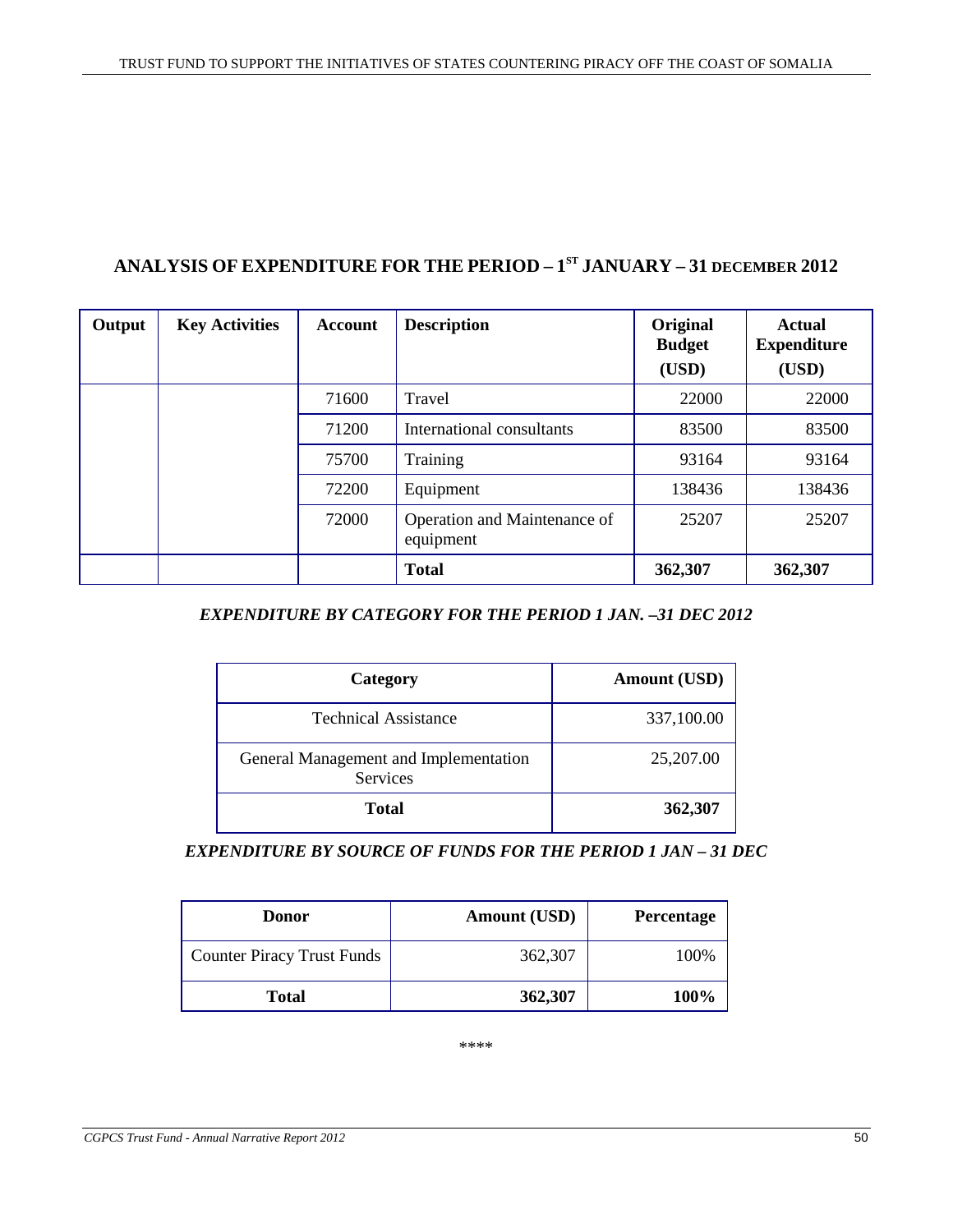# 68. **PROJECT #024 (closed)**

# *1. Participating UN Organization*

| <b>Name of UN Organization (Lead)</b> | <b>UNDP</b> Somalia |
|---------------------------------------|---------------------|

# *2. Project Information*

| a. Project Number               | 024                                                  |
|---------------------------------|------------------------------------------------------|
| <b>b.</b> Project Title         | <b>Piracy Trial Programme</b>                        |
| <b>C. Project Duration</b>      | 12 months (duration of entire project is 3 years)    |
| d. Project Starting Date        | 1 April 2011                                         |
| e. End Date                     | 31 March 2012                                        |
| f. Location of Project          | Somalia: "Somaliland" & Puntland                     |
| g. Thematic/Focus Area          | Prosecution, Judiciary and legal defence             |
| h. Primary Project Objective    | This contribution represented initial support to the |
| (Summary)                       | Piracy trials programme. Objectives submitted in     |
|                                 | this submission were related to interventions in     |
|                                 | Somaliland & Puntland as follows:                    |
|                                 |                                                      |
|                                 | a. Training of 80 judges, prosecutors, and           |
|                                 | members of the judiciary in Somaliland and           |
|                                 | Puntland.                                            |
|                                 | b. Increased legal defence in Somalia prioritizing   |
|                                 | vulnerable groups including those in detention and   |
|                                 | remand, as well as alleged pirates.                  |
| i. Implementing Partner (s) (if | University of Hargeisa in Somaliland; Puntland       |
| applicable)                     | State University in Puntland – with respect to       |
|                                 | Judicial training                                    |
|                                 | Somaliland Lawyers Association; Puntland Legal       |
|                                 | Aid centre $-$ with respect to legal aid             |

# *3. Time*

| a. Did the project start on time?    | Yes                                      |
|--------------------------------------|------------------------------------------|
| b. Is the planned end date still     | Yes                                      |
| applicable?                          |                                          |
| c. Is the project currently on time? | Yes (project completed on 31 March 2012) |
| d. Comments if a-c is negative.      | N/A                                      |

# *4. Financial Information (USD)*

| a. Overall Budget                        | \$908,567 |
|------------------------------------------|-----------|
| <b>b. Trust Fund Contribution</b>        | \$908,567 |
| c. Is the overall cost still applicable? | Yes       |
| d. Is expenditure currently according    | Yes       |
| to the budget?                           |           |
| e. Is the entire financing for the       | Yes       |
|                                          |           |

*CGPCS Trust Fund - Annual Narrative Report 2012* 51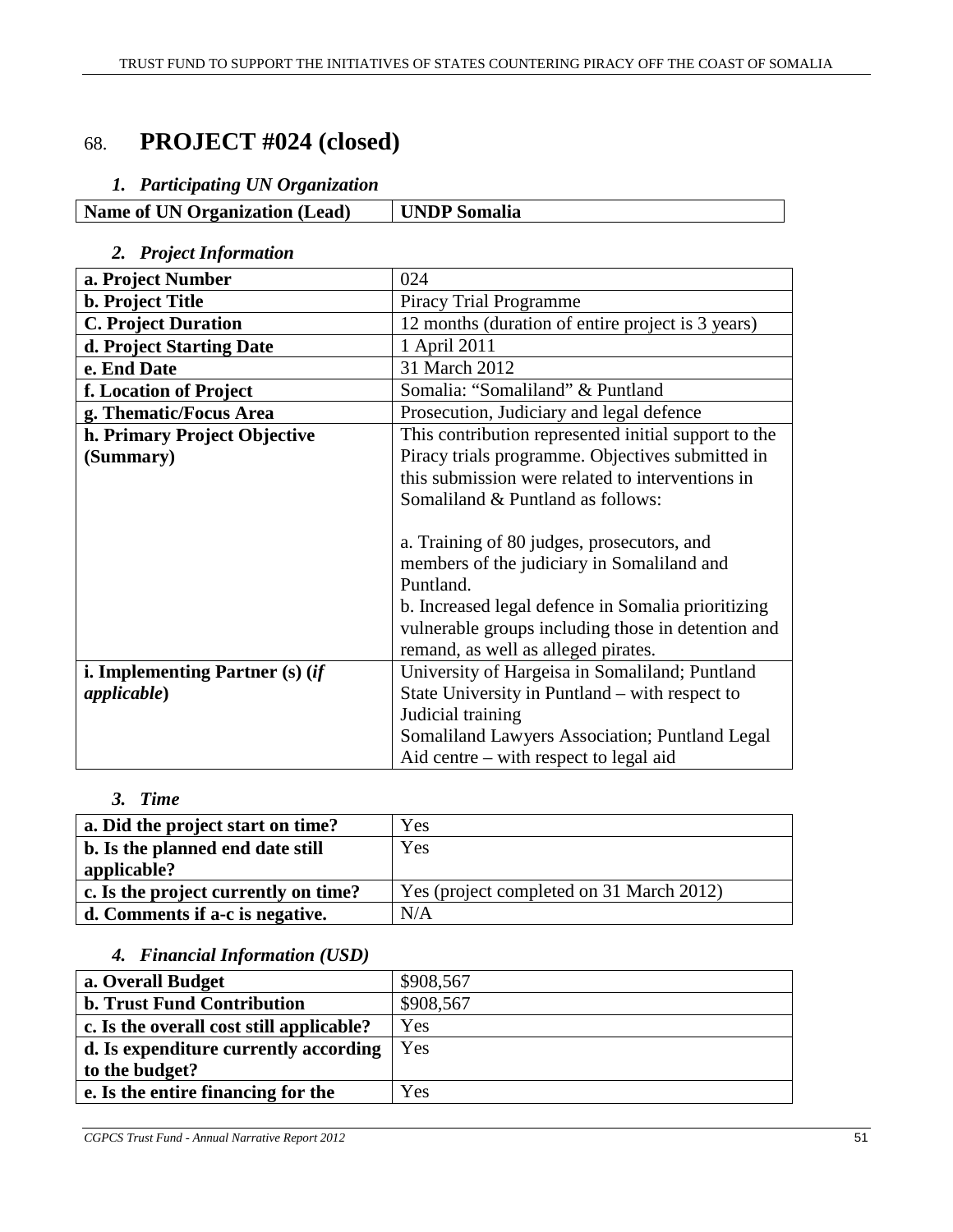| project secured? (for projects that<br>receive bilateral funding in addition |           |
|------------------------------------------------------------------------------|-----------|
| to the TF)                                                                   |           |
| f. Comments if c-e is negative                                               | <b>NA</b> |

# *5. Assessment of implementation and monitoring of project activities*

# **5.1. Activities carried out in the reporting period**

Vehicles were provided to the Supreme Court Somaliland and the Assize Court in Bosaso

Office equipment and furniture were provided to Courts in Hargeisa, Bosaso and Garowe and copies of key laws handed over to the Courts and AG Office

Judicial training programmes on-going in Somaliland and Puntland. During the reporting period 13 Judges, 3 prosecutors and 5 registrars graduated in Puntland. 31 Judges and Prosecutors graduated in Somaliland in January 2012. 51 Judges and Prosecutors commenced a training programme in March 2012 whereas 45 registrars and clerks were enrolled on case management and court administration courses during the same in period.

In Puntland 317 clients were provided with legal assistance including 10 piracy cases (267 cases provided with mediation and referral services by paralegals). In Somaliland 1 case involving 10 suspects was heard in the reporting period out of a total of 2029 (until March 31 2012 when the project finished)

# **5.2. Results achieved to date**

The project concluded on 31 March 2012 with all funds exhausted.

# **Project Outcome One: Increased effective and efficient prosecution and adjudication of individuals suspected of serious offences**

Output 1.1: 60 Judges and Prosecutors have passed UNDP certified legal diploma: *Judges and Prosecutors have completed this programme with a total of 92 Judges and Prosecutors graduating during the reporting period. Judges and Prosecutors failed the programme. Pre and post tests conducted of those who successfully completed the programme have evidenced an improvement in their comprehension and understanding. Similarly reviews of Judicial files show a sound understanding in some areas with improvements still required in respect of procedure* 

Output 1.2.: Priority Courts adjudicating on piracy cases have equipment necessary to record proceedings, store and maintain written records and have current versions of the relevant laws: *all equipment was handed over the Supreme Courts of Somaliland and Puntland and is currently in place. Vehicles were also handed over and are being utilized* 

# **Project Outcome Two: Increased legal defence in Somalia prioritizing vulnerable groups including those in detention and remand including alleged pirates**

Output 2.1: suspected pirates on remand and in pre-trial detention held by Police or Custodial Corps in Puntland to be recipients of legal assistance in selected areas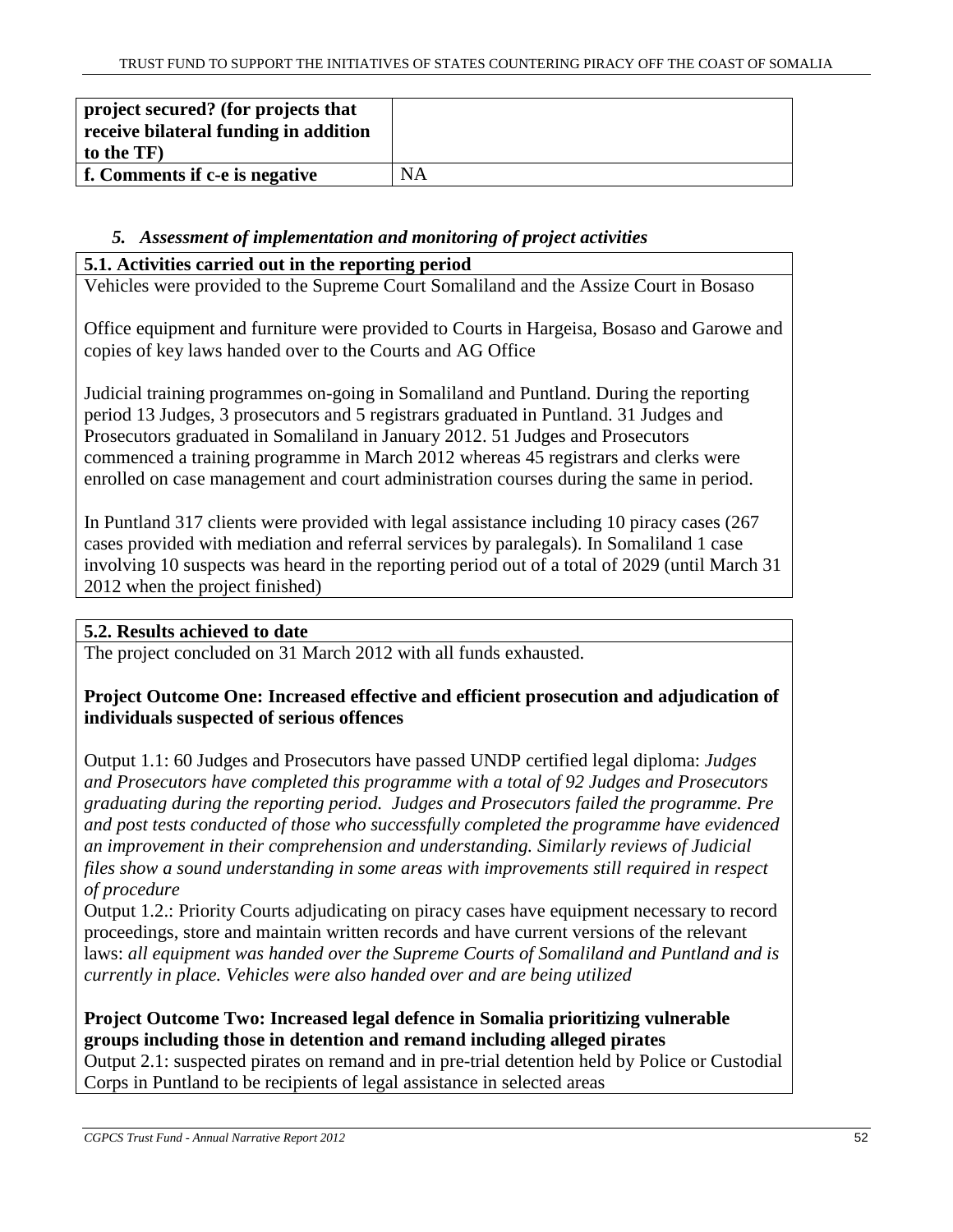Output 2.2: suspected pirates on remand and in pre-trial detention held by Police or Custodial Corps in Somaliland to be recipients of legal assistance in selected areas

*In Q1 2012 legal aid partners provided legal representation to 2,346 cases in Puntland and Somaliland with 20 suspected pirates receiving legal representation. UNDP legal aid partners are present throughout Somaliland & Puntland. They have unfettered access to Prison facilities and conduct visits on a weekly basis. .Somaliland's Ministry of Justice also has a legal aid unit (supported by UNDP) which coordinates legal aid provision ensuring those accused of serious crimes are provided with legal representation.* 

**5.3. Major obstacles encountered when implementing the project**  None to report

**5.4. Concerning risks identified in the application – have any materialized – have any measures been taken?**

None to report

**5.5 Any health/safety/environment issues? Special measures taken?** 

None to report

**5.6. Partnerships and cooperation with other organizations formed while implementing the project** 

UNDP is working in collaboration with UNODC's Counter-piracy programme. UNDP is taking the lead on strengthening capacities in the Police and Judicial sector in Puntland and Somaliland in order to ensure fair trials with respect to serious crimes including piracy. UNODC takes the lead on matters relating to Corrections and transfer related issues.

# **ANALYSIS OF EXPENDITURE FOR THE PERIOD 1 JAN – 31MARCH 2012**

| Output | <b>Key Activities</b> | <b>Account</b> | <b>Description</b>             | Original<br><b>Budget</b><br>(USD) | <b>Actual</b><br><b>Expenditure</b><br>(USD) |
|--------|-----------------------|----------------|--------------------------------|------------------------------------|----------------------------------------------|
|        |                       | 71600          | <b>Travel costs</b>            | 25,310.21                          | 25,310.21                                    |
|        |                       | 61300          | Staff salaries benefits        | 268,411.77                         | 268,411.77                                   |
|        |                       | 72100          | <b>Subcontracts and Grants</b> | 330,443.77                         | 330,443.77                                   |
|        |                       | 75700          | Training                       | 74,168.20                          | 74,168.20                                    |
|        |                       | 72200          | Equipment & Furniture          | 94,631.97                          | 94,631.97                                    |
|        |                       | 74525          | <b>Sundries</b>                | 115,600.87                         | 115,600.87                                   |
|        |                       |                | <b>Total</b>                   | 908,566.79                         | 908,566.79                                   |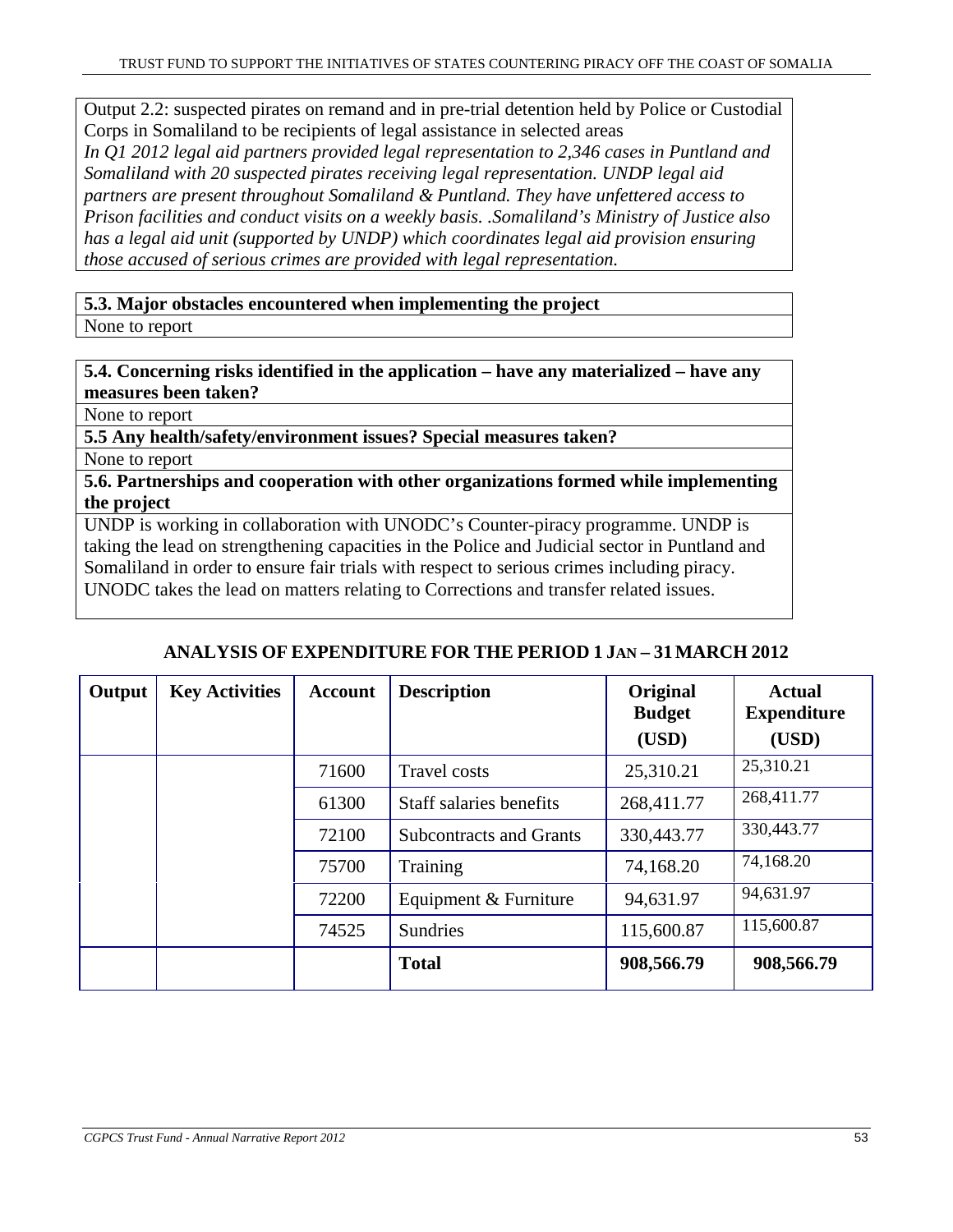# *EXPENDITURE BY CATEGORY FOR THE PERIOD 1 JAN – 31 MARCH 2012*

| Category                                          | <b>Amount (USD)</b> |
|---------------------------------------------------|---------------------|
| <b>Technical Assistance</b>                       | 792,965.92          |
| General Management and Implementation<br>Services | 115,600.87          |
| <b>Total</b>                                      | 908,566.79          |

# *EXPENDITURE BY SOURCE OF FUNDS FOR THE PERIOD 1 JAN – 31 MARCH 2012*

| <b>Donor</b>               | <b>Amount (USD)</b> | <b>Percentage</b> |
|----------------------------|---------------------|-------------------|
| Counter piracy trust funds | 908,566.79          | 100%              |
| <b>Total</b>               | 908,566.79          | 100%              |

\*\*\*

# 69. **PROJECT #031**

# *1. Participating UN Organization*

| <b>Name of UN Organization (Lead)</b> | UNDP Somalia |
|---------------------------------------|--------------|
|                                       |              |

# *2. Project Information*

| a. Project Number                 | 031                                               |
|-----------------------------------|---------------------------------------------------|
| <b>b. Project Title</b>           | Training and capacity building                    |
| <b>C. Project Duration</b>        | 12 months                                         |
| d. Project Starting Date          | 24 July 2012                                      |
| e. End Date                       | 23 July 2013                                      |
| f. Location of Project            | Somaliland, Puntland, South Central Somalia,      |
|                                   | <b>United Arab Emirates</b>                       |
| g. Thematic/Focus Area            | Prosecution and Judicial capacity building        |
| h. Primary Project Objective      | Development of specialized training programme     |
| (Summary)                         | for Jurists by the French National School of the  |
|                                   | Judiciary in the UAE; training of Judges in       |
|                                   | Somalia on the same and compilation of            |
|                                   | operational compendium of existing international  |
|                                   | legal frameworks                                  |
| i. Implementing Partner $(s)$ (if | The French National School for the Judiciary; The |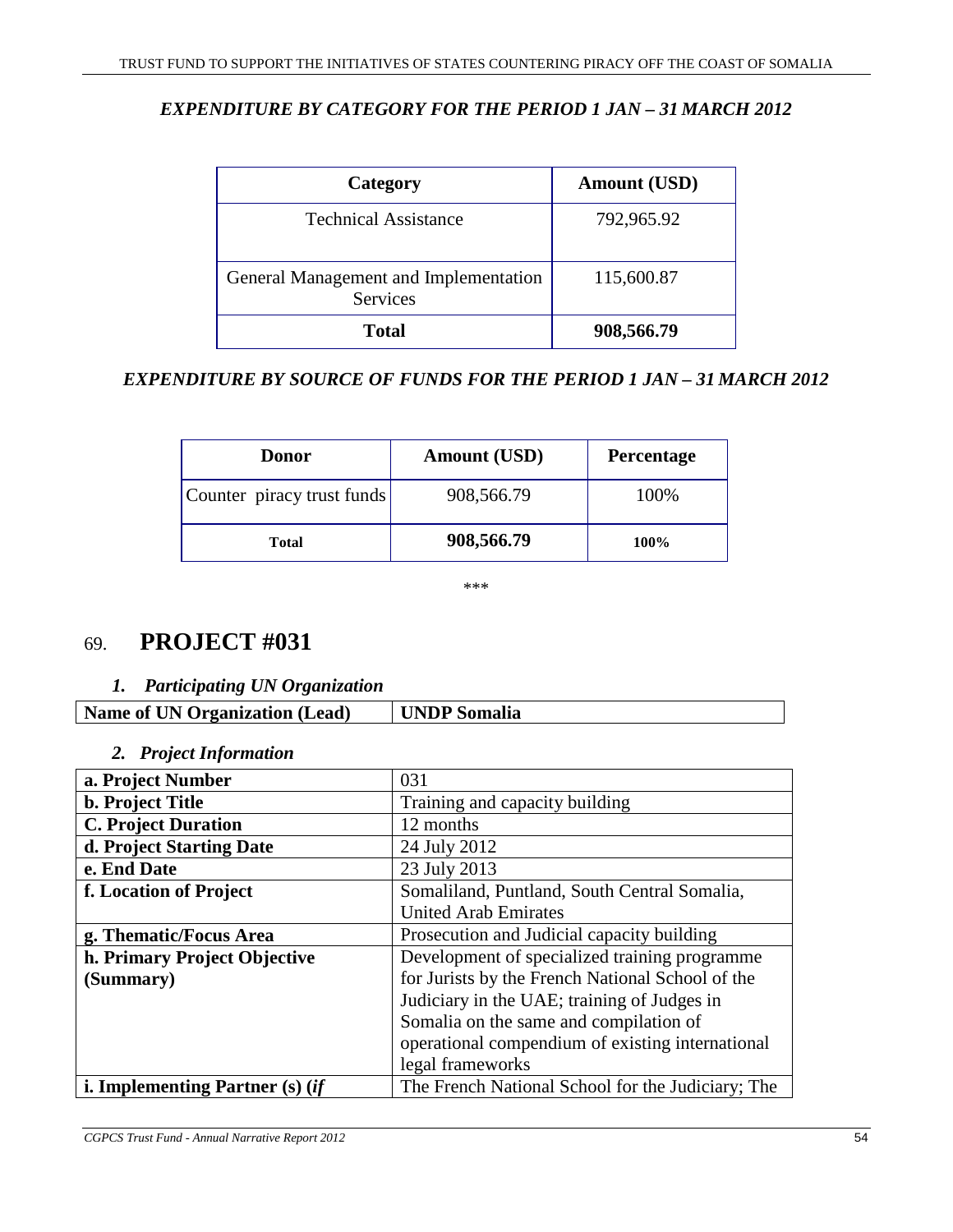| applicable) | National Judicial Training Institute in the United |
|-------------|----------------------------------------------------|
|             | Arab Emirates; Hargeisa University, Somaliland;    |
|             | Puntland State University, Puntland; Mogadishu     |
|             | University, Somalia                                |
|             | The High Judicial Council, Somaliland; High        |
|             | Judicial Council, Puntland; Judicial Services      |
|             | Council, Somalia                                   |

# *3. Time*

| a. Did the project start on time?    | Yes       |
|--------------------------------------|-----------|
| b. Is the planned end date still     | Yes       |
| applicable?                          |           |
| c. Is the project currently on time? | Yes       |
| d. Comments if a-c is negative.      | <b>NA</b> |
|                                      |           |

# *4. Financial Information (USD)*

| a. Overall Budget                                                                                                  | \$824,456.90                                                                                                                                                                                                                                                                                                                                                                                                                                   |
|--------------------------------------------------------------------------------------------------------------------|------------------------------------------------------------------------------------------------------------------------------------------------------------------------------------------------------------------------------------------------------------------------------------------------------------------------------------------------------------------------------------------------------------------------------------------------|
| <b>b. Trust Fund Contribution</b>                                                                                  | \$824,456.90                                                                                                                                                                                                                                                                                                                                                                                                                                   |
| c. Is the overall cost still applicable?                                                                           | Yes                                                                                                                                                                                                                                                                                                                                                                                                                                            |
| d. Is expenditure currently according<br>to the budget?                                                            | Yes (however please see comments below: this<br>requires that funds allocated for awareness raising<br>are required to cover the costs of delivering the<br>training programme in the UAE and thereafter in<br>Somaliland and Puntland)                                                                                                                                                                                                        |
| e. Is the entire financing for the<br>project secured? (for projects that<br>receive bilateral funding in addition | N <sub>o</sub>                                                                                                                                                                                                                                                                                                                                                                                                                                 |
| to the TF)                                                                                                         |                                                                                                                                                                                                                                                                                                                                                                                                                                                |
| f. Comments if c-e is negative                                                                                     | Due to changes in the design of the training<br>programme, there were insufficient funds to cover<br>the whole cost of the training programme.<br>The UAE are providing invaluable in-kind<br>contributions including accommodation, in country<br>transportation and translation equipment for the                                                                                                                                            |
|                                                                                                                    | duration of the training programme.<br>The training programme is now 4 weeks duration<br>(2 weeks was initially envisaged in the programme<br>document) and also includes senior members of<br>the Judiciary, Attorney General's Office and<br>Criminal Investigation Departments (CID)<br>The current funds will cover the cost of delivering<br>the training programme in the UAE. It will also<br>cover the cost of delivering the training |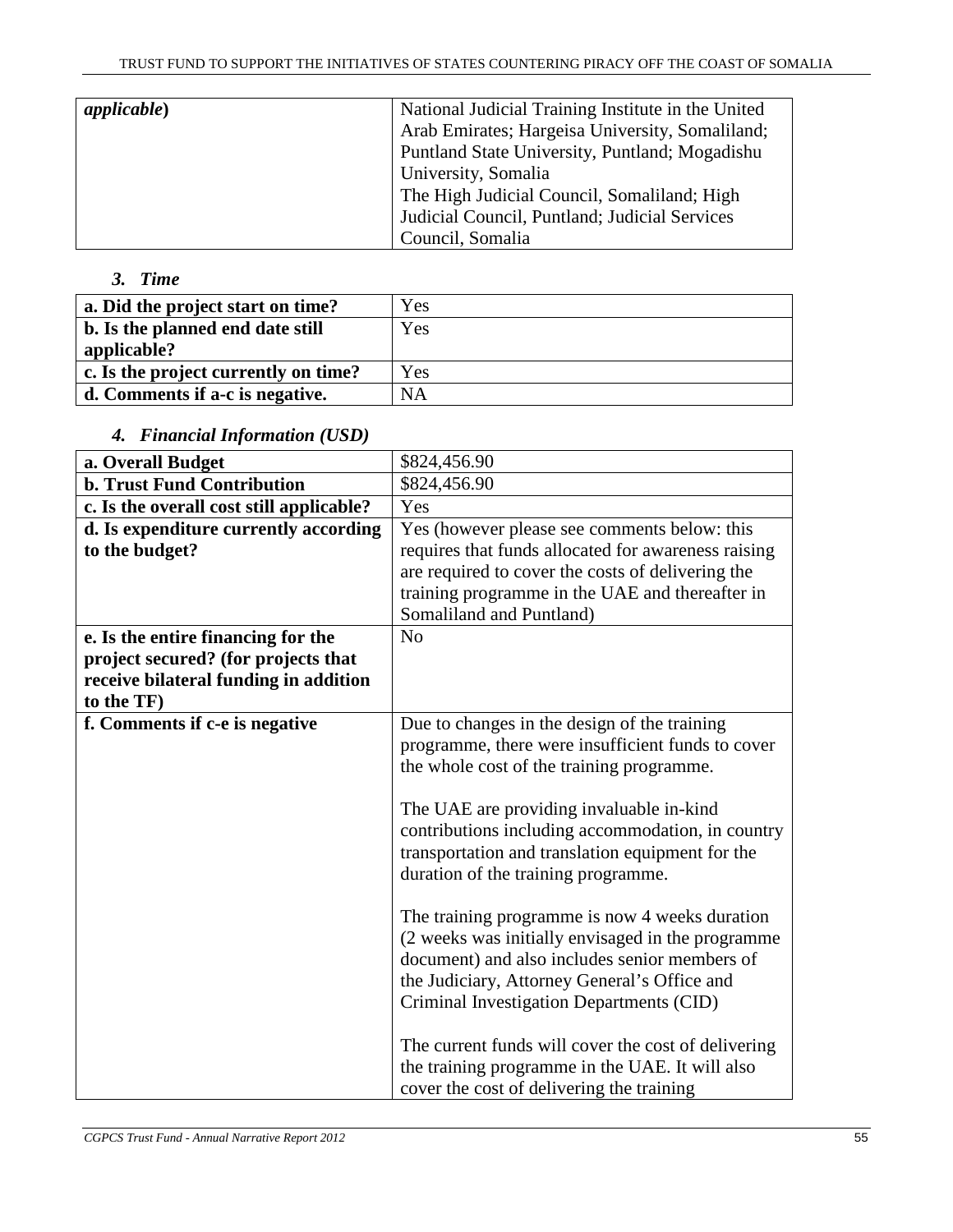| programme to Judges and Prosecutors in Somalia.<br>The involvement of law faculty staff on this<br>programme ensures that a skills transfer will occur.<br>In addition to that, in consultation with the French<br>National School for the Judiciary, Foreign<br>Ministry Staff and Somali authorities agreed that<br>senior members of the Judiciary were also<br>required. This is to ensure that the skills/<br>knowledge which take place are put into practice<br>on return; to increase cooperation and partnerships<br>between Judicial staff in the 3 regions & to ensure<br>those senior Judicial staff directly benefit from this<br>training programme. |
|--------------------------------------------------------------------------------------------------------------------------------------------------------------------------------------------------------------------------------------------------------------------------------------------------------------------------------------------------------------------------------------------------------------------------------------------------------------------------------------------------------------------------------------------------------------------------------------------------------------------------------------------------------------------|
| The training provider is also developing and will<br>provide a training manual which will include the<br>relevant legal frameworks as well as an invaluable<br>tool which they will be able to use (a) in delivering<br>the training programme in Somalia (b) for judges<br>and prosecutors to assist in preparing and<br>adjudicating trials                                                                                                                                                                                                                                                                                                                      |
| This will mean that funds initially designed to be<br>utilized on awareness raising and development of<br>the legal compendium will be required to cover the<br>cost of the training programme and development<br>of training materials etc which directly<br>complements the training programme.                                                                                                                                                                                                                                                                                                                                                                  |

# *5. Assessment of implementation and monitoring of project activities*

# **5.1. Activities carried out in the reporting period**

A four week training programme has now been completed with the French National School for the Judiciary. This curriculum comprises modules on key judicial skills followed by an in depth programme on organized crime including piracy and the international legal framework relating to piracy. The Programme was developed in consultation with Somali Judicial experts, UNDP access to justice staff and staff from the French National School for the Judiciary.

The first programme commenced on 24 November 2012 with a second session commencing at the end of January 2013. The Training programme concluded on 7 February 2013 27 experts from Somaliland, Puntland and South Central Somalia including Judges, Prosecutors, CID officers and law professors graduated. It has been agreed that those attending the programme will deliver the training programme on their return monitored by UNDP staff.

A selection of those attending the training programme in the UAE will also be invited to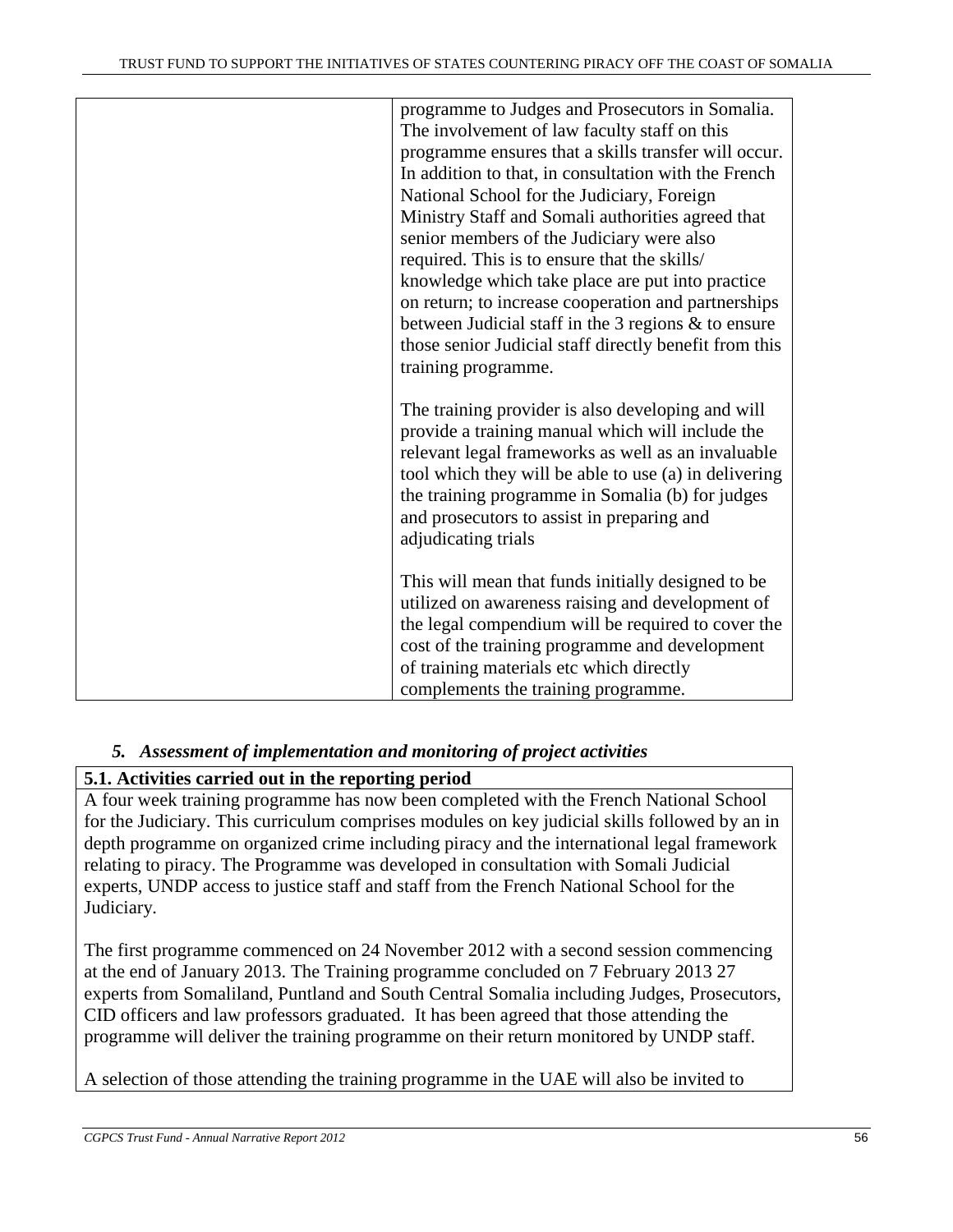Paris to meet with members of the Judiciary dealing with serious crimes including piracy. It will also provide an invaluable opportunity to meet with the French National School for the Judiciary to scrutinize their training regimen. This will take place in May 2013

The UAE has also provided invaluable assistance to this project at no cost. They have facilitated the training programme, giving assistance with respect to visas. They are also providing the use of their National Institute for the Judiciary at no cost and providing accommodation to Somali participants for the duration of the training programme. The UAE also provided simultaneous translation equipment and Arabic/English translators and interpreters.

# **5.2. Results achieved to date**

A 4 week training programme has been designed in collaboration and consultation with the authorities and legal experts from Somaliland, Puntland and South Central Somalia. It is in line with the key gaps and priorities in terms of adjudicating serious crimes and in particular organized crime (including piracy). The trainers have also developed a comprehensive training manual which will provide an invaluable tool in ensuring the training programme is delivered on their return to Somalia and also as a tool to use in carrying out their duties.

The training programme was completed in February 2013 in the UAE and will be delivered in Somalia by Law Faculties to Judges and Prosecutors by the end of 2013.

Finally an exposure visit for 9 Somali legal experts will take place in May 2013 to France. It will be an opportunity to meet with criminal justice experts at first hand and discuss how they deal with serious crimes and learn from their experiences. The tour will also feature a visit to the French National School on Judicial training. As Somalia seeks to establish its own model in this regard it will provide an invaluable opportunity to learn from this model and lessons learnt and provide important guidance for establishment of this model there.

# **5.3. Major obstacles encountered when implementing the project**

The training programme is the first occasion Jurists from Somaliland, Puntland and South Central Somalia have participated in a joint training programme. In addition to that the training programme represents a first in terms of the collaboration and assistance provided by the French National School for the Judiciary and the United Arab Emirates Judicial Training Institute.

**5.4. Concerning risks identified in the application – have any materialized – have any measures been taken?**

none

**5.5 Any health/safety/environment issues? Special measures taken?** 

none

# **5.6. Partnerships and cooperation with other organizations formed while implementing the project**

UNDP is working in collaboration with UNODC's Counter-piracy programme. UNDP is taking the lead on strengthening capacities in the Police and Judicial sector in Puntland and Somaliland in order to ensure fair trials with respect to serious crimes including piracy.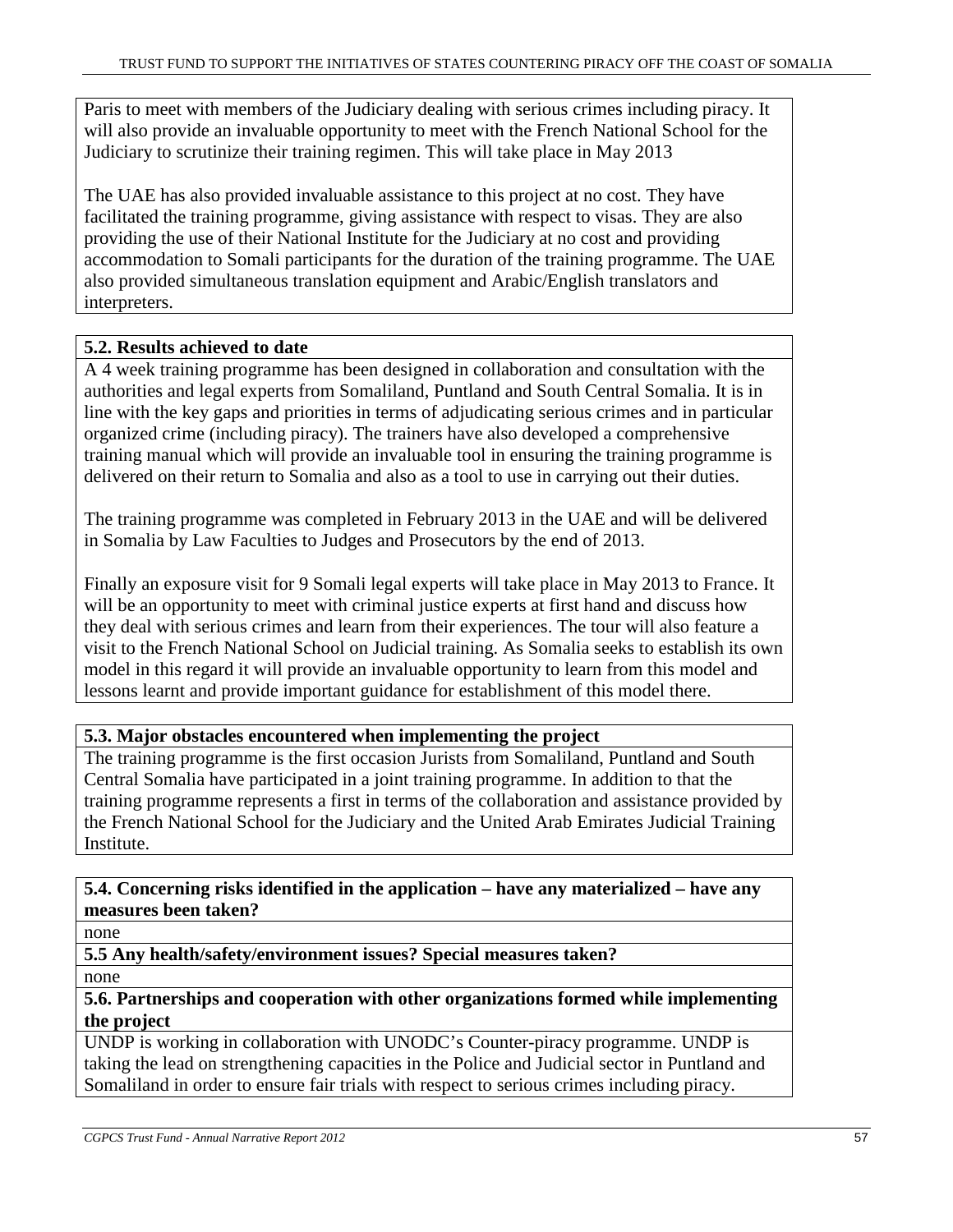UNODC takes the lead on matters relating to Corrections and transfer related issues

In respect of this proposal it has benefited from invaluable assistance and help from the Governments of France and United Arab Emirates. The French National School for the Judiciary and the UAE National Judicial Training Institute have also been an invaluable partner in developing the training programme and providing logistical support i.e. usage of the training venue, transportation, use of translation equipment and accommodation

# **ANALYSIS OF EXPENDITURE FOR THE PERIOD 24 JULY – 31 DECEMBER 2012**

| Output | <b>Key Activities</b> | <b>Account</b> | <b>Description</b>             | Original<br><b>Budget</b><br>(USD) | <b>Actual</b><br><b>Expenditure</b><br>(USD) |
|--------|-----------------------|----------------|--------------------------------|------------------------------------|----------------------------------------------|
|        |                       | 61300          | Staff salaries benefits        | 70,520.75                          | 70,520.75                                    |
|        |                       | 72100          | <b>Subcontracts and Grants</b> | 149,999.70                         | 57,695.81                                    |
|        |                       | 75700          | Training                       | 550,000.00                         | 550,000.00                                   |
|        |                       | 75100          | <b>Project Support Cost</b>    | 53,936.45                          | 53,936.45                                    |
|        |                       |                | <b>Total</b>                   | 824,456.90                         | 732,153.01                                   |

# *EXPENDITURE BY CATEGORY FOR THE PERIOD 24 JULY – 31 DEC 2012*

| Category                                                 | <b>Amount (USD)</b> |
|----------------------------------------------------------|---------------------|
| <b>Technical Assistance</b>                              | 678,216.56          |
| General Management and Implementation<br><b>Services</b> | 53,936.45           |
| <b>Total</b>                                             | 732,153.01          |

# *EXPENDITURE BY SOURCE OF FUNDS FOR THE PERIOD 24 JULY – 31 DEC 2012*

| <b>Donor</b>               | <b>Amount (USD)</b> | <b>Percentage</b> |
|----------------------------|---------------------|-------------------|
| Counter piracy trust funds | 732,153.01          | 88.80%            |
| Total                      | 732,153.01          | 88.80%            |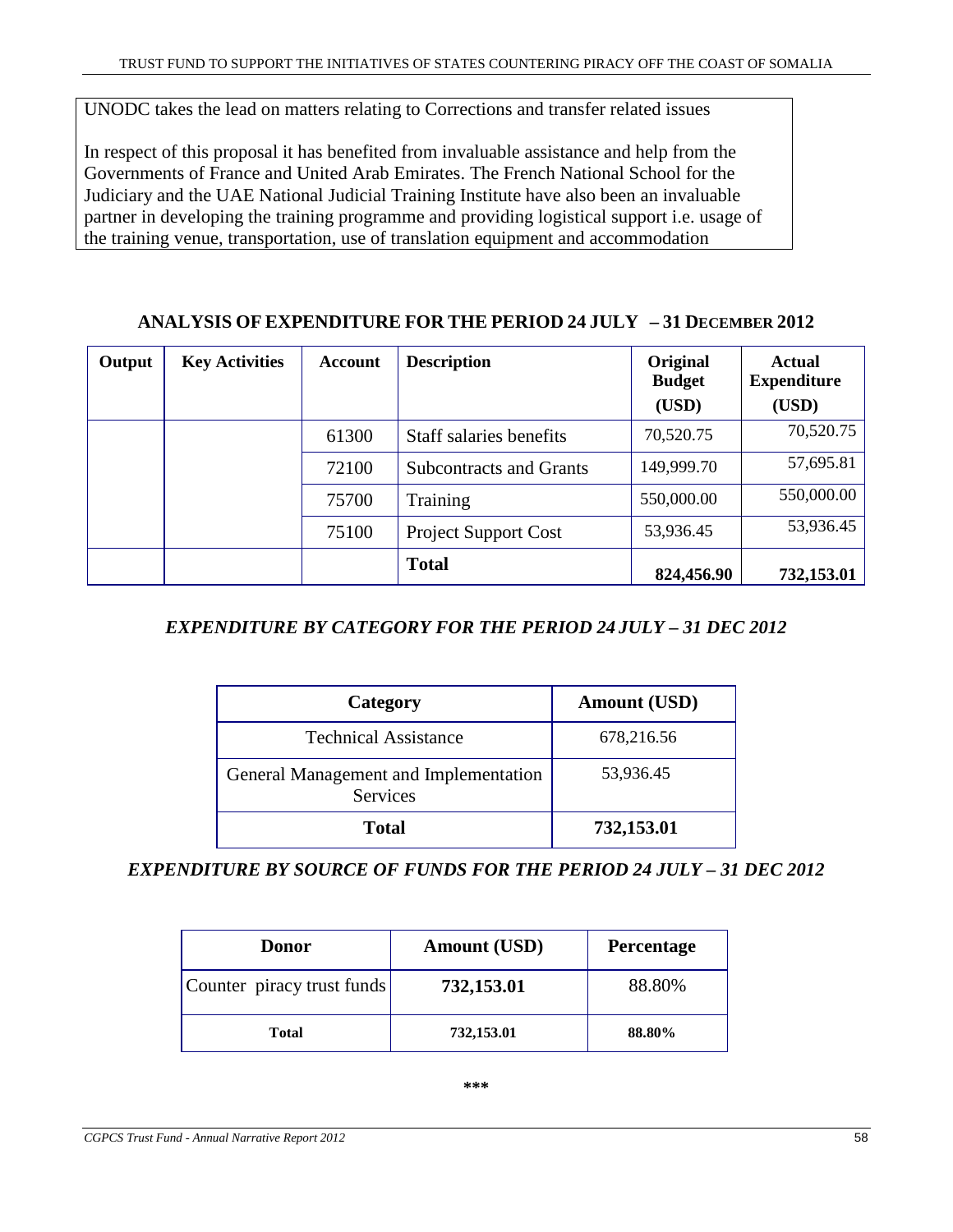# 70. **PROJECT #032**

| UNDP Somalia |
|--------------|
|              |

# *2. Project Information*

| a. Project Number                 | 032                                              |
|-----------------------------------|--------------------------------------------------|
| <b>b.</b> Project Title           | <b>Piracy Trials Programme</b>                   |
| <b>C. Project Duration</b>        | 12 months                                        |
| d. Project Starting Date          | 24 July 2012                                     |
| e. End Date                       | 23 July 2013                                     |
| f. Location of Project            | Somalia: Somaliland, Puntland                    |
| g. Thematic/Focus Area            | Prosecution, Judiciary                           |
| h. Primary Project Objective      | a. Development of case management and tracking   |
| (Summary)                         | system to enhance the capacity of judiciary      |
|                                   | b. Justice systems in Puntland investigate and   |
|                                   | prosecute suspects of serious crimes, including  |
|                                   | piracy;                                          |
|                                   | c. Key legislation related to serious criminal   |
|                                   | offenses is updated, passed into law and         |
|                                   | consistently applied within the judicial system; |
|                                   | d. Personal security support to prosecutors and  |
|                                   | judges in Puntland                               |
| i. Implementing Partner $(s)$ (if | High Judicial Council; Supreme Court and         |
| applicable)                       | Ministry of Justice: Somaliland, Puntland        |

#### *3. Time*

| a. Did the project start on time?    | Yes       |
|--------------------------------------|-----------|
| b. Is the planned end date still     | Yes       |
| applicable?                          |           |
| c. Is the project currently on time? | Yes       |
| d. Comments if a-c is negative.      | <b>NA</b> |

# *4. Financial Information (USD)*

| a. Overall Budget                        | \$874,180 |
|------------------------------------------|-----------|
| <b>b. Trust Fund Contribution</b>        | \$874,180 |
| c. Is the overall cost still applicable? | Yes       |
| d. Is expenditure currently according    | Yes       |
| to the budget?                           |           |
| e. Is the entire financing for the       | Yes       |
| project secured? (for projects that      |           |
| receive bilateral funding in addition    |           |
| to the TF)                               |           |
| f. Comments if c-e is negative           | <b>NA</b> |
|                                          |           |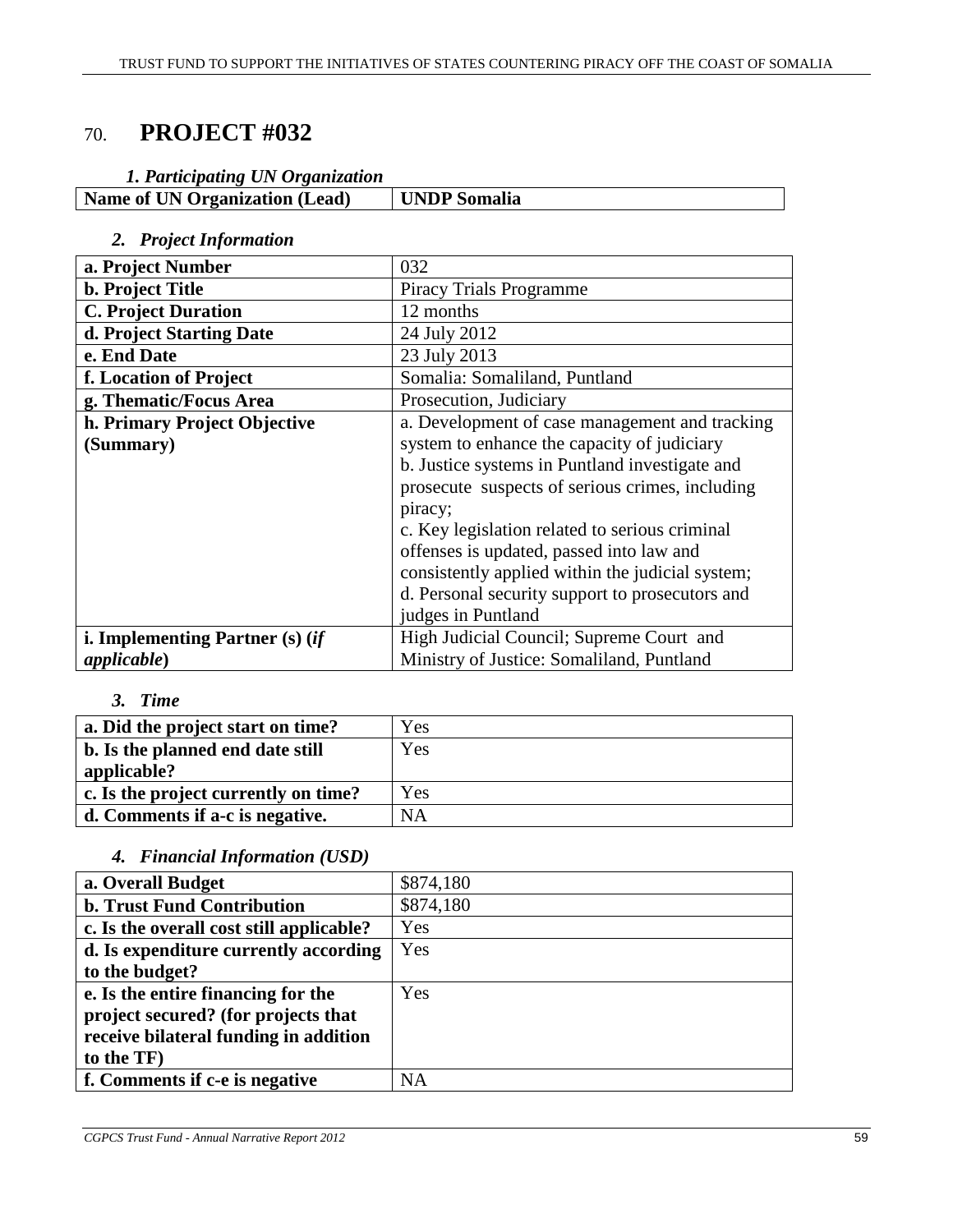# *5. Assessment of implementation and monitoring of project activities*

# **5.1. Activities carried out in the reporting period**

A feasibility study has been completed on improving the case management system currently in place. It has been expanded to multiple courts in Somaliland with a plan to do so in Puntland shortly: the system will also be expanded to Bosaso. The study will inform the work of introducing such a system in Mogadishu.

A feasibility study has also been completed for introducing a case tracking system in Somaliland and Puntland with activities planned to commence shortly in 1 pilot location in both locations.

The contracting process is on track with respect to commencing activities on personal security training for the Judiciary. Activities will commence in Q1 2013.

#### **5.2. Results achieved to date**

Activities will commence in Q1 2013.

Case management systems are now in place in Courts in Hargeisa and Garowe, however the scope of these services can be expanded. This programme will ensure that this expansion can happen. It will also enhance cooperation between the Police, AG Office, Courts, and Prison System; it will improve statistical data between the different agencies; reduce the risk of procedural violations, e.g. in terms of remand times. With the completion of the feasibility study, we will commence roll out of these activities.

The safety and security of Judges in Puntland is still a critical issue which is undermining the judicial system's capabilities of prosecuting and adjudicating serious crimes. To date, 8 Judges and Prosecutors have been assassinated in the last 2-3 years, representing 10% of the Judiciary. The study will be expanded to include Mogadishu where the Piracy Trials Programme has also started (with funds from another bi-lateral donor) and will be completed in the next 2-3 months with activities to commence.

# **5.3. Major obstacles encountered when implementing the project**

Delays have been encountered in the development of revisions to the Criminal Procedure and Penal Codes. With the establishment of the new Federal Government, this activity should be focused there, rather than in Puntland, given they have responsibility for law making in the entire territory of Somalia. It is extremely unlikely that the Government will be able to commence substantive revisions of these laws within the time-frame of this project.

It is requested that the funds (USD 205,000) be instead utilized to support improvements to Judicial security (project outcome 3). Although funds have been provided for training of Judges on mitigation of risk, additional funds will be required to train Court security officers and to provide basic equipment to these officers in key courts (Bosaso, Galkayo, Gardo and Garowe) including metal detectors and mirrors as well as minor infrastructure improvements to restrict illegal access (e.g. boom gates at the entrance; guard houses at court entrances).

**5.4. Concerning risks identified in the application – have any materialized – have any**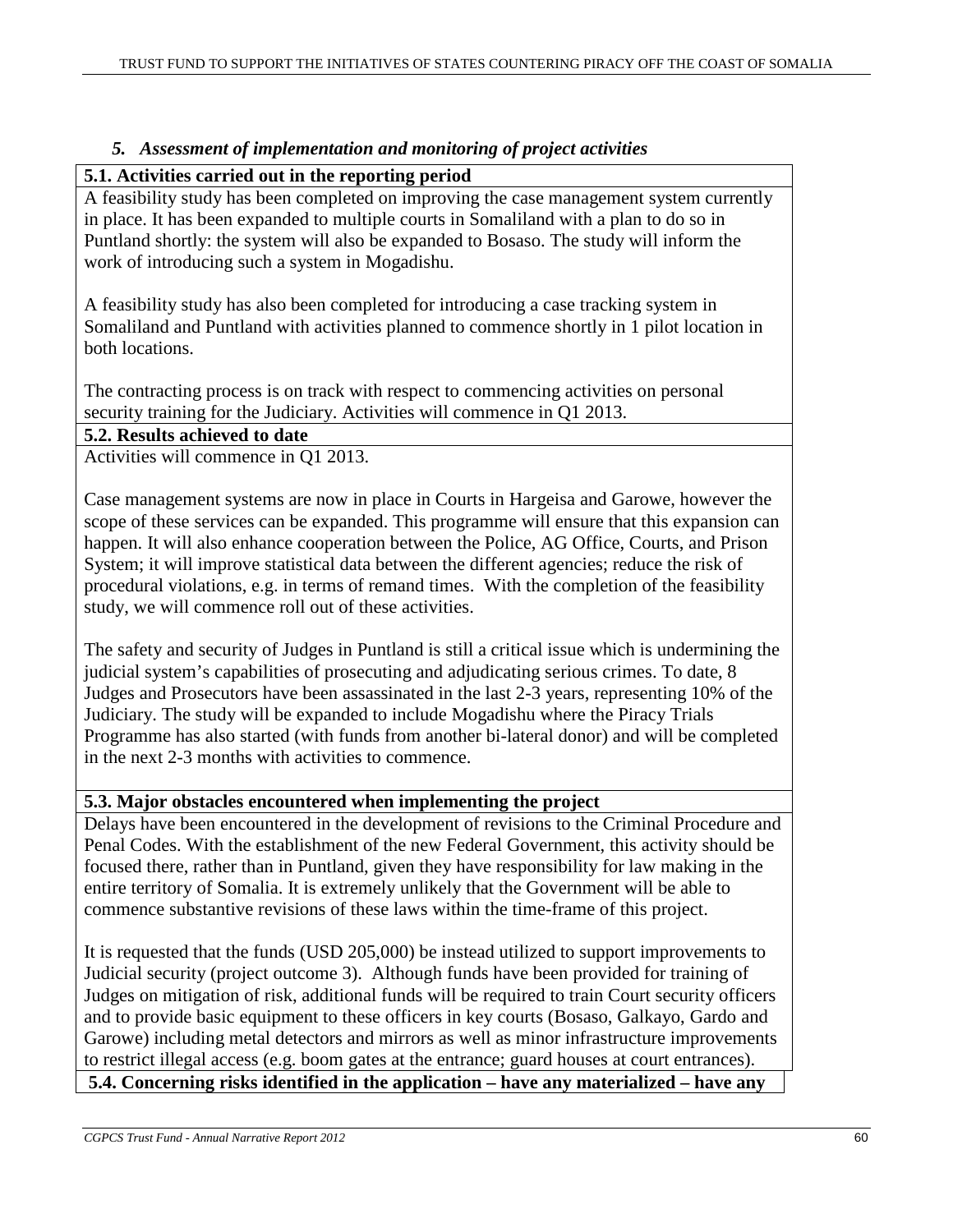# **measures been taken?** None **5.5 Any health/safety/environment issues? Special measures taken?**  None **5.6. Partnerships and cooperation with other organizations formed while**

# **implementing the project**

UNDP is working in collaboration with UNODC's Counter-piracy programme. UNDP is taking the lead on strengthening capacities in the Police and Judicial sector in Puntland and Somaliland in order to ensure fair trials with respect to serious crimes including piracy. UNODC takes the lead on matters relating to Corrections and transfer related issues

#### **ANALYSIS OF EXPENDITURE FOR THE PERIOD – 24 JULY – 31 DECEMBER 2012**

| Output | <b>Key Activities</b> | Account | <b>Description</b>             | Original<br><b>Budget</b><br>(USD) | <b>Actual</b><br><b>Expenditure</b><br>(USD) |
|--------|-----------------------|---------|--------------------------------|------------------------------------|----------------------------------------------|
|        |                       | 71600   | <b>Travel costs</b>            | 21,000                             | 21,000                                       |
|        |                       | 61300   | Staff salaries benefits        | 192,000                            | 192,000                                      |
|        |                       | 72100   | <b>Subcontracts and Grants</b> | 205,000                            |                                              |
|        |                       | 75700   | Training                       | 219,000                            | 61,365.23                                    |
|        |                       | 72200   | Equipment & Furniture          | 165,000                            | 65,000                                       |
|        |                       | 75100   | Project Support Cost           | 72,180                             | 72,180                                       |
|        |                       |         | <b>Total</b>                   | 874,180.00                         | 411,545.23                                   |

# *EXPENDITURE BY CATEGORY FOR THE PERIOD 24 JULY – 31 DEC 2012*

| Category                                                 | <b>Amount (USD)</b> |
|----------------------------------------------------------|---------------------|
| <b>Technical Assistance</b>                              | 339, 365. 23        |
| General Management and Implementation<br><b>Services</b> | 72,180              |
| <b>Total</b>                                             | 411,545.23          |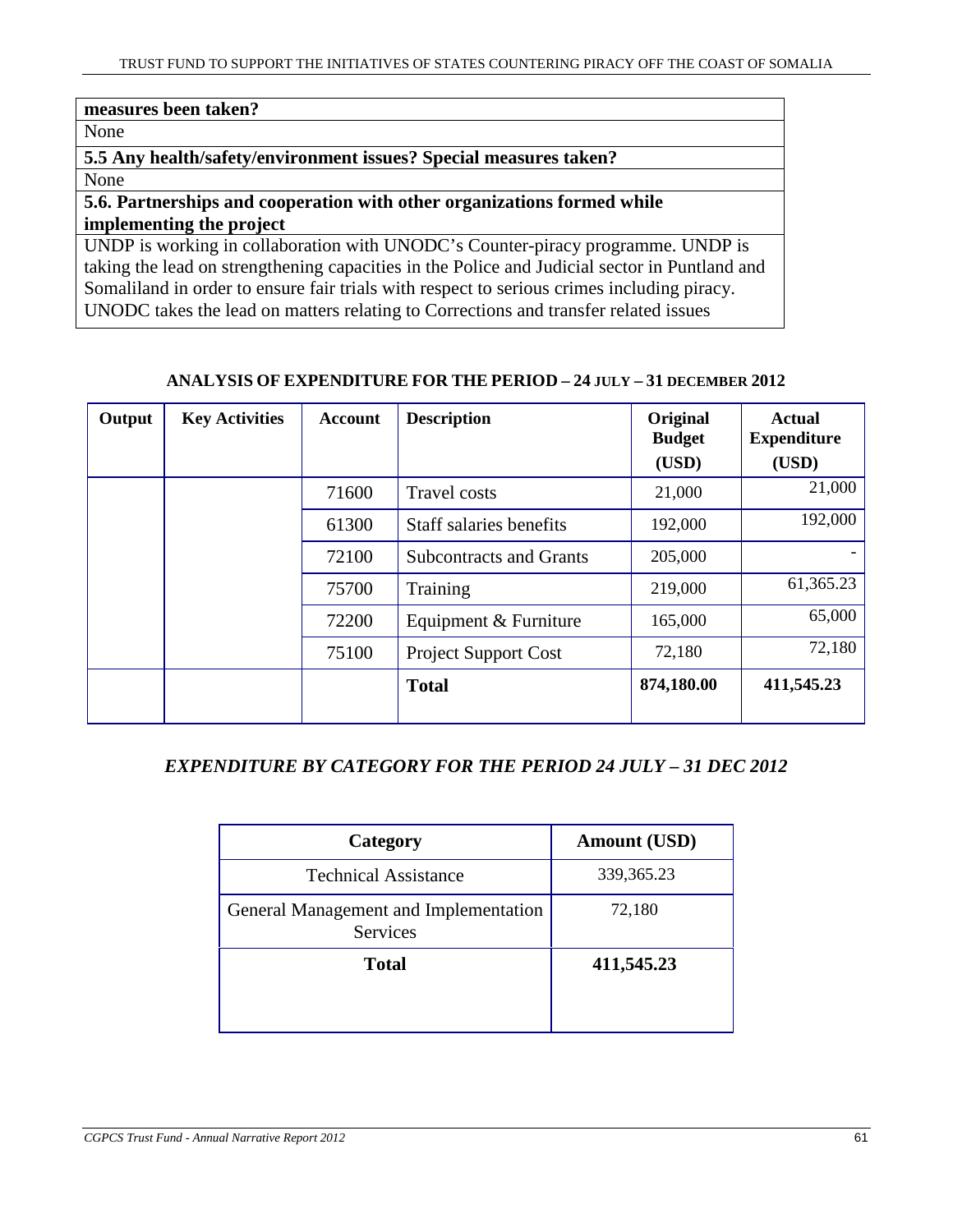# *EXPENDITURE BY SOURCE OF FUNDS FOR THE PERIOD 24 JULY -31 DEC 2012*

| <b>Donor</b>               | <b>Amount (USD)</b> | <b>Percentage</b> |
|----------------------------|---------------------|-------------------|
| Counter piracy trust funds | 411,545.23          | 47.08%            |
| <b>Total</b>               | 411,545.23          | 47.08%            |

\*\*\*

# **3.3 United Nations Political Office for Somalia**

71. United Nations Political Office for Somalia (UNPOS) has been tasked with devising and implementing advocacy projects using the media and other forms of outreach to inform the Somali public about the negative effects and implications of piracy. UNPOS, as the United Nations focal point for efforts to counter piracy off the coast of Somalia, has established a Nairobi-based integrated task force of United Nations entities and regional organizations called "the Nairobi Cluster". UNPOS together with IMO and UNODC co-chairs the Kampala Process, known as the Somali Contact Group on Piracy, which facilitates the coordination of Somali efforts. UNPOS also co-chairs the Maritime Security and Counter Piracy Technical Working Group with the participation of Member States to coordinate counter-piracy and security efforts.

72. As of 31 December 2012, the Trust Fund Board had approved four projects to be implemented by UNPOS. The first project approved on 23 April 2010, sought to present the Somali general population with an accurate account of the effects of piracy in Somalia and the regional States. The second project which compliments the previous project was approved on 16 November 2011, and will create greater awareness of the harmful consequences of piracy, particularly targeting young men in Somalia and Northern Kenya susceptible to engage in criminal activities. The third project 'hostage support programme', to be implemented jointly with UNODC, was approved through correspondence in November 2012, and will provide medical care, accommodation, food, clothes and welfare items to the isolated groups of hostages during the release phase and support them in returning home. The fourth project, to be implemented jointly with IMO, was approved on 10 December 2012, and will support to the creation of Maritime Law Enforcement strategy and legal framework in Somalia.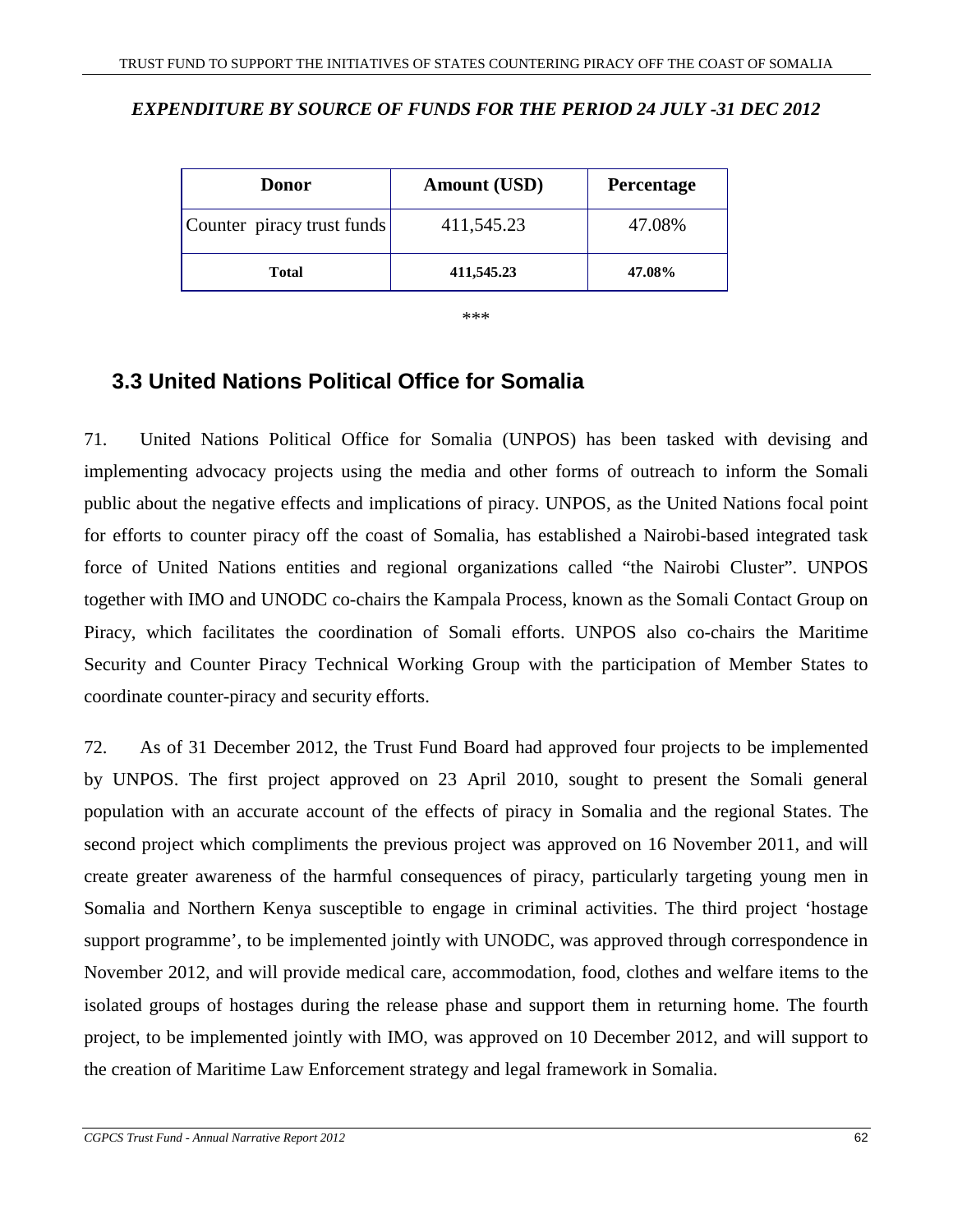# 73. **PROJECT #05 (closed)**

#### *1. Participating UN Organization*

**Name of UN Organization (Lead) UNPOS** 

#### *2. Project Information*

| a. Project Number                                        | 05                                                                                                                                                                                 |
|----------------------------------------------------------|------------------------------------------------------------------------------------------------------------------------------------------------------------------------------------|
| b. Project Title                                         | Utilizing media to prevent and combat piracy                                                                                                                                       |
| <b>C. Project Duration</b>                               | 12 Months                                                                                                                                                                          |
| d. Project Starting Date                                 | May 2011                                                                                                                                                                           |
| e. End Date                                              | May 2012                                                                                                                                                                           |
| f. Location of Project                                   | <b>Puntland State Somalia</b>                                                                                                                                                      |
| g. Thematic/Focus Area                                   | Creating awareness of the negative and long term<br>implications of piracy to deter recruitment among<br>the youth                                                                 |
| h. Primary Project Objective<br>(Summary)                | Use the media to prevent youth from joining in<br>acts of piracy and to discredit and dispel the<br>popular belief that pirates are to be admired for<br>protecting the coastline. |
| i. Implementing Partner $(s)$ (if<br><i>applicable</i> ) | <b>Puntland Development Research Centre</b>                                                                                                                                        |

#### *3. Time*

| a. Did the project start on time?    | Yes |
|--------------------------------------|-----|
| b. Is the planned end date still     | Yes |
| applicable?                          |     |
| c. Is the project currently on time? | Yes |
| d. Comments if a-c is negative.      | N/A |

# *4. Financial Information (USD)*

| a. Overall Budget                          | <b>USD 214,000</b> |
|--------------------------------------------|--------------------|
| <b>b. Trust Fund Contribution</b>          | <b>USD 214,000</b> |
| c. Is the overall cost still applicable?   | Yes                |
| d. Is expenditure currently according to   | Yes                |
| the budget?                                |                    |
| e. Is the entire financing for the project | Yes                |
| secured? (for projects that receive        |                    |
| bilateral funding in addition to the TF)   |                    |
| f. Comments if c-e is negative             | N/A                |
|                                            |                    |

# *5. Assessment of implementation and monitoring of project activities*

# **5.1. Activities carried out in the reporting period**

**Print and Digital Media**: 42 counter piracy topics published on 3 websites. **Radio**: 9 PSAs produced and aired on 450 prime announcement slots on 3 radio stations during the campaign period, i.e. 150 times per radio station (Total Airtime = 450 minutes) 2. 63 radio programs produced and aired once on 3 radio stations during the campaign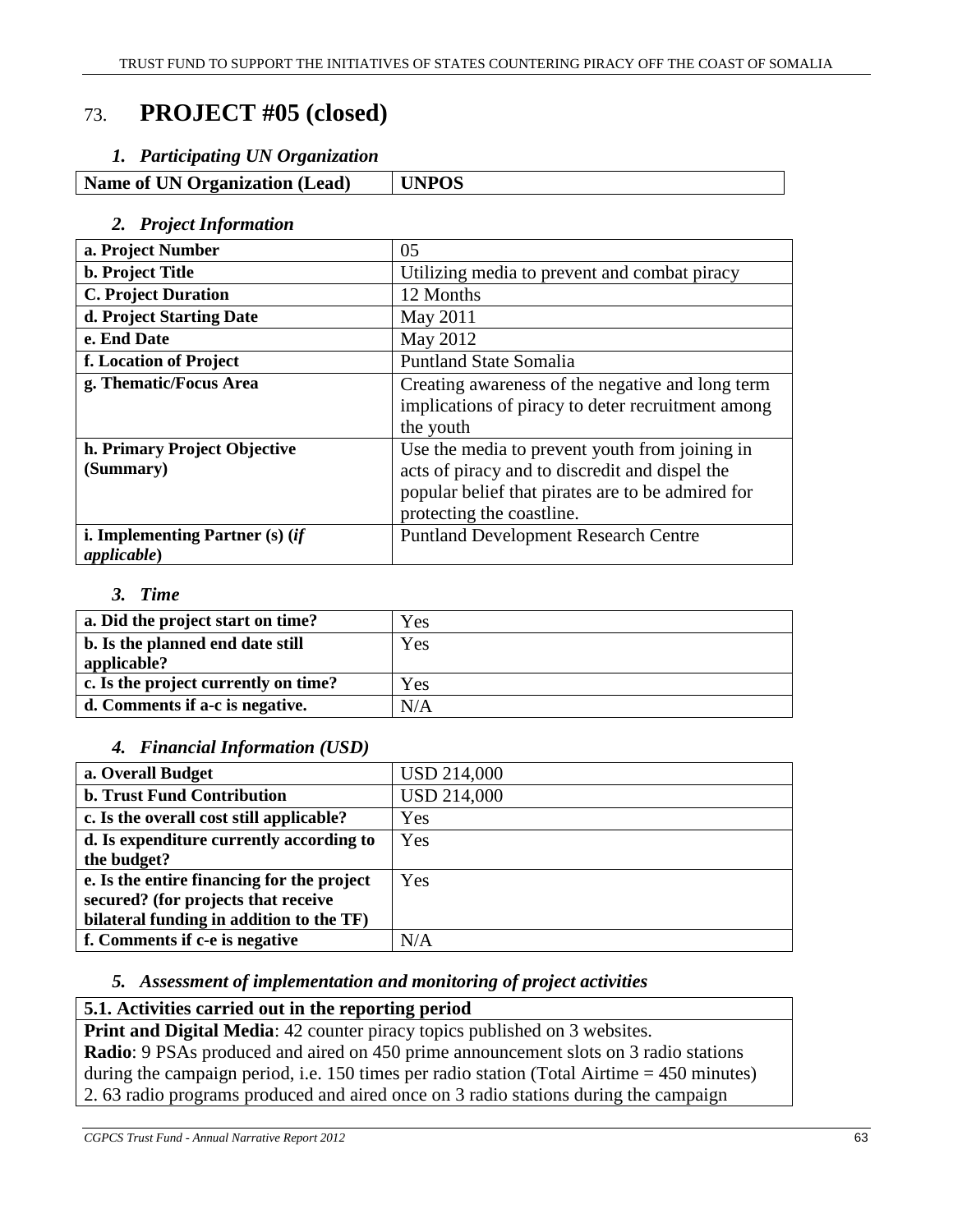period, i.e. 21 programs per radio station.

Radio programs included: one (1) panel discussion, - two (2) question and answer sessions embedded in a panel discussion and public forum, one (1)drama ("The Sorrow" renamed from the original planned title "The Regret") with numerous poetic insertions and theme songs on piracy and its effects. Four (4) counter piracy songs produced and played on local radio stations.-19 other programs aired.

# **Television**:

1.Produced & broadcasted 6 TV PSAs - 63 times each (1 minute per PSA) on 2 TV stations (1 contract was terminated for Somali channel) for 10 months.

2. Produced and broadcasted 15 TV programs for 10 months.

TV Programs included: One vox pop; Perceptions and knowledge of people on piracy, Interviews; The impact of piracy on the Somali culture and environment; 4 Counter-piracy songs on ETN, Impact of Piracy on fishing; Chairman Bari Region Fishermen's Association, NATO Documentary; Counter-piracy mobilization in coastal and land villages/towns around Jariiban district, Interview; Bosaso Livestock Holdings and Export Association on the negative consequences of piracy on livestock exports.

**Capacity Building**: 3 training sessions conducted for 60 media personnel; Prepped Darwish Primary school learners on basic debating skills and piracy issues.

# **5.2. Results achieved to date**

# **a. A sharp drop in Piracy Off the Somali Coast**

- i. Generally, there was a sharp decrease in piracy attacks and ship hijackings off the Somali coast during the project period as reported by the International Maritime Bureau (IMB).
- ii. The PDRC counter piracy unit working closely with Jariban district authorities, TFG dignitaries (sons of Jariban working with the Office of the Somali Prime Minister) and clan leaders through a Diaspora led youth group, mobilized communities to expel pirates from the notorious hotspot of Gara'ad.
- **b. Greater community understanding of Piracy's effect on their livelihoods and security**
- i. 365 community members from various categories of the social strata like the civil society, traditional elders, clan leaders, the business sector, respectable professionals, were provided platforms for education, experience sharing, and question and answer sessions with the appropriate government organs to help them establish the link between piracy and the existing problems of security, and dire livelihood conditions within their communities. These platforms also presented piracy's effects on Somalis' image internationally. Apart from the above, various articles and broadcasts covering the issues were delivered, with similar messages to the target audiences. As shown in the voxpops and the usual Q&A sessions conducted at the end of the meetings, communities have developed insights into the numerous effects of piracy on security and livelihoods.
- **c. Communities' positive perceptions on the Legitimacy of Piracy has changed**
- *i.* The PDRC Counter Piracy Unit and its media partners collected voxpops from the public to scan changes in the public's perception on Piracy. There was a public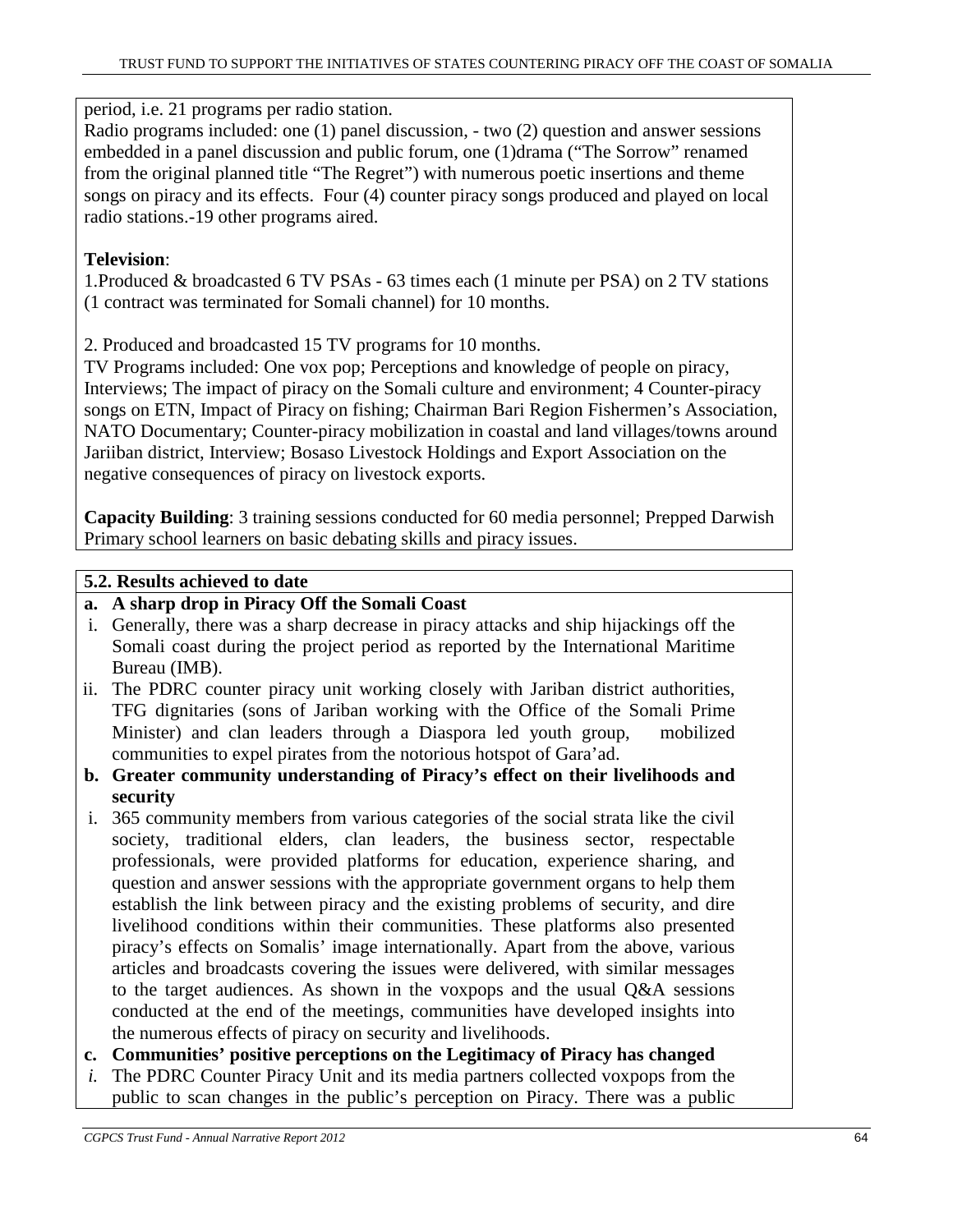consensus on the unlawfulness of piracy money. In response to the question, "Is piracy Halaal (lawful) or Haraam (unlawful)?" respondents all said that it was Haraam. *(see pictures of hand raising by students during the civic education lectures , listen to collected voxpops on media program CD's)* 

- *ii.* Similarly, we cleared away the popular perception initially held by target audiences, that of pirates seen as sea resource protectors, or rather, vigilante coastguards. The messaging exposed their anti-social behaviors, the most disheartening one being the gang raping of a minor IDP girl by 7 pirates at Tawakal IDP camp. The campaign also clearly highlighted the fact that illegal fishing vessels were the least of the prey hunted and captured by pirates.
- **d. Some of the empowered Somali public condemn piracy**
- i. Close to 40 persons from our target audiences, 7 of them from the ancient Red Sea fishing community of Elayo-the furthest frontier of our campaign, which used to be the launch pad for the notorious jailed pirate Mr. Hanano; currently languishing in an Egyptian jail – condemned acts of piracy and lamented the ills it had borne in their communities. Elayo residents have 50 sons serving sentences in prisons across the world; in the film, they pray to Allah to bring back their sons and call upon the Somali youth to resist the glitter and glamour of piracy – and to prefer an honest living. *(See annexed report Elayo Public Forum)*

#### **5.3. Major obstacles encountered when implementing the project**

#### **FUND TRANSFER DELAY**

The contractor experienced delays in transferring funds for the project's second installment. The funds were delayed for almost 3 months and coincided with the implementation of the most crucial component of the project, the outreach to coastal communities who were the primary target of our campaign. The campaign made various calls to stakeholders but stringent transfer processes could not be hurried. The transfer of the second installment also coincided with the end of 2011, a time when most international agencies are busy with account closures and audit processes. This forced the project team to cancel various appointments and adjust the work-plan to accommodate a quick program in pursuit of achieving the work within the stipulated timeline. Among the adjustments was the cancellation of research processes (a voluntary undertaking by PDRC with no budget lines in project budget) and limiting research activity to dispensing questionnaires and collecting perceptions without analyzing the collected data. Unfortunately, this important and overlooked part of the campaign will not be reported along with this final completion report. This delay has forced the project team to work round the clock to complete the outreach component, the civic education component and the drama. This also made reporting a hurried effort from the project team.

# **Budgetary limitations**

- The project budget did not have allocations for production costs of the programs. This consumed the time of the project team since they had to spend most of the time in research, writing creative briefs, and even producing spots and programs.
- The project budget did not have sufficient and clear demarcations for specific programs. For instance, there was no outline for the drama costs, the balances could only provide for the development of the design document and acting, however, after pleading with the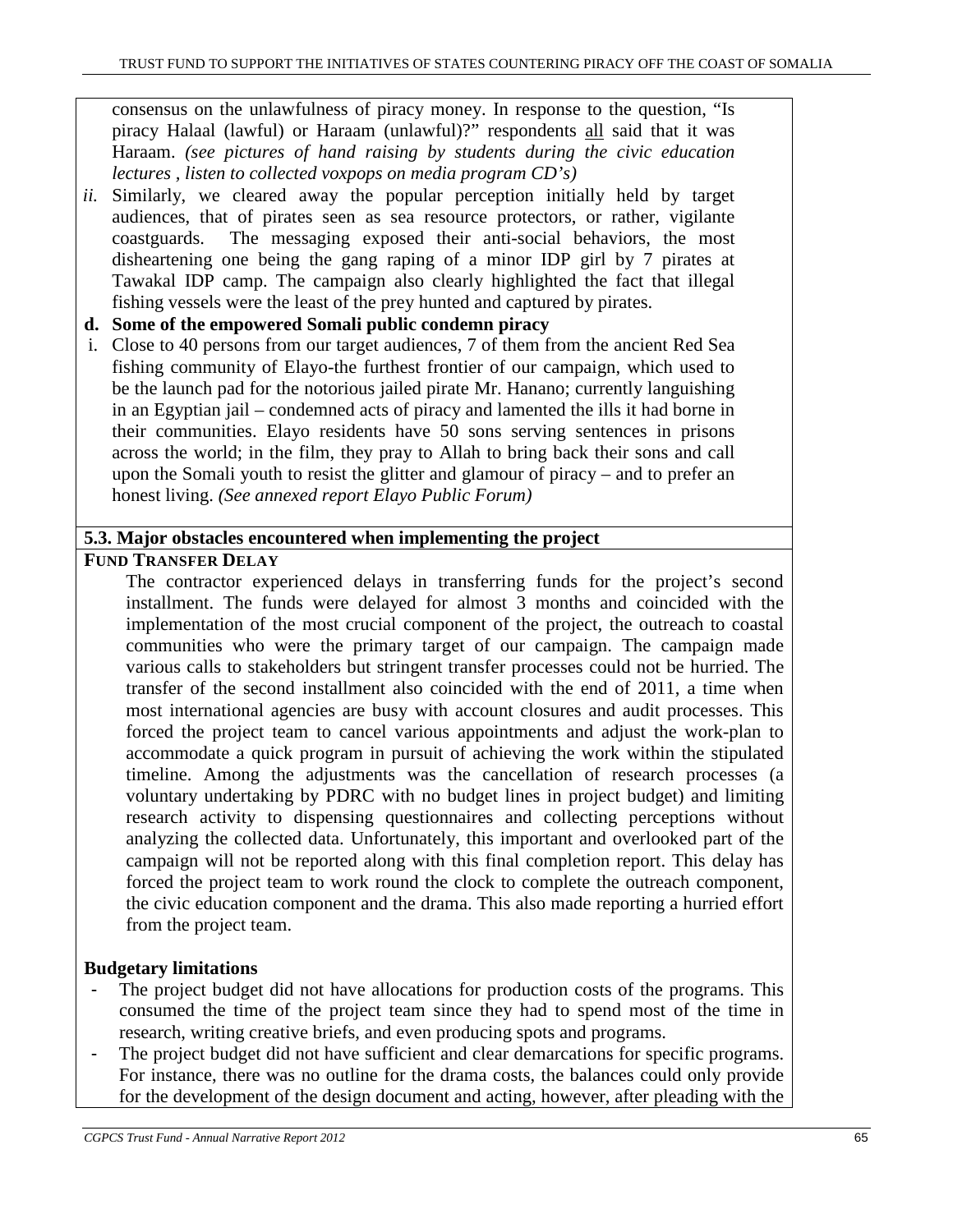veteran scriptwriter, we managed to get scripts for a single play without the multiple series drama which was initially planned by the project team.

- This being a communication project, there was a need to understand the change achieved by the various messages transmitted to the target audiences, however, the budget did not have allocations for assessing and evaluating: a) Campaign material pretests and posttests b) Campaign impact and KABP analysis. The project team made innovations to assess KAP through the collection of voxpops from the public, although the voxpops have been used for broadcasting, there is neither time nor resources to assess the vast amounts of non-structured data that was collected during the project duration. The project coordinator is seeking volunteers to carry out the analysis of the data and hopefully will be able to produce a report in the shortest possible time.
- The limited budget also limited coordination and networking efforts for the project, the available budget was insufficient for holding several stakeholder meetings to bridge the gap between the international community and the local stakeholders.
- To understand and educate the public on the consequences of piracy to Somalis and the international community at large, the team needed visits and documentation of these effects in neighboring countries, for instance a small documentary on prison conditions for pirates would be a very important counter piracy tool for the media. The budget however limited us to heavy reliance on secondary and unreliable information.
- The budget did not attend to the security needs of the project team, neither did we attend to the security needs of the journalists and presenters from the partner staff. Thus, our field operation decisions were limited to using secondary intelligence and daring expeditions without security into some of the most dangerous places, for example in Elayo, where there are reports of extremist elements and territorial tensions between Puntland and Somaliland. The team relied on personal intelligence and prayer for security. (I highlight the assassination of the campaign monitor in the piracy hotspot of Galkayo and a journalist also killed in cold blood in Galkayo.)
- The USD depreciated against the local currency by 24%, which affected the purchasing power of the project financial capacity.

# **Understaffing of project**

The project had only 3 staff members. It was very difficult for the coordinator to produce for the partner radio and TV stations, research, plan and conduct events, report and coordinate activities. Similarly, the team had the daunting task of monitoring activities and collecting feedback from an expansive scope beginning from Elayo in the northern territory of Puntland to Jariban and Gara'ad located at the lower tip of the Puntland territory. This was especially difficult due to the limited reach of the media partners, for example Radio Galkayo was limited to Galkayo and Galmudug, and it was difficult for the project team to monitor their broadcasts from Garowe. The PDRC director in Galkayo volunteered to do that service for the project, but did not live long enough to complete the project with us. The project - considering its scope and its 9 partners, most of them understaffed, would need at least 4 additional staff, including researchers, producers, officers and a project manager.

# **Limited partner capacity (the Media)**

The media partners from the project had very few staff members and were not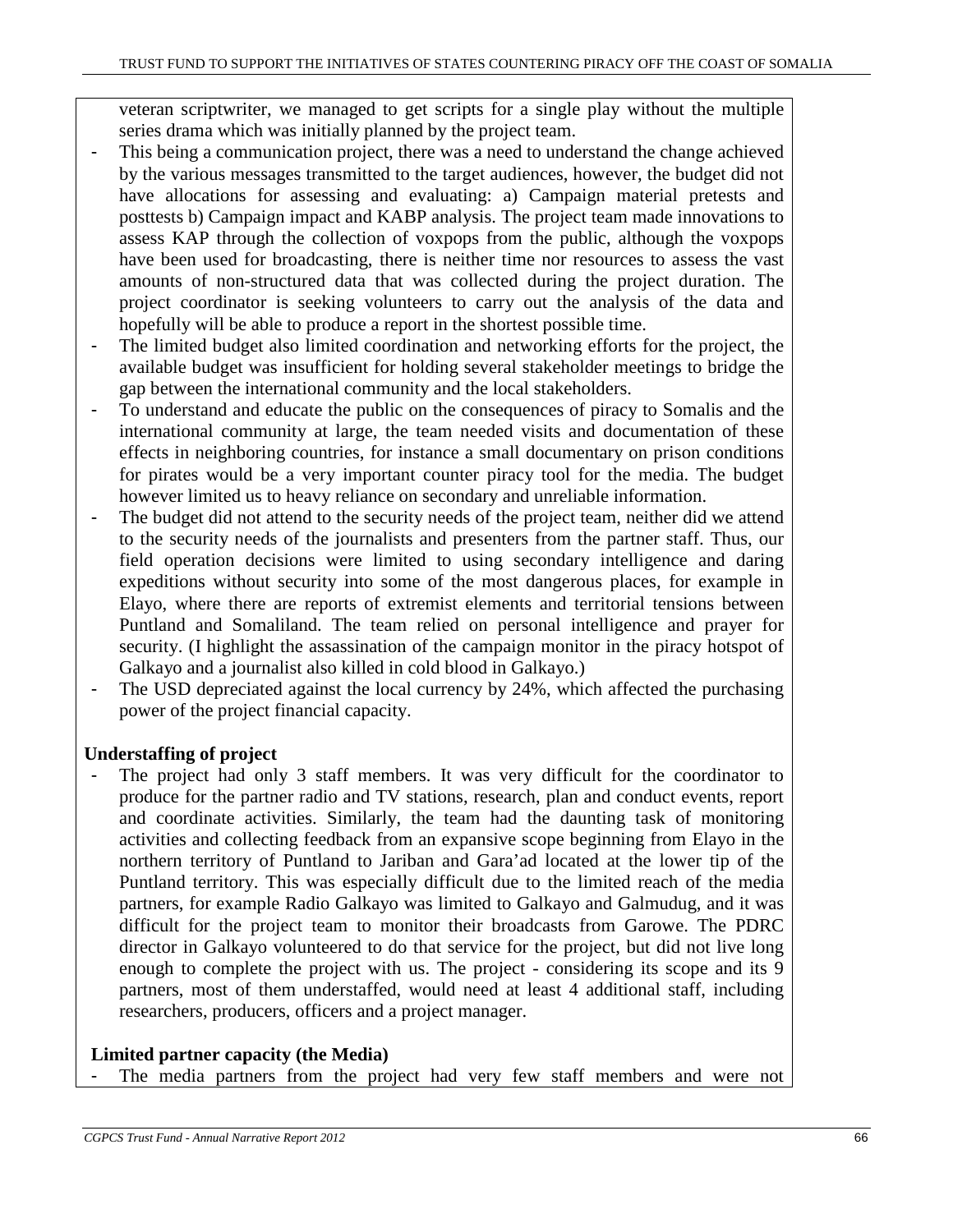experienced in carrying out media campaigns. None of the partner firms had ever carried out an analysis on their audiences and could barely help us with statistics to plan our campaign operational plan. The partner (media) firms' capacity needs were immense and could not be attended to the meager funds provided by the project. In fact, the CP Unit had to arrange them in subsets to pool their resources and work physically with them in their studios. 75% of the campaign materials were produced directly by the project team and the PDRC audiovisual unit as a result, with technical support of a media expert consultant. The CP Unit tried even to produce their monthly reports at the beginning but could not continue doing so due to the limited available time.

#### **Challenges to Behavior Change**

*Media Coverage Limitations* 

- The limited coverage of radio and television in Puntland.
- The high levels of illiteracy amongst target audiences.
- *Limited transparency and freedom of expression on crimes committed at sea as well as the counter piracy operations carried out by naval powers within Somali waters. This has left a communication vacuum that has given way to suspicion and speculation amongst the Somali people.*
- The perception that no consideration was given by our campaign to address the underlying causes of piracy like illegal fishing.
- The rumors spread by fishermen claiming that the international navy forces were using piracy as an excuse to exploit/facilitate the exploitation of Somalia's fishing resources and offshore mining deposits.
- Collateral damage by mysterious naval forces in Eyl, Bargal, and other locations in the Bari region coastline leading to the killing of genuine fishermen by the naval forces have accelerated the unpopularity of counter piracy efforts amongst our audiences. These allegations result in endangering the life of counter piracy activists who are viewed as intelligence collaborators with naval forces *(this is untrue since naval operations to combat piracy off the Somali coast are yet to coordinate with our messaging efforts on the ground)*
- Rumors of Mysterious Counter Piracy Tactics employed by naval powers on the Sea, like the confiscation of high powered engines from human traffickers and fishermen. Claims report that some replace the confiscated engines with low powered engines while others leave the victims of confiscation to float helplessly on the sea.

#### **Other common challenges to behaviour change**

- Rampant Illegal, Unregulated and Unreported (IUU) fishing in places visible to coastal communities

# **5.4. Concerning risks identified in the application – have any materialized – have any measures been taken?**

N/A

**5.5 Any health/safety/environment issues? Special measures taken?**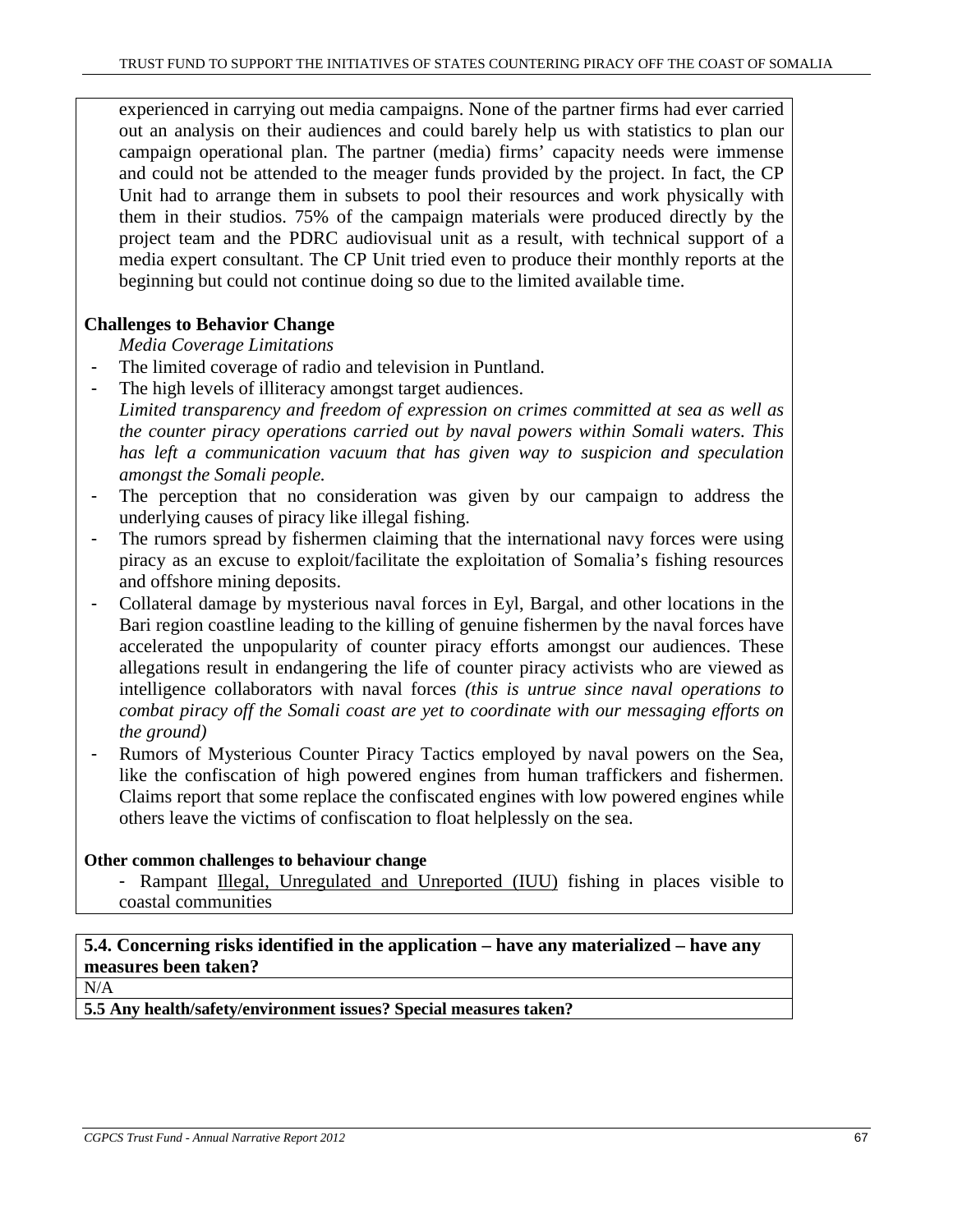-Inhibition of media performance by threats, property confiscation, assassinations and bodily harm upon journalists and project staff.

- Insecurity in piracy hotspots
- General public negativity towards exposure on film taking, audio or even in pictures.

#### **5.6. Partnerships and cooperation with other organizations formed while implementing the project**

Outreach activities included collaboration with district authorities, religious leaders and poets.

*\*\*\** 

# 74. **PROJECT #037**

#### *1. Participating UN Organization*

| <b>Name of UN Organization (Lead)</b> | <b>UNPOS</b> |
|---------------------------------------|--------------|
|                                       |              |

#### *2. Project Information*

| a. Project Number                 | 037                                               |
|-----------------------------------|---------------------------------------------------|
| <b>b. Project Title</b>           | Campaigning against piracy in Somalia - to create |
|                                   | greater public awareness of the harmful           |
|                                   | consequences of piracy.                           |
| <b>C. Project Duration</b>        | 18 Months                                         |
| d. Project Starting Date          | 29 December 2012                                  |
| e. End Date                       | 28 June 2014                                      |
| f. Location of Project            | South Central Somalia and Dadaab Kenya            |
| g. Thematic/Focus Area            | Greater awareness of the dangers associated with  |
|                                   | piracy                                            |
| h. Primary Project Objective      | This 18-month project will influence public       |
| (Summary)                         | opinion in South Central Somalia and among        |
|                                   | refugees in Kenya against piracy by highlighting  |
|                                   | the dangers and problems associated with          |
|                                   | engaging in piracy.                               |
| i. Implementing Partner $(s)$ (if | <b>Aden and Partners</b>                          |
| applicable)                       |                                                   |

#### *3. Time*

| a. Did the project start on time?    | N <sub>o</sub>                                    |
|--------------------------------------|---------------------------------------------------|
| b. Is the planned end date still     | Yes                                               |
| applicable?                          |                                                   |
| c. Is the project currently on time? | <b>Yes</b>                                        |
| d. Comments if a-c is negative.      | The procurement process took longer than          |
|                                      | anticipated, but once contractor was on board the |
|                                      | project was launched and is now on course.        |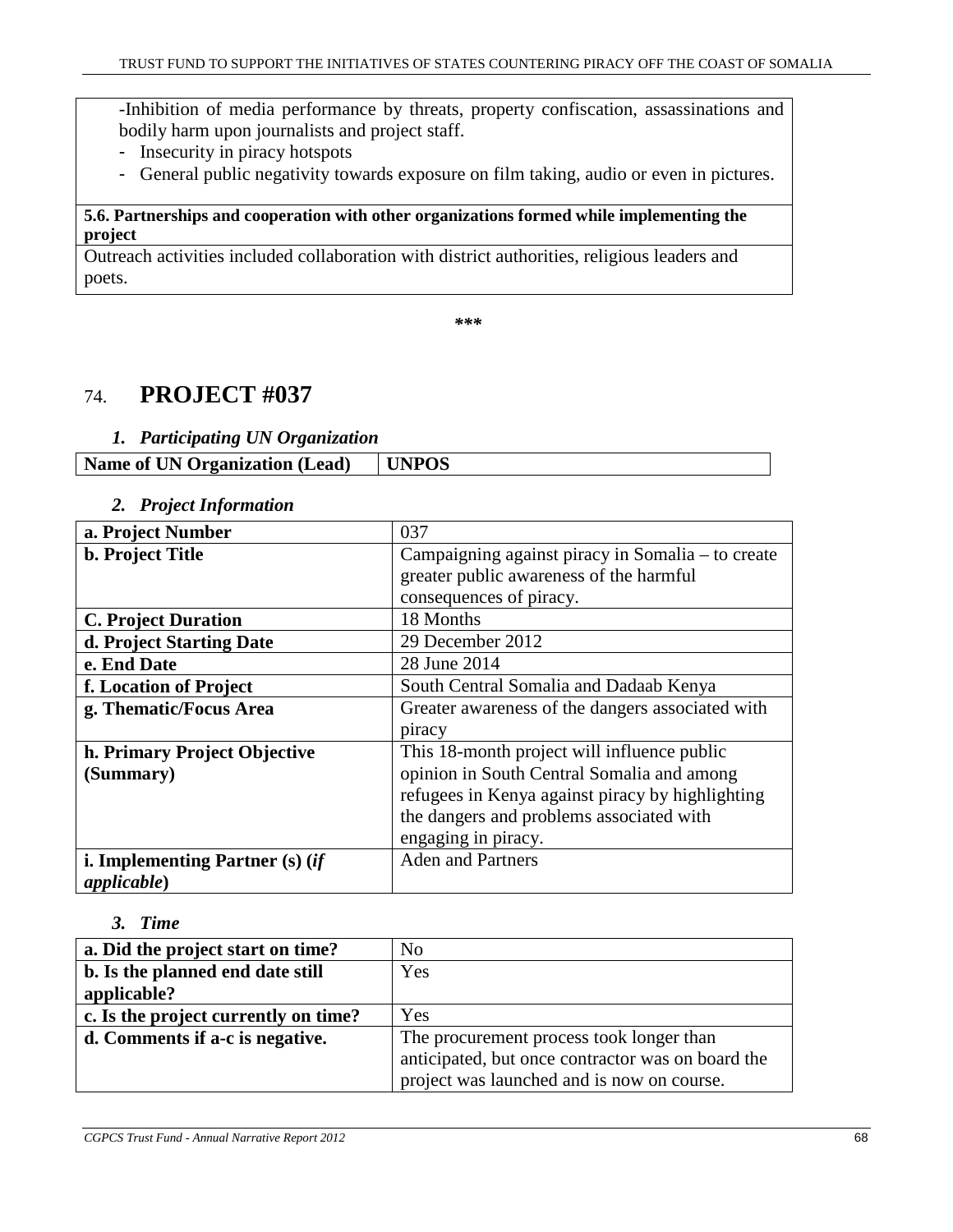# *4. Financial Information (USD)*

| a. Overall Budget                        | 553,250 |
|------------------------------------------|---------|
| <b>b. Trust Fund Contribution</b>        | 553,250 |
| c. Is the overall cost still applicable? | Yes     |
| d. Is expenditure currently according    | Yes     |
| to the budget?                           |         |
| e. Is the entire financing for the       | Yes     |
| project secured? (for projects that      |         |
| receive bilateral funding in addition    |         |
| to the TF)                               |         |
| f. Comments if c-e is negative           | N/A     |

# *5. Assessment of implementation and monitoring of project activities*

# **5.1. Activities carried out in the reporting period**

During the reporting period (Jan – Dec 2012) UNPOS completed the procurement of a contractor for the project:

- Raised a requisition for a vendor/contractor
- Prepared a Letter for Expression of Interest
- Sent out the Request for Proposal (RFP)
	- o Prepared the Statement of Work
		- o Drafted Key Performance Indicators
- RFP posted for 30 days
- Tender Opening Committee opened the bids
- Technical Evaluation Committee evaluated the proposals
- Financial Evaluation Committee evaluated the proposal
- Selected and Negotiated with the best vendor
- · Drafted and signed the contract for Public Information Services

# **5.2. Results achieved to date**

Implementation of the contract started in January (For next reporting period)

# **5.3. Major obstacles encountered when implementing the project**

A technically long procurement process was complicated by the scarcity of experts in the region. The need to find vendors with experience in the war-torn country was deemed essential in order to guarantee impact in the project area. Eventually, we were able to find a vendor with the requisite mix of technical expertise and experience in the region. Second, the budget was restrictive as it was based on projections from work done in Puntland

and did not take into account the challenges of security and travel in the region. As a result, some of the anticipated project activities had to be redefined in order to be feasible for the project locations.

# **5.4. Concerning risks identified in the application – have any materialized – have any measures been taken?**

The biggest risk is security in South Central Somalia. This risk has been mitigated by providing a security allowance in the budget that is used for the protection of consultants in Somalia. Additionally, in some of the remote locations where Piracy Information Offices were planned, we opted for Liaison Teams that could go in to set up Town Halls and disseminate information without having a permanent presence on the ground.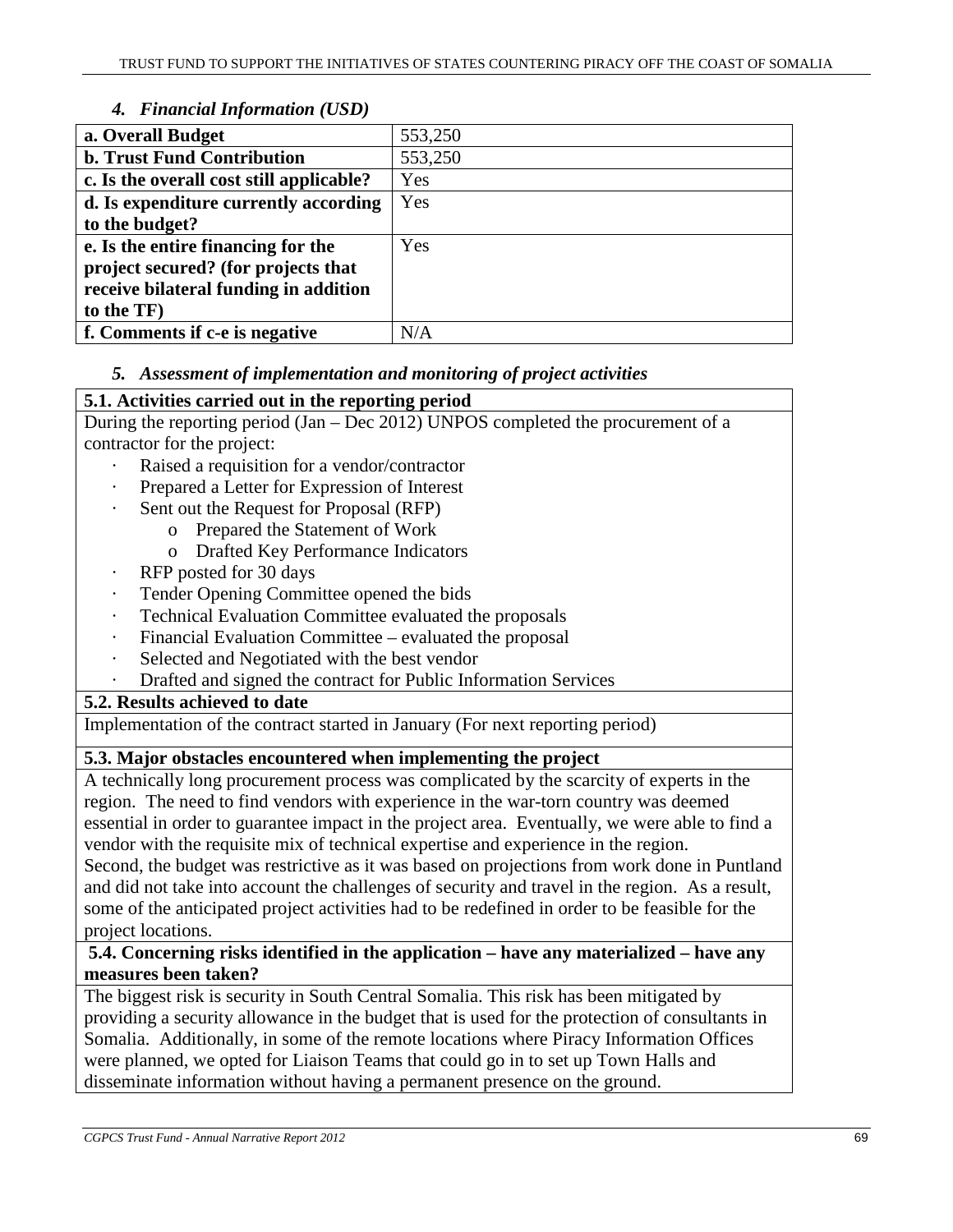#### **5.5 Any health/safety/environment issues? Special measures taken?**

Yes: See above.

**5.6. Partnerships and cooperation with other organizations formed while implementing the project** 

Among the first deliverables of the contract was for the vendor to submit a signed Memorandum of Understanding with key stakeholders, including government, religious clerics, youth groups, and civil society organizations. The results will be in the next report as these activities were scheduled for 2013.

\*\*\*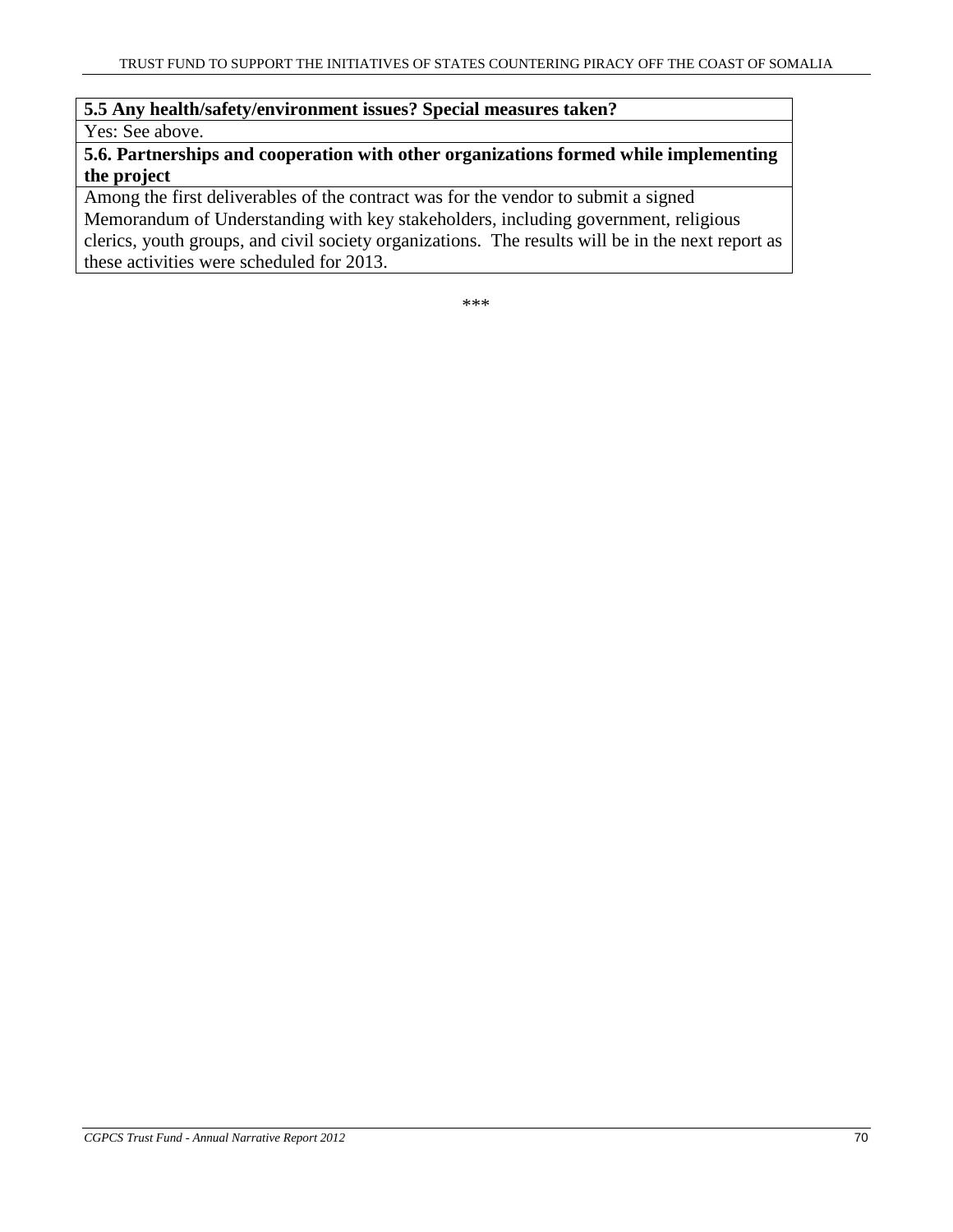# **4. FINANCIALS**

# **4.1 Donor Contributions to the Trust Fund**

74. Since its inception, the Trust Fund received USD 16,580,678 in contribution (See Table 2).

| Table 2: Year-Wise Summary of Donor Deposits as of 31 December 2012 |  |
|---------------------------------------------------------------------|--|
|---------------------------------------------------------------------|--|

| Contributor                      | <b>Date</b>   | <b>Currency</b> | <b>Pledge Amount</b> | <b>USD</b> |
|----------------------------------|---------------|-----------------|----------------------|------------|
| Cyprus                           | <b>Nov-09</b> | Euro            | 50,000               | 75,301     |
| France                           | Dec-09        | Euro            | 100,000              | 150,602    |
| Germany                          | Dec-09        | <b>USD</b>      | 1,000,000            | 1,000,000  |
| Sweden                           | Dec-09        | <b>USD</b>      | 100,000              | 100,000    |
| <b>Total collection for 2009</b> |               |                 |                      | 1,325,903  |
| Denmark                          | $Jul-10$      | <b>DKK</b>      | 2,000,000            | 329,042    |
| Greece                           | $Jan-10$      | Euro            | 100,000              | 144,300    |
| Japan                            | $Mar-10$      | <b>USD</b>      | 500,000              | 500,000    |
| Netherlands                      | $Dec-10$      | Euro            | 1,000,000            | 1,371,464  |
| Norway                           | $Jun-10$      | <b>NOK</b>      | 4,000,000            | 631,512    |
| Norway                           | $Oct-10$      | <b>NOK</b>      | 4,000,000            | 686,695    |
| <b>USA</b>                       | $Dec-10$      | <b>USD</b>      | 100,000              | 100,000    |
| <b>Total collection for 2010</b> |               |                 |                      | 3,763,013  |
| Belgium                          | Aug- $11$     | Euro            | 100,000              | 142,857    |
| France                           | $Dec-11$      | Euro            | 300,000              | 400,000    |
| Italy                            | $Jun-11$      | Euro            | 200,000              | 284,900    |
| Italy                            | Dec-11        | Euro            | 100,000              | 133,333    |
| Japan                            | $Mar-11$      | <b>USD</b>      | 1,000,000            | 1,000,000  |
| Kuwait                           | $Jul-11$      | <b>USD</b>      | 1,000,000            | 1,000,000  |
| Norway                           | $Sep-11$      | <b>NOK</b>      | 4,000,000            | 682,594    |
| Philippines                      | $Nov-11$      | <b>USD</b>      | 25,000               | 25,000     |
| Qatar                            | $Jun-11$      | <b>USD</b>      | 100,000              | 100,000    |
| Rep. of Korea                    | $Dec-11$      | <b>USD</b>      | 100,000              | 100,000    |
| Turkey                           | $Nov-11$      | <b>USD</b>      | 50,000               | 50,000     |
| <b>UAE</b>                       | $Oct-11$      | <b>USD</b>      | 1,000,000            | 1,000,000  |
| <b>UK</b>                        | $Mar-11$      | <b>GBP</b>      | 453,010              | 710,512    |
| <b>USA</b>                       | $Nov-11$      | <b>USD</b>      | 1,000,000            | 1,000,000  |
| <b>USA</b>                       | $Dec-11$      | <b>USD</b>      | 118,259              | 118,259    |
| <b>Total collection for 2011</b> |               |                 |                      | 6,747,455  |
| DP World                         |               |                 | 99,964               | 99,964     |
| Spain                            | $Jan-12$      | Euro            | 90,000               | 116,279    |
| Japan                            | $Mar-12$      | <b>USD</b>      | 2,000,000            | 2,000,000  |
| Qatar                            | $Oct-12$      | <b>USD</b>      | 100,000              | 100,000    |
| Italy                            | $Nov-12$      | Euro            | 300,000              | 388,601    |
| Spain                            | $Nov-12$      | <b>USD</b>      | 38,860               | 38,860     |
| Germany                          | $Nov-12$      | <b>USD</b>      | 2,000,000            | 2,000,000  |
| Public donation                  |               | <b>USD</b>      | 601                  | 601        |
| <b>Total collection for 2012</b> |               |                 | 4,744,305            |            |
|                                  |               |                 |                      |            |
|                                  |               | <b>TOTAL</b>    |                      | 16,580,676 |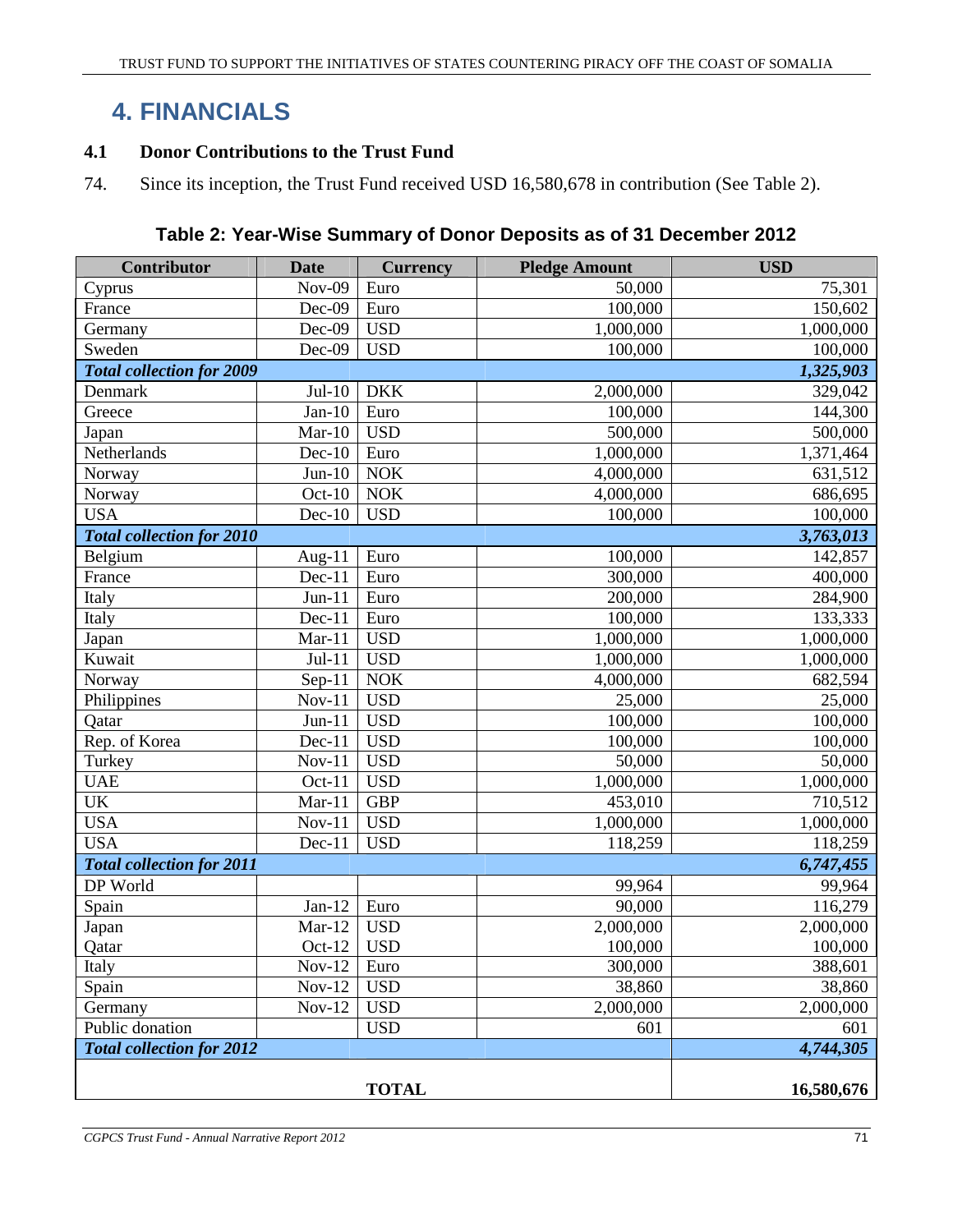| <b>Country</b>    | <b>Amount USD</b> |
|-------------------|-------------------|
| Philippines       | 25,000            |
| Turkey            | 50,000            |
| Cyprus            | 75,301            |
| Republic of Korea | 100,000           |
| Sweden            | 100,000           |
| Private sector    | 100,565           |
| Belgium           | 142,857           |
| Greece            | 144,300           |
| Spain             | 155,139           |
| <b>Qatar</b>      | 200,000           |
| Denmark           | 329,042           |
| France            | 550,602           |
| <b>UK</b>         | 710,512           |
| Italy             | 806,834           |
| Kuwait            | 1,000,000         |
| <b>UAE</b>        | 1,000,000         |
| <b>USA</b>        | 1,218,259         |
| Netherlands       | 1,371,464         |
| Norway            | 2,000,801         |
| Germany           | 3,000,000         |
| Japan             | 3,500,000         |
| <b>Total</b>      | 16,580,676        |

# **Table 3: Summary of Individual Donor Deposits as of 31 December 2012**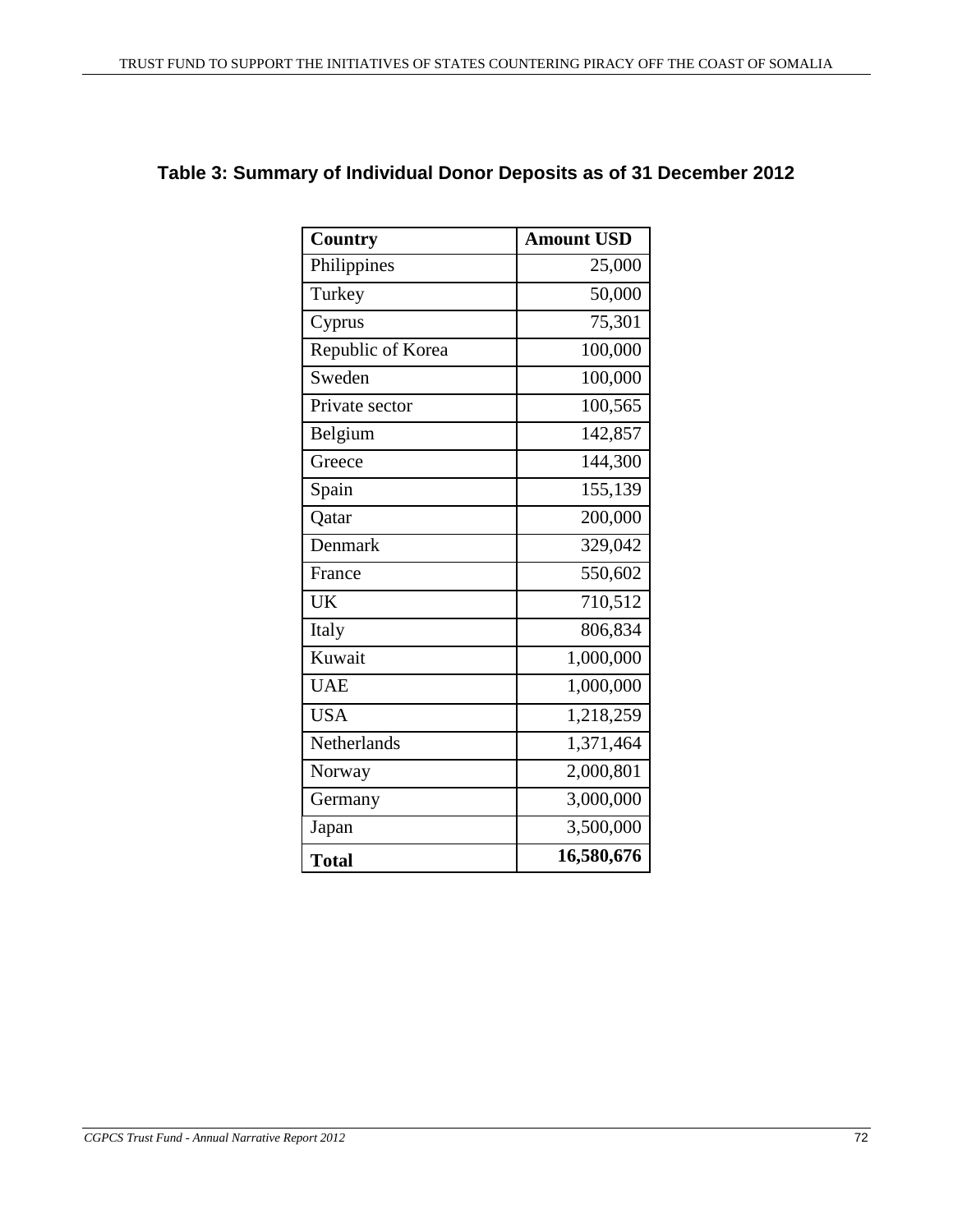# **Figure 2: Individual Donor Deposits as of 31 December 2012**

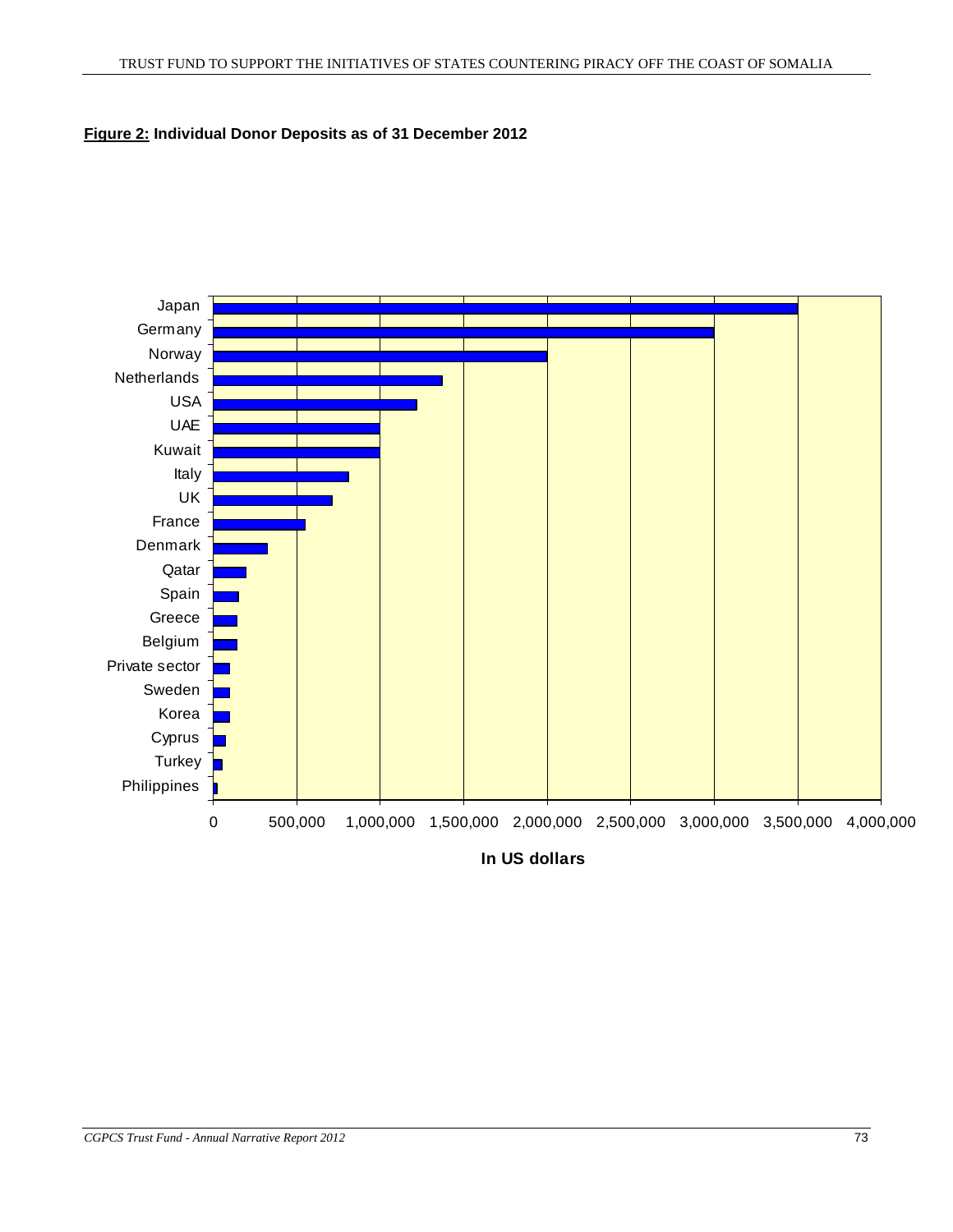# **4.1 Analysis of Expenditure**

75. Under the management of UNODC, since the inception of the Trust Fund until 31 December 2012, a total of USD16.58 million was received from donors including Member States, private shipping company and an individual. The Board approved 27 projects and four replenishments of the  $ExFac<sup>18</sup>$ with a total value of USD16.3 million. As of 31 December 2012, USD11.5 million (USD11,524,947) had been disbursed to the Recipient UN Organizations.<sup>19</sup>

76. The United Arab Emirates held an international conference on piracy, titled "Global Threats, Regional Responses: Forging a Common Approach to Maritime Piracy" on 17-19 April 2011 in Dubai. In the margins of this event, a joint UN-UAE fundraising event was held on 19 April, which raised almost \$5 million for the Trust Fund. These new pledges were made by Member States, and for the first time from the private sector (UAE shipping companies: E-marine, DP World, Abu Dhabi Ports Company). Within the reporting period, \$2.3 million has been collected and a balance of \$1.2 million remains outstanding - \$1.4 million pledged by the Netherlands was later contributed bilaterally to UNODC.

77. A certified financial statement, provided by UNODC, following the closure of UNODC's 2012 accounts is attached below as Annex 1.

<sup>-</sup><sup>18</sup> Please refer to section 3.1.1 for additional information.

<sup>&</sup>lt;sup>19</sup> In January 2013, in accordance with the decision of the Trust Fund Board following the meeting of December 2012, UNODC transferred to the UNDP MPTF a sum of USD2.53 million (\$2,527,461.14), representing deposits made in October-December 2012, to permit it to disburse funds for projects approved by the Board in December 2012. The remaining balance of USD 3,848,197 was transferred to the UNDP MPTF on 30 April 2013, following closure of UNODC's 2012 accounts.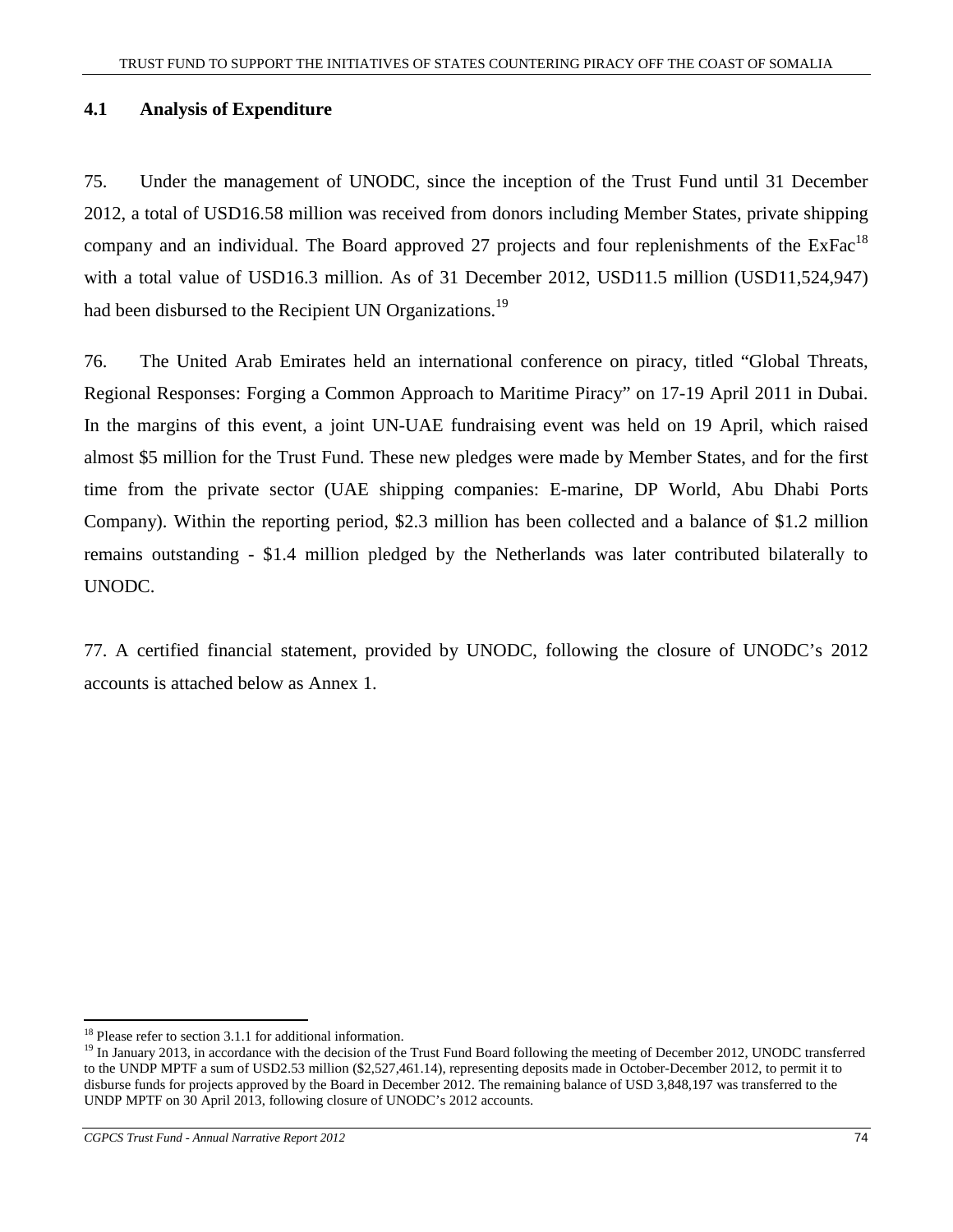#### **ANNEX 1**

# TRUST FUND TO SUPPORT INITIATIVES OF STATES COUNTERING PIRACY OF THE COAST OF SOMALIA Statement of Income and Expenditure, and Changes in Reserves and Fund Balances as at 26 April 2013 for the biennium 2012-2013

(In United States Dollars)

#### **INCOME** Voluntary Contributions<sup>a/</sup> 4,744,306 Interest Income 39,809 **TOTAL INCOME** 4,784,115 **EXPENDITURE** Staff and Other Personnel Costs 140,961 Travel 336,881 **Contractual Services** 1,138,493 **Operating Expenses** 23,864 Acquisitions 47,911 Fellowship, Grants, Others 53,575 Programme Support Costs (implementing partners) 118,812 **Total Direct Expenditure** 1,860,497 Programme Support Cost (United Nations) 204,349 TOTAL EXPENDITURE 2,064,846 Excess (Shortfall) of income over expenditure 2,719,269 Prior period adjustments Net changes in provisions  $-551,813$ Net excess(shortfall) of income over expenditure Transfers (to) from other funds b/  $-2,654,937$ Refunds to Donors<sup>c/</sup>  $-2,527,461$ Reserves and Fund Balance, Beginning of Period 6,863,140 RESERVES AND FUND BALANCES, END PERIOD 3,848,198

a/ See Pledge Schedule

b/ Transfers made to UNODC for implementation of projects

c/ Transfers made to UNDP

29 Apr 2013

**Polinikis Sophocleous Chief of FRMS UNOV / UNODC** 

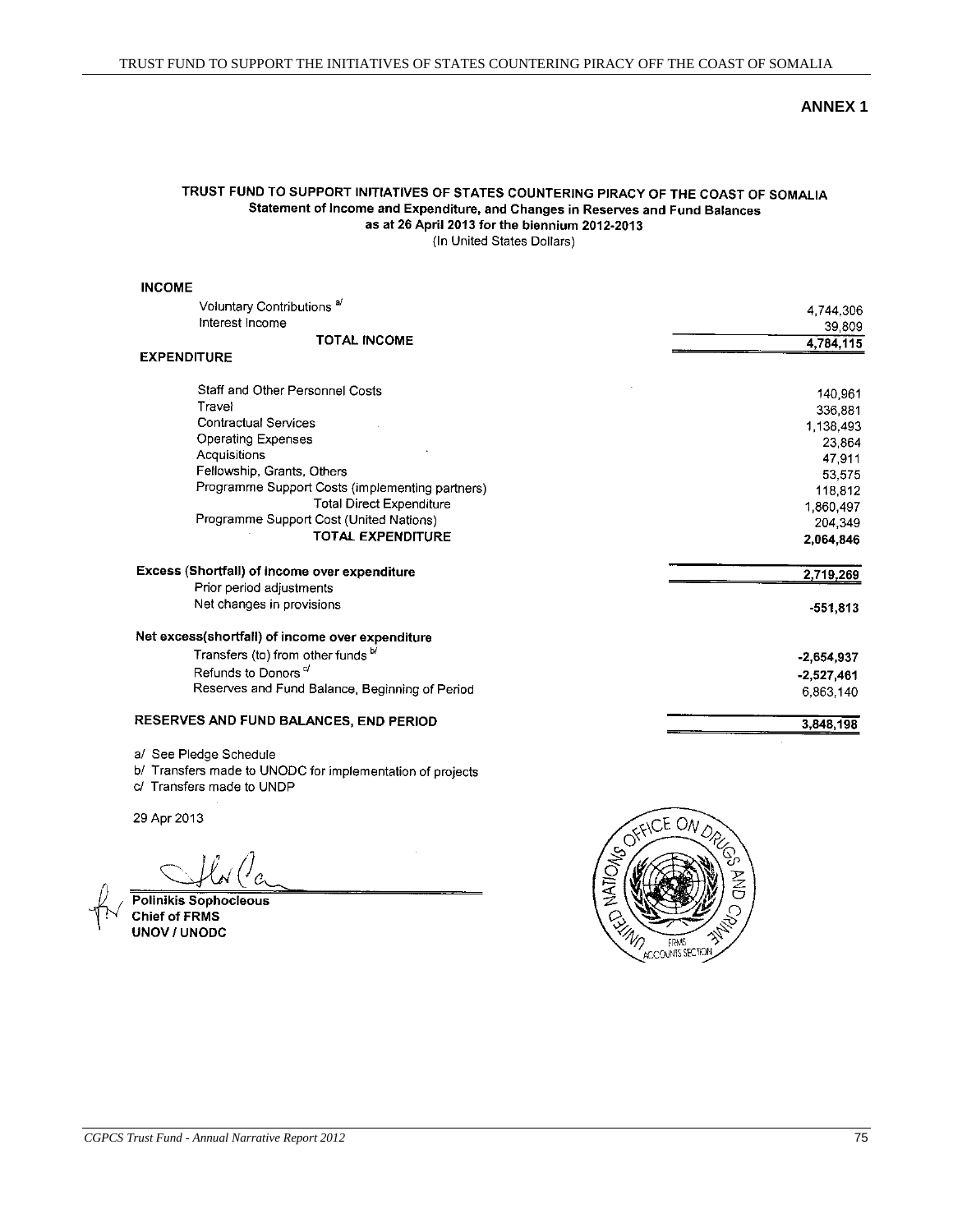# TRUST FUND TO SUPPORT INITIATIVES OF STATES COUNTERING PIRACY OF THE COAST OF SOMALIA Statement of Income and Expenditure, and Changes in Reserves and Fund Balances Statement of Assets, Liabilities, and Reserves and Fund Balances As of 26 April 2013

(In United States Dollars)

|                                                               | TOTAL LIABILITIES, RESERVES AND FUND BALANCES                    | 4,956,388                                                             |
|---------------------------------------------------------------|------------------------------------------------------------------|-----------------------------------------------------------------------|
|                                                               |                                                                  | 4.956.388                                                             |
|                                                               |                                                                  | 3,848,198                                                             |
| <b>RESERVES AND FUND BALANCES</b><br>Reserves for Allocations |                                                                  | 1,108,190                                                             |
|                                                               | <b>TOTAL LIABILITIES</b>                                         |                                                                       |
| Other Payables                                                | ٠                                                                | 0                                                                     |
|                                                               |                                                                  |                                                                       |
|                                                               |                                                                  | 4,956,388                                                             |
| Interfund Balance                                             |                                                                  | 3,848,199                                                             |
|                                                               |                                                                  | 1,108,189                                                             |
| <b>ASSETS</b>                                                 |                                                                  |                                                                       |
|                                                               | <b>TOTAL ASSETS</b><br>LIABILITIES<br>Reserves and Fund Balances | Advances to Implementing Partners<br>TOTAL RESERVES AND FUND BALANCES |

29 Apr 2013

**Polinikis Sophocleous** Chief of FRMS UNOV / UNODC

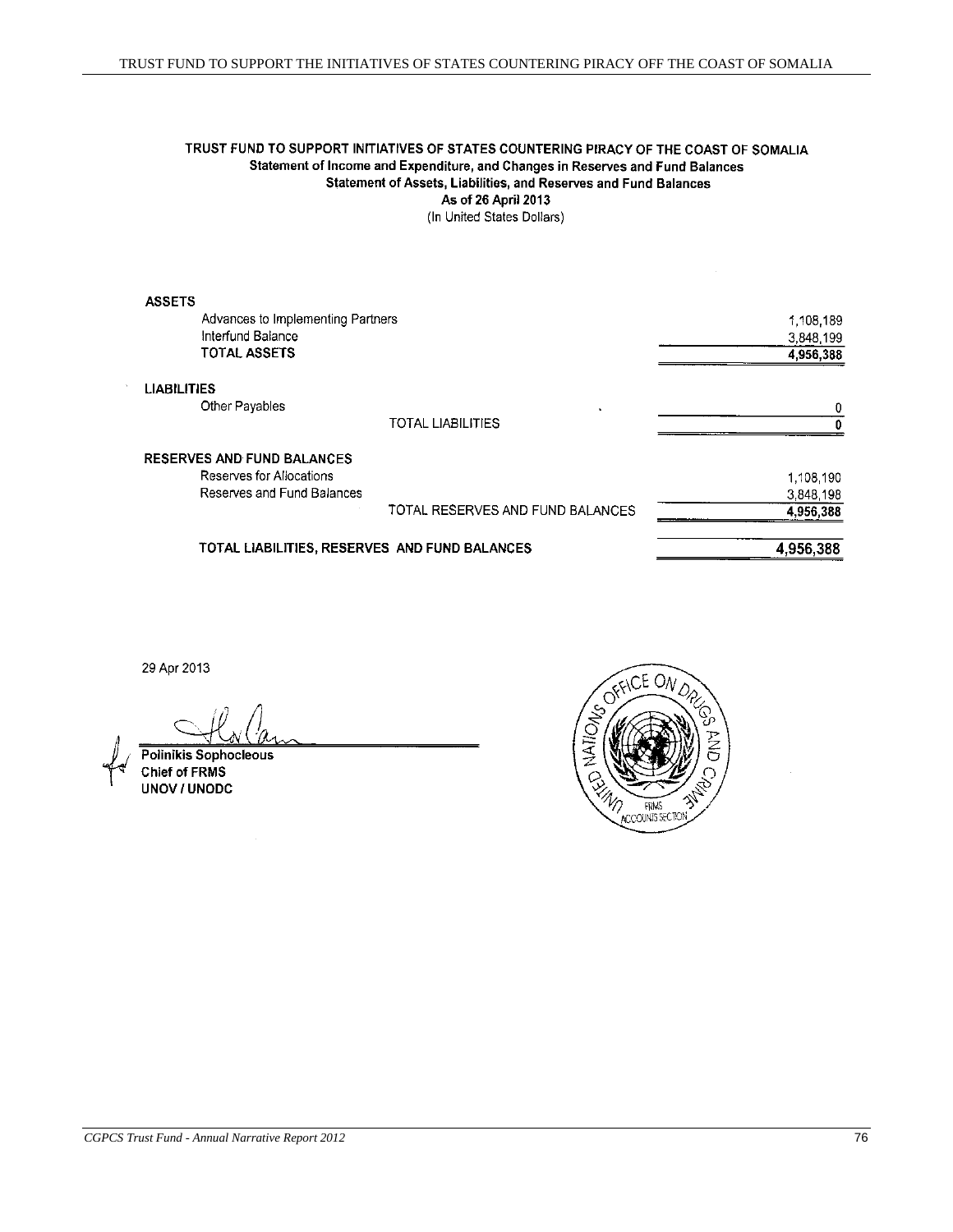Pledge Schedule for the Trust Fund to Support Initiatives of States Countering Piracy Off the Coast of Somalia

|                                       | Unpaid                             |                    | Income from Pledges for 2012 |                |                                    |             |             |                                        |                                          |
|---------------------------------------|------------------------------------|--------------------|------------------------------|----------------|------------------------------------|-------------|-------------|----------------------------------------|------------------------------------------|
| Donor                                 | Pledges as at<br>1 January<br>2012 | Purpose<br>General | Purpose<br>Special           | <b>Total</b>   | <b>Future Years</b><br>Pledges for | Aajustments | Collections | Revaluation<br>(Loses)<br><b>Gains</b> | Unpaid Pledges as at<br>31 December 2012 |
|                                       | a                                  |                    | Ò                            | $a=b+c$        | ψ                                  |             | ರಿಂ         |                                        | $i = a + d + e + f - g + h$              |
| DP World                              |                                    |                    | 99,964                       | 99,964         |                                    |             | 99,964      |                                        |                                          |
| Germany                               |                                    |                    | 2,000,000                    | 2,000,000      |                                    |             | 2,000,000   |                                        |                                          |
|                                       |                                    |                    | 388,601                      | 388,601        |                                    |             | 388,601     |                                        |                                          |
|                                       |                                    |                    | 2,000,000                    | 2,000,000      |                                    |             | 2,000,000   |                                        |                                          |
| Italy<br>Japan<br>Public<br>Donations |                                    |                    | $\overline{5}$               | $\overline{5}$ |                                    |             | Ş           |                                        |                                          |
| Qatar                                 |                                    |                    | 100,000                      | 100,000        |                                    |             | 100,000     |                                        |                                          |
| Spain                                 |                                    |                    | 155,139                      | 155,139        |                                    |             | 155,139     |                                        |                                          |
| <b>Dotal</b>                          |                                    |                    | 4,744,306 4,744,306          |                |                                    |             | 4,744,306   |                                        |                                          |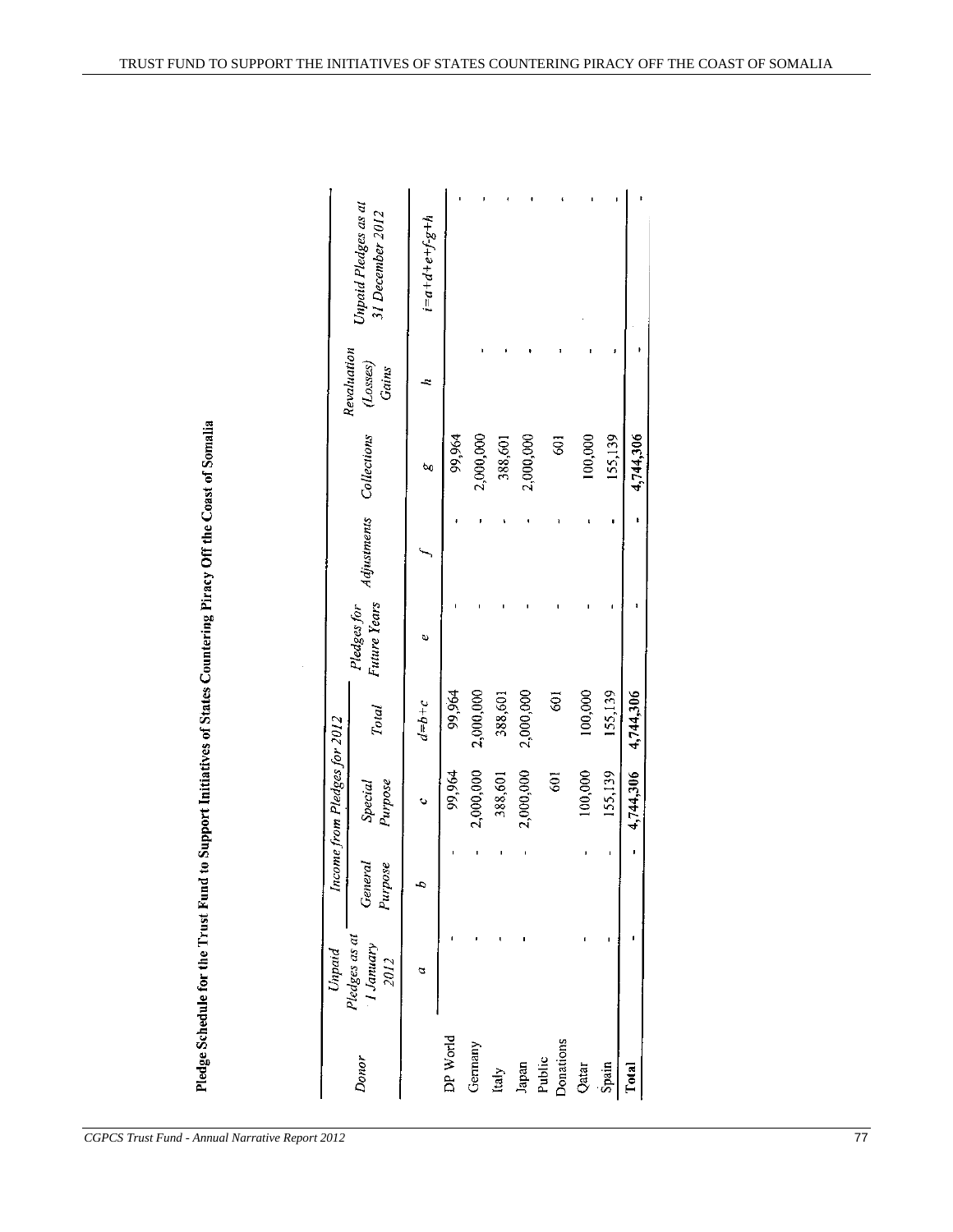## TRUST FUND TO SUPPORT INITIATIVES OF STATES COUNTERING PIRACY OF THE COAST OF SOMALIA As of 26 April 2013 (In United States Dollars)

| <b>Advances to Implementing Partners</b> |                |
|------------------------------------------|----------------|
| <b>UNPOS</b>                             | \$553,250.00   |
| <b>UNDP</b>                              | \$554,938.66   |
| Total                                    | \$1,108,188.66 |